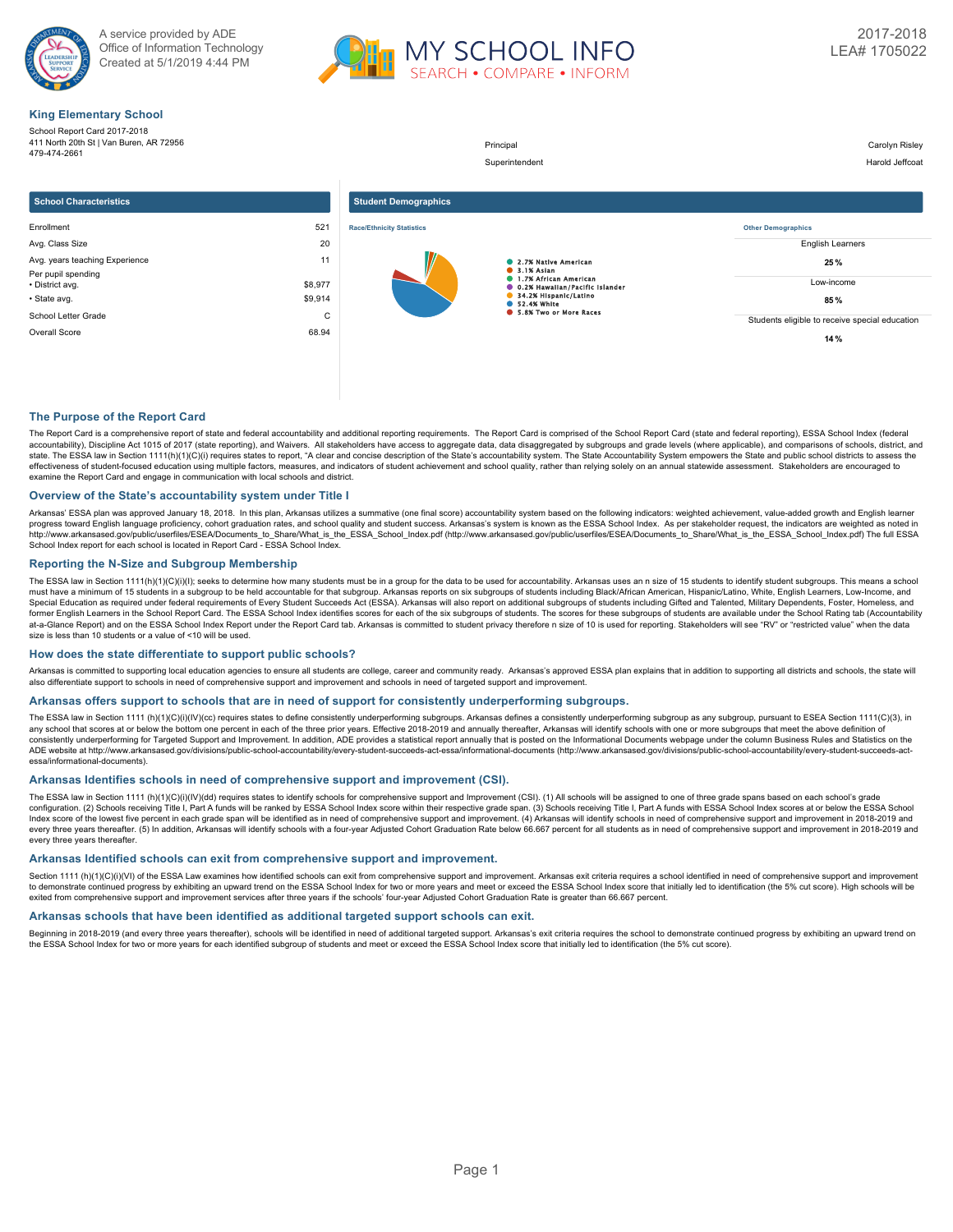



|                                                                                                              |          |                          |                          |          | 2017-2018                |                               |                                          |                                    |
|--------------------------------------------------------------------------------------------------------------|----------|--------------------------|--------------------------|----------|--------------------------|-------------------------------|------------------------------------------|------------------------------------|
|                                                                                                              | % Tested | In Need<br>of Support    | Close                    | Ready    | Exceeding                | Ready or<br>Exceeding         | District<br>Avg<br>Ready or<br>Exceeding | State Avg<br>Ready or<br>Exceeding |
| <b>3rd Grade Literacy</b>                                                                                    |          |                          |                          |          |                          |                               |                                          |                                    |
| All Students Percentage of Students                                                                          | 100.00   | 43.82                    | 20.22                    | 23.60    | 12.36                    | 35.96                         | 38.96                                    | 41.54                              |
| All Students Number of Students                                                                              |          | 39                       | 18                       | 21       | 11                       | 32                            |                                          |                                    |
| African American                                                                                             | 100.00   | 0.00                     | 0.00                     | 100.00   | 0.00                     | 100.00                        | 35.29                                    | 24.18                              |
| Hispanic                                                                                                     | 100.00   | 42.42                    | 33.33                    | 15.15    | 9.09                     | 24.24                         | 28.89                                    | 35.12                              |
| Caucasian                                                                                                    | 100.00   | 45.65                    | 10.87                    | 28.26    | 15.22                    | 43.48                         | 41.16                                    | 48.56                              |
| Economically Disadvantaged                                                                                   | 100.00   | 43.24                    | 21.62                    | 21.62    | 13.51                    | 35.14                         | 34.47                                    | 33.15                              |
| Non-Economically Disadvantaged                                                                               | 100.00   | 46.67                    | 13.33                    | 33.33    | 6.67                     | 40.00                         | 48.10                                    | 58.99                              |
| <b>Students with Disabilities</b>                                                                            | 100.00   | 53.85                    | 15.38                    | 23.08    | 7.69                     | 30.77                         | 22.22                                    | 15.27                              |
| <b>Students without Disabilities</b>                                                                         | 100.00   | 42.11                    | 21.05                    | 23.68    | 13.16                    | 36.84                         | 42.36                                    | 45.88                              |
| Students with the most significant cognitive disabilities who take an alternate assessment: Number (Percent) |          |                          |                          |          |                          |                               |                                          | $5(5.62\%)$                        |
| Current English Learners (EL)                                                                                | 100.00   | 52.00                    | 24.00                    | 16.00    | 8.00                     | 24.00                         | 29.23                                    | 34.18                              |
| Non-English Learners (includes Former EL Monitored 1-4 years)                                                | 100.00   | 40.63                    | 18.75                    | 26.56    | 14.06                    | 40.63                         | 40.48                                    | 42.57                              |
| Former English Learner (Monitored 1-4 years)                                                                 | $\cdots$ | $\cdots$                 | $\hspace{0.05cm} \ldots$ | $  -$    | $\hspace{0.05cm} \ldots$ | $\hspace{1.5cm} \textbf{---}$ | $\cdots$                                 | ---                                |
| Recently Arrived English Learners (RAEL) Excluded from Accountability Indicators: Number (Percent)           |          |                          |                          |          |                          |                               |                                          | $1(1.20\%)$                        |
| Homeless                                                                                                     | 100.00   | 100.00                   | 0.00                     | 0.00     | 0.00                     | 0.00                          | 0.00                                     | 27.92                              |
| Children in Foster Care                                                                                      | $\ldots$ | $\hspace{0.05cm} \ldots$ | $\hspace{0.05cm} \ldots$ | $\cdots$ | $---$                    | $\cdots$                      | 0.00                                     | $---$                              |
| Children with Parent on Active Military Duty                                                                 | 100.00   | 0.00                     | 0.00                     | 100.00   | 0.00                     | 100.00                        | 80.00                                    | 52.17                              |
| Gifted and Talented                                                                                          | 100.00   | 0.00                     | 0.00                     | 0.00     | 100.00                   | 100.00                        | 84.62                                    | 87.87                              |
| <b>Female Students</b>                                                                                       | 100.00   | 34.78                    | 19.57                    | 34.78    | 10.87                    | 45.65                         | 43.64                                    | 46.86                              |
| Male Students                                                                                                | 100.00   | 53.49                    | 20.93                    | 11.63    | 13.95                    | 25.58                         | 34.43                                    | 36.57                              |
| Migrant                                                                                                      | 100.00   | 40.00                    | 60.00                    | 0.00     | 0.00                     | 0.00                          | 0.00                                     | 20.27                              |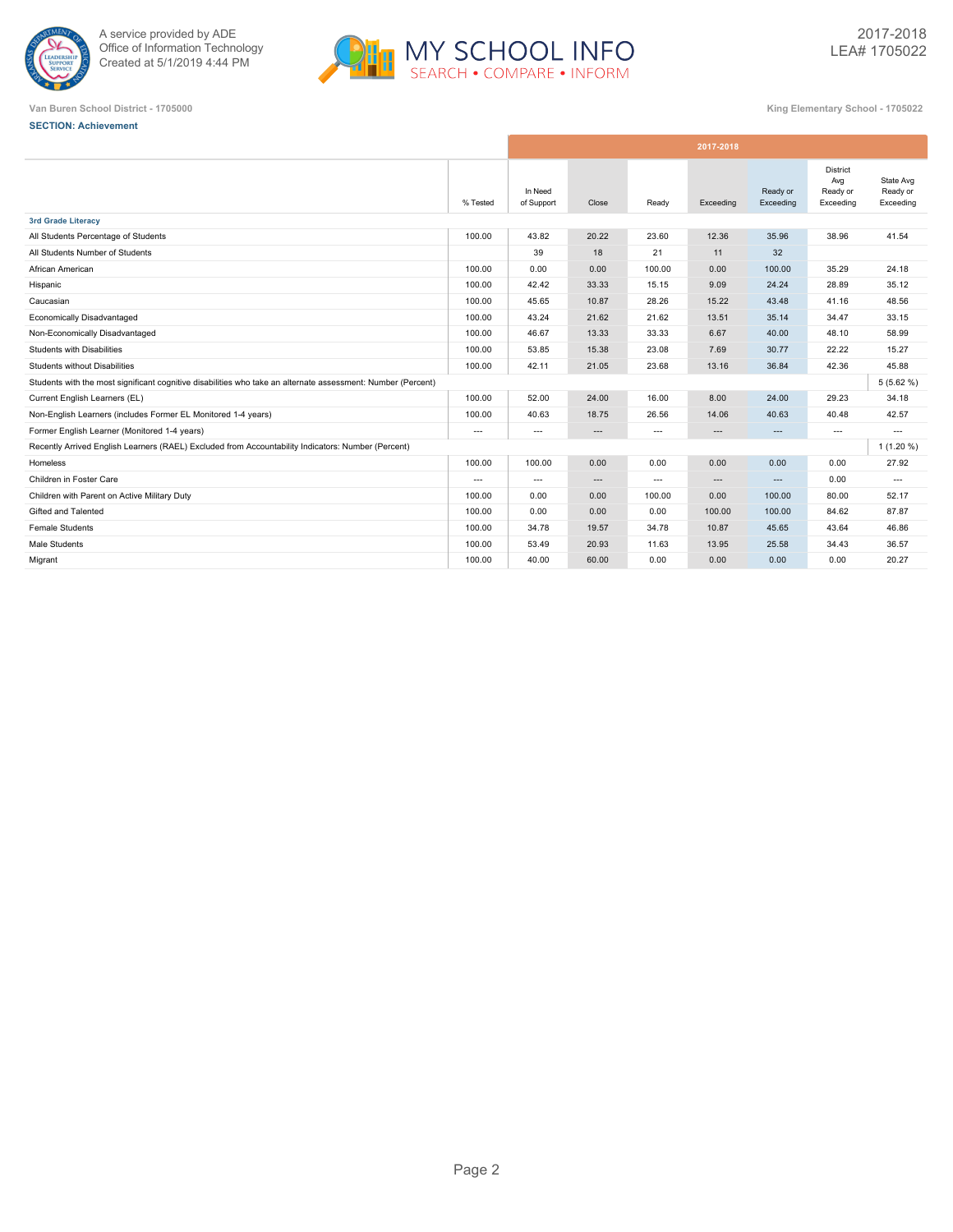



|                                                                                                              |                |                          |                          |                          | 2017-2018                |                       |                                          |                                    |
|--------------------------------------------------------------------------------------------------------------|----------------|--------------------------|--------------------------|--------------------------|--------------------------|-----------------------|------------------------------------------|------------------------------------|
|                                                                                                              | % Tested       | In Need<br>of Support    | Close                    | Ready                    | Exceeding                | Ready or<br>Exceeding | District<br>Avg<br>Ready or<br>Exceeding | State Avg<br>Ready or<br>Exceeding |
| <b>3rd Grade Mathematics</b>                                                                                 |                |                          |                          |                          |                          |                       |                                          |                                    |
| All Students Percentage of Students                                                                          | 100.00         | 21.35                    | 33.71                    | 32.58                    | 12.36                    | 44.94                 | 55.95                                    | 59.28                              |
| All Students Number of Students                                                                              |                | 19                       | 30                       | 29                       | 11                       | 40                    |                                          |                                    |
| African American                                                                                             | 100.00         | 0.00                     | 0.00                     | 100.00                   | 0.00                     | 100.00                | 47.06                                    | 40.85                              |
| Hispanic                                                                                                     | 100.00         | 24.24                    | 33.33                    | 30.30                    | 12.12                    | 42.42                 | 48.89                                    | 53.75                              |
| Caucasian                                                                                                    | 100.00         | 19.57                    | 34.78                    | 32.61                    | 13.04                    | 45.65                 | 57.27                                    | 66.72                              |
| Economically Disadvantaged                                                                                   | 100.00         | 20.27                    | 32.43                    | 35.14                    | 12.16                    | 47.30                 | 49.53                                    | 51.51                              |
| Non-Economically Disadvantaged                                                                               | 100.00         | 26.67                    | 40.00                    | 20.00                    | 13.33                    | 33.33                 | 68.99                                    | 75.45                              |
| Students with Disabilities                                                                                   | 100.00         | 53.85                    | 30.77                    | 0.00                     | 15.38                    | 15.38                 | 28.40                                    | 24.30                              |
| Students without Disabilities                                                                                | 100.00         | 15.79                    | 34.21                    | 38.16                    | 11.84                    | 50.00                 | 61.56                                    | 65.07                              |
| Students with the most significant cognitive disabilities who take an alternate assessment: Number (Percent) |                |                          |                          |                          |                          |                       |                                          | 5(5.62%)                           |
| Current English Learners (EL)                                                                                | 100.00         | 20.00                    | 40.00                    | 32.00                    | 8.00                     | 40.00                 | 46.15                                    | 52.00                              |
| Non-English Learners (includes Former EL Monitored 1-4 years)                                                | 100.00         | 21.88                    | 31.25                    | 32.81                    | 14.06                    | 46.88                 | 57.49                                    | 60.30                              |
| Former English Learner (Monitored 1-4 years)                                                                 | $\sim$ $\sim$  | $\hspace{0.05cm} \ldots$ | $\hspace{0.05cm} \ldots$ | $\hspace{0.05cm} \ldots$ | $\hspace{0.05cm} \ldots$ | $\cdots$              | $\cdots$                                 | $\cdots$                           |
| Recently Arrived English Learners (RAEL) Excluded from Accountability Indicators: Number (Percent)           |                |                          |                          |                          |                          |                       |                                          | $1(1.20\%)$                        |
| Homeless                                                                                                     | 100.00         | 0.00                     | 100.00                   | 0.00                     | 0.00                     | 0.00                  | 0.00                                     | 43.93                              |
| Children in Foster Care                                                                                      | $\overline{a}$ | $\hspace{0.05cm} \ldots$ | $\qquad \qquad -$        | $\cdots$                 | $\cdots$                 | $\cdots$              | 50.00                                    | $\qquad \qquad -$                  |
| Children with Parent on Active Military Duty                                                                 | 100.00         | 0.00                     | 0.00                     | 100.00                   | 0.00                     | 100.00                | 80.00                                    | 69.57                              |
| Gifted and Talented                                                                                          | 100.00         | 0.00                     | 0.00                     | 50.00                    | 50.00                    | 100.00                | 100.00                                   | 96.39                              |
| <b>Female Students</b>                                                                                       | 100.00         | 23.91                    | 36.96                    | 26.09                    | 13.04                    | 39.13                 | 55.32                                    | 60.42                              |
| Male Students                                                                                                | 100.00         | 18.60                    | 30.23                    | 39.53                    | 11.63                    | 51.16                 | 56.56                                    | 58.21                              |
| Migrant                                                                                                      | 100.00         | 60.00                    | 20.00                    | 20.00                    | 0.00                     | 20.00                 | 27.27                                    | 43.19                              |
|                                                                                                              |                |                          |                          |                          |                          |                       |                                          |                                    |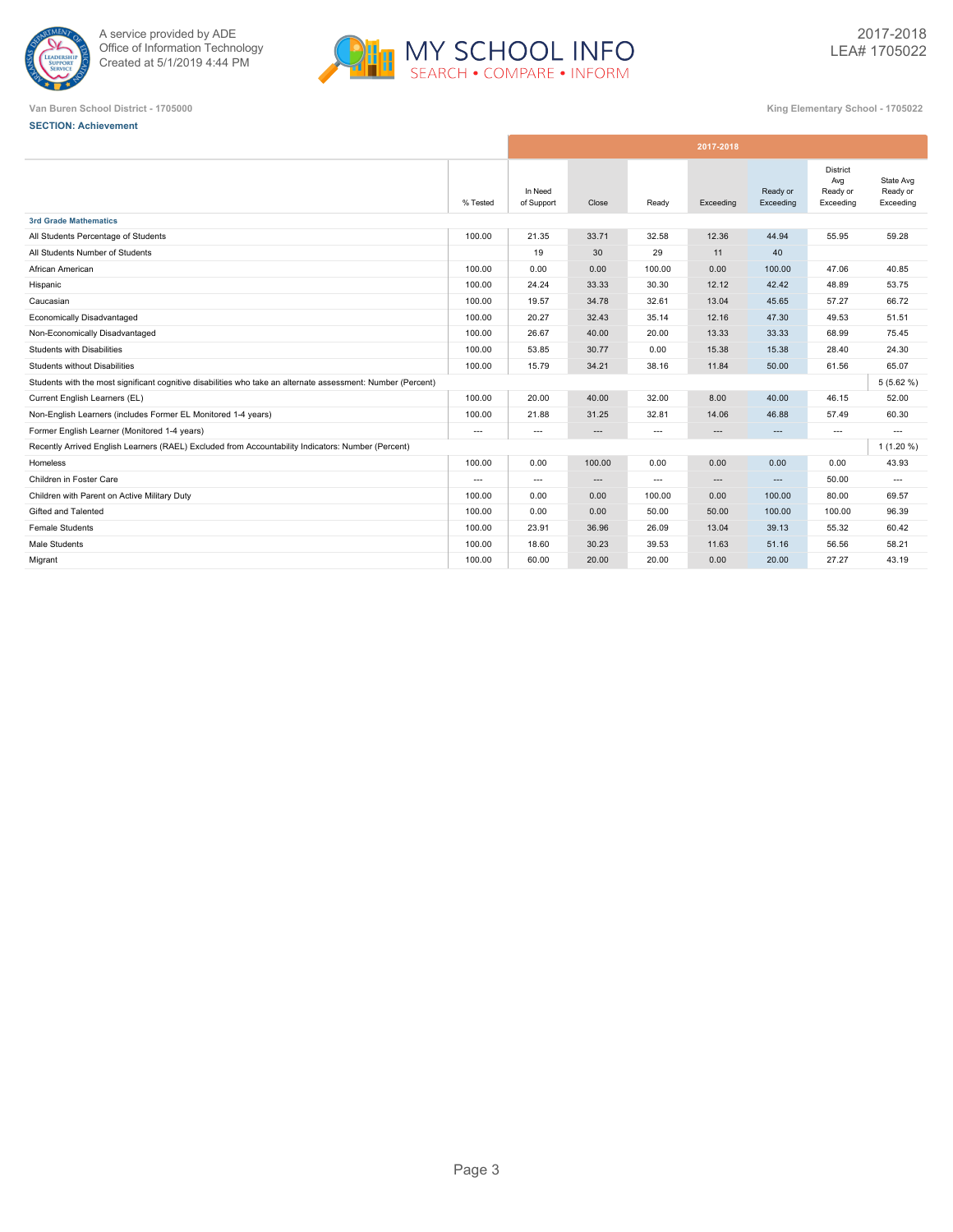



|                                                                                                              |                |                          |          |                          | 2017-2018 |                       |                                          |                                    |
|--------------------------------------------------------------------------------------------------------------|----------------|--------------------------|----------|--------------------------|-----------|-----------------------|------------------------------------------|------------------------------------|
|                                                                                                              | % Tested       | In Need<br>of Support    | Close    | Ready                    | Exceeding | Ready or<br>Exceeding | District<br>Avg<br>Ready or<br>Exceeding | State Avg<br>Ready or<br>Exceeding |
| <b>4th Grade Literacy</b>                                                                                    |                |                          |          |                          |           |                       |                                          |                                    |
| All Students Percentage of Students                                                                          | 100.00         | 34.07                    | 30.77    | 16.48                    | 18.68     | 35.16                 | 37.44                                    | 42.39                              |
| All Students Number of Students                                                                              |                | 31                       | 28       | 15                       | 17        | 32                    |                                          |                                    |
| African American                                                                                             | 100.00         | 50.00                    | 0.00     | 0.00                     | 50.00     | 50.00                 | 18.18                                    | 22.22                              |
| Hispanic                                                                                                     | 100.00         | 47.37                    | 23.68    | 18.42                    | 10.53     | 28.95                 | 30.59                                    | 36.05                              |
| Caucasian                                                                                                    | 100.00         | 26.32                    | 31.58    | 18.42                    | 23.68     | 42.11                 | 40.84                                    | 50.43                              |
| Economically Disadvantaged                                                                                   | 100.00         | 36.71                    | 31.65    | 15.19                    | 16.46     | 31.65                 | 31.11                                    | 32.78                              |
| Non-Economically Disadvantaged                                                                               | 100.00         | 16.67                    | 25.00    | 25.00                    | 33.33     | 58.33                 | 51.80                                    | 62.54                              |
| <b>Students with Disabilities</b>                                                                            | 100.00         | 52.94                    | 11.76    | 23.53                    | 11.76     | 35.29                 | 23.73                                    | 12.80                              |
| Students without Disabilities                                                                                | 100.00         | 29.73                    | 35.14    | 14.86                    | 20.27     | 35.14                 | 39.49                                    | 47.01                              |
| Students with the most significant cognitive disabilities who take an alternate assessment: Number (Percent) |                |                          |          |                          |           |                       |                                          | 6(6.59%)                           |
| Current English Learners (EL)                                                                                | 100.00         | 46.15                    | 26.92    | 15.38                    | 11.54     | 26.92                 | 28.07                                    | 33.91                              |
| Non-English Learners (includes Former EL Monitored 1-4 years)                                                | 100.00         | 29.23                    | 32.31    | 16.92                    | 21.54     | 38.46                 | 38.79                                    | 43.44                              |
| Former English Learner (Monitored 1-4 years)                                                                 | $\overline{a}$ | $\hspace{0.05cm} \ldots$ | $\cdots$ | $\hspace{0.05cm} \ldots$ | $\cdots$  | $\cdots$              | $\cdots$                                 | $\overline{\phantom{a}}$           |
| Recently Arrived English Learners (RAEL) Excluded from Accountability Indicators: Number (Percent)           |                |                          |          |                          |           |                       |                                          | 2(2.47%)                           |
| Homeless                                                                                                     | 100.00         | 0.00                     | 100.00   | 0.00                     | 0.00      | 0.00                  | 16.67                                    | 29.96                              |
| Children in Foster Care                                                                                      | 100.00         | 0.00                     | 0.00     | 0.00                     | 100.00    | 100.00                | 50.00                                    | 32.16                              |
| Children with Parent on Active Military Duty                                                                 | $\overline{a}$ | $---$                    | $---$    | $---$                    | $---$     | $---$                 | $---$                                    | $---$                              |
| Gifted and Talented                                                                                          | 100.00         | 0.00                     | 20.00    | 0.00                     | 80.00     | 80.00                 | 82.76                                    | 88.33                              |
| <b>Female Students</b>                                                                                       | 100.00         | 30.95                    | 35.71    | 19.05                    | 14.29     | 33.33                 | 39.13                                    | 48.08                              |
| <b>Male Students</b>                                                                                         | 100.00         | 36.73                    | 26.53    | 14.29                    | 22.45     | 36.73                 | 35.71                                    | 36.95                              |
| Migrant                                                                                                      | 100.00         | 66.67                    | 0.00     | 33.33                    | 0.00      | 33.33                 | 33.33                                    | 22.63                              |
|                                                                                                              |                |                          |          |                          |           |                       |                                          |                                    |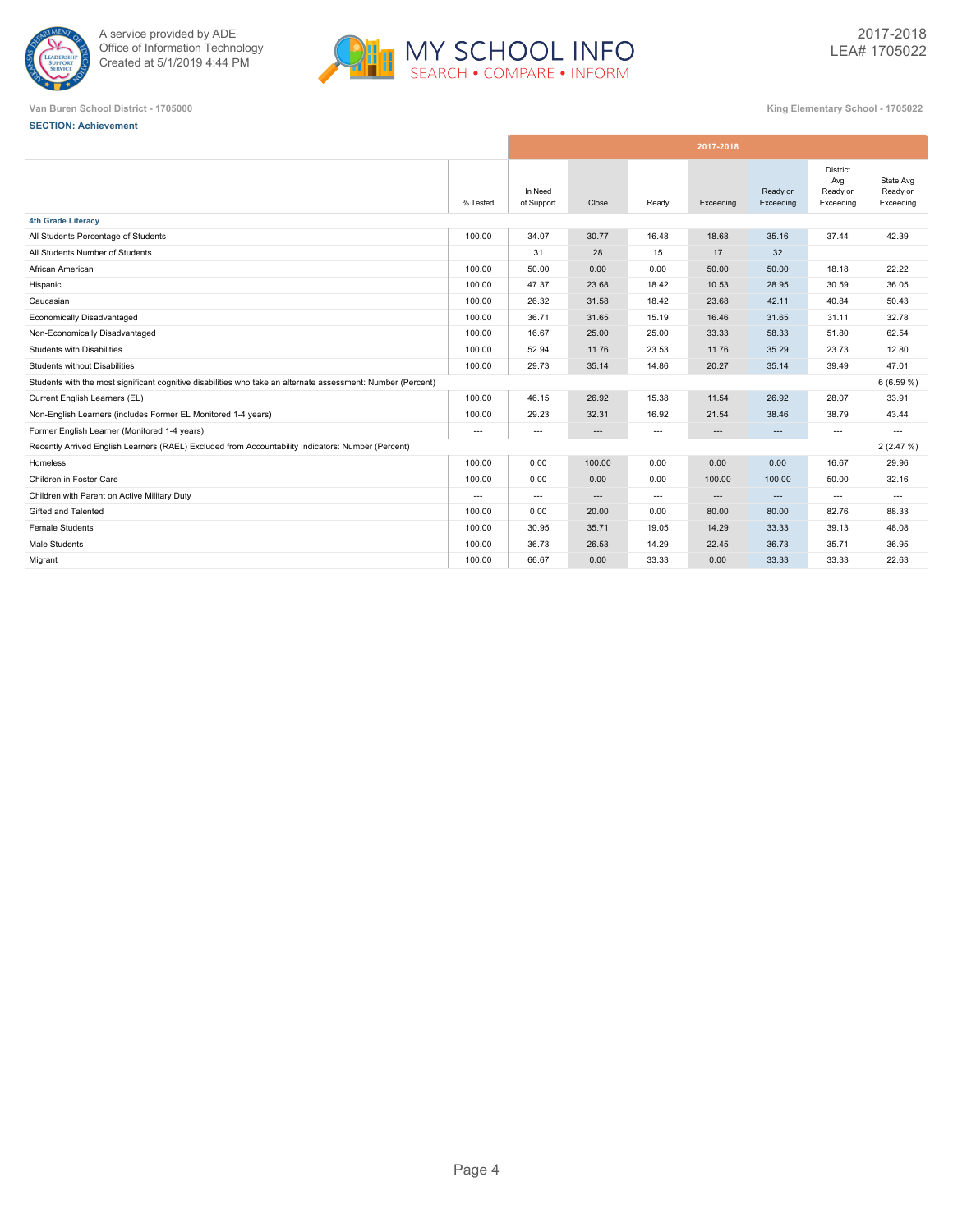



|                                                                                                              |          |                          |                          |          | 2017-2018                |                       |                                                 |                                    |
|--------------------------------------------------------------------------------------------------------------|----------|--------------------------|--------------------------|----------|--------------------------|-----------------------|-------------------------------------------------|------------------------------------|
|                                                                                                              | % Tested | In Need<br>of Support    | Close                    | Ready    | Exceeding                | Ready or<br>Exceeding | <b>District</b><br>Avg<br>Ready or<br>Exceeding | State Avg<br>Ready or<br>Exceeding |
| <b>4th Grade Mathematics</b>                                                                                 |          |                          |                          |          |                          |                       |                                                 |                                    |
| All Students Percentage of Students                                                                          | 100.00   | 5.49                     | 45.05                    | 40.66    | 8.79                     | 49.45                 | 56.39                                           | 52.34                              |
| All Students Number of Students                                                                              |          | N <sub>10</sub>          | 41                       | 37       | N<10                     | 45                    |                                                 |                                    |
| African American                                                                                             | 100.00   | 50.00                    | 0.00                     | 50.00    | 0.00                     | 50.00                 | 27.27                                           | 29.17                              |
| Hispanic                                                                                                     | 100.00   | 7.89                     | 52.63                    | 34.21    | 5.26                     | 39.47                 | 45.88                                           | 49.09                              |
| Caucasian                                                                                                    | 100.00   | 2.63                     | 44.74                    | 42.11    | 10.53                    | 52.63                 | 60.45                                           | 60.81                              |
| Economically Disadvantaged                                                                                   | 100.00   | 6.33                     | 48.10                    | 39.24    | 6.33                     | 45.57                 | 50.16                                           | 43.04                              |
| Non-Economically Disadvantaged                                                                               | 100.00   | 0.00                     | 25.00                    | 50.00    | 25.00                    | 75.00                 | 70.50                                           | 71.85                              |
| <b>Students with Disabilities</b>                                                                            | 100.00   | 11.76                    | 52.94                    | 35.29    | 0.00                     | 35.29                 | 37.29                                           | 20.27                              |
| <b>Students without Disabilities</b>                                                                         | 100.00   | 4.05                     | 43.24                    | 41.89    | 10.81                    | 52.70                 | 59.24                                           | 57.35                              |
| Students with the most significant cognitive disabilities who take an alternate assessment: Number (Percent) |          |                          |                          |          |                          |                       |                                                 | 6(6.59%)                           |
| Current English Learners (EL)                                                                                | 100.00   | 0.00                     | 50.00                    | 46.15    | 3.85                     | 50.00                 | 52.63                                           | 46.93                              |
| Non-English Learners (includes Former EL Monitored 1-4 years)                                                | 100.00   | 7.69                     | 43.08                    | 38.46    | 10.77                    | 49.23                 | 56.93                                           | 53.01                              |
| Former English Learner (Monitored 1-4 years)                                                                 | $\cdots$ | $\hspace{0.05cm} \ldots$ | $\hspace{0.05cm} \ldots$ | $\cdots$ | $\hspace{0.05cm} \ldots$ | $\cdots$              | $\cdots$                                        | ---                                |
| Recently Arrived English Learners (RAEL) Excluded from Accountability Indicators: Number (Percent)           |          |                          |                          |          |                          |                       |                                                 | 2(2.47%)                           |
| Homeless                                                                                                     | 100.00   | 0.00                     | 50.00                    | 50.00    | 0.00                     | 50.00                 | 33.33                                           | 38.63                              |
| Children in Foster Care                                                                                      | 100.00   | 0.00                     | 0.00                     | 100.00   | 0.00                     | 100.00                | 50.00                                           | 41.00                              |
| Children with Parent on Active Military Duty                                                                 | $\cdots$ | $\cdots$                 | $\hspace{0.05cm} \ldots$ | $\cdots$ | $\qquad \qquad \cdots$   | $\cdots$              | $\cdots$                                        | $---$                              |
| Gifted and Talented                                                                                          | 100.00   | 0.00                     | 0.00                     | 40.00    | 60.00                    | 100.00                | 100.00                                          | 91.25                              |
| <b>Female Students</b>                                                                                       | 100.00   | 7.14                     | 45.24                    | 40.48    | 7.14                     | 47.62                 | 52.61                                           | 53.15                              |
| <b>Male Students</b>                                                                                         | 100.00   | 4.08                     | 44.90                    | 40.82    | 10.20                    | 51.02                 | 60.27                                           | 51.57                              |
| Migrant                                                                                                      | 100.00   | 0.00                     | 100.00                   | 0.00     | 0.00                     | 0.00                  | 33.33                                           | 34.91                              |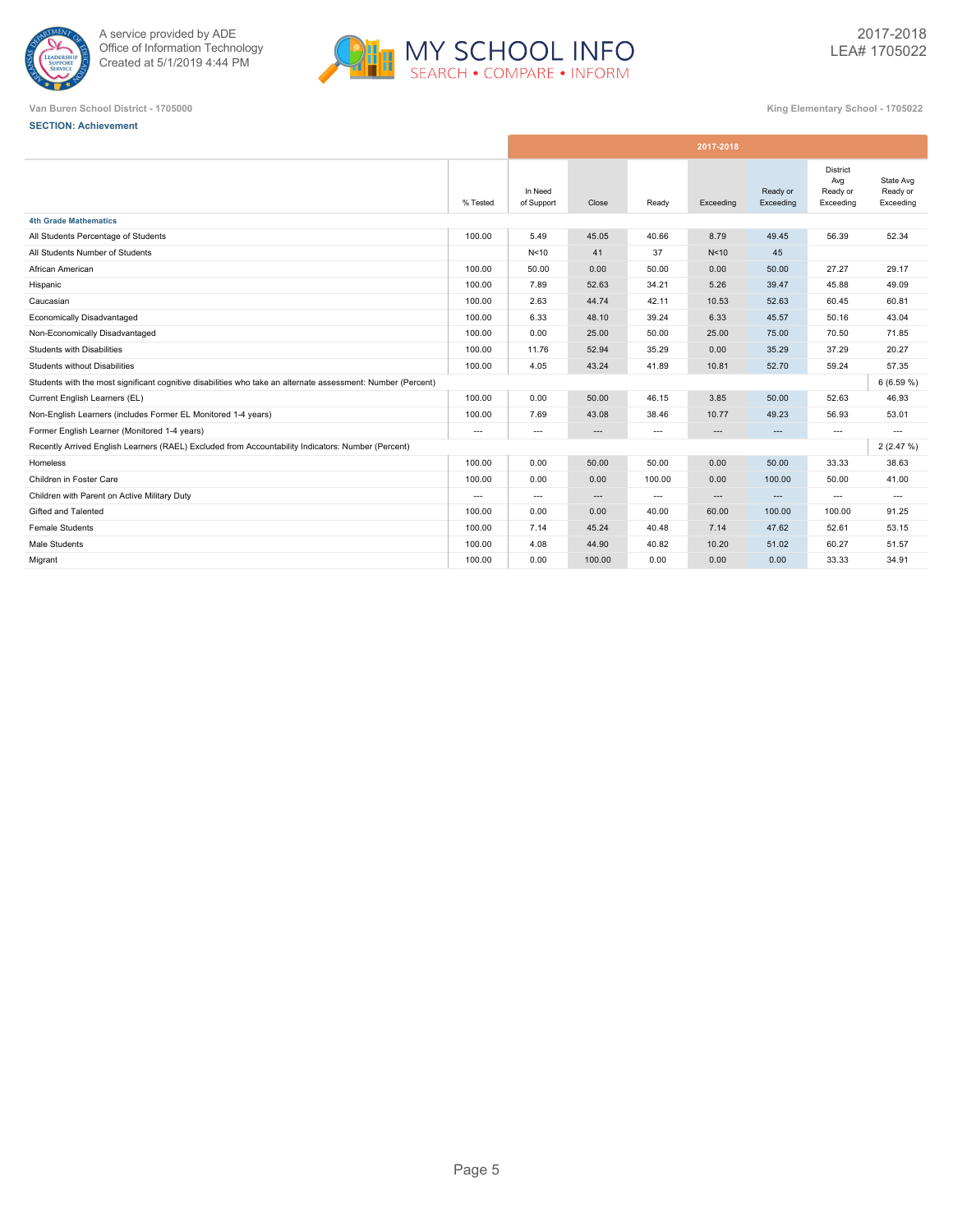



|                                                                                                              |                          |                               |                          |                          | 2017-2018                |                               |                                          |                                    |
|--------------------------------------------------------------------------------------------------------------|--------------------------|-------------------------------|--------------------------|--------------------------|--------------------------|-------------------------------|------------------------------------------|------------------------------------|
|                                                                                                              | % Tested                 | In Need<br>of Support         | Close                    | Ready                    | Exceeding                | Ready or<br>Exceeding         | District<br>Avg<br>Ready or<br>Exceeding | State Avg<br>Ready or<br>Exceeding |
| <b>5th Grade Literacy</b>                                                                                    |                          |                               |                          |                          |                          |                               |                                          |                                    |
| All Students Percentage of Students                                                                          | 100.00                   | 47.13                         | 20.69                    | 12.64                    | 19.54                    | 32.18                         | 42.67                                    | 41.00                              |
| All Students Number of Students                                                                              |                          | 41                            | 18                       | 11                       | 17                       | 28                            |                                          |                                    |
| African American                                                                                             | 100.00                   | 100.00                        | 0.00                     | 0.00                     | 0.00                     | 0.00                          | 50.00                                    | 20.01                              |
| Hispanic                                                                                                     | 100.00                   | 38.46                         | 34.62                    | 15.38                    | 11.54                    | 26.92                         | 36.67                                    | 34.56                              |
| Caucasian                                                                                                    | 100.00                   | 47.06                         | 17.65                    | 11.76                    | 23.53                    | 35.29                         | 44.44                                    | 49.31                              |
| Economically Disadvantaged                                                                                   | 100.00                   | 48.65                         | 21.62                    | 12.16                    | 17.57                    | 29.73                         | 36.98                                    | 31.77                              |
| Non-Economically Disadvantaged                                                                               | 100.00                   | 38.46                         | 15.38                    | 15.38                    | 30.77                    | 46.15                         | 54.79                                    | 59.73                              |
| <b>Students with Disabilities</b>                                                                            | 100.00                   | 82.35                         | 11.76                    | 0.00                     | 5.88                     | 5.88                          | 25.64                                    | 11.76                              |
| <b>Students without Disabilities</b>                                                                         | 100.00                   | 38.57                         | 22.86                    | 15.71                    | 22.86                    | 38.57                         | 46.17                                    | 45.57                              |
| Students with the most significant cognitive disabilities who take an alternate assessment: Number (Percent) |                          |                               |                          |                          |                          |                               |                                          | $0(0.00\%)$                        |
| Current English Learners (EL)                                                                                | 100.00                   | 47.62                         | 38.10                    | 9.52                     | 4.76                     | 14.29                         | 25.00                                    | 31.37                              |
| Non-English Learners (includes Former EL Monitored 1-4 years)                                                | 100.00                   | 46.97                         | 15.15                    | 13.64                    | 24.24                    | 37.88                         | 45.34                                    | 42.20                              |
| Former English Learner (Monitored 1-4 years)                                                                 | $\ldots$                 | $\hspace{1.5cm} \textbf{---}$ | $\hspace{0.05cm} \ldots$ | $\hspace{0.05cm} \ldots$ | $\hspace{0.05cm} \ldots$ | $\hspace{1.5cm} \textbf{---}$ | $\qquad \qquad - - -$                    | $\cdots$                           |
| Recently Arrived English Learners (RAEL) Excluded from Accountability Indicators: Number (Percent)           |                          |                               |                          |                          |                          |                               |                                          | $0(0.00\%)$                        |
| Homeless                                                                                                     | 100.00                   | 100.00                        | 0.00                     | 0.00                     | 0.00                     | 0.00                          | 14.29                                    | 27.51                              |
| Children in Foster Care                                                                                      | $\cdots$                 | $\cdots$                      | $\hspace{0.05cm} \ldots$ | $  -$                    | $---$                    | $\cdots$                      | $\cdots$                                 | $---$                              |
| Children with Parent on Active Military Duty                                                                 | $\hspace{0.05cm} \ldots$ | $\hspace{0.05cm} \ldots$      | $\hspace{0.05cm} \ldots$ | $\qquad \qquad \cdots$   | $\hspace{0.05cm} \ldots$ | $\cdots$                      | 100.00                                   | $---$                              |
| Gifted and Talented                                                                                          | 100.00                   | 0.00                          | 14.29                    | 0.00                     | 85.71                    | 85.71                         | 91.18                                    | 87.26                              |
| <b>Female Students</b>                                                                                       | 100.00                   | 41.67                         | 16.67                    | 19.44                    | 22.22                    | 41.67                         | 49.27                                    | 46.25                              |
| Male Students                                                                                                | 100.00                   | 50.98                         | 23.53                    | 7.84                     | 17.65                    | 25.49                         | 37.30                                    | 35.95                              |
| Migrant                                                                                                      | 100.00                   | 83.33                         | 16.67                    | 0.00                     | 0.00                     | 0.00                          | 0.00                                     | 18.48                              |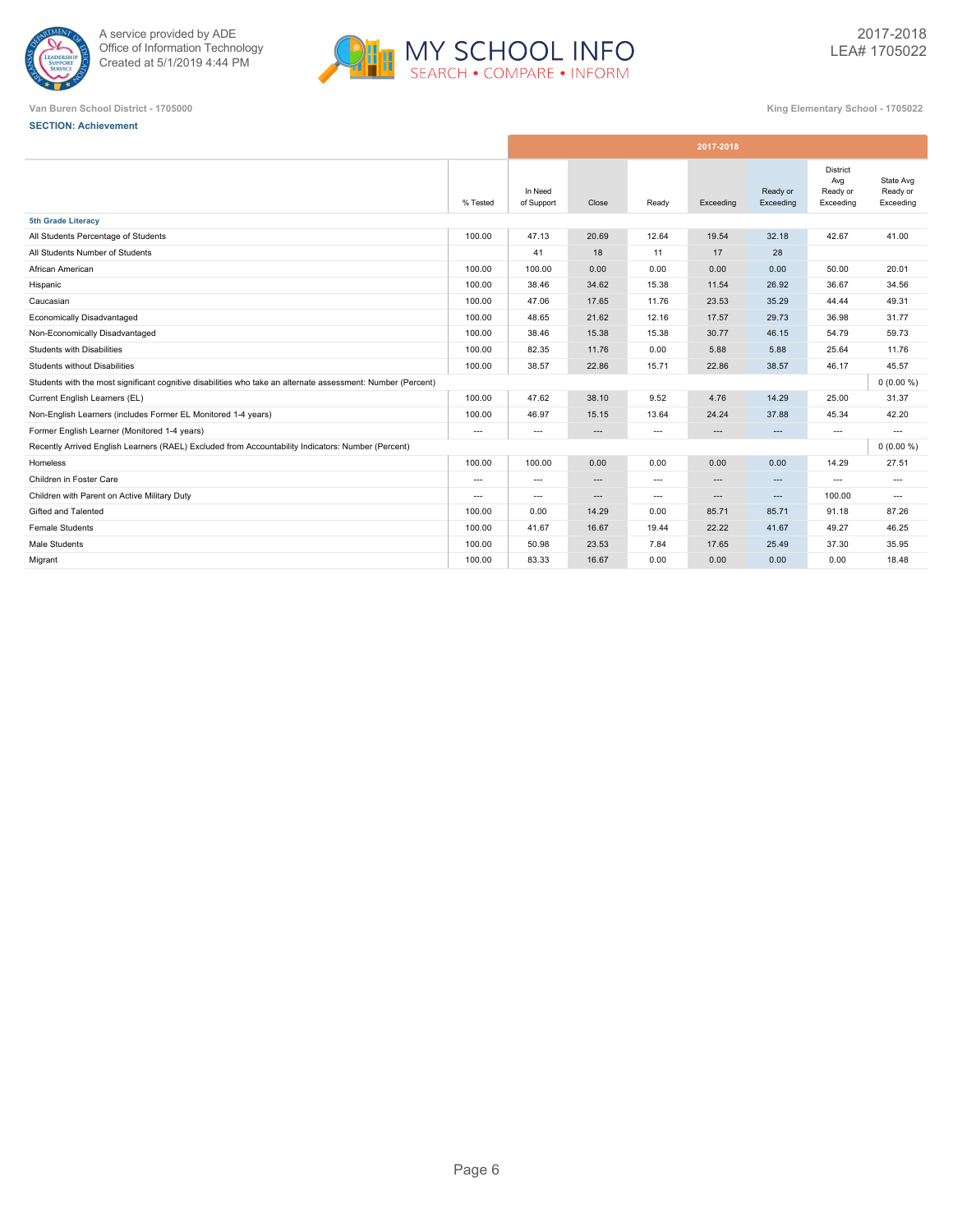



| <b>SECTION: Achievement</b> |
|-----------------------------|
|                             |

|                                                                                                              |                        |                          |                               |                          | 2017-2018                |                               |                                          |                                    |
|--------------------------------------------------------------------------------------------------------------|------------------------|--------------------------|-------------------------------|--------------------------|--------------------------|-------------------------------|------------------------------------------|------------------------------------|
|                                                                                                              | % Tested               | In Need<br>of Support    | Close                         | Ready                    | Exceeding                | Ready or<br>Exceeding         | District<br>Avg<br>Ready or<br>Exceeding | State Avg<br>Ready or<br>Exceeding |
| <b>5th Grade Mathematics</b>                                                                                 |                        |                          |                               |                          |                          |                               |                                          |                                    |
| All Students Percentage of Students                                                                          | 98.85                  | 12.79                    | 45.35                         | 29.07                    | 12.79                    | 41.86                         | 53.51                                    | 49.99                              |
| All Students Number of Students                                                                              |                        | 11                       | 39                            | 25                       | 11                       | 36                            |                                          |                                    |
| African American                                                                                             | 100.00                 | 0.00                     | 100.00                        | 0.00                     | 0.00                     | 0.00                          | 25.00                                    | 26.58                              |
| Hispanic                                                                                                     | 100.00                 | 7.69                     | 46.15                         | 26.92                    | 19.23                    | 46.15                         | 54.44                                    | 47.64                              |
| Caucasian                                                                                                    | 98.04                  | 18.00                    | 42.00                         | 30.00                    | 10.00                    | 40.00                         | 52.63                                    | 57.98                              |
| Economically Disadvantaged                                                                                   | 98.65                  | 12.33                    | 45.21                         | 31.51                    | 10.96                    | 42.47                         | 50.97                                    | 41.12                              |
| Non-Economically Disadvantaged                                                                               | 100.00                 | 15.38                    | 46.15                         | 15.38                    | 23.08                    | 38.46                         | 58.90                                    | 67.99                              |
| <b>Students with Disabilities</b>                                                                            | 100.00                 | 29.41                    | 58.82                         | 11.76                    | 0.00                     | 11.76                         | 32.05                                    | 18.64                              |
| <b>Students without Disabilities</b>                                                                         | 98.57                  | 8.70                     | 42.03                         | 33.33                    | 15.94                    | 49.28                         | 57.94                                    | 54.89                              |
| Students with the most significant cognitive disabilities who take an alternate assessment: Number (Percent) |                        |                          |                               |                          |                          |                               |                                          | $0(0.00\%)$                        |
| Current English Learners (EL)                                                                                | 100.00                 | 4.76                     | 47.62                         | 28.57                    | 19.05                    | 47.62                         | 53.33                                    | 46.35                              |
| Non-English Learners (includes Former EL Monitored 1-4 years)                                                | 98.48                  | 15.38                    | 44.62                         | 29.23                    | 10.77                    | 40.00                         | 53.54                                    | 50.44                              |
| Former English Learner (Monitored 1-4 years)                                                                 | $\cdots$               | $---$                    | $\hspace{1.5cm} \textbf{---}$ | $\cdots$                 | $\hspace{0.05cm} \ldots$ | $\hspace{1.5cm} \textbf{---}$ | $\overline{\phantom{a}}$                 | ---                                |
| Recently Arrived English Learners (RAEL) Excluded from Accountability Indicators: Number (Percent)           |                        |                          |                               |                          |                          |                               |                                          | $0(0.00\%)$                        |
| Homeless                                                                                                     | 100.00                 | 25.00                    | 50.00                         | 25.00                    | 0.00                     | 25.00                         | 14.29                                    | 33.69                              |
| Children in Foster Care                                                                                      | $\cdots$               | $\hspace{0.05cm} \ldots$ | $\cdots$                      | $\hspace{0.05cm} \ldots$ | $\cdots$                 | $\cdots$                      | $---$                                    | $---$                              |
| Children with Parent on Active Military Duty                                                                 | $\qquad \qquad \cdots$ | ---                      | $\cdots$                      | ---                      | $\hspace{0.05cm} \ldots$ | $\cdots$                      | 100.00                                   | $---$                              |
| Gifted and Talented                                                                                          | 100.00                 | 0.00                     | 0.00                          | 42.86                    | 57.14                    | 100.00                        | 97.06                                    | 88.97                              |
| <b>Female Students</b>                                                                                       | 97.22                  | 8.57                     | 48.57                         | 28.57                    | 14.29                    | 42.86                         | 53.43                                    | 50.87                              |
| Male Students                                                                                                | 100.00                 | 15.69                    | 43.14                         | 29.41                    | 11.76                    | 41.18                         | 53.57                                    | 49.14                              |
| Migrant                                                                                                      | 100.00                 | 16.67                    | 33.33                         | 33.33                    | 16.67                    | 50.00                         | 33.33                                    | 33.70                              |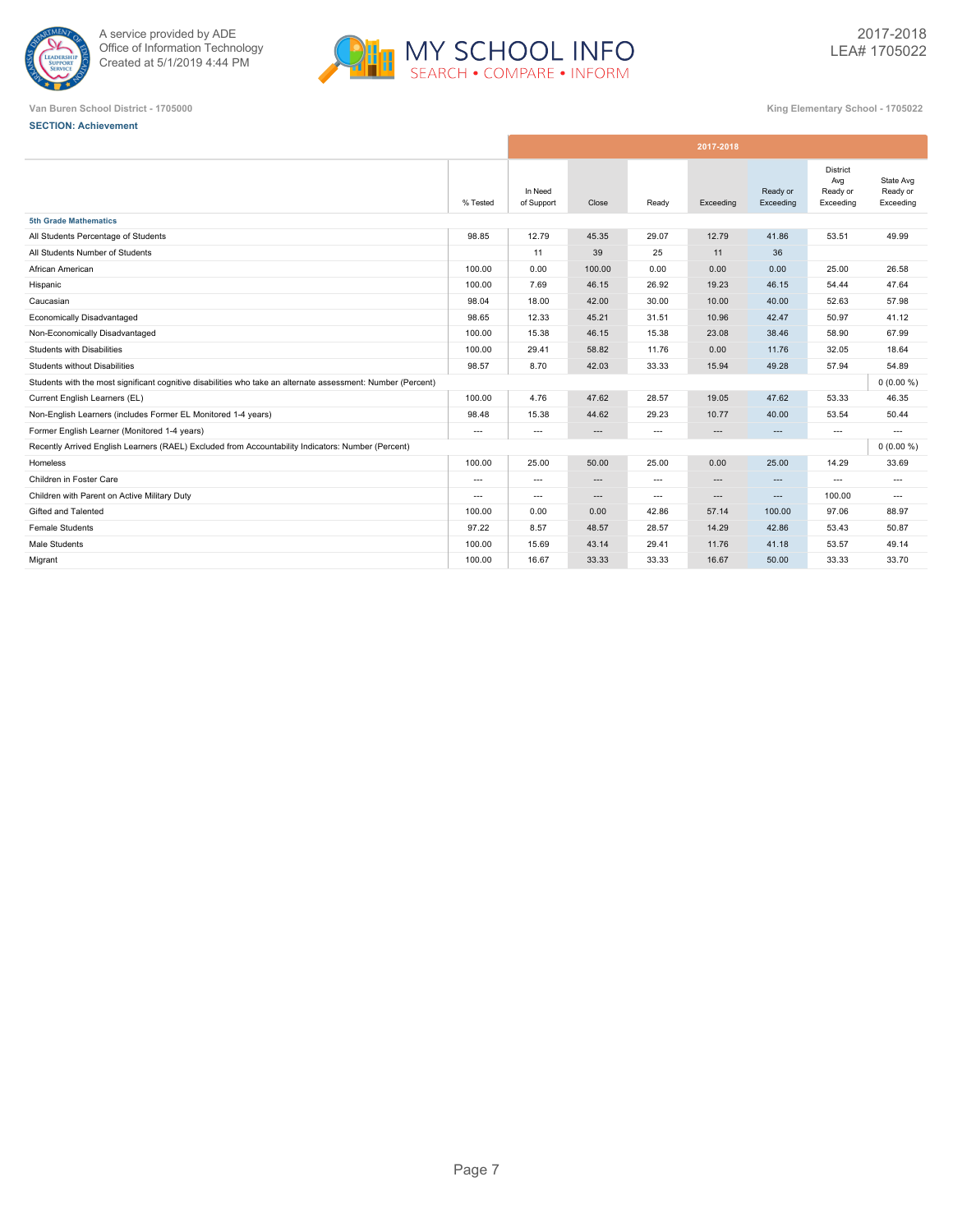



|                                                                                                              |                          |                          |                          |                          | 2017-2018 |                       |                                          |                                    |
|--------------------------------------------------------------------------------------------------------------|--------------------------|--------------------------|--------------------------|--------------------------|-----------|-----------------------|------------------------------------------|------------------------------------|
|                                                                                                              | % Tested                 | In Need<br>of Support    | Close                    | Ready                    | Exceeding | Ready or<br>Exceeding | District<br>Avg<br>Ready or<br>Exceeding | State Avg<br>Ready or<br>Exceeding |
| <b>3rd Grade Science</b>                                                                                     |                          |                          |                          |                          |           |                       |                                          |                                    |
| All Students Percentage of Students                                                                          | 100.00                   | 64.29                    | 9.52                     | 17.86                    | 8.33      | 26.19                 | 34.05                                    | 38.61                              |
| All Students Number of Students                                                                              |                          | 54                       | N <sub>10</sub>          | 15                       | N<10      | 22                    |                                          |                                    |
| African American                                                                                             | 100.00                   | 0.00                     | 0.00                     | 0.00                     | 100.00    | 100.00                | 11.76                                    | 19.71                              |
| Hispanic                                                                                                     | 100.00                   | 58.06                    | 16.13                    | 16.13                    | 9.68      | 25.81                 | 26.44                                    | 29.49                              |
| Caucasian                                                                                                    | 100.00                   | 65.91                    | 6.82                     | 22.73                    | 4.55      | 27.27                 | 36.01                                    | 47.05                              |
| Economically Disadvantaged                                                                                   | 100.00                   | 60.87                    | 10.14                    | 20.29                    | 8.70      | 28.99                 | 28.39                                    | 30.11                              |
| Non-Economically Disadvantaged                                                                               | 100.00                   | 80.00                    | 6.67                     | 6.67                     | 6.67      | 13.33                 | 45.22                                    | 56.15                              |
| Students with Disabilities                                                                                   | 100.00                   | 100.00                   | 0.00                     | 0.00                     | 0.00      | 0.00                  | 8.82                                     | 11.89                              |
| Students without Disabilities                                                                                | 100.00                   | 60.53                    | 10.53                    | 19.74                    | 9.21      | 28.95                 | 38.35                                    | 42.59                              |
| Students with the most significant cognitive disabilities who take an alternate assessment: Number (Percent) |                          |                          |                          |                          |           |                       |                                          | $0(0.00\%)$                        |
| Current English Learners (EL)                                                                                | 100.00                   | 66.67                    | 12.50                    | 16.67                    | 4.17      | 20.83                 | 26.56                                    | 27.96                              |
| Non-English Learners (includes Former EL Monitored 1-4 years)                                                | 100.00                   | 63.33                    | 8.33                     | 18.33                    | 10.00     | 28.33                 | 35.24                                    | 40.12                              |
| Former English Learner (Monitored 1-4 years)                                                                 | $\hspace{0.05cm} \ldots$ | $\hspace{0.05cm} \ldots$ | $\hspace{0.05cm} \ldots$ | $\hspace{0.05cm} \ldots$ | $\cdots$  | $\cdots$              | $\cdots$                                 | $\overline{\phantom{a}}$           |
| Recently Arrived English Learners (RAEL) Excluded from Accountability Indicators: Number (Percent)           |                          |                          |                          |                          |           |                       |                                          | $1(1.28\%)$                        |
| Homeless                                                                                                     | 100.00                   | 100.00                   | 0.00                     | 0.00                     | 0.00      | 0.00                  | 0.00                                     | 25.78                              |
| Children in Foster Care                                                                                      | $\hspace{0.05cm} \ldots$ | $\hspace{0.05cm} \ldots$ | $\cdots$                 | $\hspace{0.05cm} \ldots$ | $\cdots$  | $\cdots$              | 50.00                                    | ---                                |
| Children with Parent on Active Military Duty                                                                 | 100.00                   | 0.00                     | 0.00                     | 0.00                     | 100.00    | 100.00                | 60.00                                    | 48.40                              |
| Gifted and Talented                                                                                          | 100.00                   | 0.00                     | 0.00                     | 50.00                    | 50.00     | 100.00                | 84.62                                    | 85.93                              |
| <b>Female Students</b>                                                                                       | 100.00                   | 61.36                    | 11.36                    | 20.45                    | 6.82      | 27.27                 | 32.62                                    | 38.35                              |
| Male Students                                                                                                | 100.00                   | 67.50                    | 7.50                     | 15.00                    | 10.00     | 25.00                 | 35.47                                    | 38.86                              |
| Migrant                                                                                                      | 100.00                   | 100.00                   | 0.00                     | 0.00                     | 0.00      | 0.00                  | 0.00                                     | 24.07                              |
|                                                                                                              |                          |                          |                          |                          |           |                       |                                          |                                    |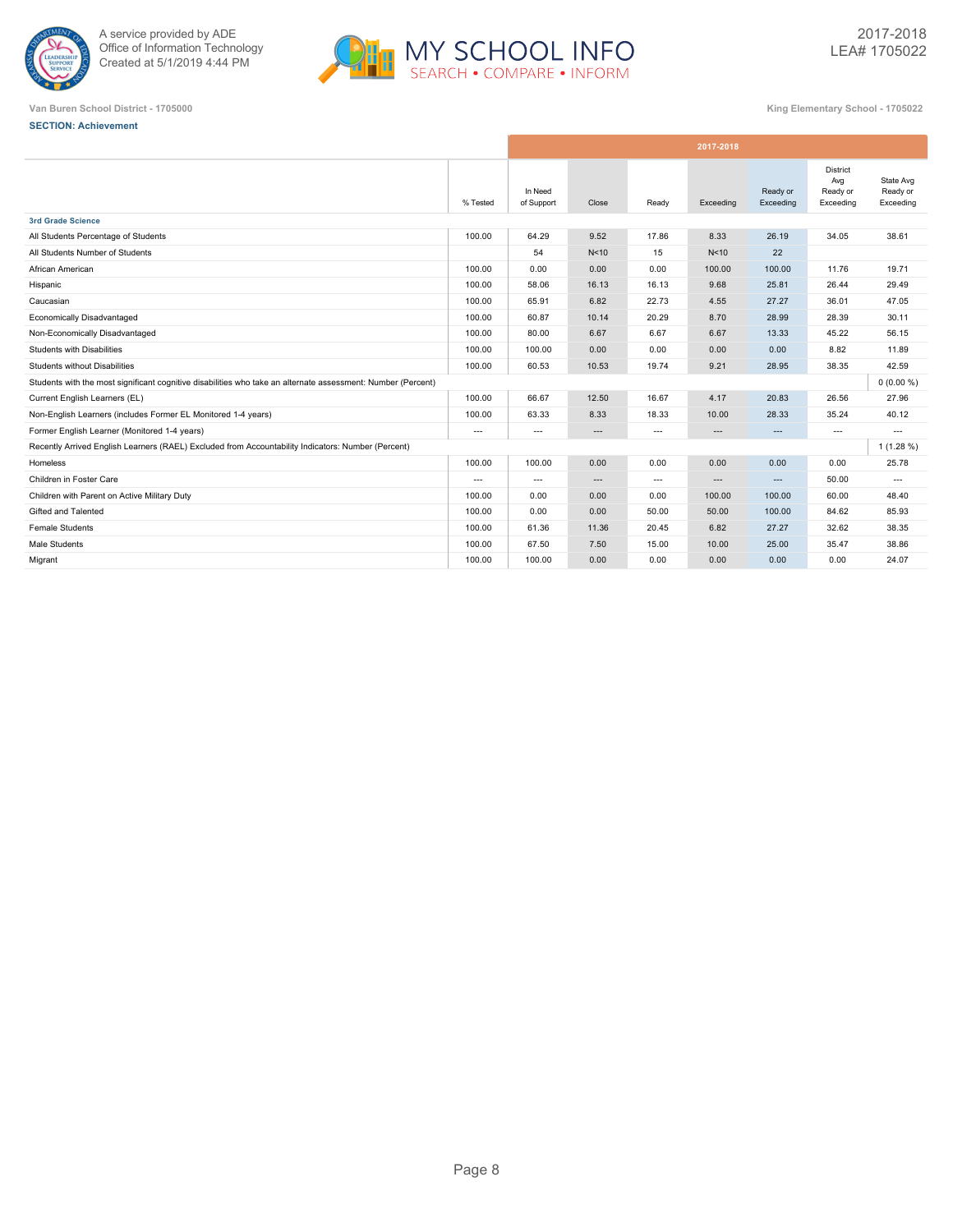



|                                                                                                              |                          |                          |          |          | 2017-2018                |                       |                                          |                                    |
|--------------------------------------------------------------------------------------------------------------|--------------------------|--------------------------|----------|----------|--------------------------|-----------------------|------------------------------------------|------------------------------------|
|                                                                                                              | % Tested                 | In Need<br>of Support    | Close    | Ready    | Exceeding                | Ready or<br>Exceeding | District<br>Avg<br>Ready or<br>Exceeding | State Avg<br>Ready or<br>Exceeding |
| <b>4th Grade Science</b>                                                                                     |                          |                          |          |          |                          |                       |                                          |                                    |
| All Students Percentage of Students                                                                          | 100.00                   | 45.88                    | 29.41    | 15.29    | 9.41                     | 24.71                 | 35.15                                    | 42.17                              |
| All Students Number of Students                                                                              |                          | 39                       | 25       | 13       | N<10                     | 21                    |                                          |                                    |
| African American                                                                                             | 100.00                   | 100.00                   | 0.00     | 0.00     | 0.00                     | 0.00                  | 10.00                                    | 20.98                              |
| Hispanic                                                                                                     | 100.00                   | 52.63                    | 31.58    | 10.53    | 5.26                     | 15.79                 | 22.62                                    | 33.11                              |
| Caucasian                                                                                                    | 100.00                   | 38.24                    | 32.35    | 17.65    | 11.76                    | 29.41                 | 38.87                                    | 51.24                              |
| Economically Disadvantaged                                                                                   | 100.00                   | 50.00                    | 28.95    | 14.47    | 6.58                     | 21.05                 | 26.47                                    | 32.82                              |
| Non-Economically Disadvantaged                                                                               | 100.00                   | 11.11                    | 33.33    | 22.22    | 33.33                    | 55.56                 | 54.81                                    | 61.61                              |
| Students with Disabilities                                                                                   | 100.00                   | 81.82                    | 9.09     | 0.00     | 9.09                     | 9.09                  | 6.52                                     | 11.39                              |
| <b>Students without Disabilities</b>                                                                         | 100.00                   | 40.54                    | 32.43    | 17.57    | 9.46                     | 27.03                 | 38.48                                    | 46.48                              |
| Students with the most significant cognitive disabilities who take an alternate assessment: Number (Percent) |                          |                          |          |          |                          |                       |                                          | $0(0.00\%)$                        |
| Current English Learners (EL)                                                                                | 100.00                   | 53.85                    | 30.77    | 7.69     | 7.69                     | 15.38                 | 22.81                                    | 29.44                              |
| Non-English Learners (includes Former EL Monitored 1-4 years)                                                | 100.00                   | 42.37                    | 28.81    | 18.64    | 10.17                    | 28.81                 | 36.98                                    | 43.76                              |
| Former English Learner (Monitored 1-4 years)                                                                 | $\hspace{0.05cm} \ldots$ | $\cdots$                 | $\cdots$ | $  -$    | $\hspace{0.05cm} \ldots$ | $\cdots$              | $\cdots$                                 | ---                                |
| Recently Arrived English Learners (RAEL) Excluded from Accountability Indicators: Number (Percent)           |                          |                          |          |          |                          |                       |                                          | $2(2.60\%)$                        |
| Homeless                                                                                                     | 100.00                   | 50.00                    | 0.00     | 50.00    | 0.00                     | 50.00                 | 33.33                                    | 29.24                              |
| Children in Foster Care                                                                                      | 100.00                   | 0.00                     | 0.00     | 100.00   | 0.00                     | 100.00                | 50.00                                    | 25.79                              |
| Children with Parent on Active Military Duty                                                                 | ---                      | $\hspace{0.05cm} \ldots$ | $\cdots$ | $\cdots$ | $\cdots$                 | $\cdots$              | $\cdots$                                 | $\hspace{0.05cm} \ldots$           |
| Gifted and Talented                                                                                          | 100.00                   | 0.00                     | 20.00    | 40.00    | 40.00                    | 80.00                 | 89.66                                    | 87.12                              |
| <b>Female Students</b>                                                                                       | 100.00                   | 51.22                    | 29.27    | 12.20    | 7.32                     | 19.51                 | 31.44                                    | 41.85                              |
| Male Students                                                                                                | 100.00                   | 40.91                    | 29.55    | 18.18    | 11.36                    | 29.55                 | 39.15                                    | 42.48                              |
| Migrant                                                                                                      | 100.00                   | 66.67                    | 33.33    | 0.00     | 0.00                     | 0.00                  | 16.67                                    | 24.82                              |
|                                                                                                              |                          |                          |          |          |                          |                       |                                          |                                    |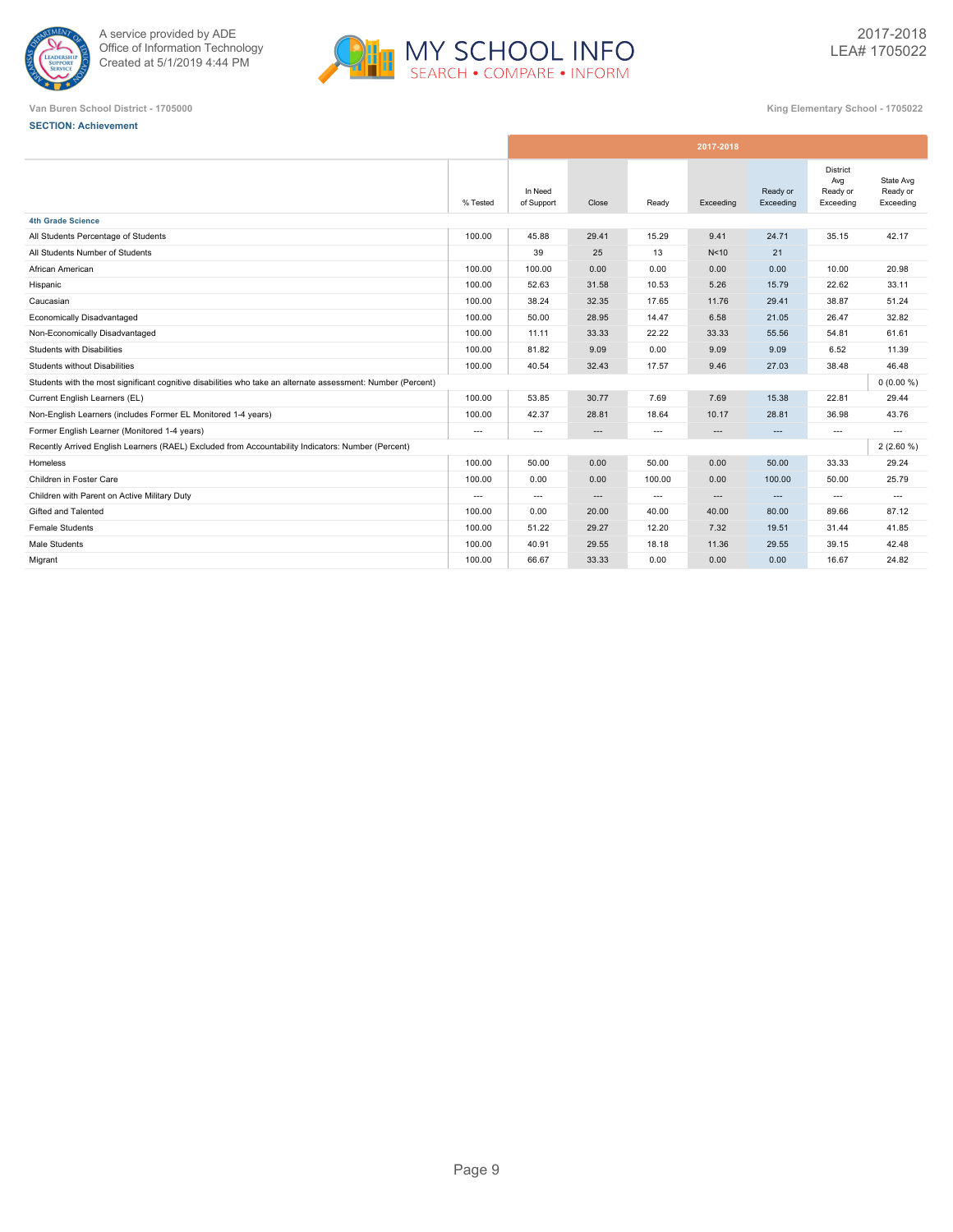



|                                                                                                              |                          |                          |                          |                          | 2017-2018                |                       |                                                 |                                    |
|--------------------------------------------------------------------------------------------------------------|--------------------------|--------------------------|--------------------------|--------------------------|--------------------------|-----------------------|-------------------------------------------------|------------------------------------|
|                                                                                                              | % Tested                 | In Need<br>of Support    | Close                    | Ready                    | Exceeding                | Ready or<br>Exceeding | <b>District</b><br>Avg<br>Ready or<br>Exceeding | State Avg<br>Ready or<br>Exceeding |
| <b>5th Grade Science</b>                                                                                     |                          |                          |                          |                          |                          |                       |                                                 |                                    |
| All Students Percentage of Students                                                                          | 100.00                   | 41.38                    | 32.18                    | 16.09                    | 10.34                    | 26.44                 | 40.04                                           | 41.01                              |
| All Students Number of Students                                                                              |                          | 36                       | 28                       | 14                       | N<10                     | 23                    |                                                 |                                    |
| African American                                                                                             | 100.00                   | 0.00                     | 100.00                   | 0.00                     | 0.00                     | 0.00                  | 25.00                                           | 18.23                              |
| Hispanic                                                                                                     | 100.00                   | 23.08                    | 53.85                    | 11.54                    | 11.54                    | 23.08                 | 36.67                                           | 35.62                              |
| Caucasian                                                                                                    | 100.00                   | 47.06                    | 23.53                    | 21.57                    | 7.84                     | 29.41                 | 42.28                                           | 49.72                              |
| <b>Economically Disadvantaged</b>                                                                            | 100.00                   | 41.89                    | 35.14                    | 12.16                    | 10.81                    | 22.97                 | 38.59                                           | 32.22                              |
| Non-Economically Disadvantaged                                                                               | 100.00                   | 38.46                    | 15.38                    | 38.46                    | 7.69                     | 46.15                 | 43.15                                           | 58.85                              |
| Students with Disabilities                                                                                   | 100.00                   | 76.47                    | 11.76                    | 11.76                    | 0.00                     | 11.76                 | 14.10                                           | 15.24                              |
| <b>Students without Disabilities</b>                                                                         | 100.00                   | 32.86                    | 37.14                    | 17.14                    | 12.86                    | 30.00                 | 45.38                                           | 45.04                              |
| Students with the most significant cognitive disabilities who take an alternate assessment: Number (Percent) |                          |                          |                          |                          |                          |                       |                                                 | $0(0.00\%)$                        |
| Current English Learners (EL)                                                                                | 100.00                   | 28.57                    | 52.38                    | 9.52                     | 9.52                     | 19.05                 | 28.33                                           | 32.55                              |
| Non-English Learners (includes Former EL Monitored 1-4 years)                                                | 100.00                   | 45.45                    | 25.76                    | 18.18                    | 10.61                    | 28.79                 | 41.81                                           | 42.06                              |
| Former English Learner (Monitored 1-4 years)                                                                 | $\hspace{0.05cm} \ldots$ | $\hspace{0.05cm} \ldots$ | $\qquad \qquad - -$      | $\hspace{0.05cm} \ldots$ | $\hspace{0.05cm} \cdots$ | $\cdots$              | $\cdots$                                        | $---$                              |
| Recently Arrived English Learners (RAEL) Excluded from Accountability Indicators: Number (Percent)           |                          |                          |                          |                          |                          |                       |                                                 | $0(0.00\%)$                        |
| Homeless                                                                                                     | 100.00                   | 100.00                   | 0.00                     | 0.00                     | 0.00                     | 0.00                  | 14.29                                           | 26.76                              |
| Children in Foster Care                                                                                      | $\hspace{0.05cm} \ldots$ | $\cdots$                 | $\hspace{0.05cm} \ldots$ | $\cdots$                 | $\cdots$                 | $\cdots$              | $\cdots$                                        | $---$                              |
| Children with Parent on Active Military Duty                                                                 | $\cdots$                 | $\hspace{0.05cm} \ldots$ | $\cdots$                 | $\hspace{0.05cm} \ldots$ | $\sim$ $\sim$            | $---$                 | 100.00                                          | $---$                              |
| Gifted and Talented                                                                                          | 100.00                   | 0.00                     | 14.29                    | 14.29                    | 71.43                    | 85.71                 | 94.12                                           | 86.05                              |
| Female Students                                                                                              | 100.00                   | 33.33                    | 41.67                    | 13.89                    | 11.11                    | 25.00                 | 38.05                                           | 40.38                              |
| Male Students                                                                                                | 100.00                   | 47.06                    | 25.49                    | 17.65                    | 9.80                     | 27.45                 | 41.67                                           | 41.63                              |
| Migrant                                                                                                      | 100.00                   | 16.67                    | 66.67                    | 16.67                    | 0.00                     | 16.67                 | 11.11                                           | 22.02                              |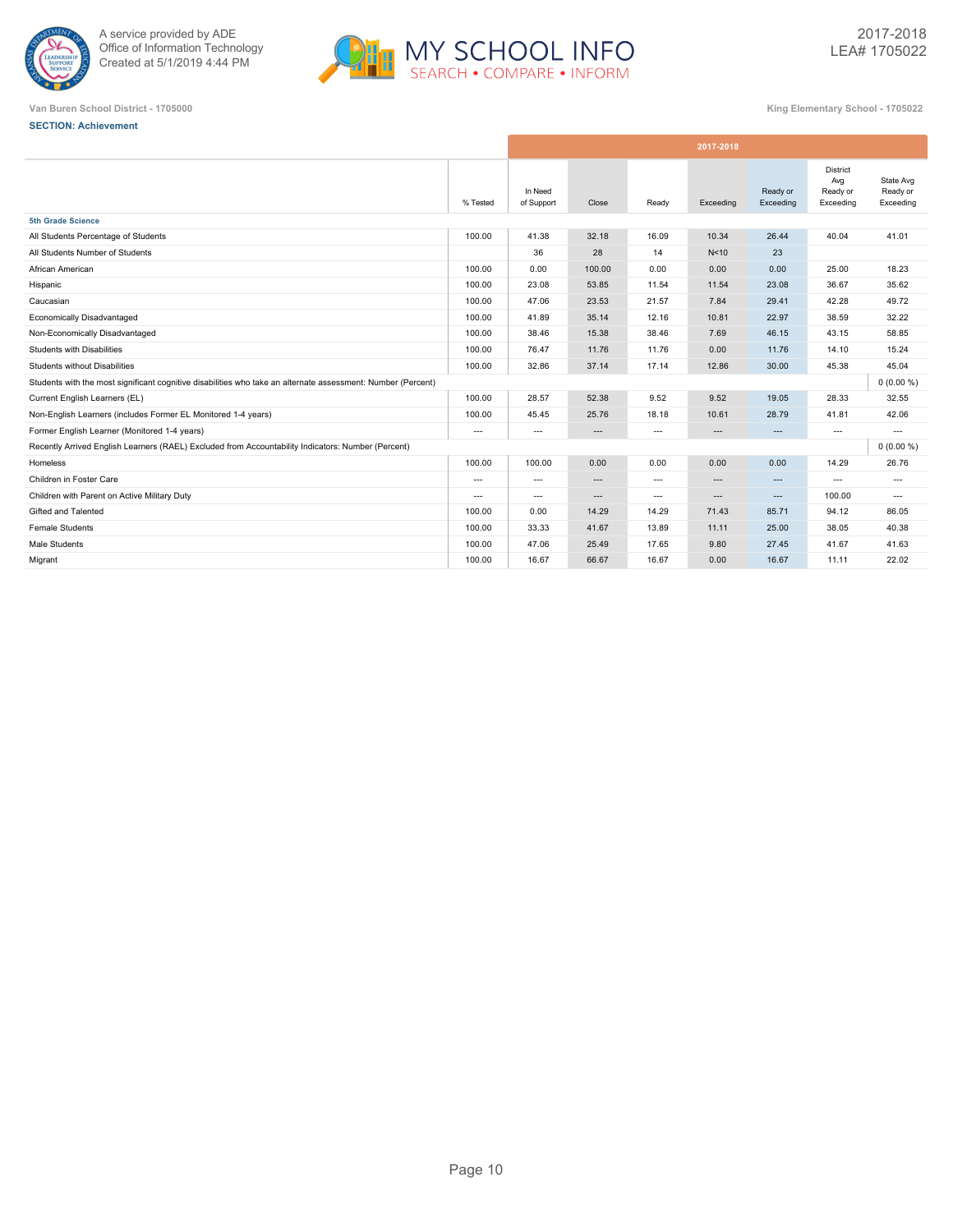

**SECTION: Growth**



|                                                               | <b>ELA</b>        | Math                     | Content                  | <b>Science</b>           | <b>ELP</b> | Content<br>with ELP      |
|---------------------------------------------------------------|-------------------|--------------------------|--------------------------|--------------------------|------------|--------------------------|
| Grade 1                                                       |                   |                          |                          |                          |            |                          |
| All Students                                                  | $\cdots$          | $\hspace{0.05cm} \ldots$ | $\hspace{0.05cm} \ldots$ | $\sim$ $\sim$            | 79.8787    | $\cdots$                 |
| African-American                                              | $\cdots$          | $---$                    | $\sim$ $\sim$            | $\sim$ $\sim$            | $\cdots$   | $\cdots$                 |
| Hispanic                                                      | $---$             | $---$                    | $\hspace{0.05cm} \ldots$ | $\sim$ $\sim$            | 79.1805    | $\cdots$                 |
| Caucasian                                                     | $\cdots$          | $---$                    | $\sim$ $\sim$            | $\sim$ $\sim$            | $\cdots$   | $\hspace{0.05cm} \ldots$ |
| Economically Disadvantaged                                    | $---$             | $---$                    | $---$                    | $\hspace{0.05cm} \ldots$ | 79.9842    | $\cdots$                 |
| Non-Economically Disadvantaged                                | $\qquad \qquad -$ | $\hspace{0.05cm} \ldots$ | $\hspace{0.05cm} \ldots$ | $\sim$ $\sim$            | 79.0341    | $\cdots$                 |
| Students with Disabilities                                    | $---$             | $---$                    | $---$                    | $\sim$ $\sim$            | 75.3584    | $\cdots$                 |
| Students without Disabilities                                 | $---$             | $  -$                    | $\hspace{0.05cm} \ldots$ | $---$                    | 80.4437    | $---$                    |
| Current English Learners (EL)                                 | $---$             | $\hspace{0.05cm} \ldots$ | $\hspace{0.05cm} \ldots$ | $---$                    | 79.8787    | $\cdots$                 |
| Non-English Learners (includes Former EL Monitored 1-4 years) | $---$             | $\hspace{0.05cm} \ldots$ | $\cdots$                 | $\sim$ $\sim$            | $\cdots$   | $\hspace{0.05cm} \ldots$ |
| Former English Learner (Monitored 1-4 years)                  | $\qquad \qquad -$ | $---$                    | $\cdots$                 | $\hspace{0.05cm} \ldots$ | $\cdots$   | $\cdots$                 |
| Homeless                                                      | $---$             | $---$                    | $---$                    | $---$                    | $---$      | $---$                    |
| Children in Foster Care                                       | $---$             | $---$                    | $  -$                    | $---$                    | $---$      | $---$                    |
| Children with Parent on Active Military Duty                  | $---$             | $---$                    | $\sim$ $\sim$            | $\sim$ $\sim$            | $\cdots$   | $\hspace{0.05cm} \ldots$ |
| Gifted and Talented                                           | $---$             | $---$                    | $---$                    | $---$                    | $---$      | $---$                    |
| <b>Female Students</b>                                        | $\cdots$          | $---$                    | $\sim$ $\sim$            | $\sim$ $\sim$            | 85.1490    | $\hspace{0.05cm} \ldots$ |
| Male Students                                                 | $---$             | $---$                    | $\cdots$                 | $\hspace{0.05cm} \ldots$ | 76.2553    | $\cdots$                 |
| Migrant                                                       | $\qquad \qquad -$ | $---$                    | $\cdots$                 | $\hspace{0.05cm} \ldots$ | $---$      | $\cdots$                 |
|                                                               |                   |                          |                          |                          |            |                          |
|                                                               | <b>ELA</b>        | Math                     | Content                  | <b>Science</b>           | <b>ELP</b> | Content<br>with ELP      |

| Grade 2                                                       |                   |                          |                          |          |                   |                          |
|---------------------------------------------------------------|-------------------|--------------------------|--------------------------|----------|-------------------|--------------------------|
| All Students                                                  | $\qquad \qquad -$ | $\cdots$                 | $\cdots$                 | $---$    | 78.9108           | $---$                    |
| African-American                                              | $---$             | $---$                    | $---$                    | $---$    | $---$             | $---$                    |
| Hispanic                                                      | $---$             | $---$                    | $---$                    | $---$    | 78.7245           | $---$                    |
| Caucasian                                                     | $\qquad \qquad -$ | $---$                    | $---$                    | $\cdots$ | 80.4017           | $---$                    |
| Economically Disadvantaged                                    | $---$             | $---$                    | $---$                    | $---$    | 78.8663           | $---$                    |
| Non-Economically Disadvantaged                                | $---$             | $---$                    | $---$                    | $---$    | 79.2674           | $\hspace{0.05cm} \ldots$ |
| Students with Disabilities                                    | $---$             | $---$                    | $---$                    | $\cdots$ | 72.0888           | $\hspace{0.05cm} \ldots$ |
| Students without Disabilities                                 | $---$             | $---$                    | $---$                    | $---$    | 79.3121           | $---$                    |
| Current English Learners (EL)                                 | $---$             | $---$                    | $---$                    | $\cdots$ | 78.9108           | $---$                    |
| Non-English Learners (includes Former EL Monitored 1-4 years) | $---$             | $---$                    | $---$                    | $---$    | $---$             | $---$                    |
| Former English Learner (Monitored 1-4 years)                  | $---$             | $---$                    | $---$                    | $---$    | $---$             | $---$                    |
| Homeless                                                      | $\qquad \qquad -$ | $\hspace{0.05cm} \ldots$ | $\hspace{0.05cm} \ldots$ | $\cdots$ | $\qquad \qquad -$ | $---$                    |
| Children in Foster Care                                       | $---$             | $---$                    | $---$                    | $---$    | $---$             | $---$                    |
| Children with Parent on Active Military Duty                  | $---$             | $---$                    | $---$                    | $---$    | $---$             | $---$                    |
| Gifted and Talented                                           | $\qquad \qquad -$ | $\hspace{0.05cm} \ldots$ | $\hspace{0.05cm} \ldots$ | $---$    | $\cdots$          | $\hspace{0.05cm} \ldots$ |
| Female Students                                               | $\qquad \qquad -$ | $\hspace{0.05cm} \ldots$ | $\cdots$                 | $---$    | 76.7927           | $---$                    |
| Male Students                                                 | $---$             | $---$                    | $---$                    | $---$    | 79.9699           | $---$                    |
| Migrant                                                       | $---$             | $---$                    | $---$                    | $---$    | 70.4517           | $---$                    |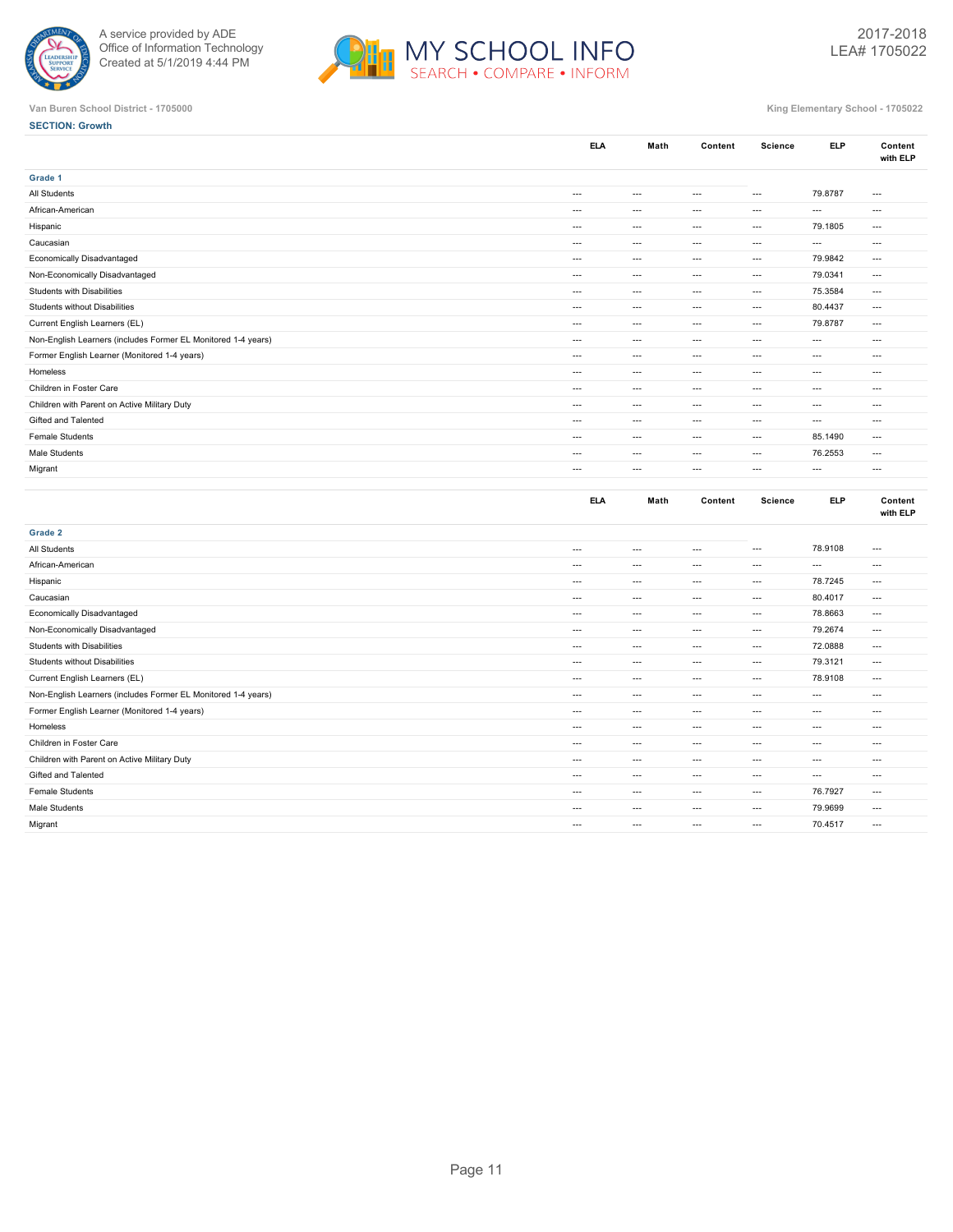

**SECTION: Growth**



|                                                               | <b>ELA</b>               | Math                     | Content                  | <b>Science</b>           | <b>ELP</b>               | Content<br>with ELP      |
|---------------------------------------------------------------|--------------------------|--------------------------|--------------------------|--------------------------|--------------------------|--------------------------|
| Grade 3                                                       |                          |                          |                          |                          |                          |                          |
| All Students                                                  | 81.6011                  | 80.2022                  | 80.9016                  | $\overline{\phantom{a}}$ | 81.4249                  | 81.0262                  |
| African-American                                              | 75.7481                  | 85.2356                  | 80.4919                  | $\overline{\phantom{a}}$ | ---                      | ---                      |
| Hispanic                                                      | 84.3538                  | 83.9364                  | 84.1451                  | $\overline{\phantom{a}}$ | 81.0501                  | 82.8357                  |
| Caucasian                                                     | 79.7897                  | 77.7999                  | 78.7948                  | $\overline{\phantom{a}}$ | 78.8813                  | 78.7968                  |
| Economically Disadvantaged                                    | 81.8161                  | 81.3611                  | 81.5886                  | $\overline{\phantom{a}}$ | 80.2764                  | 81.2495                  |
| Non-Economically Disadvantaged                                | 80.5871                  | 74.7388                  | 77.6630                  | $\overline{\phantom{a}}$ | 94.6325                  | 79.7842                  |
| Students with Disabilities                                    | 74.7337                  | 73.2181                  | 73.9759                  | $\overline{a}$           | 75.4865                  | 74.1437                  |
| <b>Students without Disabilities</b>                          | 82.3641                  | 80.9782                  | 81.6711                  | $\overline{\phantom{a}}$ | 81.6724                  | 81.6714                  |
| Current English Learners (EL)                                 | 84.3489                  | 85.3083                  | 84.8286                  | $\overline{\phantom{a}}$ | 81.4249                  | 83.0558                  |
| Non-English Learners (includes Former EL Monitored 1-4 years) | 80.4923                  | 78.1418                  | 79.3171                  | $\overline{\phantom{a}}$ | $\overline{\phantom{a}}$ | $\overline{\phantom{a}}$ |
| Former English Learner (Monitored 1-4 years)                  | $\overline{\phantom{a}}$ | $\overline{\phantom{a}}$ | $\overline{\phantom{a}}$ | $\overline{a}$           | $\overline{\phantom{a}}$ | $\overline{\phantom{a}}$ |
| Homeless                                                      | 73.5942                  | 64.5979                  | 69.0961                  | $\overline{a}$           | ---                      | ---                      |
| Children in Foster Care                                       | $\overline{\phantom{a}}$ | $\overline{a}$           | ---                      | $\overline{a}$           | $\overline{\phantom{a}}$ | $\overline{a}$           |
| Children with Parent on Active Military Duty                  | 80.6070                  | 70.4926                  | 75.5498                  | $\overline{\phantom{a}}$ | $\overline{\phantom{a}}$ | $\overline{\phantom{a}}$ |
| Gifted and Talented                                           | 73.9368                  | 90.9034                  | 82.4201                  | $\overline{a}$           | ---                      | ---                      |
| <b>Female Students</b>                                        | 78.4461                  | 81.6803                  | 80.0632                  | $\overline{\phantom{a}}$ | 79.6449                  | 79.9828                  |
| Male Students                                                 | 85.0881                  | 78.5685                  | 81.8283                  | $\overline{a}$           | 82.6116                  | 82.0500                  |
| Migrant                                                       | 84.7405                  | 89.0308                  | 86.8856                  | $\overline{\phantom{a}}$ | 79.6327                  | 83.2591                  |
|                                                               |                          |                          |                          |                          |                          |                          |
|                                                               | <b>ELA</b>               | Math                     | Content                  | <b>Science</b>           | <b>ELP</b>               | Content<br>with ELP      |
| Grade 4                                                       |                          |                          |                          |                          |                          |                          |
| All Students                                                  | 87.6342                  | 81.7963                  | 84.7152                  | 78.7721                  | 72.3903                  | 81.7204                  |
| African-American                                              | 79.9361                  | 65.7131                  | 72.8246                  | 78.6997                  | $\overline{a}$           | $\overline{a}$           |
| Hispanic                                                      | 87.9263                  | 82.7187                  | 85.3225                  | 79.3192                  | 72.5393                  | 80.2092                  |
| Caucasian                                                     | 86.9934                  | 80.7302                  | 83.8618                  | 77.0646                  | $\overline{a}$           | $\overline{a}$           |
| Economically Disadvantaged                                    | 87.6188                  | 82.1685                  | 84.8936                  | 78.6708                  | 72.3903                  | 81.6099                  |
| Non-Economically Disadvantaged                                | 87.7750                  | 78.3999                  | 83.0874                  | 79.6835                  | $\overline{\phantom{a}}$ | $\overline{a}$           |
| Students with Disabilities                                    | 85.6583                  | 74.4195                  | 80.0389                  | 78.9478                  | 69.2606                  | 78.2425                  |
| Students without Disabilities                                 | 87.9125                  | 82.8353                  | 85.3739                  | 78.7498                  | 72.6511                  | 82.1597                  |
| Current English Learners (EL)                                 | 93.3186                  | 85.1314                  | 89.2250                  | 82.9315                  | 72.3903                  | 80.4709                  |
| Non-English Learners (includes Former EL Monitored 1-4 years) | 85.2408                  | 80.3920                  | 82.8164                  | 76.9895                  | $\overline{\phantom{a}}$ | $\overline{\phantom{a}}$ |
| Former English Learner (Monitored 1-4 years)                  | $\overline{a}$           | $\overline{a}$           | $\overline{a}$           | $\overline{a}$           | $\overline{a}$           | $---$                    |
| Homeless                                                      | 84.6991                  | 76.6817                  | 80.6904                  | 68.2102                  | $\overline{a}$           | $---$                    |
| Children in Foster Care                                       | 95.4542                  | 95.9371                  | 95.6956                  | 85.1146                  | $\overline{a}$           | $---$                    |
| Children with Parent on Active Military Duty                  | $\overline{a}$           | $\overline{a}$           | $\overline{\phantom{a}}$ | $\overline{\phantom{a}}$ | $\overline{a}$           | $\overline{a}$           |
| Gifted and Talented                                           | 89.5431                  | 72.2381                  | 80.8906                  | 77.6512                  | 94.1567                  | 83.1016                  |
| <b>Female Students</b>                                        | 87.1841                  | 79.9591                  | 83.5716                  | 77.7597                  | 72.0657                  | 81.2234                  |
| Male Students                                                 | 88.0522                  | 83.5022                  | 85.7772                  | 79.6881                  | 72.5932                  | 82.1402                  |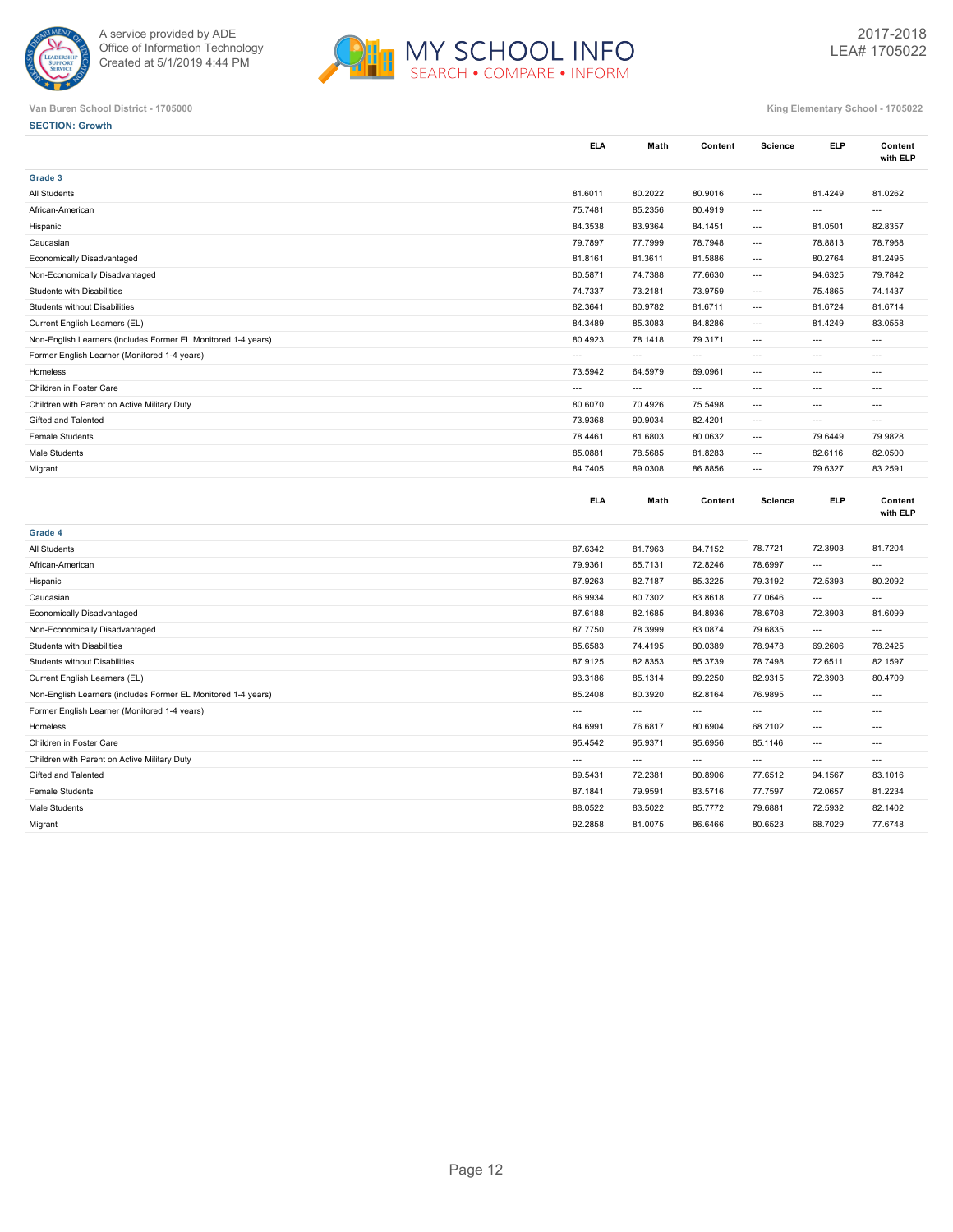

**SECTION: Growth**



|                                                               | <b>ELA</b>               | Math                     | Content                  | <b>Science</b>           | <b>ELP</b>               | Content<br>with ELP      |
|---------------------------------------------------------------|--------------------------|--------------------------|--------------------------|--------------------------|--------------------------|--------------------------|
| Grade 5                                                       |                          |                          |                          |                          |                          |                          |
| All Students                                                  | 87.7967                  | 84.5286                  | 86.4570                  | 80.9878                  | 80.8040                  | 85.3486                  |
| African-American                                              | 71.7133                  | 81.5710                  | 76.6421                  | 94.9899                  | $\overline{\phantom{a}}$ | $\overline{a}$           |
| Hispanic                                                      | 92.4439                  | 85.6028                  | 89.7546                  | 86.5859                  | 81.2579                  | 86.1671                  |
| Caucasian                                                     | 86.3428                  | 84.9486                  | 85.7474                  | 78.4447                  | ---                      | $\overline{a}$           |
| Economically Disadvantaged                                    | 87.0070                  | 83.8081                  | 85.7553                  | 81.6791                  | 81.6106                  | 84.9075                  |
| Non-Economically Disadvantaged                                | 92.3375                  | 89.0482                  | 90.5507                  | 77.0702                  | 73.5448                  | 88.1213                  |
| Students with Disabilities                                    | 88.4661                  | 80.4150                  | 84.4405                  | 85.5153                  | 72.1798                  | 83.6231                  |
| Students without Disabilities                                 | 87.6568                  | 85.4012                  | 86.8722                  | 80.1093                  | 81.2579                  | 85.6461                  |
| Current English Learners (EL)                                 | 94.8843                  | 86.1496                  | 91.3963                  | 89.6341                  | 80.8040                  | 86.2293                  |
| Non-English Learners (includes Former EL Monitored 1-4 years) | 85.3160                  | 84.0237                  | 84.7567                  | 77.9103                  | $\overline{a}$           | ---                      |
| Former English Learner (Monitored 1-4 years)                  | $\overline{a}$           | $\overline{a}$           | ---                      | $\overline{a}$           | $\overline{\phantom{a}}$ | $\overline{a}$           |
| Homeless                                                      | 84.8368                  | 72.5204                  | 85.0624                  | 65.1123                  | 79.7655                  | 84.0031                  |
| Children in Foster Care                                       | $\overline{a}$           | $\overline{a}$           | $\overline{a}$           | $\overline{a}$           | $\overline{\phantom{a}}$ | $\overline{a}$           |
| Children with Parent on Active Military Duty                  | $\overline{\phantom{a}}$ | $\overline{\phantom{a}}$ | $\overline{\phantom{a}}$ | $\overline{\phantom{a}}$ | $\overline{\phantom{a}}$ | $\overline{\phantom{a}}$ |
| Gifted and Talented                                           | 92.7999                  | 86.2723                  | 89.5361                  | 75.7955                  | $\overline{a}$           | $\overline{a}$           |
| <b>Female Students</b>                                        | 86.9895                  | 84.1118                  | 86.2421                  | 80.5373                  | 80.0438                  | 84.9742                  |
| Male Students                                                 | 88.3806                  | 84.8366                  | 86.6171                  | 81.3382                  | 81.4260                  | 85.6326                  |
| Migrant                                                       | 88.7992                  | 80.4901                  | 84.6446                  | 95.7409                  | 83.6359                  | 84.2411                  |
|                                                               |                          |                          |                          |                          |                          |                          |
|                                                               | <b>ELA</b>               | Math                     | Content                  | <b>Science</b>           | <b>ELP</b>               | Content                  |
| <b>All Grades</b>                                             |                          |                          |                          |                          |                          | with ELP                 |
| All Students                                                  | 85.6942                  | 82.1741                  | 84.0475                  | 79.8799                  | 78.5428                  | 82.2688                  |
| African-American                                              | 75.7992                  | 77.5066                  | 76.6529                  | 86.8448                  | $\overline{\phantom{a}}$ | ---                      |
| Hispanic                                                      | 88.0381                  | 83.8937                  | 86.1911                  | 82.3666                  | 78.3684                  | 82.0032                  |
| Caucasian                                                     | 84.2599                  | 81.3812                  | 82.8691                  | 77.8818                  | 79.8949                  | 82.7966                  |
| Economically Disadvantaged                                    | 85.5746                  | 82.4562                  | 84.1385                  | 80.1320                  | 78.3082                  | 82.1643                  |
| Non-Economically Disadvantaged                                | 86.4256                  | 80.3961                  | 83.4879                  | 78.1155                  | 81.3324                  | 83.0368                  |
| Students with Disabilities                                    | 84.1555                  | 76.7422                  | 80.4489                  | 82.8286                  | 73.0439                  | 78.9679                  |
| Students without Disabilities                                 | 85.9286                  | 83.0058                  | 84.5933                  | 79.4099                  | 78.9502                  | 82.6827                  |
| Current English Learners (EL)                                 | 90.7683                  | 85.4862                  | 88.4085                  | 86.0594                  | 78.5428                  | 82.1888                  |
| Non-English Learners (includes Former EL Monitored 1-4 years) | 83.7112                  | 80.9250                  | 82.3529                  | 77.4619                  | $\overline{a}$           | $\overline{a}$           |
| Former English Learner (Monitored 1-4 years)                  | $\overline{a}$           | $\overline{a}$           | $\overline{a}$           | $\overline{a}$           | $\overline{\phantom{a}}$ | $\overline{a}$           |
| Homeless                                                      | 83.1913                  | 72.5871                  | 81.5324                  | 66.1449                  | 79.7655                  | 81.3115                  |
| Children in Foster Care                                       | 95.4542                  | 95.9371                  | 95.6956                  | 85.1146                  | $\overline{\phantom{a}}$ | $\overline{a}$           |
| Children with Parent on Active Military Duty                  | 80.6070                  | 70.4926                  | 75.5498                  | $\overline{\phantom{a}}$ | $\overline{a}$           | $\overline{a}$           |
| Gifted and Talented                                           | 88.9421                  | 81.9217                  | 85.4319                  | 76.5687                  | 94.1567                  | 86.0135                  |
| Female Students                                               | 83.9353                  | 81.8155                  | 83.1071                  | 79.0914                  | 79.0194                  | 81.9464                  |
| Male Students                                                 | 87.2868                  | 82.5014                  | 84.9065                  | 80.5416                  | 78.2296                  | 82.5340                  |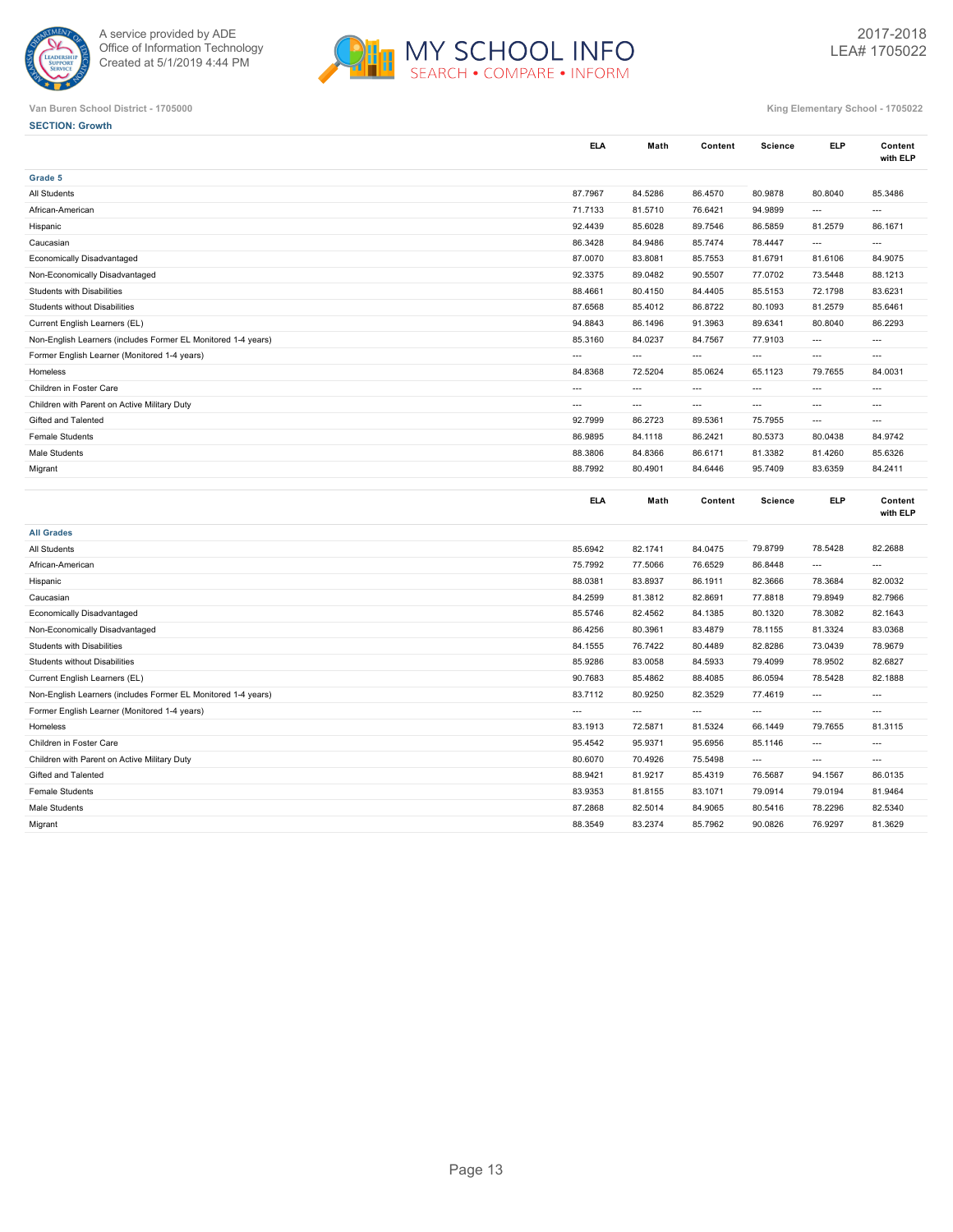

A service provided by ADE Office of Information Technology Created at 5/1/2019 4:44 PM



**Van Buren School District - 1705000 King Elementary School - 1705022**

### **SECTION: English Language Proficiency for ELL**

**EL Tested Number Proficient EL % Proficient EL Tested Number Proficient EL % Proficient EL Tested Number Proficient EL % Proficient** Grade All 115 19 16.52 % 140 44 31.43 % 132 21 15.91 % Grade K 16 0 .00 % 24 3 12.50 % 14 1 7.14 % Grade 01 30 2 6.67 % 21 0 .00 % 27 1 3.70 % Grade 02 27 8 29.63 % 30 12 40.00 % 18 1 5.56 % Grade 03 18 4 22.22 % 29 14 48.28 % 25 4 16.00 % Grade 04 16 3 18.75 % 20 7 35.00 % 26 6 23.08 % Grade 05 8 2 25.00 % 16 8 50.00 % 22 8 36.36 %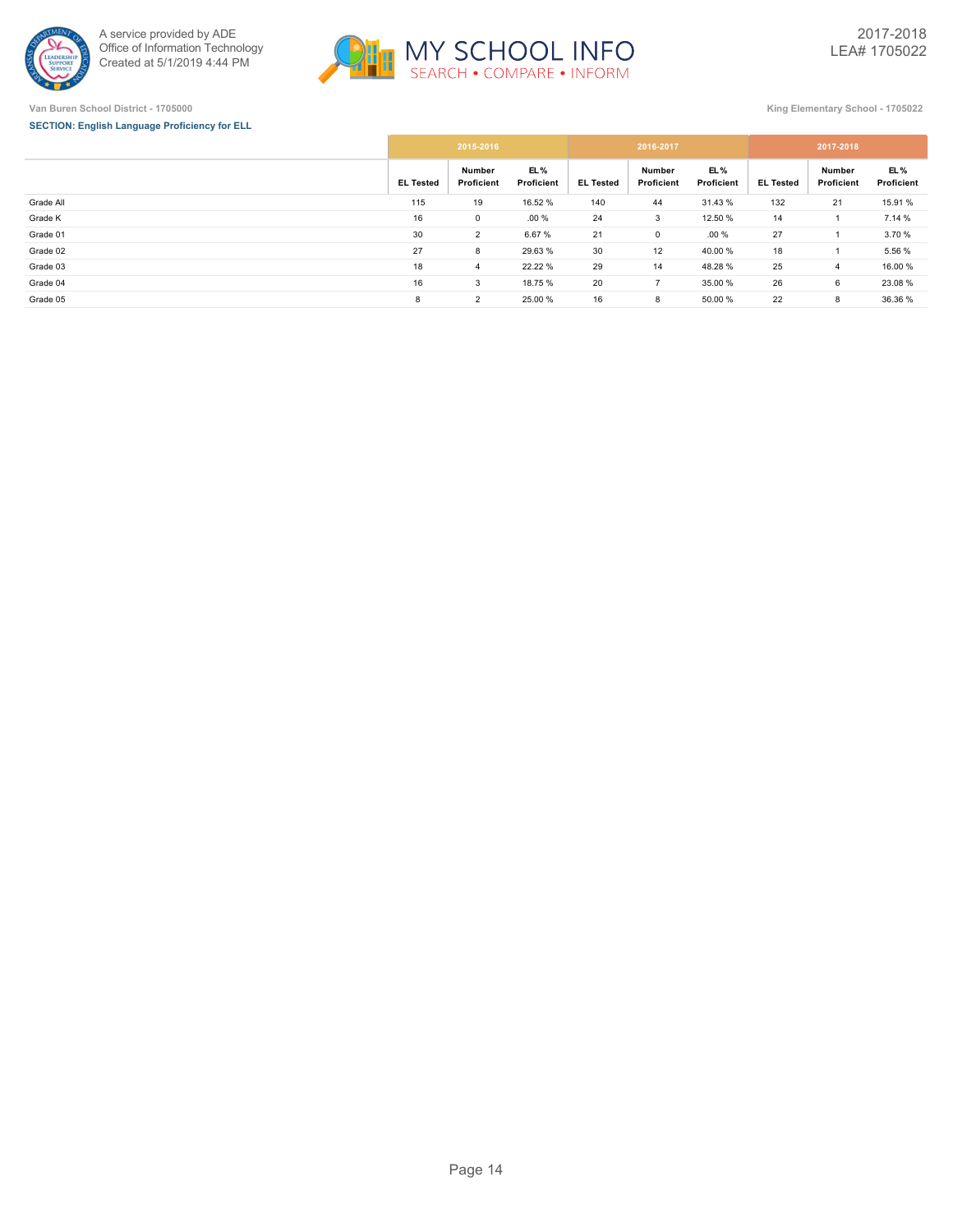

**SECTION: SQSS**



|                                                                  | Student<br>Engagement | Science<br>Achievement | Reading<br>Achievement | Science<br>Growth | <b>ACT</b><br>Composite | <b>High School</b><br><b>Final GPA</b> | Community<br>Learning<br><b>Services</b><br>Credits | Computer<br>Science<br>Credits | On-Time<br>Credits | <b>ACT</b><br><b>Benchmark</b><br><b>Readiness</b> | AP/IB/CC<br>Credits | Total    |
|------------------------------------------------------------------|-----------------------|------------------------|------------------------|-------------------|-------------------------|----------------------------------------|-----------------------------------------------------|--------------------------------|--------------------|----------------------------------------------------|---------------------|----------|
| Kindergarten                                                     |                       |                        |                        |                   |                         |                                        |                                                     |                                |                    |                                                    |                     |          |
| All Students                                                     | 63.29                 | $---$                  | $\cdots$               | $\cdots$          | $\sim$                  | $\cdots$                               | $\cdots$                                            | $\cdots$                       | $\cdots$           | $\cdots$                                           | $---$               | 63.29    |
| African-American                                                 | 50.00                 | $\cdots$               | $\cdots$               | $\cdots$          | $\cdots$                | $\cdots$                               | $\cdots$                                            | $\cdots$                       | $\cdots$           | $\cdots$                                           | $---$               | 50.00    |
| Hispanic                                                         | 50.00                 | $\cdots$               | $\cdots$               | $\cdots$          | $\cdots$                | $\cdots$                               | $\cdots$                                            | $\cdots$                       | $\sim$             | $\cdots$                                           | $\cdots$            | 50.00    |
| Caucasian                                                        | 71.59                 | $\cdots$               | $\cdots$               | $\cdots$          | $\cdots$                | $\cdots$                               | $\cdots$                                            | $\cdots$                       | $\cdots$           | $\cdots$                                           | $---$               | 71.59    |
| Economically Disadvantaged                                       | 57.89                 | $\cdots$               | $\cdots$               | $\cdots$          | $\cdots$                | $\cdots$                               | $\cdots$                                            | $\cdots$                       | $\cdots$           | $\cdots$                                           | $---$               | 57.89    |
| Non-Economically Disadvantaged                                   | 77.27                 | $\cdots$               | $\cdots$               | $\cdots$          | $\sim$                  | $\cdots$                               | $\cdots$                                            | $\cdots$                       | $\sim$             | $\cdots$                                           | $---$               | 77.27    |
| Students with Disabilities                                       | 65.00                 | $\cdots$               | $\cdots$               | $\cdots$          | $\cdots$                | $\cdots$                               | $\cdots$                                            | $\cdots$                       | $\sim$             | $\cdots$                                           | $---$               | 65.00    |
| Students without Disabilities                                    | 63.04                 | $---$                  |                        | $---$             | $\sim$                  | $\cdots$                               | $\cdots$                                            | $\cdots$                       | $\sim$             | $\cdots$                                           | $---$               | 63.04    |
| Current English Learners (EL)                                    | 56.67                 | $\cdots$               | $\cdots$               | $\cdots$          | $\sim$                  | $\cdots$                               | $\cdots$                                            | $\cdots$                       | $\sim$             | $\cdots$                                           | $\cdots$            | 56.67    |
| Non-English Learners (includes Former EL Monitored 1-4<br>years) | 64.84                 | $\cdots$               | $\cdots$               | $\cdots$          | $\sim$                  | $\cdots$                               | $\cdots$                                            | $\cdots$                       | $\sim$             | $\cdots$                                           | $---$               | 64.84    |
| Former English Learner (Monitored 1-4 years)                     | $\cdots$              | $\cdots$               | $\cdots$               | $\cdots$          | $\cdots$                | $\cdots$                               | $\cdots$                                            | $\cdots$                       | $\sim$             | $\cdots$                                           | $---$               | $- - -$  |
| Homeless                                                         | 50.00                 | $\cdots$               |                        | $\cdots$          | $\cdots$                | $\cdots$                               | $\cdots$                                            | $\cdots$                       | $\sim$             | $\cdots$                                           | $\cdots$            | 50.00    |
| Children in Foster Care                                          | $\cdots$              | $---$                  | $\cdots$               | $\cdots$          | $\cdots$                | $\cdots$                               | $\cdots$                                            | $\cdots$                       | $\cdots$           | $\cdots$                                           | $---$               | $\cdots$ |
| Children with Parent on Active Military Duty                     | 100.00                | $\cdots$               | $\cdots$               | $\cdots$          | $\cdots$                | $\cdots$                               | $\cdots$                                            | $\cdots$                       | $\cdots$           | $\cdots$                                           | $---$               | 100.00   |
| Gifted and Talented                                              | $\cdots$              | $\cdots$               | $\cdots$               | $\cdots$          | $\cdots$                | $\cdots$                               | $\cdots$                                            | $\cdots$                       | $\cdots$           | $\cdots$                                           | $---$               | $\cdots$ |
| <b>Female Students</b>                                           | 67.57                 | $\cdots$               | $\cdots$               | $\cdots$          | $\cdots$                | $\cdots$                               | $\cdots$                                            | $\cdots$                       | $\cdots$           | $\cdots$                                           | $---$               | 67.57    |
| Male Students                                                    | 59.52                 | $\cdots$               | $\cdots$               | $\cdots$          | $\cdots$                | $\cdots$                               | $\cdots$                                            | $\cdots$                       | $\cdots$           | $\cdots$                                           | $\cdots$            | 59.52    |
| Migrant                                                          | 25.00                 | $\cdots$               | $\cdots$               | $\cdots$          | $\sim$                  | $\cdots$                               | $\cdots$                                            | $\cdots$                       | $\cdots$           | $\cdots$                                           | $---$               | 25.00    |
|                                                                  |                       |                        |                        |                   |                         |                                        |                                                     |                                |                    |                                                    |                     |          |

|                                                                  | <b>Student</b><br>Engagement | Science<br>Achievement | Reading<br>Achievement | Science<br>Growth | <b>ACT</b><br>Composite | <b>High School</b><br><b>Final GPA</b> | Community<br>Learning<br><b>Services</b><br>Credits | Computer<br>Science<br>Credits | On-Time<br>Credits | <b>ACT</b><br><b>Benchmark</b><br><b>Readiness</b> | AP/IB/CC<br>Credits | Total |
|------------------------------------------------------------------|------------------------------|------------------------|------------------------|-------------------|-------------------------|----------------------------------------|-----------------------------------------------------|--------------------------------|--------------------|----------------------------------------------------|---------------------|-------|
| Grade 1                                                          |                              |                        |                        |                   |                         |                                        |                                                     |                                |                    |                                                    |                     |       |
| All Students                                                     | 62.50                        | $\cdots$               | $\cdots$               | $\cdots$          | $\sim$                  | $\cdots$                               | $---$                                               | $\cdots$                       | $\cdots$           | $\sim$                                             | $---$               | 62.50 |
| African-American                                                 | $- - -$                      | $\cdots$               | $\cdots$               | $\cdots$          | $\sim$                  | $\cdots$                               | $---$                                               | $\sim$                         | $\cdots$           | $-1$                                               | $---$               | $---$ |
| Hispanic                                                         | 64.10                        | $---$                  | $\cdots$               | $\cdots$          | $\sim$                  | $-1$                                   | $---$                                               | $\sim$                         | $\cdots$           | $\sim$                                             | $---$               | 64.10 |
| Caucasian                                                        | 60.00                        | $---$                  | $\cdots$               | $\cdots$          | $\sim$                  | $\cdots$                               | $---$                                               | $\sim$                         | $\cdots$           | $\sim$                                             | $---$               | 60.00 |
| Economically Disadvantaged                                       | 63.51                        | $\cdots$               | $- - -$                | $\cdots$          | $\sim$                  | $\cdots$                               | $---$                                               | $\cdots$                       | $\cdots$           | $\sim$                                             | $---$               | 63.51 |
| Non-Economically Disadvantaged                                   | 59.62                        | $---$                  | $\cdots$               | $\cdots$          | $\cdots$                | $\cdots$                               | $\cdots$                                            | $\cdots$                       | $\cdots$           | $\sim$                                             | $---$               | 59.62 |
| Students with Disabilities                                       | 50.00                        | $---$                  | $\cdots$               | $\cdots$          | $\sim$                  | $\cdots$                               | $---$                                               | $\sim$                         | $\cdots$           | $\sim$                                             | $---$               | 50.00 |
| Students without Disabilities                                    | 64.04                        | $\cdots$               | $\cdots$               | $\cdots$          | $\sim$                  | $\cdots$                               | $---$                                               | $\sim$                         | $\cdots$           | $\sim$                                             | $---$               | 64.04 |
| Current English Learners (EL)                                    | 63.79                        | $\cdots$               | $\cdots$               | $\cdots$          | $\cdots$                | $\cdots$                               | $---$                                               | $\sim$                         | $\cdots$           | $\sim$                                             | $\cdots$            | 63.79 |
| Non-English Learners (includes Former EL Monitored 1-4<br>years) | 61.97                        | $\cdots$               | $\cdots$               | $\cdots$          | $\cdots$                | $- - -$                                | $\cdots$                                            | $\cdots$                       | $\sim$             | $\sim$                                             | $\cdots$            | 61.97 |
| Former English Learner (Monitored 1-4 years)                     | $\sim$                       | $\cdots$               | $\cdots$               | $\cdots$          | $\sim$                  | $\cdots$                               | $---$                                               | $\sim$                         | $\cdots$           | $\sim$                                             | $---$               | $---$ |
| Homeless                                                         | 33.33                        | $\cdots$               | $\cdots$               | $\cdots$          | $\cdots$                | $\cdots$                               | $---$                                               | $\cdots$                       | $\cdots$           | $\sim$                                             | $---$               | 33.33 |
| Children in Foster Care                                          | 0.00                         | $---$                  | $-1$                   | $\cdots$          | $\sim$                  | $-1$                                   | $---$                                               | $\sim$                         | $\cdots$           | $\sim$                                             | $---$               | 0.00  |
| Children with Parent on Active Military Duty                     | 50.00                        | $---$                  | $\cdots$               | $\cdots$          | $\sim$                  | $\cdots$                               | $---$                                               | $\cdots$                       | $\cdots$           | $-1$                                               | $---$               | 50.00 |
| Gifted and Talented                                              | $- - -$                      | $---$                  | $-1$                   | $\cdots$          | $\sim$                  | $\cdots$                               | $---$                                               | $\sim$                         | $\cdots$           | $\sim$                                             | $---$               | $-1$  |
| Female Students                                                  | 62.77                        | $\cdots$               | $-1$                   | $\cdots$          | $\sim$                  | $\cdots$                               | $---$                                               | $\cdots$                       | $\cdots$           | $\sim$                                             | $---$               | 62.77 |
| Male Students                                                    | 62.26                        | $\cdots$               | $\cdots$               | $\cdots$          | $\sim$                  | $\cdots$                               | $---$                                               | $\cdots$                       | $\cdots$           | $-1$                                               | $\cdots$            | 62.26 |
| Migrant                                                          | 50.00                        | $---$                  | $\cdots$               | $\cdots$          | $\cdots$                | $-1$                                   | $---$                                               | $\sim$                         | $\sim$             | $\sim$                                             | $---$               | 50.00 |
|                                                                  |                              |                        |                        |                   |                         |                                        |                                                     |                                |                    |                                                    |                     |       |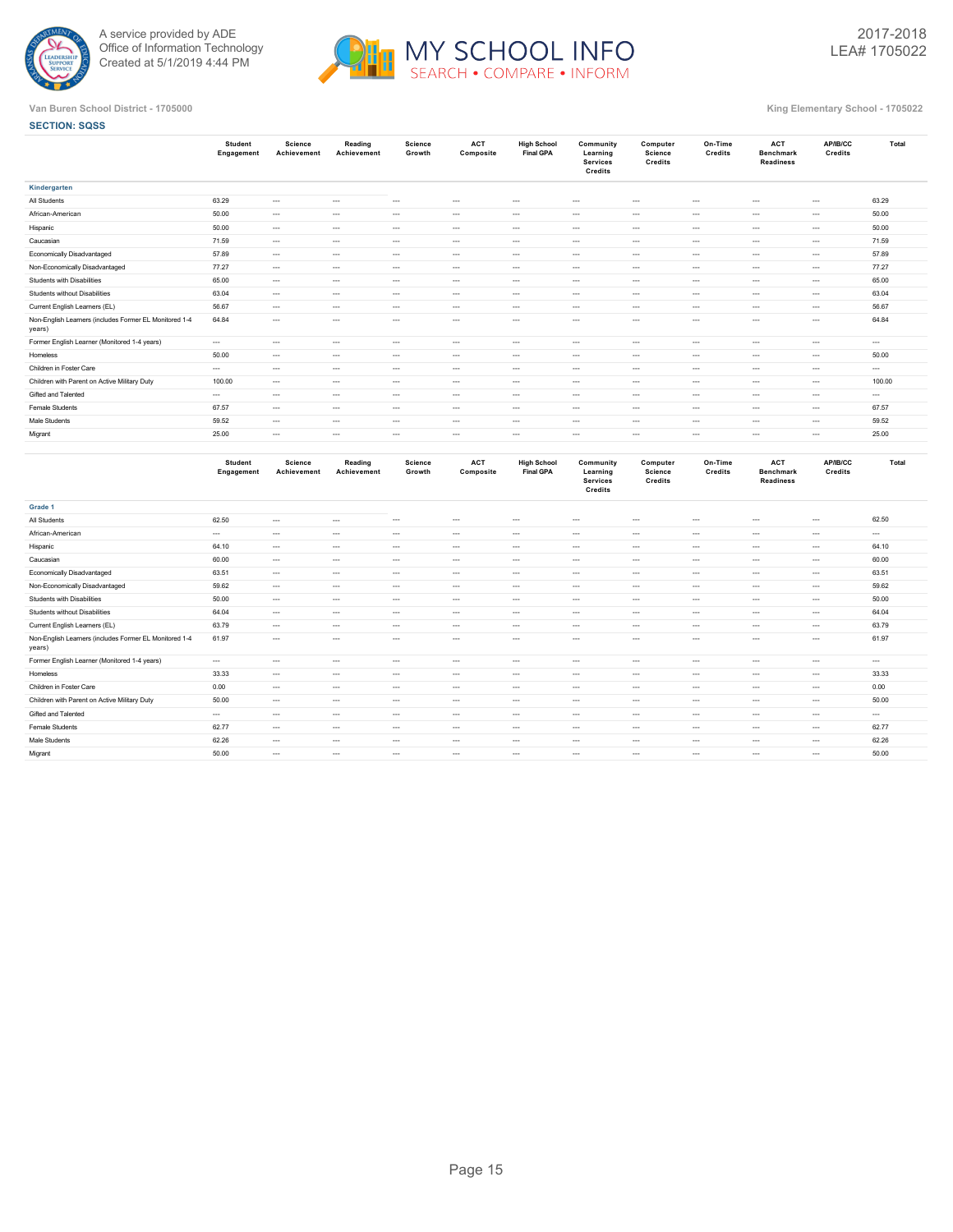

**SECTION: SQSS**



|                                                                  | Student<br>Engagement | Science<br>Achievement | Reading<br>Achievement | Science<br>Growth | <b>ACT</b><br>Composite | <b>High School</b><br><b>Final GPA</b> | Community<br>Learning<br><b>Services</b><br>Credits | Computer<br>Science<br>Credits | On-Time<br>Credits | <b>ACT</b><br><b>Benchmark</b><br><b>Readiness</b> | AP/IB/CC<br>Credits | Total    |
|------------------------------------------------------------------|-----------------------|------------------------|------------------------|-------------------|-------------------------|----------------------------------------|-----------------------------------------------------|--------------------------------|--------------------|----------------------------------------------------|---------------------|----------|
| Grade 2                                                          |                       |                        |                        |                   |                         |                                        |                                                     |                                |                    |                                                    |                     |          |
| All Students                                                     | 69.57                 |                        | $\cdots$               | $\cdots$          | $---$                   | $- - -$                                | $\cdots$                                            | $\cdots$                       | $\cdots$           | $-1$                                               | $\cdots$            | 69.57    |
| African-American                                                 | 100.00                | $\cdots$               | $\cdots$               | $---$             | $---$                   | $---$                                  | $---$                                               | $\cdots$                       | $\sim$             | $-1$                                               | $\cdots$            | 100.00   |
| Hispanic                                                         | 66.67                 | $\cdots$               | $\cdots$               | $---$             | $---$                   | $---$                                  | $---$                                               | $\cdots$                       | $\sim$             | $-1$                                               | $\cdots$            | 66.67    |
| Caucasian                                                        | 71.05                 | $\cdots$               | $\cdots$               | $---$             | $\cdots$                | $---$                                  | $\cdots$                                            | $\cdots$                       | $\sim$             | $-1$                                               | $\cdots$            | 71.05    |
| Economically Disadvantaged                                       | 67.76                 | $\cdots$               | $\cdots$               | $\cdots$          | $\sim$                  | $---$                                  | $\cdots$                                            | $\cdots$                       | $\sim$             | $-1$                                               | $\cdots$            | 67.76    |
| Non-Economically Disadvantaged                                   | 78.13                 | $\cdots$               | $\cdots$               | $\cdots$          | $---$                   | $- - -$                                | $---$                                               | $\cdots$                       | $\sim$             | $\sim$                                             | $\cdots$            | 78.13    |
| Students with Disabilities                                       | 61.76                 | $\cdots$               | $\cdots$               | $\cdots$          | $\cdots$                | $---$                                  | $\cdots$                                            | $\cdots$                       | $\sim$             | $-1$                                               | $\cdots$            | 61.76    |
| Students without Disabilities                                    | 71.33                 |                        | $\cdots$               | $---$             | $---$                   | $---$                                  | $---$                                               | $\cdots$                       | $\sim$             | $-1$                                               | $\cdots$            | 71.33    |
| Current English Learners (EL)                                    | 62.50                 | $\cdots$               | $\cdots$               | $\cdots$          | $---$                   | $---$                                  | $---$                                               | $\cdots$                       | $\sim$             | $\sim$                                             | $\cdots$            | 62.50    |
| Non-English Learners (includes Former EL Monitored 1-4<br>years) | 71.53                 | $---$                  | $\cdots$               | $---$             | $---$                   | $---$                                  | $---$                                               | $\cdots$                       | $\sim$             | $\sim$                                             | $\cdots$            | 71.53    |
| Former English Learner (Monitored 1-4 years)                     | $\cdots$              | $---$                  | $\cdots$               | $\cdots$          | $\sim$                  | $---$                                  | $---$                                               | $\cdots$                       | $\sim$             | $-1$                                               | $\cdots$            | $\cdots$ |
| Homeless                                                         | 37.50                 | $\cdots$               | $\cdots$               | $\cdots$          | $\sim$                  | $---$                                  | $\cdots$                                            | $\cdots$                       | $\sim$             | $-1$                                               | $\cdots$            | 37.50    |
| Children in Foster Care                                          | $---$                 | $---$                  | $\cdots$               | $---$             | $---$                   | $---$                                  | $---$                                               | $\cdots$                       | $\sim$             | $-1$                                               | $\cdots$            | $\cdots$ |
| Children with Parent on Active Military Duty                     | $\sim$                | $\cdots$               | $---$                  | $\cdots$          | $\sim$                  | $\cdots$                               | $\cdots$                                            | $\cdots$                       | $\sim$             | $-1$                                               | $\cdots$            | $---$    |
| Gifted and Talented                                              | 77.78                 |                        | $\cdots$               |                   | $---$                   |                                        |                                                     | $\cdots$                       |                    | $\sim$                                             | $\cdots$            | 77.78    |
| Female Students                                                  | 67.44                 | $\cdots$               | $\cdots$               | $---$             | $\cdots$                | $\cdots$                               | $---$                                               | $\cdots$                       | $\sim$             | $-1$                                               | $\cdots$            | 67.44    |
| Male Students                                                    | 71.43                 | $\cdots$               | $\cdots$               | $---$             | $---$                   | $---$                                  | $---$                                               | $\cdots$                       | $\sim$             | $\sim$                                             | $\cdots$            | 71.43    |
| Migrant                                                          | 75.00                 | $\cdots$               | $\cdots$               | $---$             | $\cdots$                | $\cdots$                               | $\cdots$                                            | $\cdots$                       | $\cdots$           | $-1$                                               | $\cdots$            | 75.00    |
|                                                                  |                       |                        |                        |                   |                         |                                        |                                                     |                                |                    |                                                    |                     |          |

|                                                                  | <b>Student</b><br>Engagement | <b>Science</b><br>Achievement | Reading<br>Achievement | Science<br>Growth | <b>ACT</b><br>Composite | <b>High School</b><br><b>Final GPA</b> | Community<br>Learning<br><b>Services</b><br>Credits | Computer<br><b>Science</b><br>Credits | On-Time<br>Credits | <b>ACT</b><br><b>Benchmark</b><br><b>Readiness</b> | AP/IB/CC<br>Credits | Total |
|------------------------------------------------------------------|------------------------------|-------------------------------|------------------------|-------------------|-------------------------|----------------------------------------|-----------------------------------------------------|---------------------------------------|--------------------|----------------------------------------------------|---------------------|-------|
| Grade 3                                                          |                              |                               |                        |                   |                         |                                        |                                                     |                                       |                    |                                                    |                     |       |
| All Students                                                     | 79.26                        | 27.27                         | 23.38                  | $\cdots$          | $\cdots$                | $\cdots$                               | $---$                                               | $\cdots$                              | $\cdots$           | $\cdots$                                           | $\cdots$            | 45.77 |
| African-American                                                 | 50.00                        | 100.00                        | 100.00                 | $\cdots$          | $\sim$ $\sim$           | $---$                                  | $---$                                               | $\cdots$                              | $\sim$             | $\cdots$                                           | $\cdots$            | 83.33 |
| Hispanic                                                         | 85.29                        | 28.57                         | 21.43                  | $\sim$ $\sim$     | $\sim$ $\sim$           | $---$                                  | $---$                                               | $\cdots$                              | $\sim$             | $\cdots$                                           | $\cdots$            | 47.78 |
| Caucasian                                                        | 79.00                        | 26.83                         | 26.83                  | $\cdots$          | $\cdots$                | $\cdots$                               | $\cdots$                                            | $\cdots$                              | $\cdots$           | $\cdots$                                           | $---$               | 46.59 |
| Economically Disadvantaged                                       | 80.67                        | 30.16                         | 19.05                  | $\cdots$          | $\sim$ $\sim$           | $---$                                  | $---$                                               | $\cdots$                              | $\sim$             | $\cdots$                                           | $\cdots$            | 45.52 |
| Non-Economically Disadvantaged                                   | 73.68                        | 14.29                         | 42.86                  | $\cdots$          | $\cdots$                | $---$                                  |                                                     | $\cdots$                              | $\sim$             | $\cdots$                                           | $\cdots$            | 46.81 |
| Students with Disabilities                                       | 75.00                        | 0.00                          | 0.00                   | $\cdots$          | $\cdots$                | $- - -$                                | $\cdots$                                            | $\cdots$                              | $\cdots$           | $\cdots$                                           | $\cdots$            | 35.00 |
| Students without Disabilities                                    | 80.00                        | 30.43                         | 26.09                  | $\sim$ $\sim$     | $\sim$ $\sim$           | $---$                                  | $---$                                               | $\cdots$                              | $\sim$             | $\cdots$                                           | $\cdots$            | 47.25 |
| Current English Learners (EL)                                    | 86.00                        | 22.73                         | 13.64                  | $\cdots$          | $\sim$ $\sim$           | $---$                                  | $\cdots$                                            | $\cdots$                              | $\cdots$           | $\cdots$                                           | $\cdots$            | 42.75 |
| Non-English Learners (includes Former EL Monitored 1-4<br>years) | 76.81                        | 29.09                         | 27.27                  | $\cdots$          | $\cdots$                | $\cdots$                               | $---$                                               | $\cdots$                              | $\cdots$           | $\cdots$                                           | $\cdots$            | 46.93 |
| Former English Learner (Monitored 1-4 years)                     | $\cdots$                     | $\cdots$                      | $\cdots$               | $\cdots$          | $\cdots$                | $\cdots$                               | $---$                                               | $\cdots$                              | $\cdots$           | $\cdots$                                           | $\cdots$            | $---$ |
| Homeless                                                         | 50.00                        | $---$                         | $\cdots$               | $\cdots$          | $\cdots$                | $- - -$                                | $\cdots$                                            | $\cdots$                              | $\cdots$           | $\cdots$                                           | $\cdots$            | 50.00 |
| Children in Foster Care                                          | $\cdots$                     | $\cdots$                      | $-1$                   | $\cdots$          | $\cdots$                | $---$                                  | $---$                                               | $\cdots$                              | $\sim$             | $\cdots$                                           | $\cdots$            | $---$ |
| Children with Parent on Active Military Duty                     | 100.00                       | 100.00                        | 0.00                   | $\cdots$          | $\cdots$                | $---$                                  | $---$                                               | $\cdots$                              | $\sim$             | $\cdots$                                           | $\cdots$            | 66.67 |
| Gifted and Talented                                              | 75.00                        | 100.00                        | 100.00                 | $\cdots$          | $\sim$ $\sim$           | $---$                                  | $---$                                               | $\cdots$                              | $\sim$             | $\cdots$                                           | $\cdots$            | 91.67 |
| Female Students                                                  | 81.25                        | 27.50                         | 22.50                  | $\cdots$          | $\sim$ $\sim$           | $---$                                  | $---$                                               | $\cdots$                              | $\sim$             | $\cdots$                                           | $\cdots$            | 46.09 |
| Male Students                                                    | 77.17                        | 27.03                         | 24.32                  | $\cdots$          | $\sim$ $\sim$           | $---$                                  | $---$                                               | $\cdots$                              | $\sim$             | $\cdots$                                           | $\cdots$            | 45.42 |
| Migrant                                                          | 75.00                        | 0.00                          | 0.00                   | $\cdots$          | $\sim$ $\sim$           | $---$                                  | $---$                                               | $\cdots$                              | $\sim$             | $\cdots$                                           | $\cdots$            | 32.14 |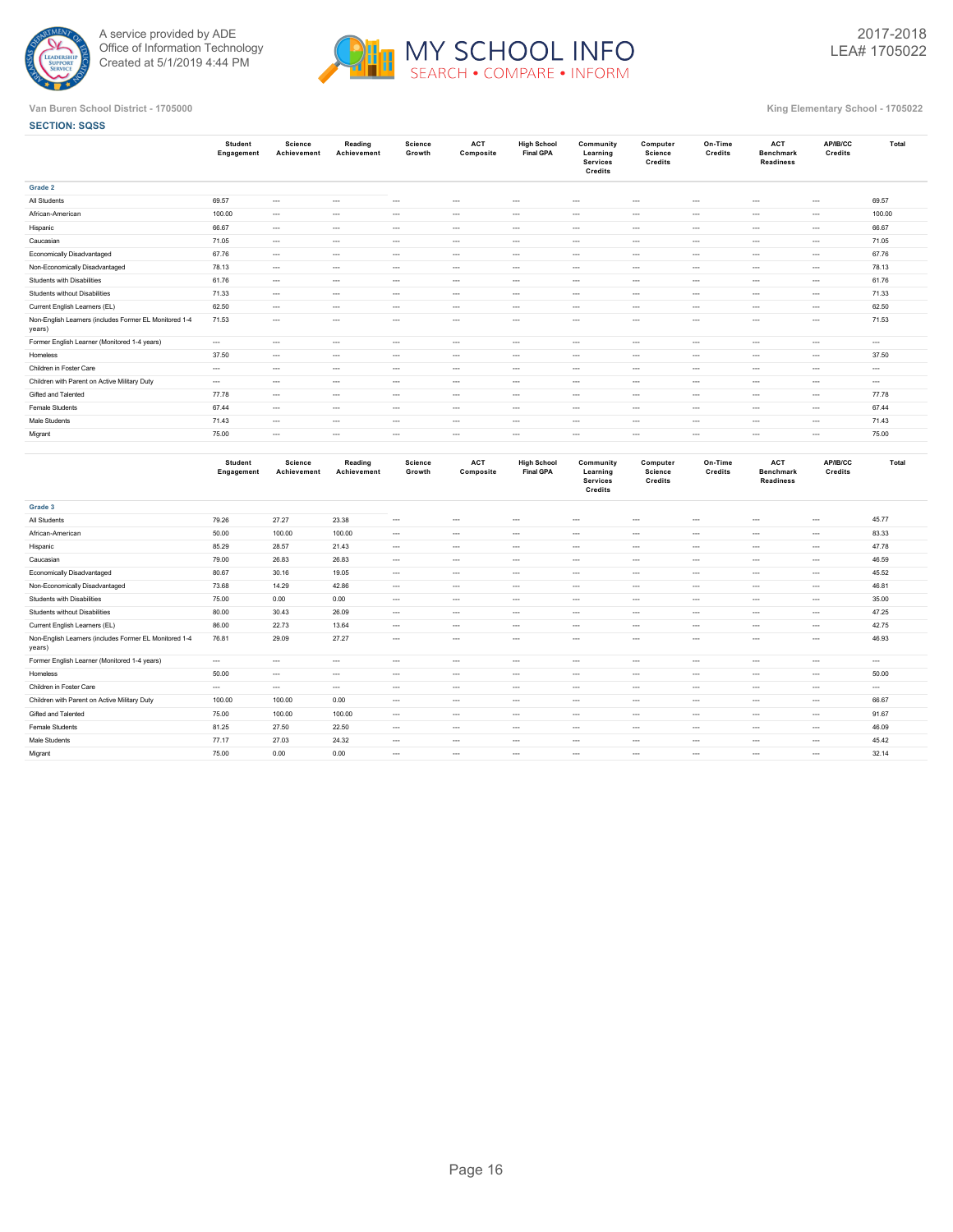



# **SECTION: SQSS**

|                                                                  | <b>Student</b><br>Engagement | Science<br>Achievement | Reading<br>Achievement | Science<br>Growth | <b>ACT</b><br>Composite | <b>High School</b><br><b>Final GPA</b> | Community<br>Learning<br><b>Services</b><br>Credits | Computer<br>Science<br>Credits | On-Time<br>Credits | <b>ACT</b><br><b>Benchmark</b><br><b>Readiness</b> | AP/IB/CC<br>Credits | Total    |
|------------------------------------------------------------------|------------------------------|------------------------|------------------------|-------------------|-------------------------|----------------------------------------|-----------------------------------------------------|--------------------------------|--------------------|----------------------------------------------------|---------------------|----------|
| Grade 4                                                          |                              |                        |                        |                   |                         |                                        |                                                     |                                |                    |                                                    |                     |          |
| All Students                                                     | 72.06                        | 28.00                  | 32.00                  | 47.30             | $\cdots$                | $---$                                  | $\cdots$                                            | $\cdots$                       | $\sim$             | $\sim$                                             | $\cdots$            | 47.09    |
| African-American                                                 | 33.33                        | 0.00                   | 0.00                   | 50.00             | $\cdots$                | $\cdots$                               | $\cdots$                                            | $\cdots$                       | $\sim$             | $\cdots$                                           | $\cdots$            | 25.00    |
| Hispanic                                                         | 78.21                        | 17.65                  | 23.53                  | 47.06             | $\cdots$                | $\cdots$                               | $\cdots$                                            | $\cdots$                       | $\sim$             | $\cdots$                                           | $\cdots$            | 42.91    |
| Caucasian                                                        | 67.78                        | 35.71                  | 46.43                  | 44.44             | $\cdots$                | $\cdots$                               | $\cdots$                                            | $\cdots$                       | $\cdots$           | $\sim$                                             | $\cdots$            | 51.17    |
| Economically Disadvantaged                                       | 72.09                        | 23.88                  | 29.85                  | 47.01             | $\cdots$                | $\cdots$                               | $\cdots$                                            | $\cdots$                       | $\sim$             | $\cdots$                                           | $\cdots$            | 45.12    |
| Non-Economically Disadvantaged                                   | 71.88                        | 62.50                  | 50.00                  | 50.00             | $\cdots$                | $\cdots$                               | $\cdots$                                            | $\cdots$                       | $\cdots$           | $\sim$                                             | $\cdots$            | 61.54    |
| Students with Disabilities                                       | 58.33                        | 11.11                  | 11.11                  | 50.00             | $\cdots$                | $\cdots$                               | $\cdots$                                            | $\cdots$                       | $\sim$             | $\cdots$                                           | $\cdots$            | 37.50    |
| Students without Disabilities                                    | 75.00                        | 30.30                  | 34.85                  | 46.97             | $\cdots$                | $\cdots$                               | $\cdots$                                            | $\cdots$                       | $\sim$             | $\cdots$                                           | $\cdots$            | 48.58    |
| Current English Learners (EL)                                    | 79.63                        | 17.39                  | 21.74                  | 58.70             | $\cdots$                | $\cdots$                               | $\cdots$                                            | $\cdots$                       | $\sim$             | $\cdots$                                           | $\cdots$            | 45.83    |
| Non-English Learners (includes Former EL Monitored 1-4<br>years) | 69.33                        | 32.69                  | 36.54                  | 42.16             | $\cdots$                | $\cdots$                               | $\cdots$                                            | $\cdots$                       | $\cdots$           | $\sim$                                             | $\cdots$            | 47.61    |
| Former English Learner (Monitored 1-4 years)                     | $\cdots$                     | $\cdots$               | $\cdots$               | $\sim$ $ -$       | $\cdots$                | $\cdots$                               | $\cdots$                                            | $\cdots$                       | $\sim$             | $\cdots$                                           | $\cdots$            | $\cdots$ |
| Homeless                                                         | 50.00                        | 50.00                  | 0.00                   | 25.00             | $\cdots$                | $\cdots$                               | $\cdots$                                            | $\cdots$                       | $\cdots$           | $\sim$                                             | $\cdots$            | 35.00    |
| Children in Foster Care                                          | 100.00                       | 100.00                 | 100.00                 | 50.00             | $\cdots$                | $\cdots$                               | $\cdots$                                            | $\cdots$                       | $\sim$             | $\sim$                                             | $\cdots$            | 87.50    |
| Children with Parent on Active Military Duty                     | $\sim$ $\sim$                | $\cdots$               | $\cdots$               | $\sim$ $ -$       | $\cdots$                | $\cdots$                               | $\cdots$                                            | $\cdots$                       | $\sim$             | $\cdots$                                           | $\cdots$            | $\cdots$ |
| Gifted and Talented                                              | 91.67                        | 80.00                  | 80.00                  | 30.00             | $\cdots$                | $\cdots$                               | $\cdots$                                            | $\cdots$                       | $\sim$             | $\cdots$                                           | $\cdots$            | 71.43    |
| Female Students                                                  | 72.22                        | 22.22                  | 36.11                  | 45.83             | $\cdots$                | $\cdots$                               | $\cdots$                                            | $\cdots$                       | $\cdots$           | $\cdots$                                           | $\cdots$            | 45.75    |
| Male Students                                                    | 71.93                        | 33.33                  | 28.21                  | 48.68             | $\cdots$                | $\cdots$                               | $\cdots$                                            | $\cdots$                       | $\cdots$           | $\cdots$                                           | $\cdots$            | 48.27    |
| Migrant                                                          | 100.00                       | 0.00                   | 0.00                   | 66.67             | $\cdots$                | $\cdots$                               | $\cdots$                                            | $\cdots$                       | $\cdots$           | $\cdots$                                           | $\cdots$            | 41.67    |
|                                                                  |                              |                        |                        |                   |                         |                                        |                                                     |                                |                    |                                                    |                     |          |

| <b>Student</b><br>Engagement | Science<br>Achievement | Reading<br>Achievement | Science<br>Growth | <b>ACT</b><br>Composite | <b>High School</b><br><b>Final GPA</b> | Community<br>Learning<br><b>Services</b><br>Credits | Computer<br>Science<br>Credits | On-Time<br>Credits | <b>ACT</b><br><b>Benchmark</b><br><b>Readiness</b> | AP/IB/CC<br>Credits | Total    |
|------------------------------|------------------------|------------------------|-------------------|-------------------------|----------------------------------------|-----------------------------------------------------|--------------------------------|--------------------|----------------------------------------------------|---------------------|----------|
|                              |                        |                        |                   |                         |                                        |                                                     |                                |                    |                                                    |                     |          |
| 69.47                        | 29.11                  | 25.32                  | 53.33             | $\sim$                  | $---$                                  | $\cdots$                                            |                                | $\cdots$           | $\cdots$                                           | $\cdots$            | 45.43    |
| 50.00                        | 0.00                   | 0.00                   | 100.00            | $-1$                    | $\cdots$                               | $---$                                               | $---$                          | $\cdots$           | $\sim$                                             | $\cdots$            | 37.50    |
| 77.78                        | 23.08                  | 19.23                  | 63.46             | $\sim$                  | $\cdots$                               | $\cdots$                                            | $\cdots$                       | $\sim$             | $\sim$                                             | $\cdots$            | 46.19    |
| 64.04                        | 33.33                  | 28.89                  | 46.34             | $-1$                    | $\cdots$                               | $\cdots$                                            |                                | $\cdots$           | $\sim$                                             | $\cdots$            | 44.41    |
| 69.23                        | 25.37                  | 23.88                  | 55.47             | $-1$                    | $\cdots$                               | $\cdots$                                            |                                | $\cdots$           | $\sim$                                             | $\cdots$            | 44.38    |
| 70.59                        | 50.00                  | 33.33                  | 40.91             | $\sim$                  | $\cdots$                               | $\cdots$                                            |                                | $\cdots$           | $\sim$                                             | $\cdots$            | 50.96    |
| 58.33                        | 13.33                  | 6.67                   | 58.33             | $\sim$                  | $\cdots$                               | $\cdots$                                            |                                | $\cdots$           | $\sim$                                             | $\cdots$            | 34.17    |
| 72.08                        | 32.81                  | 29.69                  | 52.38             | $\sim$                  | $\cdots$                               | $\cdots$                                            | $---$                          | $\cdots$           | $\sim$                                             | $\cdots$            | 47.95    |
| 79.55                        | 20.00                  | 15.00                  | 72.50             | $\sim$                  | $\cdots$                               | $---$                                               | $---$                          | $\cdots$           | $\sim$                                             | $\cdots$            | 47.56    |
| 66.44                        | 32.20                  | 28.81                  | 46.36             | $-1$                    | $\cdots$                               | $\cdots$                                            | $\cdots$                       | $\cdots$           | $\sim$                                             | $\cdots$            | 44.72    |
| $- - -$                      | $---$                  | $---$                  | $\cdots$          | $\sim$                  | $\cdots$                               | $\cdots$                                            |                                | $\cdots$           | $\sim$                                             | $\cdots$            | $\cdots$ |
| 37.50                        | 0.00                   | 0.00                   | 12.50             | $-1$                    | $\cdots$                               | $---$                                               | $---$                          | $\cdots$           | $\sim$                                             | $\cdots$            | 12.50    |
| $- - -$                      | $---$                  | $---$                  | $\cdots$          | $-1$                    | $\cdots$                               | $\cdots$                                            | $---$                          | $\cdots$           | $\sim$                                             | $\cdots$            | $- - -$  |
| $- - -$                      | $---$                  | $---$                  | $\cdots$          | $\sim$                  | $\cdots$                               | $\cdots$                                            |                                | $\cdots$           | $\sim$                                             | $\cdots$            | $\cdots$ |
| 62.50                        | 85.71                  | 85.71                  | 42.86             | $\sim$                  | $\cdots$                               | $\cdots$                                            |                                | $\cdots$           | $\sim$                                             | $\cdots$            | 68.97    |
| 69.51                        | 27.27                  | 24.24                  | 51.52             | $\sim$                  | $\cdots$                               | $\cdots$                                            | $\cdots$                       | $\sim$             | $\sim$                                             | $\cdots$            | 44.64    |
| 69.44                        | 30.43                  | 26.09                  | 54.76             | $\sim$                  | $\cdots$                               | $\cdots$                                            | $- - -$                        | $\sim$             | $\sim$                                             | $\cdots$            | 46.01    |
| 75.00                        | 20.00                  | 0.00                   | 90.00             | $\sim$                  | $\cdots$                               | $\cdots$                                            |                                | $\cdots$           | $\sim$                                             | $\cdots$            | 47.62    |
|                              |                        |                        |                   |                         |                                        |                                                     |                                |                    |                                                    |                     |          |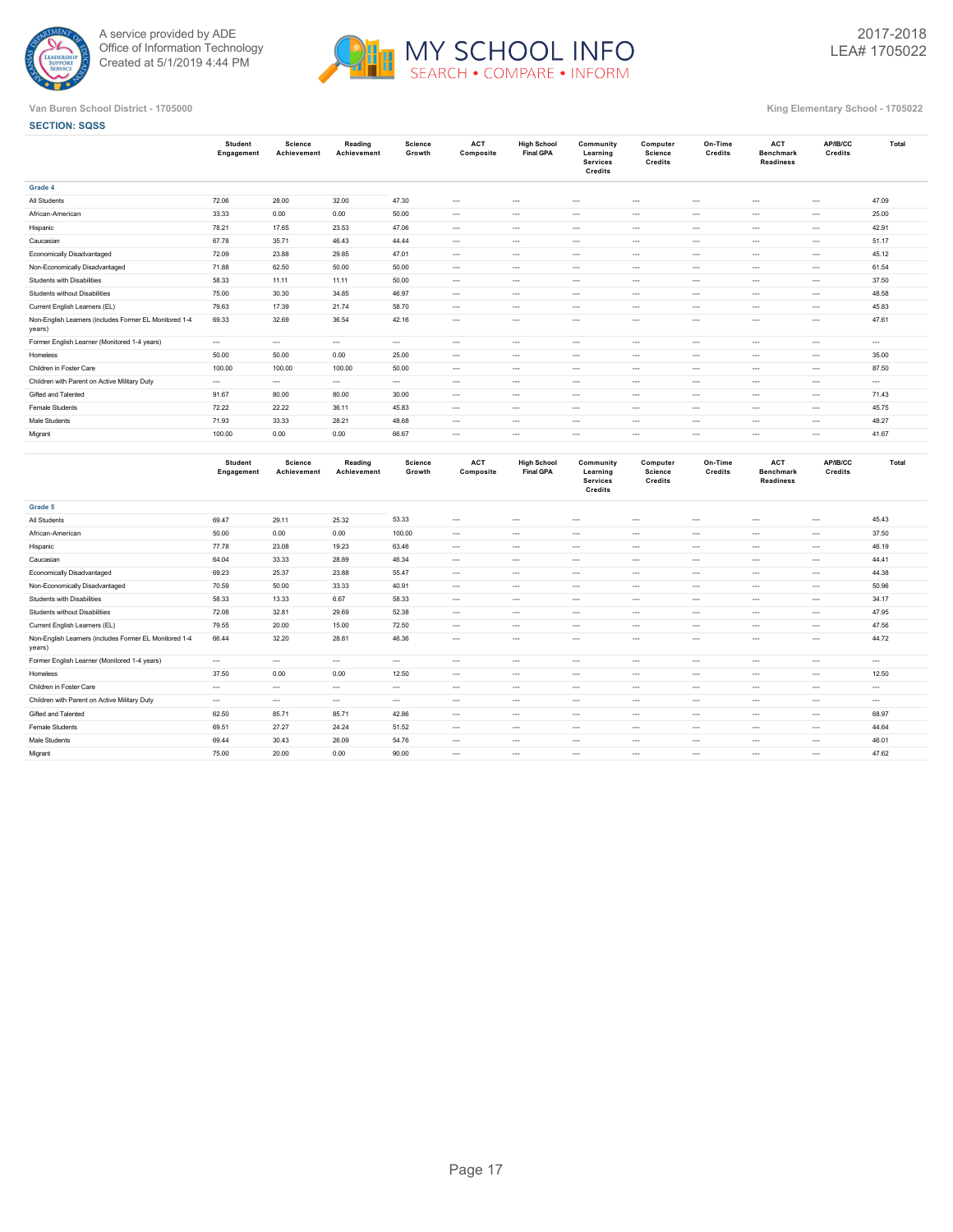

**SECTION: SQSS**



| King Elementary School - 170502 |  |
|---------------------------------|--|

|                                                                  | <b>Student</b><br>Engagement | Science<br>Achievement | Reading<br>Achievement | Science<br>Growth | <b>ACT</b><br>Composite | <b>High School</b><br><b>Final GPA</b> | Community<br>Learning<br><b>Services</b><br>Credits | Computer<br>Science<br>Credits | On-Time<br>Credits | <b>ACT</b><br><b>Benchmark</b><br><b>Readiness</b> | AP/IB/CC<br>Credits | Total    |
|------------------------------------------------------------------|------------------------------|------------------------|------------------------|-------------------|-------------------------|----------------------------------------|-----------------------------------------------------|--------------------------------|--------------------|----------------------------------------------------|---------------------|----------|
| <b>All Grades</b>                                                |                              |                        |                        |                   |                         |                                        |                                                     |                                |                    |                                                    |                     |          |
| All Students                                                     | 69.48                        | 28.14                  | 26.84                  | 50.34             | $\sim$                  | $- - -$                                | $\cdots$                                            | $\cdots$                       | $\cdots$           | $\cdots$                                           | $\cdots$            | 50.51    |
| African-American                                                 | 55.56                        | 33.33                  | 33.33                  | 75.00             | $\cdots$                | $-1$                                   | $\cdots$                                            | $---$                          | $\cdots$           | $\sim$                                             | $\cdots$            | 50.00    |
| Hispanic                                                         | 71.16                        | 22.73                  | 21.59                  | 54.17             | $\cdots$                | $\cdots$                               | $\cdots$                                            | $---$                          | $\cdots$           | $\cdots$                                           | $\cdots$            | 48.47    |
| Caucasian                                                        | 68.96                        | 31.58                  | 32.46                  | 45.59             | $\cdots$                | $\cdots$                               | $\cdots$                                            |                                | $\cdots$           | $\sim$                                             | $\cdots$            | 52.10    |
| Economically Disadvantaged                                       | 69.06                        | 26.40                  | 24.37                  | 51.15             | $\sim$                  | $\cdots$                               | $---$                                               |                                | $\cdots$           | $\sim$                                             | $\cdots$            | 48.92    |
| Non-Economically Disadvantaged                                   | 71.12                        | 38.24                  | 41.18                  | 44.44             | $\sim$                  | $\cdots$                               | $\cdots$                                            | $\cdots$                       | $\cdots$           | $\sim$                                             | $\cdots$            | 58.17    |
| Students with Disabilities                                       | 61.36                        | 9.38                   | 6.25                   | 55.00             | $\cdots$                | $-1$                                   | $\cdots$                                            | $---$                          | $\cdots$           | $\sim$                                             | $\cdots$            | 40.70    |
| Students without Disabilities                                    | 70.99                        | 31.16                  | 30.15                  | 49.61             | $\cdots$                | $-1$                                   | $\cdots$                                            | $---$                          | $\cdots$           | $\sim$                                             | $\cdots$            | 52.20    |
| Current English Learners (EL)                                    | 72.46                        | 20.00                  | 16.92                  | 65.12             | $\cdots$                | $\cdots$                               | $---$                                               |                                | $\cdots$           | $\sim$                                             | $\cdots$            | 48.87    |
| Non-English Learners (includes Former EL Monitored 1-4<br>years) | 68.51                        | 31.33                  | 30.72                  | 44.34             | $\cdots$                | $\cdots$                               | $\cdots$                                            | $---$                          | $\cdots$           | $\sim$                                             | $\cdots$            | 51.10    |
| Former English Learner (Monitored 1-4 years)                     | $\sim$                       | $\cdots$               | $\cdots$               | $\cdots$          | $\sim$                  | $- - -$                                | $\cdots$                                            | $\cdots$                       | $\cdots$           | $\cdots$                                           | $\cdots$            | $\cdots$ |
| Homeless                                                         | 40.48                        | 16.67                  | 0.00                   | 16.67             | $\sim$                  | $\cdots$                               | $\cdots$                                            | $- - -$                        | $\cdots$           | $\cdots$                                           | $\cdots$            | 26.92    |
| Children in Foster Care                                          | 50.00                        | 100.00                 | 100.00                 | 50.00             | $\cdots$                | $\cdots$                               | $\cdots$                                            | $- - -$                        | $\cdots$           | $\sim$                                             | $\cdots$            | 70.00    |
| Children with Parent on Active Military Duty                     | 83.33                        | 100.00                 | 0.00                   | $\cdots$          | $\sim$                  | $\cdots$                               | $\cdots$                                            | $\cdots$                       | $\cdots$           | $\sim$                                             | $\cdots$            | 70.00    |
| Gifted and Talented                                              | 76.00                        | 85.71                  | 85.71                  | 37.50             | $\cdots$                | $\cdots$                               | $---$                                               |                                | $\cdots$           | $\sim$                                             | $\cdots$            | 73.08    |
| Female Students                                                  | 70.31                        | 25.69                  | 27.52                  | 48.55             | $\cdots$                | $\cdots$                               | $---$                                               |                                | $\cdots$           | $\cdots$                                           | $\cdots$            | 50.18    |
| Male Students                                                    | 68.77                        | 30.33                  | 26.23                  | 51.88             | $\sim$                  | $- - -$                                | $\cdots$                                            | $\cdots$                       | $\cdots$           | $\cdots$                                           | $\cdots$            | 50.80    |
| Migrant                                                          | 72.50                        | 8.33                   | 0.00                   | 81.25             | $\cdots$                | $\cdots$                               | $\cdots$                                            | $\cdots$                       | $\cdots$           | $\cdots$                                           | $\cdots$            | 42.31    |
|                                                                  |                              |                        |                        |                   |                         |                                        |                                                     |                                |                    |                                                    |                     |          |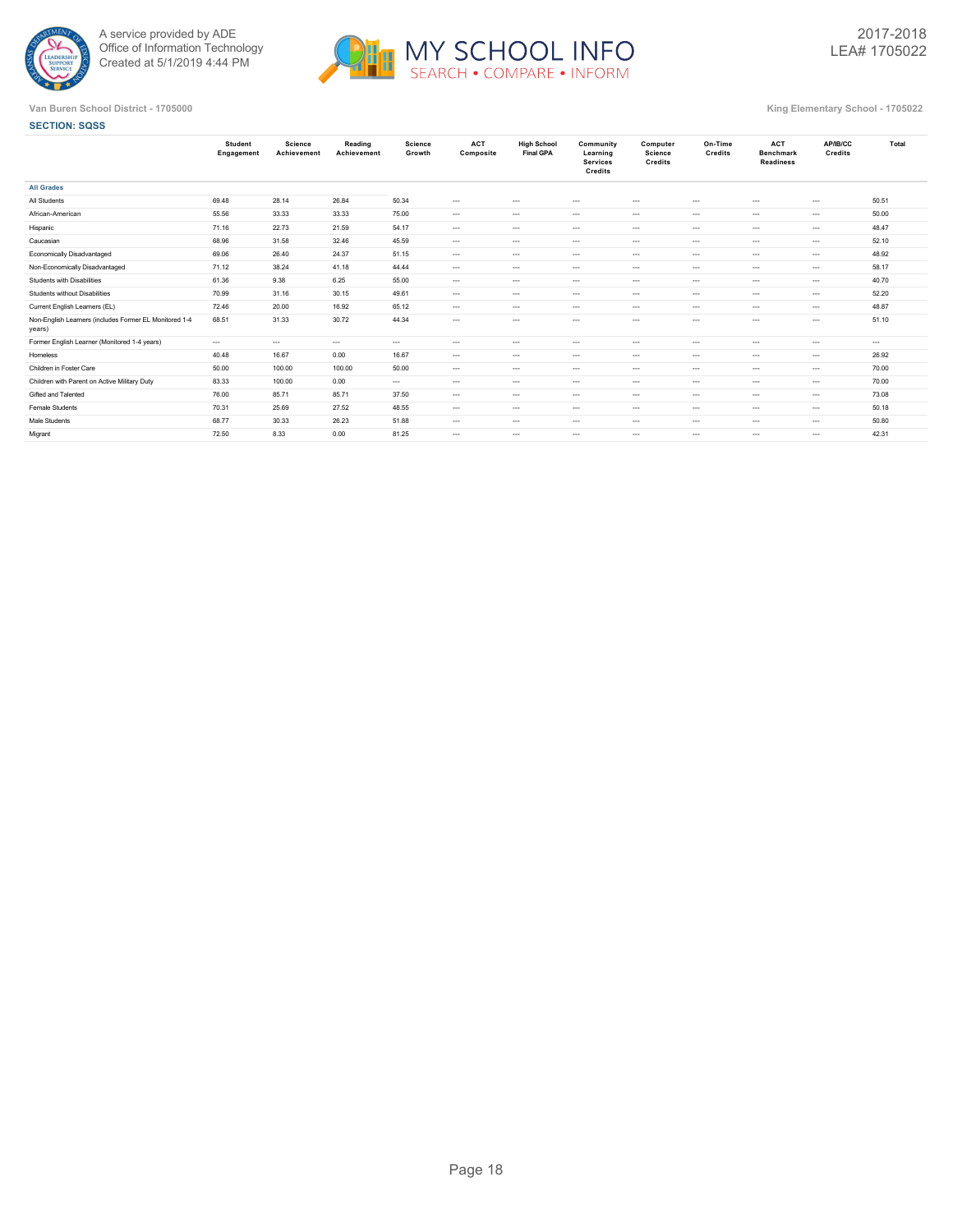



## **SECTION: Graduation Rates**

|                                                                                         |                          | 2017-2018       |              |  |
|-----------------------------------------------------------------------------------------|--------------------------|-----------------|--------------|--|
|                                                                                         | School                   | <b>District</b> | <b>State</b> |  |
| <b>Four-Year Graduation Rate</b>                                                        |                          |                 |              |  |
| Four-Year Graduation Rate All Students                                                  | $---$                    | 87.3%           | 89.2%        |  |
| Four-Year Graduation Rate African-American                                              | $---$                    | 100.0%          | 85.6%        |  |
| Four-Year Graduation Rate Hispanic                                                      | $---$                    | 85.1%           | 85.8%        |  |
| Four-Year Graduation Rate Caucasian                                                     | $\cdots$                 | 86.4 %          | 91.2%        |  |
| Four-Year Graduation Rate Economically Disadvantaged                                    | $---$                    | 85.0%           | 86.8%        |  |
| Four-Year Graduation Rate Non-Economically Disadvantaged                                | <b>N/A</b>               | N/A             | N/A          |  |
| Four-Year Graduation Rate Students with Disabilities                                    | $\sim$ $\sim$            | 80.4%           | 84.6%        |  |
| Four-Year Graduation Rate Students without Disabilities                                 | N/A                      | N/A             | N/A          |  |
| Four-Year Graduation Rate Current English Learners (EL)                                 | $---$                    | 84.6%           | 82.7 %       |  |
| Four-Year Graduation Rate Non-English Learners (includes Former EL Monitored 1-4 years) | N/A                      | <b>N/A</b>      | N/A          |  |
| Four-Year Graduation Rate Homeless                                                      | $---$                    | 52.6%           | 81.3%        |  |
| Four-Year Graduation Rate Children in Foster Care                                       | $\hspace{0.05cm} \ldots$ | 0.0%            | 73.5%        |  |
| Four-Year Graduation Rate Children with Parent on Active Military Duty                  | $---$                    | 100.0%          | 94.3%        |  |
| Four-Year Graduation Rate Gifted and Talented                                           | $\sim$ $\sim$            | 97.4 %          | 97.8%        |  |
| Four-Year Graduation Rate Female Students                                               | $---$                    | 89.8%           | 92.0%        |  |
| Four-Year Graduation Rate Male Students                                                 | $---$                    | 84.8%           | 86.6%        |  |
| Four-Year Graduation Rate Migrant                                                       | $---$                    | 85.7%           | 82.8%        |  |
|                                                                                         |                          |                 |              |  |

|                                                                                         | 2017-2018                |                 |              |
|-----------------------------------------------------------------------------------------|--------------------------|-----------------|--------------|
|                                                                                         | School                   | <b>District</b> | <b>State</b> |
| <b>Five-Year Graduation Rate</b>                                                        |                          |                 |              |
| Five-Year Graduation Rate All Students                                                  | $\cdots$                 | 92.1%           | 90.7%        |
| Five-Year Graduation Rate African-American                                              | $---$                    | 100.0%          | 87.7%        |
| Five-Year Graduation Rate Hispanic                                                      | $---$                    | 91.2%           | 89.2%        |
| Five-Year Graduation Rate Caucasian                                                     | $\cdots$                 | 91.9%           | 92.1 %       |
| Five-Year Graduation Rate Economically Disadvantaged                                    | $---$                    | 89.0%           | 88.0%        |
| Five-Year Graduation Rate Non-Economically Disadvantaged                                | N/A                      | N/A             | N/A          |
| Five-Year Graduation Rate Students with Disabilities                                    | $---$                    | 89.8%           | 87.7%        |
| Five-Year Graduation Rate Students without Disabilities                                 | N/A                      | N/A             | N/A          |
| Five-Year Graduation Rate Current English Learners (EL)                                 | $\hspace{0.05cm} \ldots$ | 95.2%           | 86.3%        |
| Five-Year Graduation Rate Non-English Learners (includes Former EL Monitored 1-4 years) | N/A                      | N/A             | N/A          |
| Five-Year Graduation Rate Homeless                                                      | $---$                    | 100.0%          | 88.5%        |
| Five-Year Graduation Rate Children in Foster Care                                       | $---$                    | 100.0%          | 87.5 %       |
| Five-Year Graduation Rate Children with Parent on Active Military Duty                  | $\cdots$                 | $\cdots$        | 100.0%       |
| Five-Year Graduation Rate Gifted and Talented                                           | $\cdots$                 | $\cdots$        | 100.0%       |
| Five-Year Graduation Rate Female Students                                               | $---$                    | 92.0%           | 92.7%        |
| Five-Year Graduation Rate Male Students                                                 | $---$                    | 92.3%           | 88.8%        |
| Five-Year Graduation Rate Migrant                                                       | $---$                    | 94.1%           | 85.9%        |
|                                                                                         |                          |                 |              |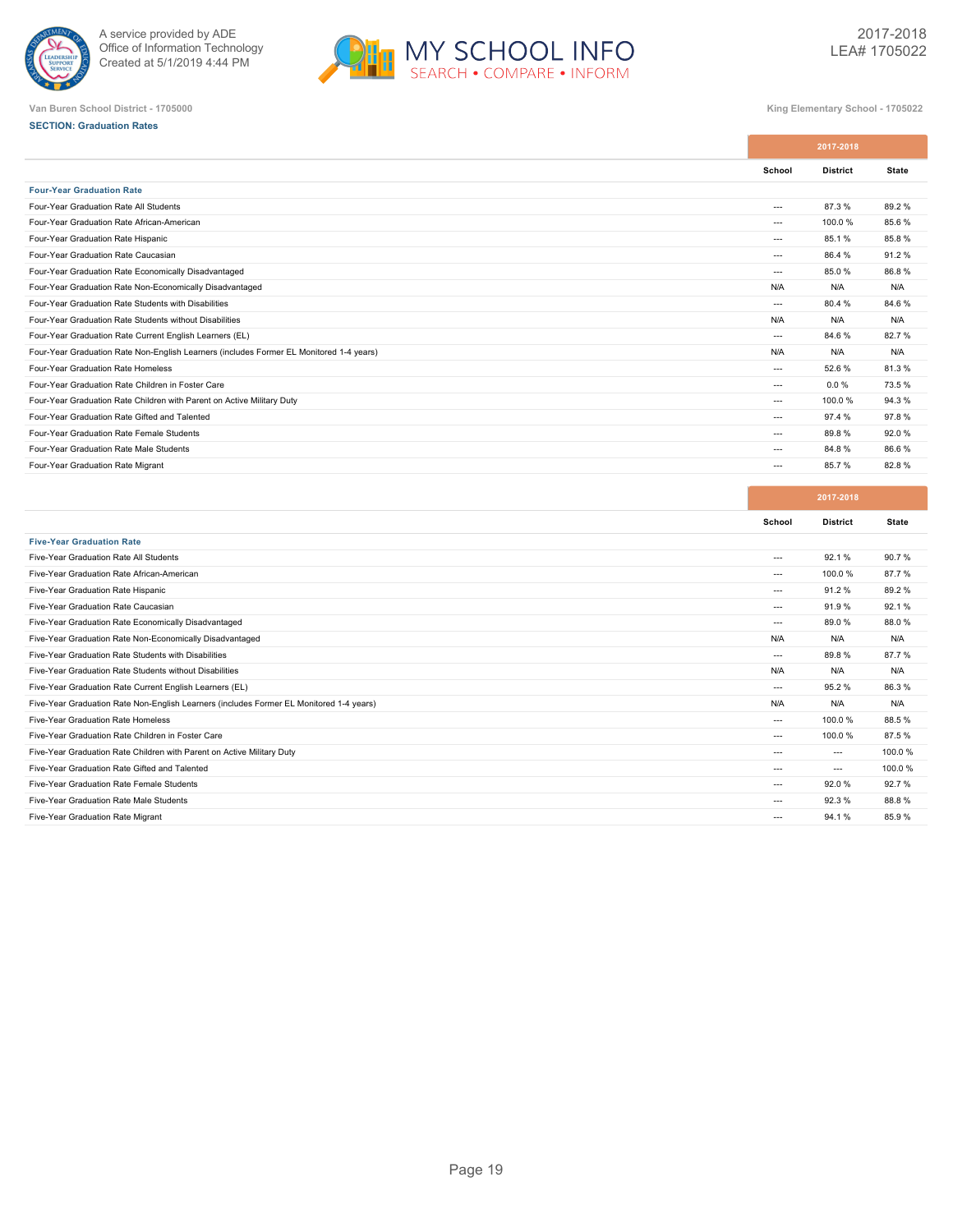

**SECTION: College Readiness**



**Van Buren School District - 1705000 King Elementary School - 1705022**

|                                                               | School                   | <b>District</b>          | <b>State</b> |
|---------------------------------------------------------------|--------------------------|--------------------------|--------------|
| <b>American College Test (ACT)</b>                            |                          |                          |              |
| Participation in Grade 11 Statewide ACT Administration        |                          | 416                      | 31,425       |
| District Provided Remediation for Students Taking ACT         |                          |                          |              |
| Number of Students Taking ACT in Grades 9-11                  |                          | 562                      | 40,561       |
| Number of Graduates that have taken ACT in High School        |                          | 388                      | 29,421       |
| <b>ACT Reading Average</b>                                    |                          | 20.54                    | 20.32        |
| <b>ACT English Average</b>                                    |                          | 19.28                    | 19.44        |
| <b>ACT Math Average</b>                                       |                          | 19.39                    | 19.12        |
| <b>ACT Science Average</b>                                    |                          | 19.86                    | 19.95        |
| <b>ACT Composite Average</b>                                  |                          | 19.94                    | 19.86        |
| <b>SAT® by College Board</b>                                  |                          |                          |              |
| Number of Students Taking SAT College Admission Test          |                          | $\overline{2}$           | 1,388        |
| SAT Critical Reading Mean                                     |                          | 610                      | 589          |
| SAT Math Mean                                                 |                          | 530                      | 569          |
| <b>SAT Writing Mean</b>                                       |                          |                          |              |
| <b>Advanced Placement Courses (AP)</b>                        |                          |                          |              |
| Number of Students Taking Advanced Placement (AP) Courses     |                          | 361                      | 29,031       |
| Number of AP Exams Taken                                      |                          | 538                      | 45,874       |
| Number of AP Exams Scored 3, 4, or 5                          |                          | 199                      | 15,869       |
| <b>International Baccalaureate Courses</b>                    |                          |                          |              |
| Number of Students Taking International Baccalaureate Courses | $\overline{\phantom{a}}$ | $\overline{\phantom{a}}$ | 460          |
| <b>College Going Rates</b>                                    |                          |                          |              |
| All Students                                                  | $\overline{a}$           | 48.9%                    | 49.1%        |
| African-American                                              | $\overline{a}$           | 35.7%                    | 45.0%        |
| Hispanic                                                      | $\overline{\phantom{a}}$ | 46.9%                    | 38.9%        |
| Caucasian                                                     | $\overline{\phantom{a}}$ | 50.2%                    | 52.4 %       |
| Economically Disadvantaged                                    | $\overline{\phantom{a}}$ | 36.4%                    | 41.3%        |
| Students with Disabilities                                    | $\overline{a}$           | 0.0%                     | 15.1 %       |
| Current English Learners (EL)                                 | $\overline{a}$           | 37.5%                    | 24.0%        |
| Homeless                                                      | $\overline{\phantom{a}}$ | 40.0%                    | 33.7%        |
| Children in Foster Care                                       | $---$                    | 0.0 %                    | 40.9%        |
| Children with Parent on Active Military Duty                  | $\overline{\phantom{a}}$ | 0.0%                     | 58.9%        |
| Gifted and Talented                                           | $\overline{a}$           | 86.1%                    | 69.8%        |
| <b>College Credit Accumulation Rates</b>                      |                          |                          |              |
| All Students                                                  | $\overline{\phantom{a}}$ | 64.8%                    | 54.1%        |
| African-American                                              | $\overline{\phantom{a}}$ | 40.0%                    | 37.9%        |
| Hispanic                                                      | $\overline{a}$           | 61.1%                    | 49.7%        |
| Caucasian                                                     | $\overline{\phantom{a}}$ | 63.6%                    | 58.9%        |
| Economically Disadvantaged                                    | $\cdots$                 | 50.0%                    | 42.9%        |
| Students with Disabilities                                    | $\overline{\phantom{a}}$ | 0.0%                     | 30.2%        |
| Current English Learners (EL)                                 | $\overline{a}$           | 55.6%                    | 32.5%        |
| Homeless                                                      | $\overline{\phantom{a}}$ | 23.1%                    | 35.0%        |
| Children in Foster Care                                       | $\overline{\phantom{a}}$ | 0.0%                     | 51.6%        |
| Children with Parent on Active Military Duty                  | $\hspace{0.05cm} \cdots$ | 100.0%                   | 60.8%        |
| Gifted and Talented                                           | $\overline{\phantom{a}}$ | 72.7%                    | 76.5%        |

\* The College Credit Accumulation Rate definition from the U.S. Department of Education gives high school graduates two years at an institution of higher education to complete at least one year's worth of college credit th a degree. Students graduating in the last school year listed have not yet had two years to complete a year of college credit. Only a basic level of suppression had been applied to CGR and CCAR datasets.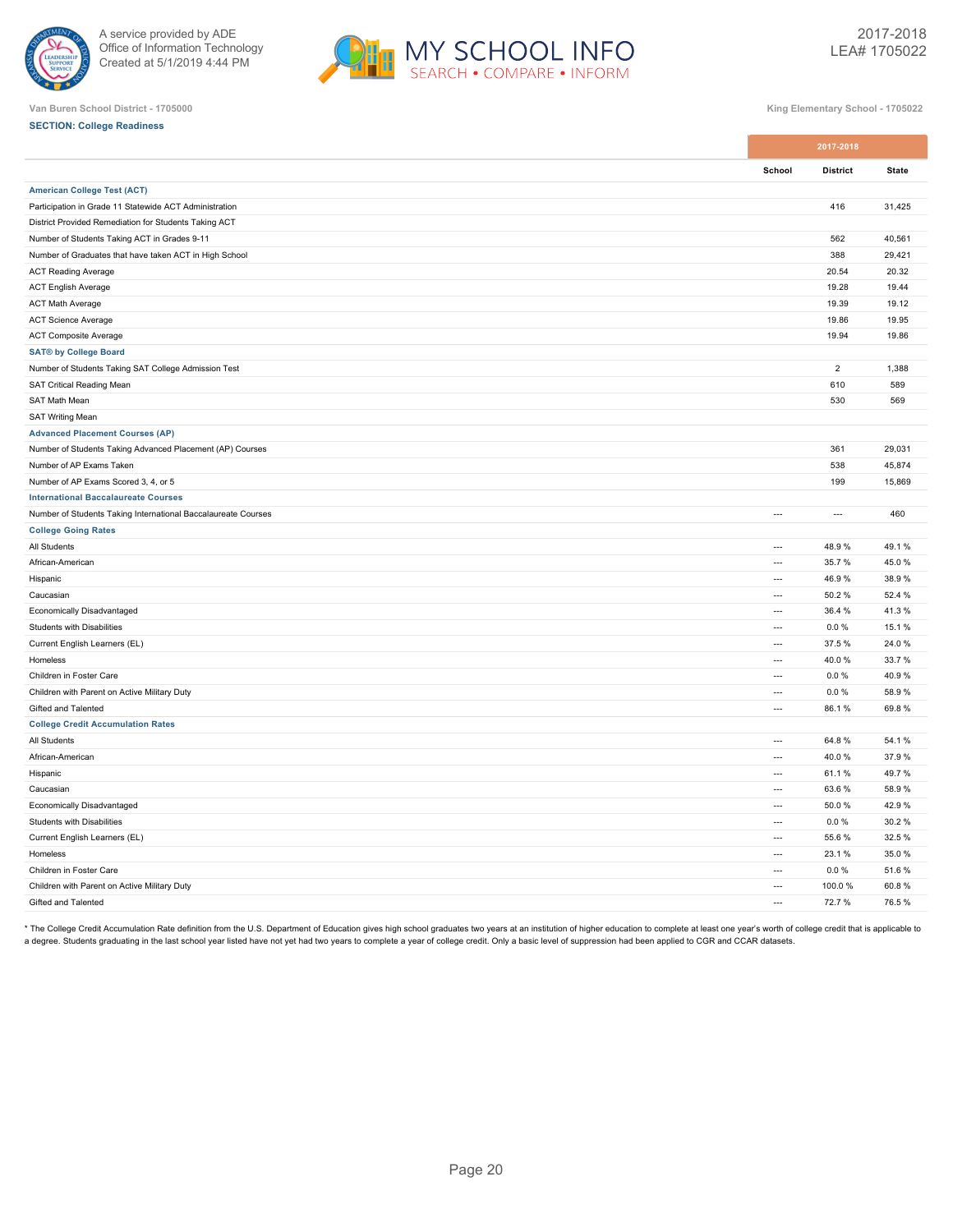



# **SECTION: School Performance**

|                                                                 | School    | <b>District</b> | <b>State</b> |
|-----------------------------------------------------------------|-----------|-----------------|--------------|
| 2018 School Performance Rating                                  | c         |                 |              |
| Overall Points for School Rating                                | 68.94     |                 |              |
| Count of Schools with Rating = A                                |           | 3               | 152          |
| Count of Schools with Rating = B                                |           | $\overline{2}$  | 313          |
| Count of Schools with Rating = C                                |           | 6               | 380          |
| Count of Schools with Rating = D                                |           | $\mathbf 0$     | 145          |
| Count of Schools with Rating = F                                |           | $\mathbf 0$     | 44           |
| District Provides Textbooks or Digital Resources for all Pupils |           |                 |              |
| District Provides Textbooks or Digital Resources for all Pupils |           | Υ               | 100 %        |
| <b>Annual Accreditation Status</b>                              |           |                 |              |
| Accredited                                                      | Y         | 12              | 1,046        |
| <b>Accredited Cited</b>                                         | ${\sf N}$ | 0               | 5            |
| Accredited Probationary                                         | $\sf N$   | $\mathbf 0$     | $\mathbf{1}$ |
| <b>Attendance Rate</b>                                          |           |                 |              |
| Attendance Rate All Students                                    | 94.01%    | 93.36 %         | 93.92 %      |
| Attendance Rate African American                                | 93.42%    | 93.68%          | 93.83%       |
| Attendance Rate Hispanic                                        | 94.55 %   | 94.48 %         | 93.95 %      |
| Attendance Rate Caucasian                                       | 93.71%    | 92.96 %         | 93.53 %      |
| Attendance Rate Economically Disadvantaged                      | 93.77%    | 92.75 %         | 93.65 %      |
| Attendance Rate Non-Economically Disadvantaged                  | 95.02%    | 93.49 %         | 93.63%       |
| Attendance Rate Students with Disabilities                      | 94.15%    | 94.14 %         | 93.8%        |
| Attendance Rate Students without Disabilities                   | 93.98%    | 93.29 %         | 93.93 %      |
| Attendance Rate English Learners (EL)                           | 95.33%    | 94.69 %         | 94.79%       |
| Attendance Rate Non-EL (includes Former EL Monitored 1-4 years) | 95.33 %   | 94.71%          | 94.96 %      |
| Attendance Rate Former EL (Monitored 1-4 years)                 |           | 95.15 %         | 95.64 %      |
| Attendance Rate Homeless                                        | 88.07%    | 83.36 %         | 90.32 %      |
| Attendance Rate Children in Foster Care                         | 99.6 %    | 95.9%           | 92.95 %      |
| Attendance Rate Children with Parent on Active Military Duty    | 90.48%    | 94.76%          | 94.51 %      |
| Attendance Rate Gifted and Talented                             | 95.77%    | 94.81%          | 95.79%       |
| Attendance Rate Female Students                                 | 94.09%    | 92.84 %         | 93.83 %      |
| Attendance Rate Male Students                                   | 93.94 %   | 93.76 %         | 93.96 %      |
| Attendance Rate Migrant                                         | 95.47%    | 93.87 %         | 92.07%       |
| <b>Dropout Rate</b>                                             |           |                 |              |
| Dropout Rate                                                    |           | 2.20%           | 2.36 %       |
| <b>College Remediation Rate</b>                                 |           |                 |              |
| College Remediation Rate                                        |           | 64.4%           | 62.8%        |
| <b>Enrollment</b>                                               |           |                 |              |
| October 1 Enrollment                                            | 521       | 5,798           | 479,258      |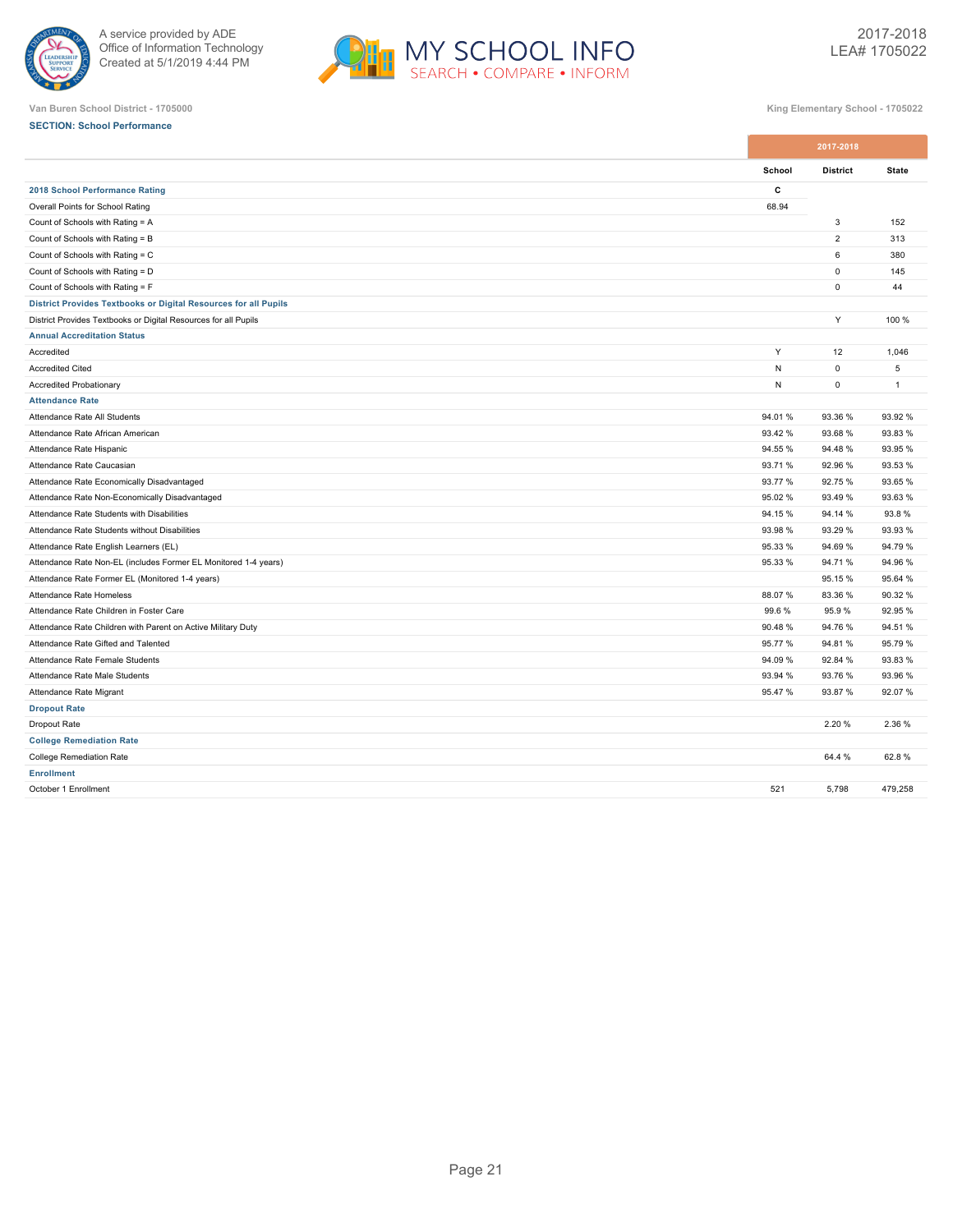



| <b>SECTION: School Environment</b>                   |        |                 |       |
|------------------------------------------------------|--------|-----------------|-------|
|                                                      |        | 2017-2018       |       |
|                                                      | School | <b>District</b> | State |
| Discipline Policies Distributed to Parents           | Y      | 100 %           | 100 % |
| Discipline Training Provided to Staff                | Y      | 100 %           | 100 % |
| Parental Involvement Plan Adopted                    | Y      | 100 %           | 100 % |
| District Alternative Learning Environment Compliance |        | Y               | 100 % |
| Expulsions                                           |        | 6               | 979   |
| Weapons Incidents                                    |        | 13              | 840   |
| <b>Staff Assaults</b>                                |        |                 | 852   |
| <b>Student Assaults</b>                              |        |                 | 3,339 |
| Referrals to Law Enforcement                         |        |                 | 66    |
| School-related Arrests                               |        |                 | 10    |
|                                                      |        |                 |       |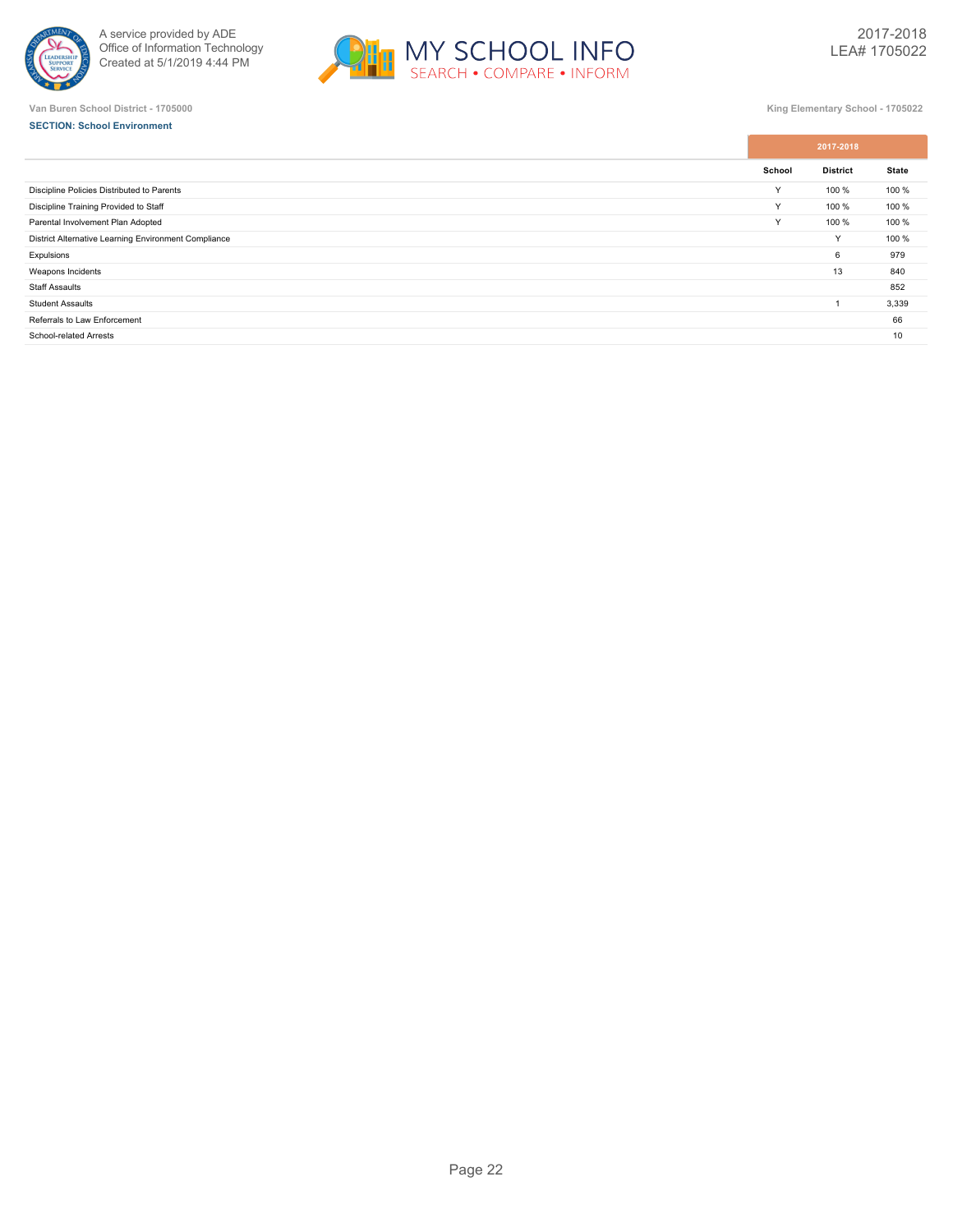



## **SECTION: Retention**

|                                         |             | 2017-2018       |              |
|-----------------------------------------|-------------|-----------------|--------------|
|                                         | School      | <b>District</b> | <b>State</b> |
| Number of Students Retained at Grade 1  | 0           | 2               | 1,085        |
| Percent of Students Retained at Grade 1 | 0.00%       | 0.46%           | 2.95 %       |
| Number of Students Retained at Grade 2  | 0           | -1              | 369          |
| Percent of Students Retained at Grade 2 | 0.00%       | 0.21%           | 1.00 %       |
| Number of Students Retained at Grade 3  | 0           | 0               | 158          |
| Percent of Students Retained at Grade 3 | 0.00%       | 0.00%           | 0.42%        |
| Number of Students Retained at Grade 4  | 0           | 0               | 86           |
| Percent of Students Retained at Grade 4 | 0.00%       | 0.00%           | 0.22%        |
| Number of Students Retained at Grade 5  | 0           | 0               | 74           |
| Percent of Students Retained at Grade 5 | 0.00%       | 0.00%           | 0.19%        |
| Number of Students Retained at Grade 6  | $\mathbf 0$ | 1               | 139          |
| Percent of Students Retained at Grade 6 | 0.00%       | 0.23%           | 0.38%        |
| Number of Students Retained at Grade 7  | 0           | 0               | 209          |
| Percent of Students Retained at Grade 7 | 0.00%       | 0.00%           | 0.57%        |
| Number of Students Retained at Grade 8  | 0           | 0               | 222          |
| Percent of Students Retained at Grade 8 | 0.00%       | 0.00%           | 0.61%        |
|                                         |             |                 |              |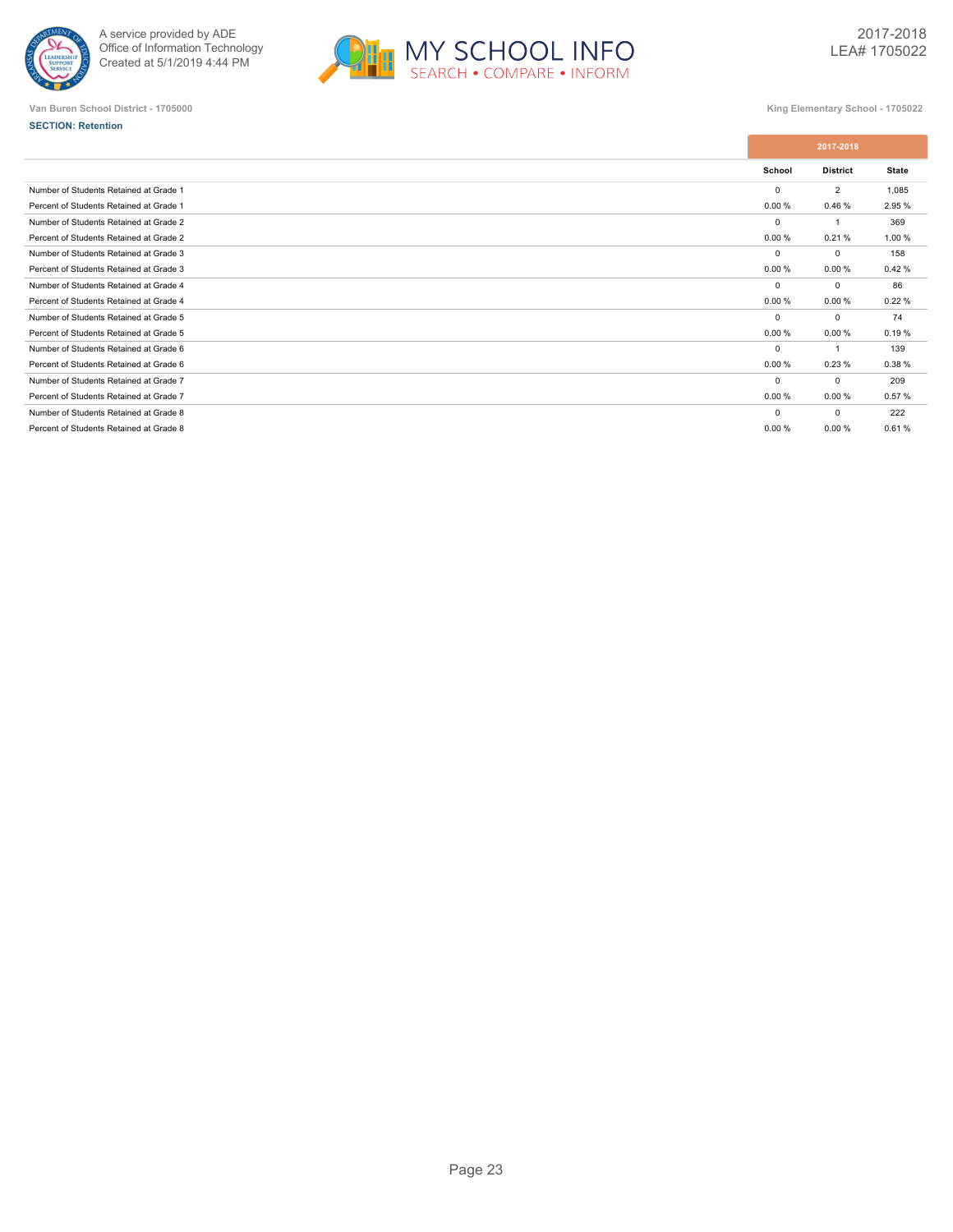



**2017-2018**

# **SECTION: Teacher Quality**

|                                                                                                                                                                          |                          | $2011 - 2010$                              |                          |
|--------------------------------------------------------------------------------------------------------------------------------------------------------------------------|--------------------------|--------------------------------------------|--------------------------|
|                                                                                                                                                                          | School                   | <b>District</b>                            | <b>State</b>             |
| % Teachers Completely Certified (Licensed)                                                                                                                               | 100.0%                   | 92.0%                                      | 96.8%                    |
| % Teachers with Emergency / Provisional Credentials                                                                                                                      | 0.0%                     | 0.0%                                       | $0.0 \%$                 |
| % Teachers with Bachelor's Degree                                                                                                                                        | 78.0%                    | 74.0%                                      | 53.0%                    |
| % Teachers with Master's Degree                                                                                                                                          | 22.0%                    | 25.0%                                      | 42.0%                    |
| % Teachers with Advanced Degree                                                                                                                                          | 0.0%                     | 1.0%                                       | 1.0%                     |
| All Economic Levels (All Quartiles All Schools)                                                                                                                          |                          |                                            |                          |
|                                                                                                                                                                          | School                   | <b>District</b>                            | <b>State</b>             |
| Number of Teachers (Certified Teachers)                                                                                                                                  | 32                       | 469                                        | 41,834                   |
| Number of Teachers Evaluated this year under Teacher Excellence and Support System                                                                                       | $\overline{2}$           | 106                                        | 8,035                    |
| Number of Teachers Proficient or Above under Teacher Excellence and Support System                                                                                       | $\overline{2}$           | 104                                        | 7,845                    |
| Number Certified by National Board for Professional Teaching Standards                                                                                                   | $\overline{4}$           | 37                                         | 2,287                    |
| Number of Teachers Teaching with Emergency/Provisional Credentials                                                                                                       | $\mathsf 0$              | 6                                          | 765                      |
| Percentage Teaching with Emergency/Provisional Credentials                                                                                                               | 0.0%                     | 1.3%                                       | 1.8%                     |
| Number of Teachers Teaching Out-of-field                                                                                                                                 | 3                        | 19                                         | 1,459                    |
| Percentage of Teachers Teaching Out-of-field                                                                                                                             | 9.4 %                    | 4.1%                                       | 3.5%                     |
| Number of Inexperienced Teachers                                                                                                                                         | 6                        | 57                                         | 7,134                    |
| Percentage of Teachers who are Inexperienced                                                                                                                             | 18.8%                    | 12.2 %                                     | 17.1 %                   |
| Number of Teachers, Principals, and Assistant Principals                                                                                                                 | 34                       | 493                                        | 43,663                   |
| Number of Inexperienced Teachers, Principals, and Assistant Principals                                                                                                   | N/A                      | N/A                                        | N/A                      |
| Percentage of Teachers, Principals, and Assitant Principals who are Inexperienced                                                                                        | N/A                      | N/A                                        | N/A                      |
| High Poverty (Highest Quartile of Schools Free and Reduced Lunch Percentage)                                                                                             |                          |                                            |                          |
|                                                                                                                                                                          | School                   | <b>District</b>                            | <b>State</b>             |
|                                                                                                                                                                          |                          |                                            |                          |
| Number of Teachers (Certified Teachers)                                                                                                                                  | $\overline{a}$           | 21                                         | 9,078                    |
| Number of Teachers Evaluated this year under Teacher Excellence and Support System<br>Number of Teachers Proficient or Above under Teacher Excellence and Support System | $\sim$ $\sim$<br>---     | $\overline{\phantom{a}}$<br>$\overline{a}$ | 1,324                    |
|                                                                                                                                                                          |                          |                                            | 1,262                    |
| Number Certified by National Board for Professional Teaching Standards                                                                                                   | $\overline{a}$<br>---    | $\overline{\phantom{a}}$<br>$\mathsf 0$    | 339<br>281               |
| Number of Teachers Teaching with Emergency/Provisional Credentials<br>Percentage Teaching with Emergency/Provisional Credentials                                         | $\hspace{0.05cm} \ldots$ | 0.0%                                       | 3.1%                     |
| Number of Teachers Teaching Out-of-field                                                                                                                                 | ---                      | 0                                          | 380                      |
| Percentage of Teachers Teaching Out-of-field                                                                                                                             | $\hspace{0.05cm} \ldots$ | 0.0%                                       | 4.2%                     |
| Number of Inexperienced Teachers                                                                                                                                         | $---$                    | $\mathbf{1}$                               | 1,747                    |
| Percentage of Teachers who are Inexperienced                                                                                                                             | $\sim$ $\sim$            | 4.8%                                       | 19.2 %                   |
| Number of Teachers, Principals, and Assistant Principals                                                                                                                 | $---$                    | 23                                         | 9,504                    |
| Number of Inexperienced Teachers, Principals, and Assistant Principals                                                                                                   | $---$                    | N/A                                        | N/A                      |
| Percentage of Teachers, Principals, and Assitant Principals who are Inexperienced                                                                                        | $\overline{\phantom{a}}$ | N/A                                        | N/A                      |
| Low Poverty (Lowest Quartile of Schools Free and Reduced Lunch Percentage)                                                                                               |                          |                                            |                          |
|                                                                                                                                                                          | School                   | <b>District</b>                            | <b>State</b>             |
|                                                                                                                                                                          |                          |                                            |                          |
| Number of Teachers (Certified Teachers)                                                                                                                                  | $\overline{\phantom{a}}$ | 64                                         | 12,453                   |
| Number of Teachers Evaluated this year under Teacher Excellence and Support System                                                                                       | ---                      | $\overline{7}$                             | 2,507                    |
| Number of Teachers Proficient or Above under Teacher Excellence and Support System                                                                                       | $\overline{a}$           | $\overline{7}$                             | 2,464                    |
| Number Certified by National Board for Professional Teaching Standards                                                                                                   | ---                      | 10                                         | 877                      |
| Number of Teachers Teaching with Emergency/Provisional Credentials                                                                                                       | ---                      | $\overline{2}$                             | 154                      |
| Percentage Teaching with Emergency/Provisional Credentials                                                                                                               | ---                      | 3.1%                                       | 1.2%                     |
| Number of Teachers Teaching Out-of-field                                                                                                                                 | $\overline{a}$           | $\overline{2}$                             | 341                      |
| Percentage of Teachers Teaching Out-of-field                                                                                                                             | $---$                    | 3.1%                                       | 2.7%                     |
| Number of Inexperienced Teachers                                                                                                                                         | $---$                    | $\overline{\mathbf{c}}$                    | 1,926                    |
| Percentage of Teachers who are Inexperienced                                                                                                                             | $---$                    | 3.1%                                       | 15.5 %                   |
| Number of Teachers, Principals, and Assistant Principals                                                                                                                 | $---$                    | 67                                         | 12,978                   |
| Number of Inexperienced Teachers, Principals, and Assistant Principals                                                                                                   | $---$                    | N/A                                        | N/A                      |
| Percentage of Teachers, Principals, and Assitant Principals who are Inexperienced                                                                                        | $\overline{a}$           | N/A                                        | N/A                      |
| <b>School Board Members</b>                                                                                                                                              |                          |                                            | <b>Hours of Training</b> |
| Bob Freeman                                                                                                                                                              |                          |                                            | 0.00                     |
| Candice Settle-Beshears                                                                                                                                                  |                          |                                            | 8.00                     |
| Carman Young                                                                                                                                                             |                          |                                            | 21.25                    |
| Christy Mayo                                                                                                                                                             |                          |                                            | 22.00                    |
| Kevin Bell                                                                                                                                                               |                          |                                            | 11.00                    |

Lance Lanier 10.00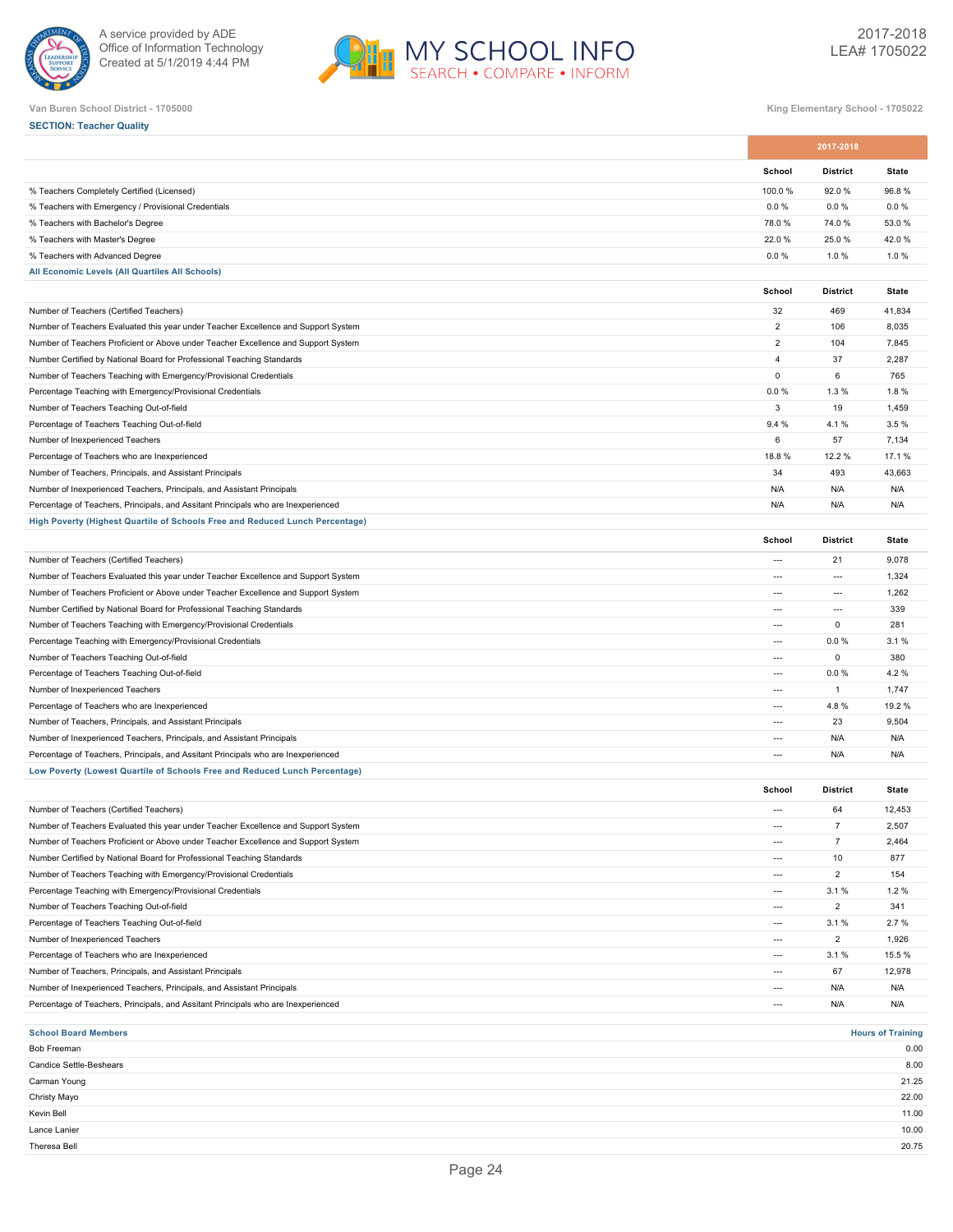

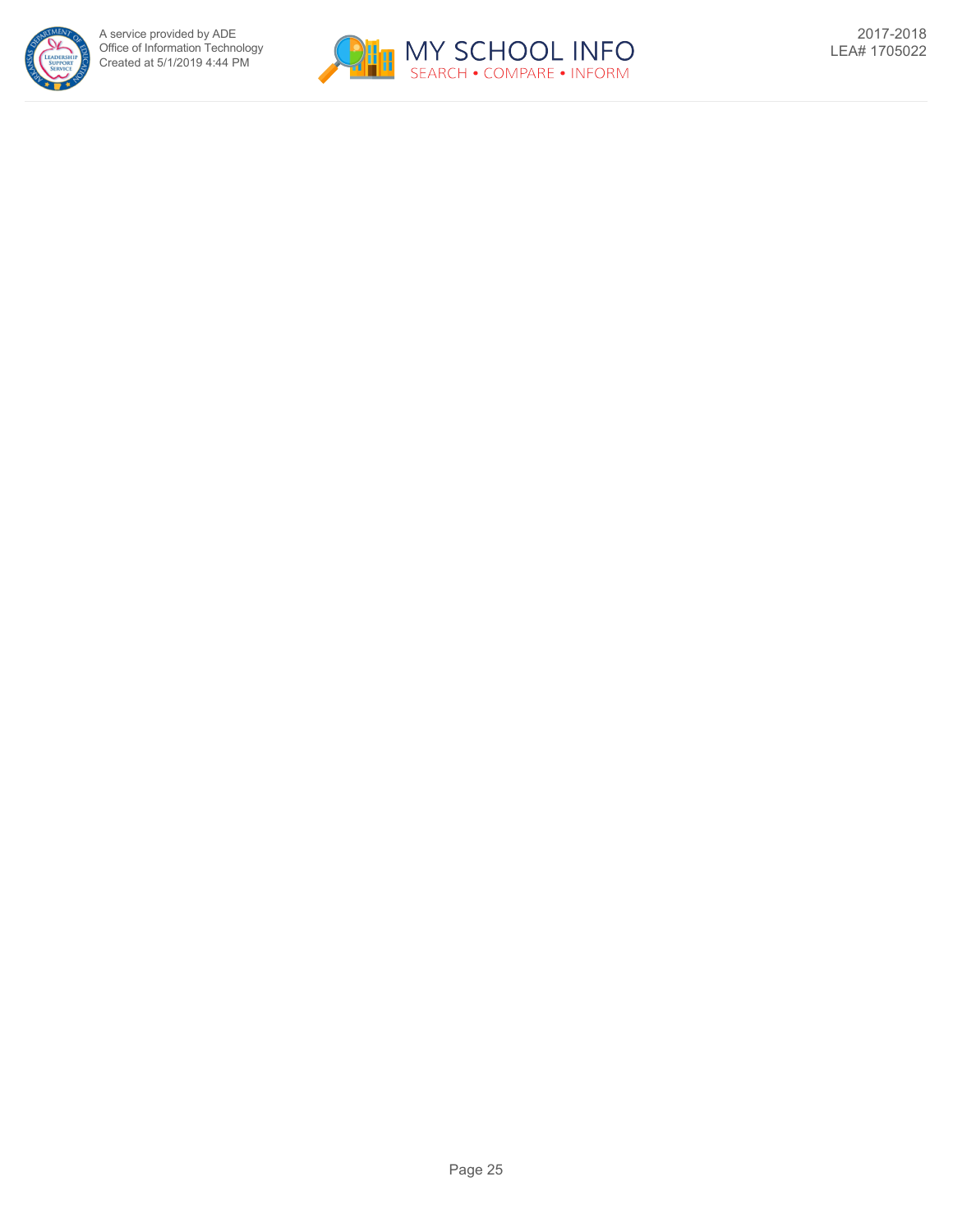



#### **SECTION: School Expenditures**

|                                                      |             |                                |             |              | 2017-2018                      |              |                        |                                |                 |
|------------------------------------------------------|-------------|--------------------------------|-------------|--------------|--------------------------------|--------------|------------------------|--------------------------------|-----------------|
| <b>State and Local Expenditures</b>                  |             |                                |             |              |                                |              |                        |                                |                 |
|                                                      |             | School                         |             |              | <b>District</b>                |              |                        | <b>State</b>                   |                 |
|                                                      | Personnel * | Non-<br>Personnel *            | Total       | Personnel*   | Non-<br>Personnel *            | Total        | Personnel *            | Non-<br>Personnel              | Total           |
| Instruction                                          | \$1,667,049 | \$76,437                       | \$1,743,485 | \$22,336,531 | \$2,664,430                    | \$25,000,960 | \$1,846,546,023        | \$285,439,315                  | \$2,131,985,338 |
| Support services, pupils                             | \$131,937   | \$797                          | \$132,734   | \$1,848,852  | \$53,074                       | \$1,901,926  | \$160,069,101          | \$8,503,839                    | \$168,572,940   |
| Support services, instructional staff                | \$167,580   | \$76,505                       | \$244,085   | \$1,754,435  | \$1,122,945                    | \$2,877,380  | \$166,475,200          | \$70,344,838                   | \$236,820,038   |
| Support services, general administration             | \$56,366    | \$16,801                       | \$73,167    | \$625,872    | \$186,558                      | \$812,431    | \$74,567,573           | \$26,093,991                   | \$100,661,564   |
| Support services, school administration              | \$187,685   | \$2,536                        | \$190,221   | \$2,922,960  | \$38,258                       | \$2,961,218  | \$238,663,133          | \$8,760,219                    | \$247,423,352   |
| Support services, operation and maintenance of plant | \$182,571   | \$234,223                      | \$416,794   | \$2,289,682  | \$3,012,378                    | \$5,302,060  | \$176,640,009          | \$310,699,332                  | \$487,339,341   |
| Support services, student transportation             | \$115,263   | \$41,732                       | \$156,995   | \$1,279,854  | \$463,376                      | \$1,743,229  | \$111,117,482          | \$63,133,720                   | \$174,251,201   |
| Business/central/other support services              | \$78,234    | \$14,000                       | \$92,234    | \$893,200    | \$185,838                      | \$1,079,038  | \$79,763,690           | \$51,636,647                   | \$131,400,337   |
| Food services                                        | \$158,427   | \$124,425                      | \$282,852   | \$1,502,426  | \$980,015                      | \$2,482,441  | \$98,105,725           | \$160,750,493                  | \$258,856,218   |
| Enterprise operations                                | \$0         | \$1,747                        | \$1,747     | $\$0$        | \$163,392                      | \$163,392    | \$40,418               | \$2,666,844                    | \$2,707,263     |
| Other                                                | \$26,090    | \$9,855                        | \$35,945    | \$289,699    | \$109,428                      | \$399,127    | \$8,920,422            | \$2,213,308                    | \$11,133,730    |
| <b>Grand Total</b>                                   | \$2,771.202 | \$599,057                      | \$3,370,259 | \$35,743,511 | \$8,979,691                    | \$44,723,203 | \$2,960,908,776        | \$990,242,548                  | \$3,951,151,324 |
| State and Local Per-pupil Expenditures               | \$5,339     | \$1,154                        | \$6,493     | \$6,202      | \$1,558                        | \$7,760      | \$6,231                | \$2,084                        | \$8,315         |
| <b>Federal Expenditures</b>                          |             |                                |             |              |                                |              |                        |                                |                 |
|                                                      |             | School                         |             |              | <b>District</b>                |              |                        | <b>State</b>                   |                 |
|                                                      | Personnel * | Non-<br>Personnel <sup>'</sup> | Total       | Personnel *  | Non-<br>Personnel *            | Total        | Personnel *            | Non-<br>Personnel <sup>®</sup> | Total           |
| Instruction                                          | \$404,679   | \$122,216                      | \$526,895   | \$3,987,973  | \$1,099,964                    | \$5,087,937  | \$465,591,792          | \$60,997,050                   | \$526,588,842   |
| Support services, pupils                             | \$0         | \$8,745                        | \$8,745     | \$96,638     | \$309,970                      | \$406,608    | \$43,263,291           | \$33,247,903                   | \$76,511,193    |
| Support services, instructional staff                | \$31,116    | \$37,290                       | \$68,406    | \$347.239    | \$344,532                      | \$691,770    | \$76,162,766           | \$39,296,794                   | \$115,459,560   |
| Support services, general administration             | \$5,294     | \$3,996                        | \$9,290     | \$58,780     | \$44,368                       | \$103,149    | \$8,536,892            | \$4,085,874                    | \$12,622,766    |
| Support services, school administration              | \$0         | \$0                            | \$0         | \$0          | \$0                            | \$0          | \$951,883              | \$58,734                       | \$1,010,618     |
| Support services, operation and maintenance of plant | \$0         | \$6,668                        | \$6,668     | \$0          | \$14,711                       | \$14,711     | \$203,457              | \$1,551,473                    | \$1,754,930     |
| Support services, student transportation             | \$11,418    | \$44                           | \$11,461    | \$126,777    | \$486                          | \$127,263    | \$7,211,281            | \$1,152,985                    | \$8,364,266     |
| Business/central/other support services              | \$0         | \$9,329                        | \$9,329     | \$0          | \$103,589                      | \$103,589    | \$1,182,327            | \$8,688,164                    | \$9,870,491     |
| Food services                                        | \$0         | \$1,983                        | \$1,983     | \$0          | \$5,000                        | \$5,000      | \$220,700              | \$596,414                      | \$817,115       |
| Enterprise operations                                | \$0         | \$0                            | \$0         | \$0          | \$0                            | \$0          | \$0                    | \$6,054                        | \$6,054         |
| Other                                                | \$176,716   | \$18,515                       | \$195,231   | \$434,360    | \$37,880                       | \$472,240    | \$5,189,656            | \$1,639,119                    | \$6,828,775     |
| <b>Grand Total</b>                                   | \$629,222   | \$208,785                      | \$838,007   | \$5,051,767  | \$1,960,500                    | \$7,012,267  | \$608,514,045          | \$151,320,564                  | \$759,834,609   |
| Federal Per-pupil Expenditures                       | \$1,212     | \$402                          | \$1,615     | \$877        | \$340                          | \$1,217      | \$1,281                | \$318                          | \$1,599         |
| <b>Total Expenditures</b>                            |             |                                |             |              |                                |              |                        |                                |                 |
|                                                      |             | School                         |             |              | <b>District</b>                |              |                        | <b>State</b>                   |                 |
|                                                      | Personnel*  | Non-<br>Personnel <sup>'</sup> | Total       | Personnel*   | Non-<br>Personnel <sup>*</sup> | Total        | Personnel <sup>'</sup> | Non-<br>Personnel              | Total           |
| Instruction                                          | \$2,071,728 | \$198,652                      | \$2,270,380 | \$26,324,504 | \$3,764,393                    | \$30,088,897 | \$2,312,137,815        | \$346,436,365                  | \$2,658,574,180 |
| Support services, pupils                             | \$131,937   | \$9,542                        | \$141,478   | \$1,945,490  | \$363,044                      | \$2,308,534  | \$203,332,391          | \$41,751,742                   | \$245,084,133   |
| Support services, instructional staff                | \$198,696   | \$113,795                      | \$312,491   | \$2,101,674  | \$1,467,477                    | \$3,569,151  | \$242,637,966          | \$109,641,632                  | \$352,279,598   |
| Support services, general administration             | \$61,660    | \$20,797                       | \$82,457    | \$684,653    | \$230,927                      | \$915,579    | \$83,104,465           | \$30,179,866                   | \$113,284,330   |
| Support services, school administration              | \$187,685   | \$2,536                        | \$190,221   | \$2,922,960  | \$38,258                       | \$2,961,218  | \$239,615,017          | \$8,818,953                    | \$248,433,970   |
| Support services, operation and maintenance of plant | \$182,571   | \$240,891                      | \$423,462   | \$2,289,682  | \$3,027,089                    | \$5,316,771  | \$176,843,466          | \$312,250,805                  | \$489,094,271   |

\* Personnel Expenditures Salaries and Employee Benefits (Object Series 100 and 200) \*\* Non-Personnel Expenditures = Personnel Expenditures subtracted from Total Expenditures.

|                                                         |        | 2017-2018       |               |
|---------------------------------------------------------|--------|-----------------|---------------|
|                                                         | School | <b>District</b> | State         |
| Mills Voted                                             |        | 42.6            | 38.4          |
| Average Teacher Salary                                  |        | \$50,318        | \$49,840      |
| <b>Extracurricular Expenditures</b>                     |        | \$4,585,507     | \$187,202,332 |
| Capital Expenditures                                    |        | \$4,191,955     | \$573,071,733 |
| Debt Service Expenditures                               |        | \$5,089,631     | \$294,033,249 |
| <b>Free and Reduced Meals</b>                           |        |                 |               |
| Percent of Students Eligible for Free and Reduced Meals | 84.8%  | 61.2%           | 60.2%         |
| State Free and Reduced-Price Meal Rate††                |        |                 | 60.6%         |
| National Free and Reduced-Price Meal Rate+              |        |                 | 57.9%         |
|                                                         |        |                 |               |

Support services, student transportation \$126,681 \$41,775 \$168,456 \$1,406,630 \$463,861 \$1,870,492 \$118,328,762 \$64,286,705 \$182,615,468 Business/central/other support services \$78,234 \$23,330 \$101,564 \$893,200 \$289,427 \$1,182,627 \$80,946,017 \$60,324,811 \$141,270,828 Food services \$158,427 \$126,408 \$284,834 \$1,502,426 \$985,015 \$2,487,441 \$98,326,426 \$161,346,907 \$259,673,333 Enterprise operations \$0 \$1,747 \$1,747 \$0 \$163,392 \$163,392 \$40,418 \$2,672,898 \$2,713,317 Other \$202,807 \$28,370 \$231,177 \$724,059 \$147,308 \$871,367 \$14,110,077 \$3,852,428 \$17,962,505 Grand Total \$3,400,424 \$807,843 \$4,208,267 \$40,795,278 \$10,940,192 \$51,735,470 \$3,569,422,821 \$1,141,563,112 \$4,710,985,933 Total Per-pupil Expenditures \$6,551 \$1,556 \$8,108 \$7,078 \$1,898 \$8,977 \$7,511 \$2,402 \$9,914

† Source: FNS National databank.

†† State Free and Reduced Meal Rate includes preschool and adult education students.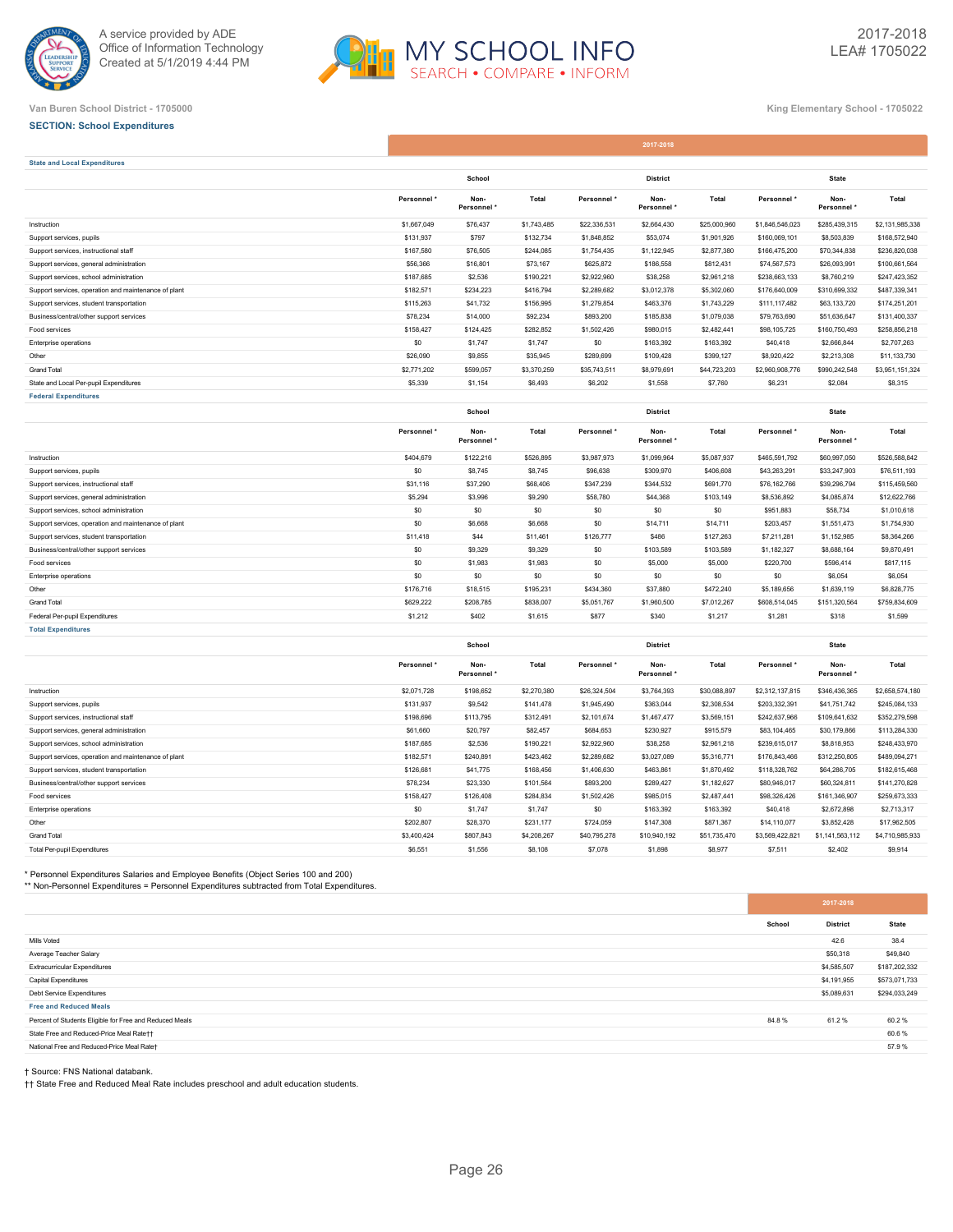

A service provided by ADE Office of Information Technology Created at 5/1/2019 4:44 PM





|                    |            | 2017-2018 |                |
|--------------------|------------|-----------|----------------|
|                    | <b>ELA</b> | Math      | <b>Science</b> |
|                    | 5.62%      | 5.62%     | 0.00%          |
| Grade 3<br>Grade 4 | 6.59%      | 6.59%     | $0.00\%$       |
| Grade 5            | 0.00%      | 0.00%     | 0.00%          |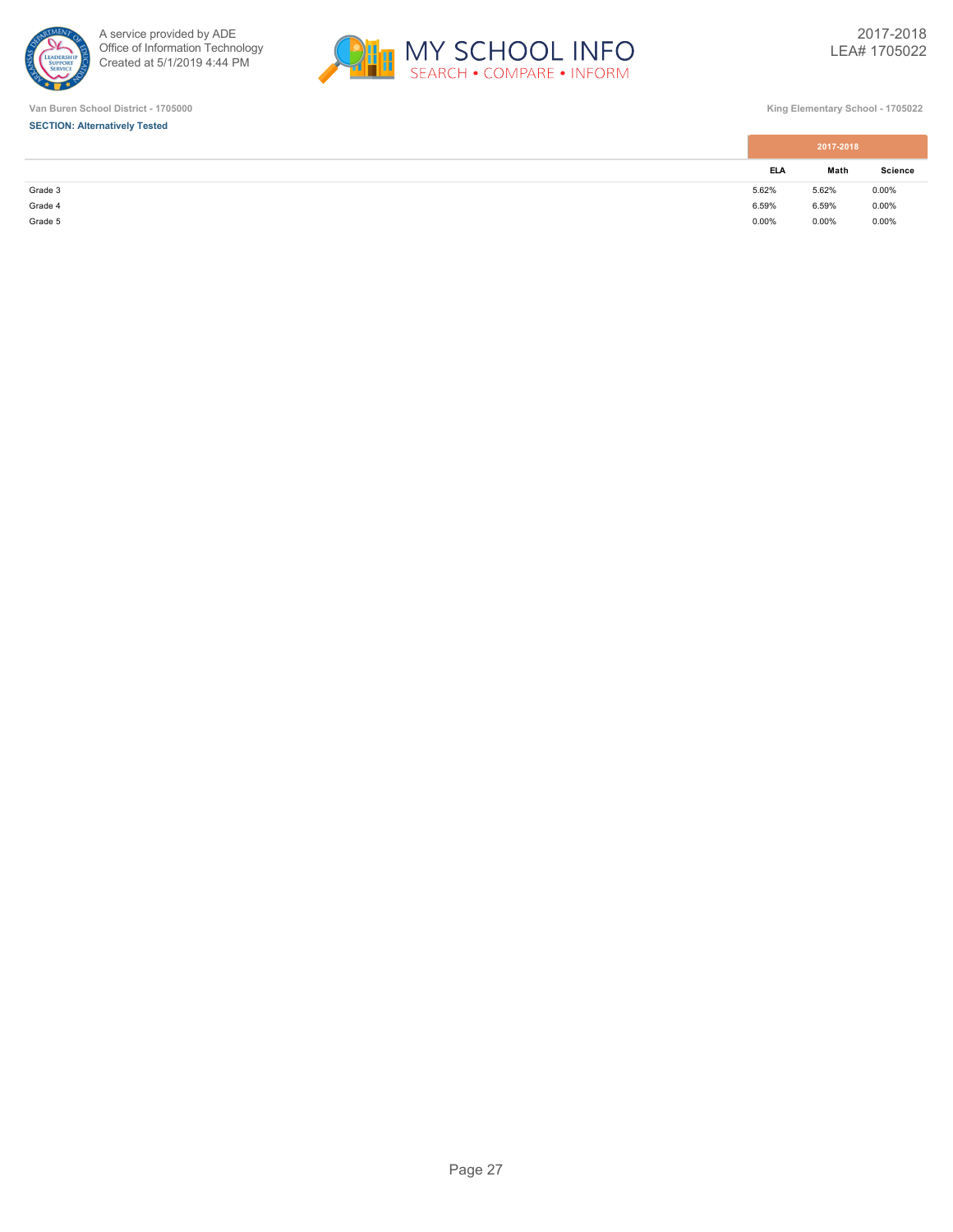



|                                                                                              |                     |                          | 2017-2018                  |                       |                            |
|----------------------------------------------------------------------------------------------|---------------------|--------------------------|----------------------------|-----------------------|----------------------------|
|                                                                                              | % Tested            | % In Need of Support     | % Close                    | % Ready               | % Exceeds                  |
| <b>Grade 3 Mathematics</b>                                                                   |                     |                          |                            |                       |                            |
| African-American                                                                             | 100                 | $\circ$                  | $\mathbf 0$                | 100                   | $\,$ 0 $\,$                |
| African-American Student with Disability                                                     | $\ldots$            | $\ddotsc$                | $\ddotsc$                  | $\cdots$              | $\cdots$                   |
| African-American Female                                                                      | 100                 | $\circ$                  | $\,$ 0 $\,$                | 100                   | $\mathbb O$                |
| African-American Female without Disability                                                   | 100                 | $\circ$                  | $\circ$                    | 100                   | $\circ$                    |
| African-American Female Non-English Learner                                                  | $100\,$<br>100      | $\,$ 0 $\,$<br>$\circ$   | $\,$ 0 $\,$<br>$\,$ 0 $\,$ | 100<br>100            | $\mathbb O$<br>$\,$ 0 $\,$ |
| African-American Female Non-English Learner without Disability<br>African-American Male      | $\cdots$            | $\cdots$                 | $\cdots$                   | $\cdots$              | $\cdots$                   |
| African-American Male with Disability                                                        | $\cdots$            | $\cdots$                 | $\cdots$                   | $\cdots$              | $\cdots$                   |
| African-American Male without Disability                                                     | $\cdots$            | $\cdots$                 | $\ddotsc$                  | $\cdots$              | $\cdots$                   |
| African-American Male Non-English Learner                                                    | $\cdots$            | $\cdots$                 | $\cdots$                   | $\cdots$              | $\cdots$                   |
| African-American Male Non-English Learner with Disability                                    | $\cdots$            | $\sim$                   | $\ddot{\phantom{0}}$       |                       | $\cdots$                   |
| African-American Male Non-English Learner without Disability                                 | $\cdots$            | $\cdots$                 | $\ddotsc$                  | $\cdots$              | $\cdots$                   |
| African-American Student without Disability                                                  | $100\,$             | $\,$ 0 $\,$              | $\,$ 0 $\,$                | 100                   | $\,$ 0 $\,$                |
| African-American Non-English Learner<br>African-American Non-English Learner with Disability | 100<br>$\cdots$     | $\,$ 0 $\,$<br>$\ddotsc$ | $\,$ 0 $\,$<br>$\cdots$    | 100<br>$\cdots$       | $\mathsf{O}$<br>$\cdots$   |
| African-American Non-English Learner without Disability                                      | $100\,$             | $\circ$                  | $\,$ 0 $\,$                | 100                   | $\,$ 0                     |
| All                                                                                          | 100                 | 21.35                    | 33.71                      | 32.58                 | 12.36                      |
| Caucasian                                                                                    | 100                 | 19.57                    | 34.78                      | 32.61                 | 13.04                      |
| Caucasian Student with Disability                                                            | 100                 | 37.5                     | $_{50}$                    | $\mathbb O$           | 12.5                       |
| Caucasian English Learner                                                                    | 100                 | $\circ$                  | $\mathbf 0$                | 100                   | $\circ$                    |
| Caucasian English Learner without Disability                                                 | $100\,$             | $\,$ 0 $\,$              | $\,$ 0 $\,$                | 100                   | $\,$ 0 $\,$                |
| Caucasian Female<br>Caucasian Female with Disability                                         | 100<br>100          | 22.22<br>66.67           | 40.74<br>33.33             | 29.63<br>$\mathbb O$  | $7.41\,$<br>$\mathbb O$    |
| Caucasian Female English Learner                                                             | 100                 | $\,$ 0 $\,$              | $\,$ 0 $\,$                | 100                   | $\,$ 0 $\,$                |
| Caucasian Female English Learner without Disability                                          | 100                 | $^{\circ}$               | $\circ$                    | 100                   | $\mathbf{0}$               |
| Caucasian Female without Disability                                                          | 100                 | 16.67                    | 41.67                      | 33.33                 | 8.33                       |
| Caucasian Female Non-English Learner                                                         | 100                 | 23.08                    | 42.31                      | 26.92                 | 7.69                       |
| Caucasian Female Non-English Learner with Disability                                         | 100                 | 66.67                    | 33.33                      | $\circ$               | $^{\circ}$                 |
| Caucasian Female Non-English Learner without Disability                                      | $100\,$             | 17.39                    | 43.48                      | 30.43                 | 8.7                        |
| Caucasian Male<br>Caucasian Male with Disability                                             | 100<br>100          | 15.79<br>$\rm{20}$       | 26.32<br>$60\,$            | 36.84<br>$\,$ 0 $\,$  | 21.05<br>$\rm{20}$         |
| Caucasian Male English Learner                                                               | $\cdots$            | $\cdots$                 | $\cdots$                   | $\cdots$              | $\ddotsc$                  |
| Caucasian Male English Learner without Disability                                            | $\cdots$            | $\cdots$                 | $\cdots$                   | $\cdots$              | $\cdots$                   |
| Caucasian Male without Disability                                                            | 100                 | 14.29                    | 14.29                      | $_{50}$               | 21.43                      |
| Caucasian Male Non-English Learner                                                           | 100                 | 15.79                    | 26.32                      | 36.84                 | 21.05                      |
| Caucasian Male Non-English Learner with Disability                                           | 100                 | 20                       | 60                         | $\mathbb O$           | 20                         |
| Caucasian Male Non-English Learner without Disability                                        | $100\,$             | 14.29                    | 14.29                      | $_{\rm 50}$           | 21.43                      |
| Caucasian Student without Disability<br>Caucasian Non-English Learner                        | 100<br>100          | 15.79<br>$20\,$          | 31.58<br>35.56             | 39.47<br>31.11        | 13.16<br>13.33             |
| Caucasian Non-English Learner with Disability                                                | $100\,$             | 37.5                     | $_{\rm S0}$                | $\,$ 0 $\,$           | 12.5                       |
| Caucasian Non-English Learner without Disability                                             | 100                 | 16.22                    | 32.43                      | 37.84                 | 13.51                      |
| Student with Disability                                                                      | 100                 | 53.85                    | 30.77                      | $\mathbb O$           | 15.38                      |
| English Learner                                                                              | 100                 | $\rm{20}$                | $40\,$                     | $\mathfrak V$         | 8                          |
| English Learner Student with Disability                                                      | 100                 | $^{\circ}$               | $\circ$                    | $\circ$               | 100                        |
| English Learner Student without Disability                                                   | $100\,$             | 20.83                    | 41.67                      | 33.33                 | 4.17                       |
| Female<br>Female Student with Disability                                                     | 100<br>100          | 23.91<br>$_{50}$         | 36.96<br>$\rm{2S}$         | 26.09<br>$\mathbb O$  | 13.04<br>$\rm{25}$         |
| Female English Learner                                                                       | $100\,$             | $40$                     | $_{30}$                    | $\rm{20}$             | $10\,$                     |
| Female English Learner with Disability                                                       | 100                 | $\circ$                  | $\circ$                    | $^{\circ}$            | 100                        |
| Female English Learner without Disability                                                    | 100                 | 44.44                    | 33.33                      | 22.22                 | $\,$ 0 $\,$                |
| Female Student without Disability                                                            | 100                 | 21.43                    | 38.1                       | 28.57                 | 11.9                       |
| Female Non-English Learner                                                                   | 100                 | 19.44                    | 38.89                      | 27.78                 | 13.89                      |
| Female Non-English Learner with Disability                                                   | $100\,$             | 66.67                    | 33.33                      | $\mathbb O$<br>30.3   | $\mathbb O$                |
| Female Non-English Learner without Disability<br>Hispanic                                    | 100<br>100          | 15.15<br>24.24           | 39.39<br>33.33             | 30.3                  | 15.15<br>12.12             |
| Hispanic Student with Disability                                                             | $100\,$             | $100\,$                  | $\,$ 0 $\,$                | $\mathbb O$           | $\mathbb O$                |
| Hispanic English Learner                                                                     | 100                 | 22.73                    | 45.45                      | 27.27                 | 4.55                       |
| Hispanic English Learner with Disability                                                     | $\cdots$            | $\cdots$                 | $\cdots$                   | $\ddotsc$             | $\cdots$                   |
| Hispanic English Learner without Disability                                                  | 100                 | 22.73                    | 45.45                      | 27.27                 | $4.55\,$                   |
| Hispanic Female                                                                              | 100                 | 30.77                    | 30.77                      | 15.38                 | 23.08                      |
| Hispanic Female with Disability<br>Hispanic Female English Learner                           | 100                 | 60                       | 37.5                       | 12.5                  | $\,$ 0 $\,$                |
| Hispanic Female English Learner without Disability                                           | 100                 | $_{50}$                  | 37.5                       | 12.5                  | $\,$ 0 $\,$                |
| Hispanic Female without Disability                                                           | $100\,$             | 30.77                    | 30.77                      | 15.38                 | 23.08                      |
| Hispanic Female Non-English Learner                                                          | 100                 | $\circ$                  | $20\,$                     | $20\,$                | $60\,$                     |
| Hispanic Female Non-English Learner with Disability                                          | $\cdots$            | $\cdots$                 | $\cdots$                   | $\cdots$              | $\cdots$                   |
| Hispanic Female Non-English Learner without Disability                                       | 100                 | $^{\circ}$<br>20         | 20                         | 20                    | $60\,$                     |
| Hispanic Male<br>Hispanic Male with Disability                                               | 100<br>100          | 100                      | 35<br>$\,$ 0 $\,$          | $40\,$<br>$\mathbb O$ | $\,$ 5<br>$\mathbb O$      |
| Hispanic Male English Learner                                                                | 100                 | 7.14                     | $_{50}$                    | 35.71                 | 7.14                       |
| Hispanic Male English Learner with Disability                                                | $\cdots$            | $\cdots$                 | $\cdots$                   | $\cdots$              | $\cdots$                   |
| Hispanic Male English Learner without Disability                                             | $100\,$             | 7.14                     | $_{\rm S0}$                | 35.71                 | 7.14                       |
| Hispanic Male without Disability                                                             | 100                 | 5.88                     | 41.18                      | 47.06                 | 5.88                       |
| Hispanic Male Non-English Learner                                                            | 100                 | $_{50}$                  | $\mathbf 0$                | 50                    | $\mathbb O$                |
| Hispanic Male Non-English Learner with Disability                                            | 100                 | 100                      | $\,$ 0 $\,$                | $\mathbb O$           | $\,$ 0 $\,$                |
| Hispanic Male Non-English Learner without Disability<br>Hispanic Student without Disability  | 100<br>$100\,$      | $^{\circ}$<br>16.67      | $\circ$<br>36.67           | 100<br>33.33          | $\circ$<br>13.33           |
| Hispanic Non-English Learner                                                                 | 100                 | 27.27                    | 9.09                       | 36.36                 | 27.27                      |
| Hispanic Non-English Learner with Disability                                                 | 100                 | 100                      | $\,$ 0 $\,$                | $\mathbb O$           | $\mathsf{O}$               |
| Hispanic Non-English Learner without Disability                                              | $100\,$             | $\circ$                  | $12.5\,$                   | $_{50}$               | 37.5                       |
| Male                                                                                         | 100                 | 18.6                     | 30.23                      | 39.53                 | 11.63                      |
| Male Student with Disability                                                                 | 100                 | 55.56                    | 33.33                      | $\mathbb O$           | 11.11                      |
| Male English Learner                                                                         | 100                 | 6.67                     | 46.67                      | $40\,$                | 6.67                       |
| Male English Learner with Disability<br>Male English Learner without Disability              | $\cdots$<br>$100\,$ | $\cdots$<br>6.67         | $\ddotsc$<br>46.67         | $\cdots$<br>$40\,$    | $\cdots$<br>6.67           |
| Male Student without Disability                                                              | 100                 | 8.82                     | 29.41                      | 50                    | 11.76                      |
| Male Non-English Learner                                                                     | 100                 | $\rm{2S}$                | 21.43                      | 39.29                 | 14.29                      |
| Male Non-English Learner with Disability                                                     | $100\,$             | 55.56                    | 33.33                      | $\,$ 0 $\,$           | 11.11                      |
| Male Non-English Learner without Disability                                                  | 100                 | 10.53                    | 15.79                      | 57.89                 | 15.79                      |
| Student without Disability                                                                   | 100                 | 15.79                    | 34.21                      | 38.16                 | 11.84                      |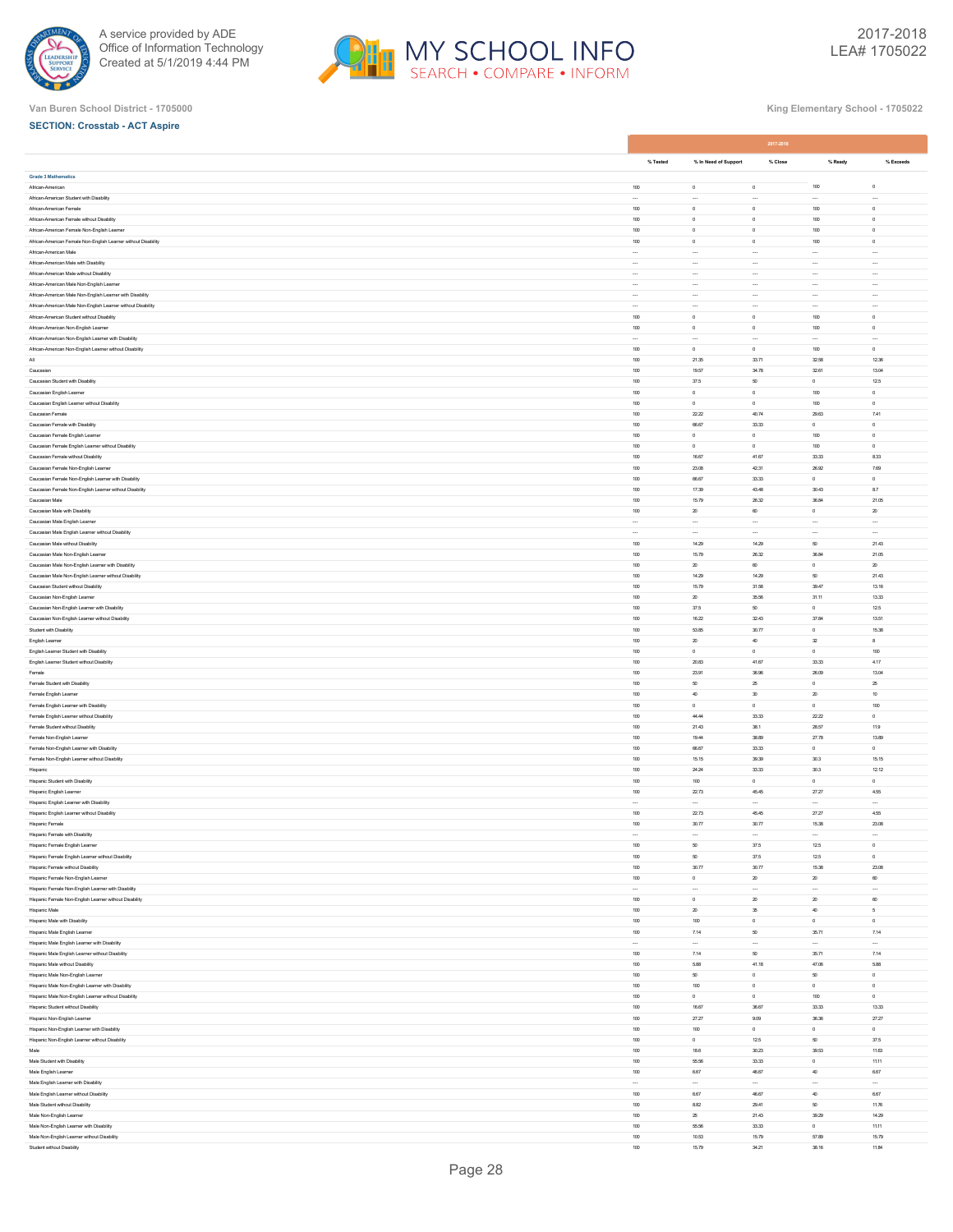



|                                                | 2017-2018 |       |       |       |       |
|------------------------------------------------|-----------|-------|-------|-------|-------|
| Non-English Learner                            | 100       | 21.88 | 31.25 | 32.81 | 14.06 |
| Non-English Learner Student with Disability    | 100       | 58.33 | 33.33 |       | 8.33  |
| Non-English Learner Student without Disability | 100       | 13.46 | 30.77 | 40.38 | 15.38 |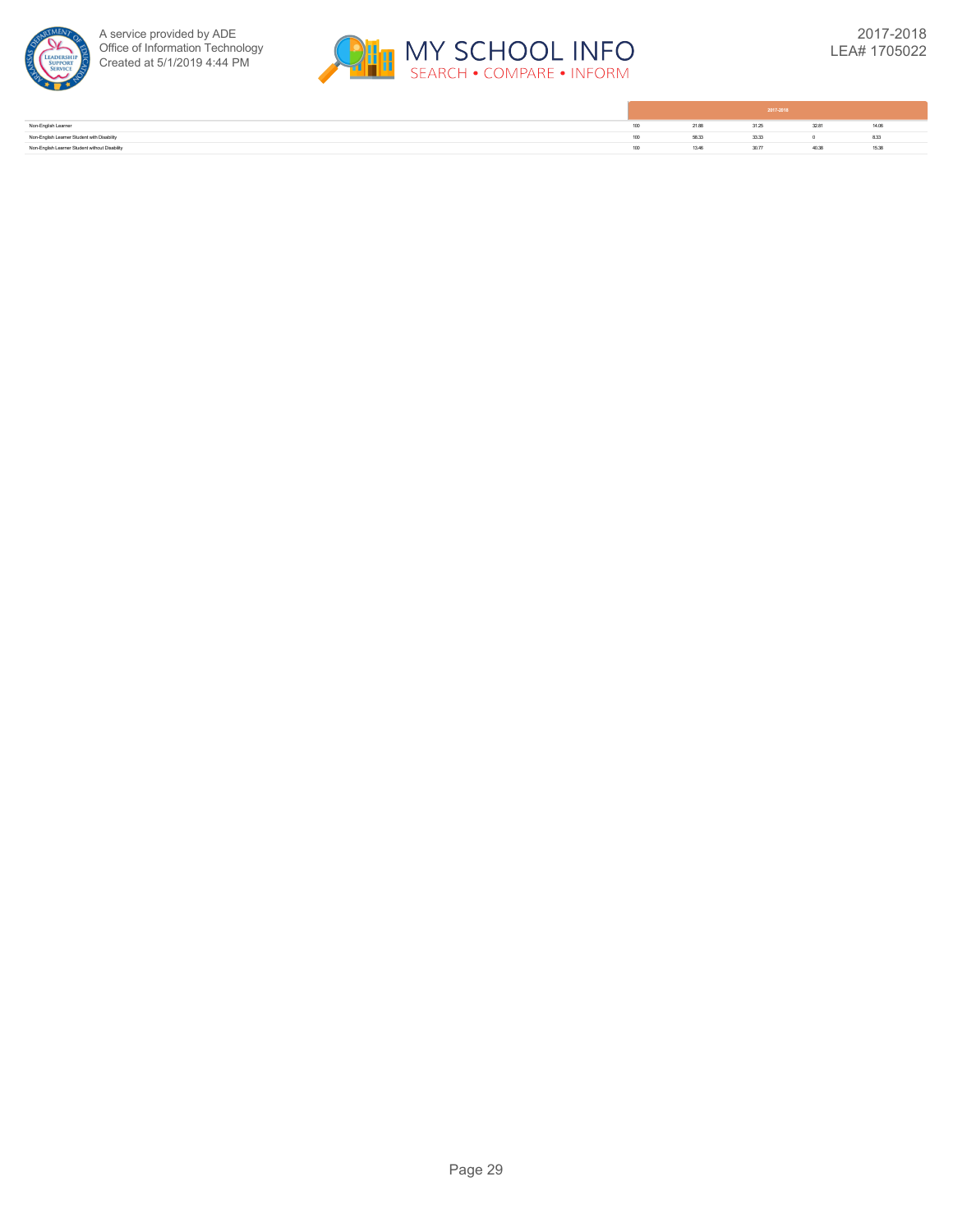



|                                                                                                                 |                      |                         | 2017-2018                |                       |                            |
|-----------------------------------------------------------------------------------------------------------------|----------------------|-------------------------|--------------------------|-----------------------|----------------------------|
|                                                                                                                 | % Tested             | % In Need of Support    | $%$ Close                | % Ready               | % Exceeds                  |
| <b>Grade 4 Mathematics</b>                                                                                      |                      |                         |                          |                       |                            |
| African-American                                                                                                | 100                  | 60                      | $\circ$                  | $_{50}$               | $\,$ 0 $\,$                |
| African-American Student with Disability                                                                        | 100                  | 60                      | $\,$ 0 $\,$              | $_{50}$               | $\circ$                    |
| African-American Female                                                                                         | $\ldots$             | $\sim$                  | $\ddotsc$                | $\ddotsc$             | $\ddotsc$                  |
| African-American Female without Disability<br>African-American Female Non-English Learner                       | $\cdots$<br>$\cdots$ | $\cdots$<br>$\cdots$    | $\ddotsc$<br>$\cdots$    | $\ddotsc$<br>$\cdots$ | $\cdots$<br>$\cdots$       |
| African-American Female Non-English Learner without Disability                                                  | $\cdots$             | $\sim$                  | $\cdots$                 | $\cdots$              | $\cdots$                   |
| African-American Male                                                                                           | 100                  | $_{50}$                 | $\,$ 0 $\,$              | $_{50}$               | $\,$ 0 $\,$                |
| African-American Male with Disability                                                                           | 100                  | $_{50}$                 | $\,$ 0                   | $_{\rm 50}$           | $\,$ 0                     |
| African-American Male without Disability                                                                        | $\cdots$             | $\cdots$                | $\overline{\phantom{a}}$ | $\cdots$              | $\cdots$                   |
| African-American Male Non-English Learner<br>African-American Male Non-English Learner with Disability          | 100<br>100           | $_{50}$<br>$_{50}$      | $\,$ 0 $\,$<br>$\,$ 0    | $_{50}$<br>$_{50}$    | $\,$ 0 $\,$<br>$\,$ 0 $\,$ |
| African-American Male Non-English Learner without Disability                                                    | $\cdots$             | $\cdots$                | $\cdots$                 | $\cdots$              | $\cdots$                   |
| African-American Student without Disability                                                                     | $\cdots$             | $\sim$                  | $\cdots$                 | $\ddotsc$             | $\ddotsc$                  |
| African-American Non-English Learner                                                                            | 100                  | 50                      | $\circ$                  | $_{50}$               | $\circ$                    |
| African-American Non-English Learner with Disability                                                            | 100                  | 60                      | $\,$ 0 $\,$              | $_{50}$               | $\circ$                    |
| African-American Non-English Learner without Disability<br>All                                                  | $\ddotsc$<br>100     | $\sim$<br>5.49          | $\ddotsc$<br>45.05       | $\ddotsc$<br>40.66    | $\ddotsc$<br>8.79          |
| Caucasian                                                                                                       | 100                  | 2.63                    | 44.74                    | 42.11                 | 10.53                      |
| Caucasian Student with Disability                                                                               | 100                  | $\,$ 0                  | 70                       | $30\,$                | $\,$ 0 $\,$                |
| Caucasian English Learner                                                                                       | $\cdots$             | $\sim$                  | $\ddotsc$                | $\ddotsc$             | $\cdots$                   |
| Caucasian English Learner without Disability                                                                    | $\ddot{\phantom{0}}$ | $\sim$                  |                          |                       |                            |
| Caucasian Female<br>Caucasian Female with Disability                                                            | 100<br>100           | 4.55<br>$\,$ 0 $\,$     | 40.91<br>75              | 40.91<br>$\rm 25$     | 13.64<br>$\,$ 0 $\,$       |
| Caucasian Female English Learner                                                                                | $\cdots$             | $\cdots$                | $\cdots$                 | $\cdots$              | $\cdots$                   |
| Caucasian Female English Learner without Disability                                                             | $\cdots$             | $\cdots$                | $\cdots$                 | $\cdots$              | $\cdots$                   |
| Caucasian Female without Disability                                                                             | 100                  | 5.56                    | 33.33                    | 44.44                 | 16.67                      |
| Caucasian Female Non-English Learner                                                                            | 100                  | 4.55                    | 40.91                    | 40.91                 | 13.64                      |
| Caucasian Female Non-English Learner with Disability<br>Caucasian Female Non-English Learner without Disability | 100<br>$100\,$       | $\circ$<br>5.56         | 75<br>33.33              | 25<br>44.44           | $^{\circ}$<br>16.67        |
| Caucasian Male                                                                                                  | 100                  | $\circ$                 | 50                       | 43.75                 | 6.25                       |
| Caucasian Male with Disability                                                                                  | 100                  | $\,$ 0 $\,$             | 66.67                    | 33.33                 | $\circ$                    |
| Caucasian Male English Learner                                                                                  | $\cdots$             | $\cdots$                | $\cdots$                 | $\cdots$              | $\cdots$                   |
| Caucasian Male English Learner without Disability                                                               | $\cdots$             | $\sim$                  | $\cdots$                 | $\ddotsc$             | $\cdots$                   |
| Caucasian Male without Disability<br>Caucasian Male Non-English Learner                                         | 100<br>100           | $\circ$<br>$\circ$      | 40<br>$_{50}$            | $_{50}$<br>43.75      | $10\,$<br>6.25             |
| Caucasian Male Non-English Learner with Disability                                                              | 100                  | $\circ$                 | 66.67                    | 33.33                 | $\circ$                    |
| Caucasian Male Non-English Learner without Disability                                                           | $100\,$              | $\circ$                 | $40\,$                   | $_{\rm 50}$           | $10\,$                     |
| Caucasian Student without Disability                                                                            | 100                  | 3.57                    | 35.71                    | 46.43                 | 14.29                      |
| Caucasian Non-English Learner                                                                                   | 100                  | 2.63                    | 44.74                    | 42.11                 | 10.53                      |
| Caucasian Non-English Learner with Disability                                                                   | $100\,$              | $\circ$                 | $70\,$                   | $30\,$                | $\,$ 0                     |
| Caucasian Non-English Learner without Disability                                                                | 100                  | 3.57                    | 35.71                    | 46.43                 | 14.29                      |
| Student with Disability<br>English Learner                                                                      | 100<br>100           | 11.76<br>$\circ$        | 52.94<br>50              | 35.29<br>46.15        | $\,$ 0 $\,$<br>3.85        |
| English Learner Student with Disability                                                                         | 100                  | $\circ$                 | 100                      | $\circ$               | $\circ$                    |
| English Learner Student without Disability                                                                      | $100\,$              | $\,$ 0                  | 45.83                    | $_{\rm 50}$           | 4.17                       |
| Female                                                                                                          | 100                  | 7.14                    | 45.24                    | 40.48                 | 7.14                       |
| Female Student with Disability                                                                                  | 100                  | 16.67                   | $_{50}$                  | 33.33                 | $\circ$                    |
| Female English Learner                                                                                          | $100\,$<br>$\cdots$  | $\,$ 0 $\,$<br>$\cdots$ | $40\,$<br>$\cdots$       | $_{60}$<br>$\ddotsc$  | $\,$ 0 $\,$<br>$\cdots$    |
| Female English Learner with Disability<br>Female English Learner without Disability                             | 100                  | $\circ$                 | 40                       | 60                    | $\circ$                    |
| Female Student without Disability                                                                               | 100                  | 5.56                    | 44.44                    | 41.67                 | 8.33                       |
| Female Non-English Learner                                                                                      | 100                  | 9.38                    | 46.88                    | 34.38                 | 9.38                       |
| Female Non-English Learner with Disability                                                                      | $100\,$              | 16.67                   | $_{50}$                  | 33.33                 | $\,$ 0                     |
| Female Non-English Learner without Disability                                                                   | 100                  | 7.69                    | 46.15                    | 34.62                 | 11.54                      |
| Hispanic<br>Hispanic Student with Disability                                                                    | 100<br>100           | 7.89<br>33.33           | 52.63<br>66.67           | 34.21<br>$\circ$      | 5.26<br>$\,$ 0             |
| Hispanic English Learner                                                                                        | 100                  | $\circ$                 | 54.17                    | 41.67                 | 4.17                       |
| Hispanic English Learner with Disability                                                                        | 100                  | $\,$ 0 $\,$             | 100                      | $\,$ 0 $\,$           | $\,$ 0 $\,$                |
| Hispanic English Learner without Disability                                                                     | 100                  | $\circ$                 | $_{50}$                  | 45.45                 | $4.55\,$                   |
| Hispanic Female                                                                                                 | 100                  | 11.76                   | 52.94                    | 35.29                 | $\circ$                    |
| Hispanic Female with Disability                                                                                 | 100                  | 100<br>$\circ$          |                          | $\circ$               | $\circ$                    |
| Hispanic Female English Learner<br>Hispanic Female English Learner without Disability                           | 100<br>100           | $\,$ 0 $\,$             | 44.44<br>44.44           | 55.56<br>55.56        | $\,$ 0<br>$\,$ 0 $\,$      |
| Hispanic Female without Disability                                                                              | $100\,$              | $626\,$                 | 56.25                    | 37.5                  | $\,$ 0 $\,$                |
| Hispanic Female Non-English Learner                                                                             | 100                  | 25                      | 62.5                     | 12.5                  | $\circ$                    |
| Hispanic Female Non-English Learner with Disability                                                             | 100                  | 100                     | $\circ$                  | $\circ$               | $\circ$                    |
| Hispanic Female Non-English Learner without Disability                                                          | 100<br>100           | 14.29<br>4.76           | 71.43<br>52.38           | 14.29<br>33.33        | $\,$ 0 $\,$<br>9.52        |
| Hispanic Male<br>Hispanic Male with Disability                                                                  | $100\,$              | $\,$ 0 $\,$             | $100\,$                  | $\,$ 0 $\,$           | $\,$ 0 $\,$                |
| Hispanic Male English Learner                                                                                   | 100                  | $\circ$                 | 60                       | 33.33                 | 6.67                       |
| Hispanic Male English Learner with Disability                                                                   | 100                  | $\,$ 0 $\,$             | 100                      | $\,$ 0 $\,$           | $\,$ 0 $\,$                |
| Hispanic Male English Learner without Disability                                                                | 100                  | $\,$ 0                  | 53.85                    | 38.46                 | 7.69                       |
| Hispanic Male without Disability                                                                                | 100                  | 5.26                    | 47.37                    | 36.84                 | 10.53                      |
| Hispanic Male Non-English Learner                                                                               | 100<br>              | 16.67                   | 33.33                    | 33.33                 | 16.67                      |
| Hispanic Male Non-English Learner with Disability<br>Hispanic Male Non-English Learner without Disability       | 100                  | 16.67                   | 33.33                    | 33.33                 | 16.67                      |
| Hispanic Student without Disability                                                                             | $100\,$              | 6.71                    | 51.43                    | 37.14                 | 5.71                       |
| Hispanic Non-English Learner                                                                                    | 100                  | 21.43                   | 50                       | 21.43                 | 7.14                       |
| Hispanic Non-English Learner with Disability                                                                    | 100                  | 100                     | $\,$ 0 $\,$              | $\circ$               | $\circ$                    |
| Hispanic Non-English Learner without Disability                                                                 | $100\,$              | 15.38                   | 53.85                    | 23.08                 | 7.69                       |
| Male                                                                                                            | 100                  | 4.08                    | 44.9                     | 40.82                 | 10.2                       |
| Male Student with Disability<br>Male English Learner                                                            | 100<br>100           | 9.09<br>$\circ$         | 54.55<br>56.25           | 36.36<br>37.5         | $\circ$<br>6.25            |
| Male English Learner with Disability                                                                            | 100                  | $\circ$                 | 100                      | $\circ$               | $\circ$                    |
| Male English Learner without Disability                                                                         | 100                  | $\,$ 0                  | $_{\rm 50}$              | 42.86                 | 7.14                       |
| Male Student without Disability                                                                                 | 100                  | 2.63                    | 42.11                    | 42.11                 | 13.16                      |
| Male Non-English Learner                                                                                        | 100                  | 6.06                    | 39.39                    | 42.42                 | 12.12                      |
| Male Non-English Learner with Disability                                                                        | $100\,$<br>100       | 11.11<br>4.17           | 44.44<br>37.5            | 44.44<br>41.67        | $\,$ 0<br>16.67            |
| Male Non-English Learner without Disability<br>Student without Disability                                       | 100                  | 4.05                    | 43.24                    | 41.89                 | 10.81                      |
|                                                                                                                 |                      |                         |                          |                       |                            |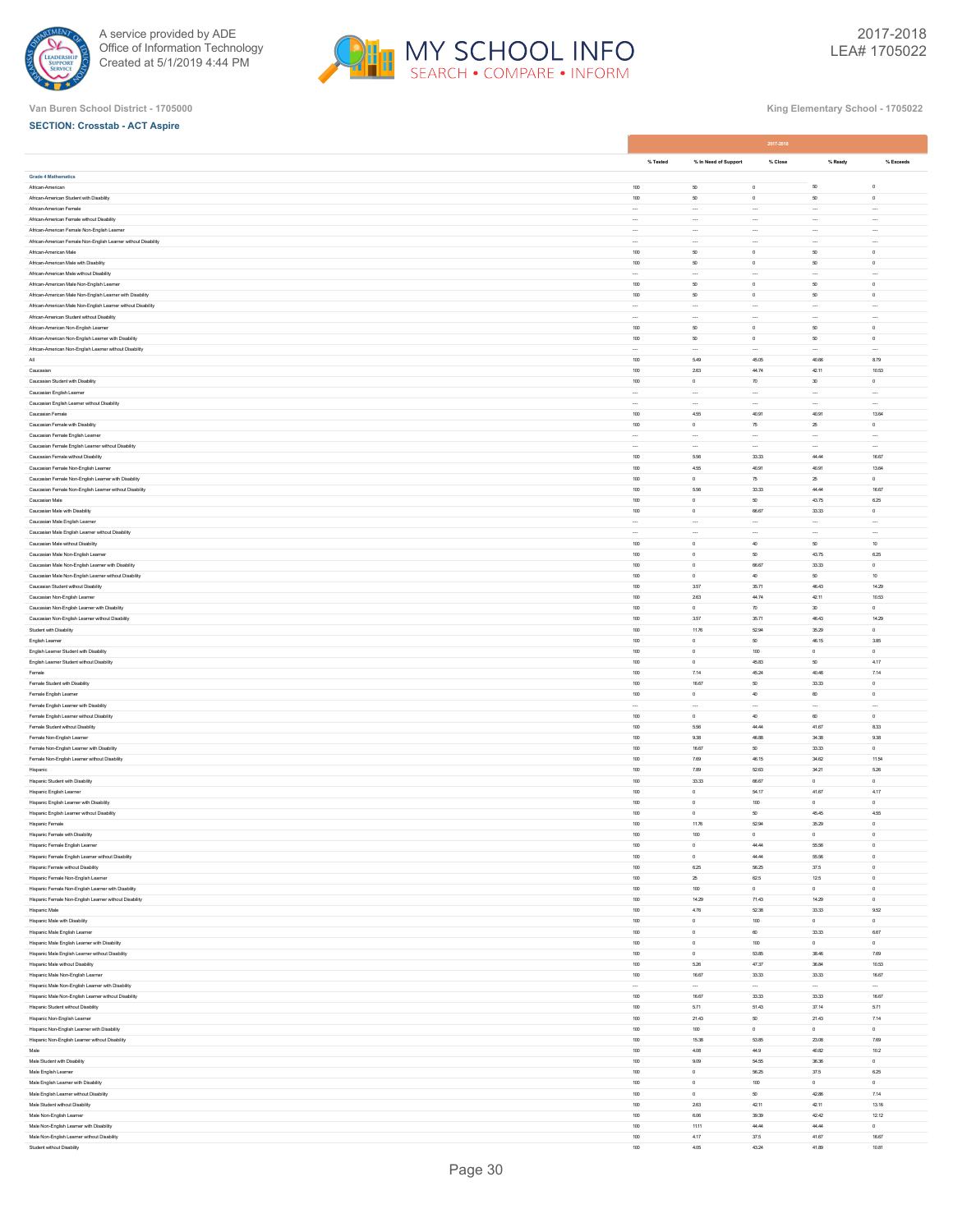



|                                                | 2017-2018 |       |       |       |       |
|------------------------------------------------|-----------|-------|-------|-------|-------|
| Non-English Learner                            | 100       | 7.69  | 43.08 | 38.46 | 10.77 |
| Non-English Learner Student with Disability    | 100       | 13.33 | 46.67 | -40   |       |
| Non-English Learner Student without Disability | 100       |       |       |       | 14    |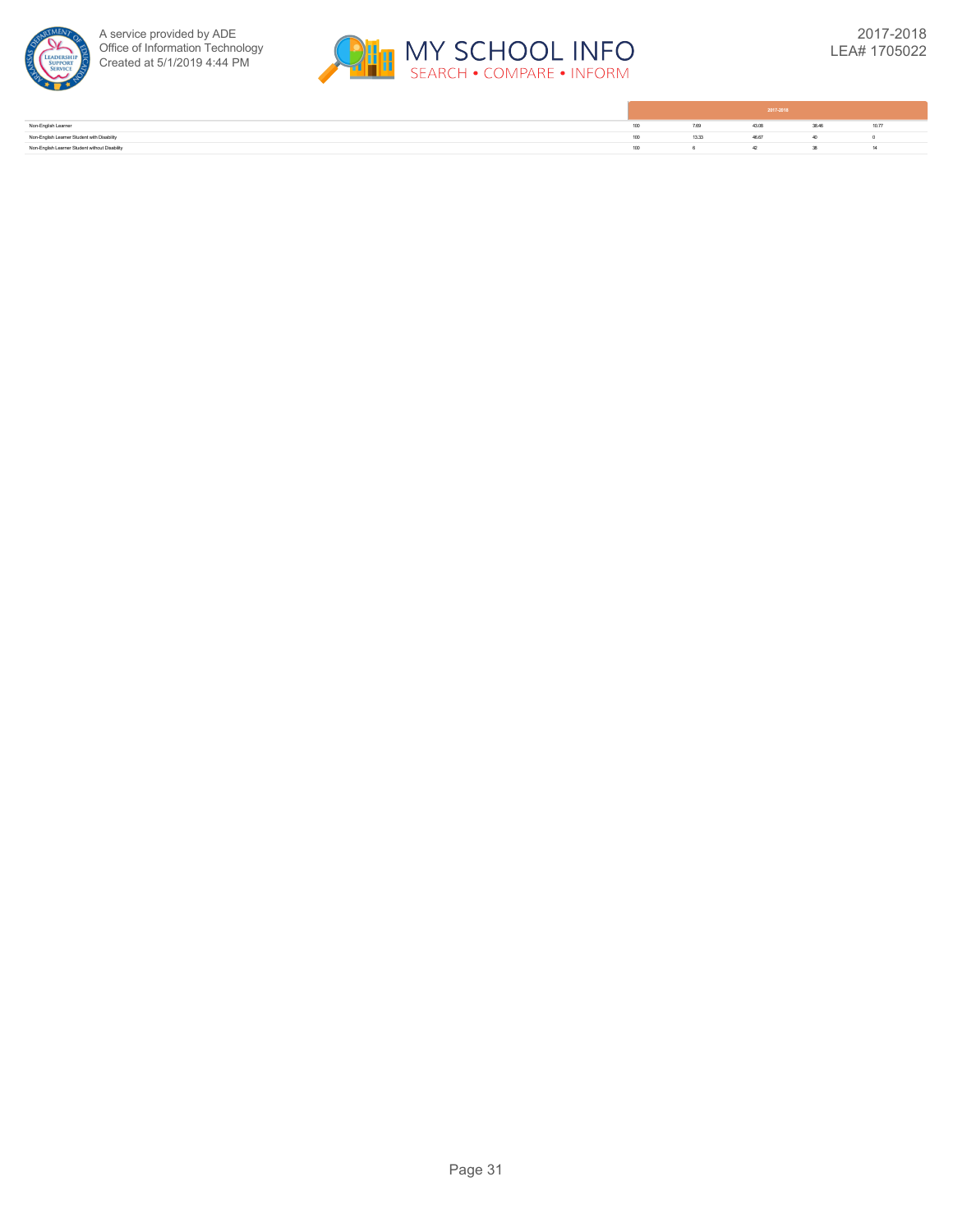



|                                                                                                               |                      |                            | 2017-2018            |                         |                              |
|---------------------------------------------------------------------------------------------------------------|----------------------|----------------------------|----------------------|-------------------------|------------------------------|
|                                                                                                               | % Tested             | % In Need of Support       | % Close              | % Ready                 | % Exceeds                    |
| <b>Grade 5 Mathematics</b>                                                                                    |                      |                            |                      |                         |                              |
| African-American                                                                                              | $100\,$              | $\,$ 0 $\,$                | $100\,$              | $\,$ 0 $\,$             | $\,$ 0 $\,$                  |
| African-American Student with Disability                                                                      | $\ldots$             | $\ddotsc$                  | $\ddotsc$            | $\cdots$                | $\cdots$                     |
| African-American Female                                                                                       | $\cdots$             | $\ddotsc$                  | $\cdots$             | $\cdots$                | $\cdots$                     |
| African-American Female without Disability                                                                    | $\cdots$             | $\sim$                     | $\cdots$             | $\ddotsc$               | $\cdots$                     |
| African-American Female Non-English Learner                                                                   | $\cdots$             | $\cdots$                   | $\cdots$             | $\cdots$                | $\cdots$                     |
| African-American Female Non-English Learner without Disability<br>African-American Male                       | $\cdots$<br>100      | $\cdots$<br>$\circ$        | $\cdots$<br>100      | $\cdots$<br>$\,$ 0 $\,$ | $\cdots$<br>$\,$ 0 $\,$      |
| African-American Male with Disability                                                                         | $\cdots$             | $\cdots$                   | $\cdots$             | $\cdots$                | $\cdots$                     |
| African-American Male without Disability                                                                      | $100\,$              | $\,$ 0 $\,$                | 100                  | $\,$ 0 $\,$             | $\,$ 0 $\,$                  |
| African-American Male Non-English Learner                                                                     | 100                  | $\circ$                    | 100                  | $\,$ 0 $\,$             | $\,$ 0 $\,$                  |
| African-American Male Non-English Learner with Disability                                                     | $\cdots$             | $\cdots$                   | $\cdots$             | $\cdots$                | $\cdots$                     |
| African-American Male Non-English Learner without Disability                                                  | $100\,$              | $\,$ 0                     | 100                  | $\,$ 0 $\,$             | $\,$ 0 $\,$                  |
| African-American Student without Disability                                                                   | 100                  | $\circ$                    | 100                  | $^{\circ}$              | $^{\circ}$                   |
| African-American Non-English Learner                                                                          | 100                  | $\circ$                    | 100                  | $\,$ 0 $\,$             | $\,$ 0 $\,$                  |
| African-American Non-English Learner with Disability                                                          | $\cdots$             | $\cdots$                   | $\ddotsc$            | $\cdots$                | $\cdots$                     |
| African-American Non-English Learner without Disability<br>All                                                | 100<br>98.85         | $^{\circ}$<br>12.79        | 100<br>45.35         | $\circ$<br>29.07        | $\circ$<br>12.79             |
| Caucasian                                                                                                     | 98.04                | 18                         | $42\,$               | $30\,$                  | $10\,$                       |
| Caucasian Student with Disability                                                                             | 100                  | 33.33                      | 53.33                | 13.33                   | $\,$ 0 $\,$                  |
| Caucasian English Learner                                                                                     | $100\,$              | $\circ$                    | $\,$ 0 $\,$          | $100\,$                 | $\,$ 0 $\,$                  |
| Caucasian English Learner without Disability                                                                  | 100                  | $^{\circ}$                 | $\mathbf 0$          | 100                     | $\circ$                      |
| Caucasian Female                                                                                              | $96\,$               | 15.79                      | 31.58                | 31.58                   | 21.05                        |
| Caucasian Female with Disability                                                                              | 100                  | 60                         | $_{50}$              | $\,$ 0 $\,$             | $\,$ 0                       |
| Caucasian Female English Learner                                                                              | $\cdots$             | $\cdots$                   | $\cdots$             | $\cdots$                | $\cdots$                     |
| Caucasian Female English Learner without Disability                                                           | $\cdots$             | $\ddotsc$                  | $\ddot{\phantom{0}}$ | $\ddotsc$               | $\cdots$                     |
| Caucasian Female without Disability                                                                           | 94.44                | 11.76                      | 29.41                | 35.29                   | 23.53                        |
| Caucasian Female Non-English Learner<br>Caucasian Female Non-English Learner with Disability                  | $96\,$<br>$100\,$    | 15.79<br>$_{50}$           | 31.58<br>$_{\rm S0}$ | 31.58<br>$\,$ 0 $\,$    | 21.05<br>$\,$ 0 $\,$         |
| Caucasian Female Non-English Learner without Disability                                                       | 94.44                | 11.76                      | 29.41                | 35.29                   | 23.53                        |
| Caucasian Male                                                                                                | 100                  | 19.35                      | 48.39                | 29.03                   | 3.23                         |
| Caucasian Male with Disability                                                                                | 100                  | 30.77                      | 53.85                | 15.38                   | $\,$ 0 $\,$                  |
| Caucasian Male English Learner                                                                                | 100                  | $^{\circ}$                 | $\circ$              | 100                     | $\mathbf{0}$                 |
| Caucasian Male English Learner without Disability                                                             | $100\,$              | $\,$ 0                     | $\,$ 0 $\,$          | 100                     | $\,$ 0                       |
| Caucasian Male without Disability                                                                             | 100                  | 11.11                      | 44.44                | 38.89                   | 5.56                         |
| Caucasian Male Non-English Learner                                                                            | 100                  | $\rm{20}$                  | $_{\rm 50}$          | 26.67                   | 3.33                         |
| Caucasian Male Non-English Learner with Disability                                                            | $100\,$              | 30.77                      | 53.85                | 15.38                   | $\,$ 0                       |
| Caucasian Male Non-English Learner without Disability                                                         | 100                  | 11.76                      | 47.06                | 35.29                   | 5.88                         |
| Caucasian Student without Disability<br>Caucasian Non-English Learner                                         | 97.22<br>98          | 11.43<br>18.37             | 37.14<br>42.86       | 37.14<br>28.57          | 14.29<br>$10.2\,$            |
| Caucasian Non-English Learner with Disability                                                                 | 100                  | 33.33                      | 53.33                | 13.33                   | $\circ$                      |
| Caucasian Non-English Learner without Disability                                                              | 97.14                | 11.76                      | 38.24                | 35.29                   | 14.71                        |
| Student with Disability                                                                                       | 100                  | 29.41                      | 58.82                | 11.76                   | $\,$ 0 $\,$                  |
| English Learner                                                                                               | 100                  | 4.76                       | 47.62                | 28.57                   | 19.05                        |
| English Learner Student with Disability                                                                       | $100\,$              | $\,$ 0 $\,$                | $100\,$              | $\,$ 0 $\,$             | $\,$ 0 $\,$                  |
| English Learner Student without Disability                                                                    | 100                  | 5                          | 45                   | 30                      | 20                           |
| Female                                                                                                        | 97.22                | 8.57                       | 48.57                | 28.57                   | 14.29                        |
| Female Student with Disability                                                                                | 100<br>100           | 33.33<br>$^{\circ}$        | 66.67<br>66.67       | $\mathbb O$             | $\mathsf{O}$<br>11.11        |
| Female English Learner<br>Female English Learner with Disability                                              | $\cdots$             | $\cdots$                   |                      | 22.22<br>$\ddotsc$      | $\cdots$                     |
| Female English Learner without Disability                                                                     | 100                  | $\,$ 0 $\,$                | 66.67                | 22.22                   | 11.11                        |
| Female Student without Disability                                                                             | 96.97                | 6.25                       | 46.88                | 31.25                   | 15.63                        |
| Female Non-English Learner                                                                                    | 96.3                 | 11.54                      | 42.31                | 30.77                   | 15.38                        |
| Female Non-English Learner with Disability                                                                    | 100                  | 33.33                      | 66.67                | $\circ$                 | $\circ$                      |
| Female Non-English Learner without Disability                                                                 | 95.83                | 8.7                        | 39.13                | 34.78                   | 17.39                        |
| Hispanic                                                                                                      | 100                  | 7.69                       | 46.15                | 26.92                   | 19.23                        |
| Hispanic Student with Disability                                                                              | 100                  | $\circ$                    | 100                  | $\circ$                 | $\circ$                      |
| Hispanic English Learner<br>Hispanic English Learner with Disability                                          | $100\,$<br>$\ddotsc$ | 5.26<br>$\sim$             | 47.37                | 26.32                   | 21.05                        |
| Hispanic English Learner without Disability                                                                   | 100                  | 5.26                       | 47.37                | 26.32                   | 21.05                        |
| Hispanic Female                                                                                               | 100                  | $\,$ 0 $\,$                | 69.23                | 23.08                   | 7.69                         |
| Hispanic Female with Disability                                                                               | 100                  | $\circ$                    | 100                  | $^{\circ}$              | $^{\circ}$                   |
| Hispanic Female English Learner                                                                               | 100                  | $\circ$                    | 66.67                | 22.22                   | 11.11                        |
| Hispanic Female English Learner without Disability                                                            | 100                  | $\circ$                    | 66.67                | 22.22                   | 11.11                        |
| Hispanic Female without Disability                                                                            | 100                  | $^{\circ}$                 | 66.67                | 25                      | 8.33                         |
| Hispanic Female Non-English Learner                                                                           | $100\,$              | $\,$ 0 $\,$                | $7\!$                | $\rm 25$                | $\,$ 0 $\,$                  |
| Hispanic Female Non-English Learner with Disability<br>Hispanic Female Non-English Learner without Disability | 100<br>100           | $\,$ 0 $\,$<br>$\,$ 0 $\,$ | 100<br>66.67         | $\mathbb O$<br>33.33    | $\mathsf{O}$<br>$\mathsf{O}$ |
| Hispanic Male                                                                                                 | $100\,$              | 15.38                      | 23.08                | 30.77                   | 30.77                        |
| Hispanic Male with Disability                                                                                 | $\cdots$             | $\cdots$                   | $\ddotsc$            | $\cdots$                | $\cdots$                     |
| Hispanic Male English Learner                                                                                 | 100                  | $10\,$                     | $_{\rm 30}$          | $30\,$                  | $_{\rm 30}$                  |
| Hispanic Male English Learner with Disability                                                                 | $\sim$               | $\sim$                     | $\ddot{\phantom{a}}$ | $\ddotsc$               | $\ddotsc$                    |
| Hispanic Male English Learner without Disability                                                              |                      |                            | 30                   | 30                      | 30                           |
| Hispanic Male without Disability                                                                              | 100                  | 10                         |                      | 30.77                   | 30.77                        |
|                                                                                                               | $100\,$              | 15.38                      | 23.08                |                         | 33.33                        |
| Hispanic Male Non-English Learner                                                                             | 100                  | 33.33                      | $\,$ 0 $\,$          | 33.33                   |                              |
| Hispanic Male Non-English Learner with Disability                                                             | $\cdots$             | $\cdots$                   | $\cdots$             | $\cdots$                | $\cdots$                     |
| Hispanic Male Non-English Learner without Disability                                                          | 100                  | 33.33                      | $\,$ 0 $\,$          | 33.33                   | 33.33                        |
| Hispanic Student without Disability<br>Hispanic Non-English Learner                                           | 100                  | 8                          | 44                   | 28                      | 20                           |
|                                                                                                               | 100<br>100           | 14.29<br>$\,$ 0 $\,$       | 42.86<br>100         | 28.57<br>$\mathbb O$    | 14.29<br>$\mathsf{O}$        |
| Hispanic Non-English Learner with Disability                                                                  | 100                  | 16.67                      | 33.33                | 33.33                   | 16.67                        |
| Hispanic Non-English Learner without Disability<br>Male                                                       | $100\,$              | 15.69                      | 43.14                | 29.41                   | 11.76                        |
| Male Student with Disability                                                                                  | 100                  | 28.57                      | 57.14                | 14.29                   | $\mathbb O$                  |
| Male English Learner                                                                                          | 100                  | 8.33                       | 33.33                | 33.33                   | $\rm{25}$                    |
| Male English Learner with Disability                                                                          | $100\,$              | $\circ$                    | $100\,$              | $\circ$                 | $\circ$                      |
| Male English Learner without Disability                                                                       | 100                  | 9.09                       | 27.27                | 36.36                   | 27.27                        |
| Male Student without Disability                                                                               | 100                  | 10.81                      | 37.84                | 35.14                   | 16.22                        |
| Male Non-English Learner                                                                                      | 100                  | 17.95                      | 46.15                | 28.21                   | 7.69                         |
| Male Non-English Learner with Disability                                                                      | 100<br>100           | 30.77                      | 53.85                | 15.38                   | $\circ$                      |
| Male Non-English Learner without Disability<br>Student without Disability                                     | 98.57                | 11.54<br>8.7               | 42.31<br>42.03       | 34.62<br>33.33          | 11.54<br>15.94               |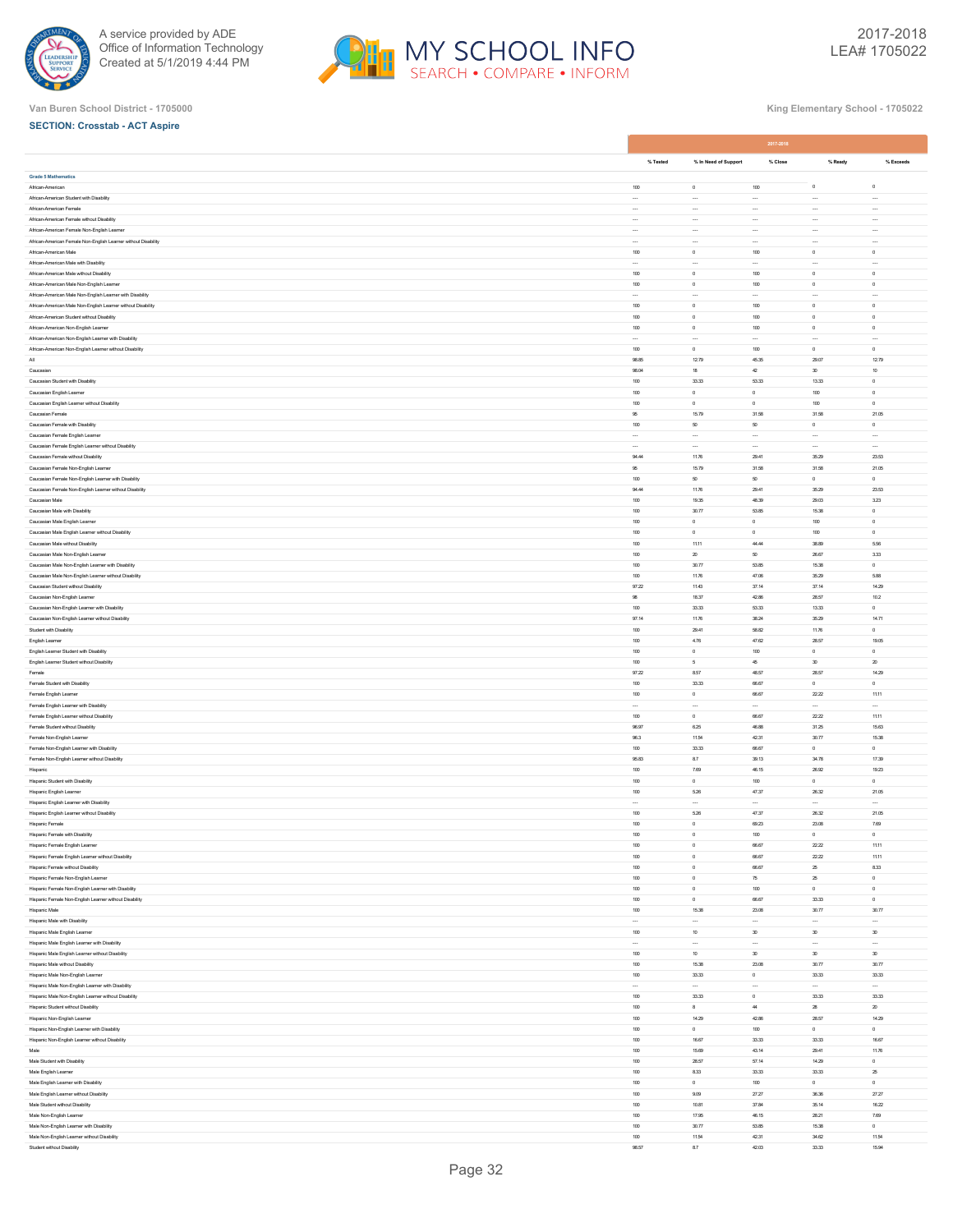



|                                                | 2017-2018 |       |       |       |       |
|------------------------------------------------|-----------|-------|-------|-------|-------|
| Non-English Learner                            | 98.48     | 15.38 | 44.62 | 29.23 | 10.77 |
| Non-English Learner Student with Disability    | 100       | 31.25 | 56.25 | 12.5  |       |
| Non-English Learner Student without Disability |           | 10.2  | 40.82 | 34.69 | 14.29 |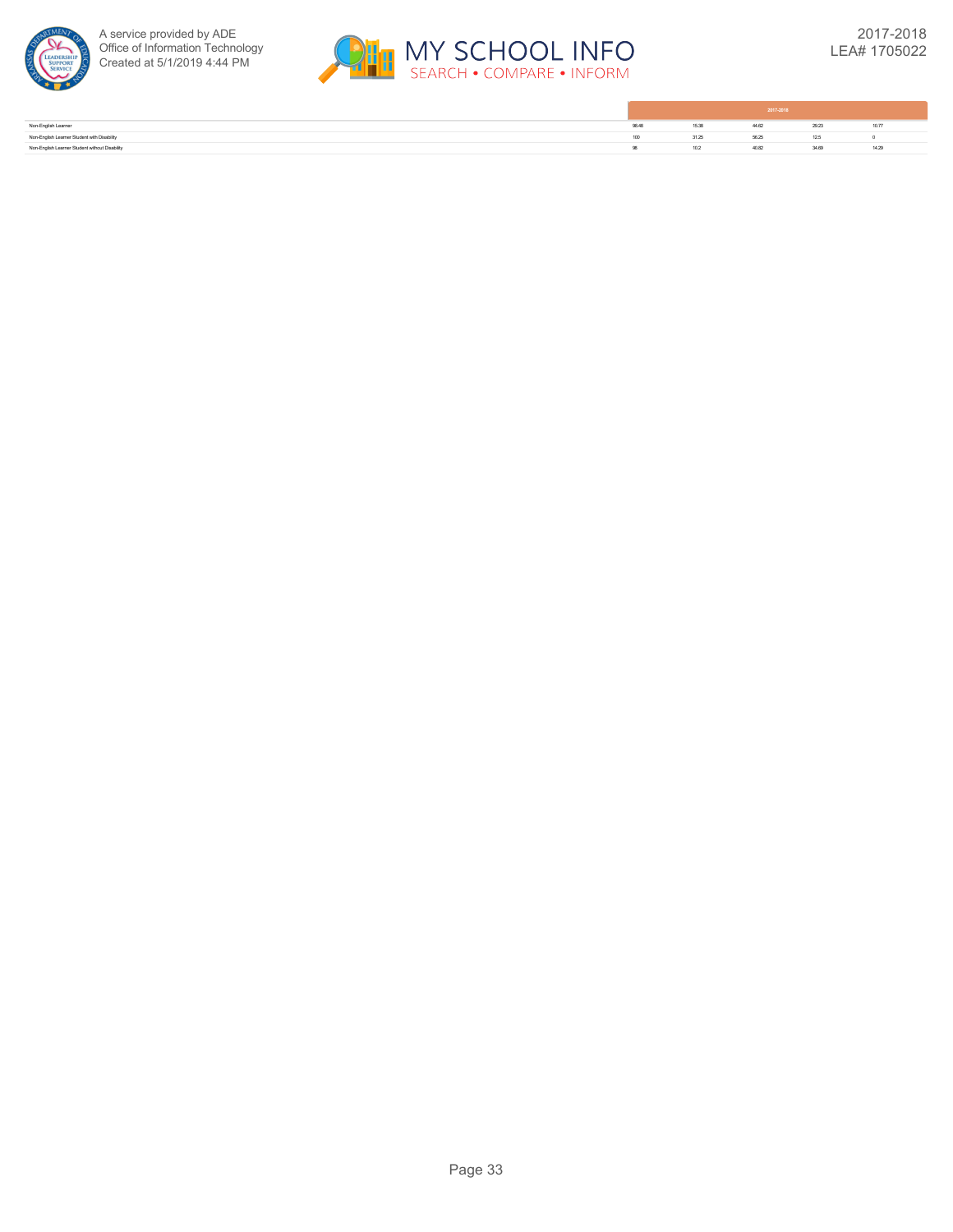



|                                                                                                                 |                |                           | 2017-2018                  |                        |                            |
|-----------------------------------------------------------------------------------------------------------------|----------------|---------------------------|----------------------------|------------------------|----------------------------|
|                                                                                                                 | % Tested       | % In Need of Support      | % Close                    | % Ready                | % Exceeds                  |
| <b>All Grades Mathematics</b>                                                                                   |                |                           |                            |                        |                            |
| African-American                                                                                                | 100            | 25                        | 25                         | $_{50}$                | $\,$ 0 $\,$                |
| African-American Student with Disability                                                                        | 100            | $_{50}$                   | $\,$ 0 $\,$                | $_{50}$                | $\,$ 0 $\,$                |
| African-American Female                                                                                         | 100            | $\,$ 0                    | $\,$ 0 $\,$                | 100                    | $\,$ 0 $\,$                |
| African-American Female without Disability                                                                      | 100            | $\circ$                   | $\circ$                    | 100                    | $\circ$                    |
| African-American Female Non-English Learner<br>African-American Female Non-English Learner without Disability   | $100\,$<br>100 | $\,$ 0 $\,$<br>$^{\circ}$ | $\,$ 0 $\,$<br>$\mathbf 0$ | 100<br>100             | $\,$ 0 $\,$<br>$\mathbb O$ |
| African-American Male                                                                                           | 100            | 33.33                     | 33.33                      | 33.33                  | $\,$ 0 $\,$                |
| African-American Male with Disability                                                                           | $100\,$        | $_{50}$                   | $\,$ 0 $\,$                | $_{\rm 50}$            | $\mathbb O$                |
| African-American Male without Disability                                                                        | 100            | $^{\circ}$                | 100                        | $^{\circ}$             | $^{\circ}$                 |
| African-American Male Non-English Learner                                                                       | 100            | 33.33                     | 33.33                      | 33.33                  | $\mathbb O$                |
| African-American Male Non-English Learner with Disability                                                       | 100            | 60                        | $\,$ 0 $\,$                | $_{50}$                | $\,$ 0 $\,$                |
| African-American Male Non-English Learner without Disability                                                    | 100            | $^{\circ}$<br>$\,$ 0      | 100                        | $^{\circ}$             | $\mathbf{0}$               |
| African-American Student without Disability<br>African-American Non-English Learner                             | $100\,$<br>100 | $\rm{25}$                 | $_{\rm S0}$<br>$\rm{2S}$   | $_{\rm 50}$<br>$_{50}$ | $\mathbb O$<br>$\,$ 0 $\,$ |
| African-American Non-English Learner with Disability                                                            | 100            | $_{50}$                   | $\,$ 0 $\,$                | $_{50}$                | $\,$ 0 $\,$                |
| African-American Non-English Learner without Disability                                                         | $100\,$        | $\circ$                   | $_{50}$                    | $_{50}$                | $\,$ 0                     |
| All                                                                                                             | 99.63          | 13.16                     | 41.35                      | 34.21                  | 11.28                      |
| Caucasian                                                                                                       | 99.26          | 14.18                     | 40.3                       | 34.33                  | 11.19                      |
| Caucasian Student with Disability                                                                               | 100            | 24.24                     | 57.58                      | 15.15                  | 3.03                       |
| Caucasian English Learner<br>Caucasian English Learner without Disability                                       | 100<br>$100\,$ | $\circ$<br>$\,$ 0 $\,$    | $\circ$<br>$\,$ 0 $\,$     | 100<br>$100\,$         | $\circ$<br>$\mathbb O$     |
| Caucasian Female                                                                                                | 98.55          | 14.71                     | 38.24                      | 33.82                  | 13.24                      |
| Caucasian Female with Disability                                                                                | 100            | 33.33                     | 55.56                      | 11.11                  | $\mathbb O$                |
| Caucasian Female English Learner                                                                                | 100            | $\,$ 0 $\,$               | $\,$ 0 $\,$                | 100                    | $\mathbb O$                |
| Caucasian Female English Learner without Disability                                                             | 100            | $^{\circ}$                | $\circ$                    | 100                    | $\ddot{\phantom{0}}$       |
| Caucasian Female without Disability                                                                             | 98.33          | 11.86                     | 35.59                      | 37.29                  | 15.25                      |
| Caucasian Female Non-English Learner                                                                            | 98.53<br>100   | 14.93<br>33.33            | 38.81<br>55.56             | 32.84<br>11.11         | 13.43<br>$\circ$           |
| Caucasian Female Non-English Learner with Disability<br>Caucasian Female Non-English Learner without Disability | 98.31          | 12.07                     | 36.21                      | 36.21                  | 15.52                      |
| Caucasian Male                                                                                                  | 100            | 13.64                     | 42.42                      | 34.85                  | 9.09                       |
| Caucasian Male with Disability                                                                                  | 100            | 20.83                     | 58.33                      | 16.67                  | 4.17                       |
| Caucasian Male English Learner                                                                                  | $100\,$        | $\circ$                   | $\,$ 0 $\,$                | $100\,$                | $\,$ 0                     |
| Caucasian Male English Learner without Disability                                                               | 100            | $\circ$                   | $\circ$                    | 100                    | $\circ$                    |
| Caucasian Male without Disability                                                                               | 100            | 9.52                      | 33.33                      | 45.24                  | 11.9                       |
| Caucasian Male Non-English Learner<br>Caucasian Male Non-English Learner with Disability                        | 100<br>100     | 13.85<br>20.83            | 43.08<br>58.33             | 33.85<br>16.67         | 9.23<br>4.17               |
| Caucasian Male Non-English Learner without Disability                                                           | $100\,$        | 9.76                      | 34.15                      | 43.9                   | $12.2\,$                   |
| Caucasian Student without Disability                                                                            | 99.02          | 10.89                     | 34.65                      | 40.59                  | 13.86                      |
| Caucasian Non-English Learner                                                                                   | 99.25          | 14.39                     | 40.91                      | 33.33                  | 11.36                      |
| Caucasian Non-English Learner with Disability                                                                   | $100\,$        | 24.24                     | 57.58                      | 15.15                  | 3.03                       |
| Caucasian Non-English Learner without Disability                                                                | 99             | 11.11                     | 35.35                      | 39.39                  | 14.14                      |
| Student with Disability<br>English Learner                                                                      | 100<br>100     | 29.79<br>8.33             | 48.94<br>45.83             | 17.02<br>36.11         | 4.26<br>9.72               |
| English Learner Student with Disability                                                                         | 100            | $^{\circ}$                | 75                         | $^{\circ}$             | $\rm{25}$                  |
| English Learner Student without Disability                                                                      | $100\,$        | 8.82                      | 44.12                      | 38.24                  | 8.82                       |
| Female                                                                                                          | 99.19          | 13.82                     | 43.09                      | 31.71                  | 11.38                      |
| Female Student with Disability                                                                                  | 100            | 30.77                     | 46.15                      | 15.38                  | 7.69                       |
| Female English Learner                                                                                          | $100\,$        | 13.79                     | 44.83                      | 34.48                  | $_{6.9}$                   |
| Female English Learner with Disability<br>Female English Learner without Disability                             | 100<br>100     | $\circ$<br>14.29          | $\circ$<br>46.43           | $\circ$<br>35.71       | 100<br>3.57                |
| Female Student without Disability                                                                               | 99.1           | 11.82                     | 42.73                      | 33.64                  | 11.82                      |
| Female Non-English Learner                                                                                      | 98.95          | 13.83                     | 42.55                      | 30.85                  | 12.77                      |
| Female Non-English Learner with Disability                                                                      | $100\,$        | 33.33                     | $_{\rm S0}$                | 16.67                  | $\,$ 0 $\,$                |
| Female Non-English Learner without Disability                                                                   | 98.8           | 10.98                     | 41.46                      | 32.93                  | 14.63                      |
| Hispanic                                                                                                        | 100            | 13.4                      | 44.33                      | 30.93                  | 11.34                      |
| Hispanic Student with Disability<br>Hispanic English Learner                                                    | $100\,$<br>100 | 57.14<br>9.23             | 42.86<br>49.23             | $\,$ 0 $\,$<br>32.31   | $\,$ 0 $\,$<br>9.23        |
| Hispanic English Learner with Disability                                                                        | 100            | $\circ$                   | 100                        | $\circ$                | $\mathbb O$                |
| Hispanic English Learner without Disability                                                                     | 100            | 9.52                      | 47.62                      | 33.33                  | 9.52                       |
| Hispanic Female                                                                                                 | 100            | 13.95                     | 51.16                      | 25.58                  | 9.3                        |
| Hispanic Female with Disability                                                                                 | 100            | $_{50}$                   | $_{50}$                    | $\mathbb O$            | $\circ$                    |
| Hispanic Female English Learner<br>Hispanic Female English Learner without Disability                           | 100<br>100     | 15.38<br>15.38            | $_{50}$<br>$_{\rm 50}$     | 30.77<br>30.77         | 3.85<br>3.85               |
| Hispanic Female without Disability                                                                              | $100\,$        | $12.2$                    | 51.22                      | 26.83                  | 9.76                       |
| Hispanic Female Non-English Learner                                                                             | 100            | 11.76                     | 52.94                      | 17.65                  | 17.65                      |
| Hispanic Female Non-English Learner with Disability                                                             | 100            | $_{50}$                   | $_{\rm 50}$                | $\mathbb O$            | $\,$ 0 $\,$                |
| Hispanic Female Non-English Learner without Disability                                                          | 100            | 6.67                      | 53.33                      | $\rm{20}$              | $\rm{20}$                  |
| Hispanic Male                                                                                                   | 100            | 12.96                     | 38.89                      | 35.19                  | 12.96                      |
| Hispanic Male with Disability                                                                                   | 100            | $_{60}$                   | $40\,$                     | $\,$ 0 $\,$            | $\mathbb O$                |
| Hispanic Male English Learner<br>Hispanic Male English Learner with Disability                                  | 100<br>100     | 5.13<br>$\circ$           | 48.72<br>100               | 33.33<br>$\mathbb O$   | 12.82<br>$\mathbb O$       |
| Hispanic Male English Learner without Disability                                                                | $100\,$        | 5.41                      | 45.95                      | 35.14                  | 13.51                      |
| Hispanic Male without Disability                                                                                | 100            | 8.16                      | 38.78                      | 38.78                  | 14.29                      |
| Hispanic Male Non-English Learner                                                                               | 100            | 33.33                     | 13.33                      | 40                     | 13.33                      |
| Hispanic Male Non-English Learner with Disability                                                               | 100            | 100                       | $\,$ 0 $\,$                | $\,$ 0 $\,$            | $\mathsf{O}$               |
| Hispanic Male Non-English Learner without Disability<br>Hispanic Student without Disability                     | 100            | 16.67<br>10               | 16.67                      | 50                     | 16.67                      |
| Hispanic Non-English Learner                                                                                    | $100\,$<br>100 | 21.88                     | 44.44<br>34.38             | 33.33<br>28.13         | 12.22<br>15.63             |
| Hispanic Non-English Learner with Disability                                                                    | 100            | 80                        | $\rm{20}$                  | $\mathbb O$            | $\mathsf{O}$               |
| Hispanic Non-English Learner without Disability                                                                 | $100\,$        | $11.11\,$                 | 37.04                      | 33.33                  | 18.52                      |
| Male                                                                                                            | 100            | 12.59                     | 39.86                      | 36.36                  | 11.19                      |
| Male Student with Disability                                                                                    | 100            | 29.41                     | $_{\rm 50}$                | 17.65                  | 2.94                       |
| Male English Learner                                                                                            | 100<br>100     | 4.65                      | 46.51<br>100               | 37.21                  | 11.63                      |
| Male English Learner with Disability<br>Male English Learner without Disability                                 | $100\,$        | $\circ$<br>$\sqrt{5}$     | $42.5\,$                   | $\circ$<br>$40\,$      | $\circ$<br>12.5            |
| Male Student without Disability                                                                                 | 100            | 7.34                      | 36.7                       | 42.2                   | 13.76                      |
| Male Non-English Learner                                                                                        | 100            | $16\,$                    | $\sqrt{37}$                | $36\,$                 | $\mathfrak n$              |
| Male Non-English Learner with Disability                                                                        | $100\,$        | 32.26                     | 45.16                      | 19.35                  | $3.23\,$                   |
| Male Non-English Learner without Disability                                                                     | 100            | 8.7                       | 33.33                      | 43.48                  | 14.49                      |
| Student without Disability                                                                                      | 99.55          | 9.59                      | 39.73                      | 37.9                   | 12.79                      |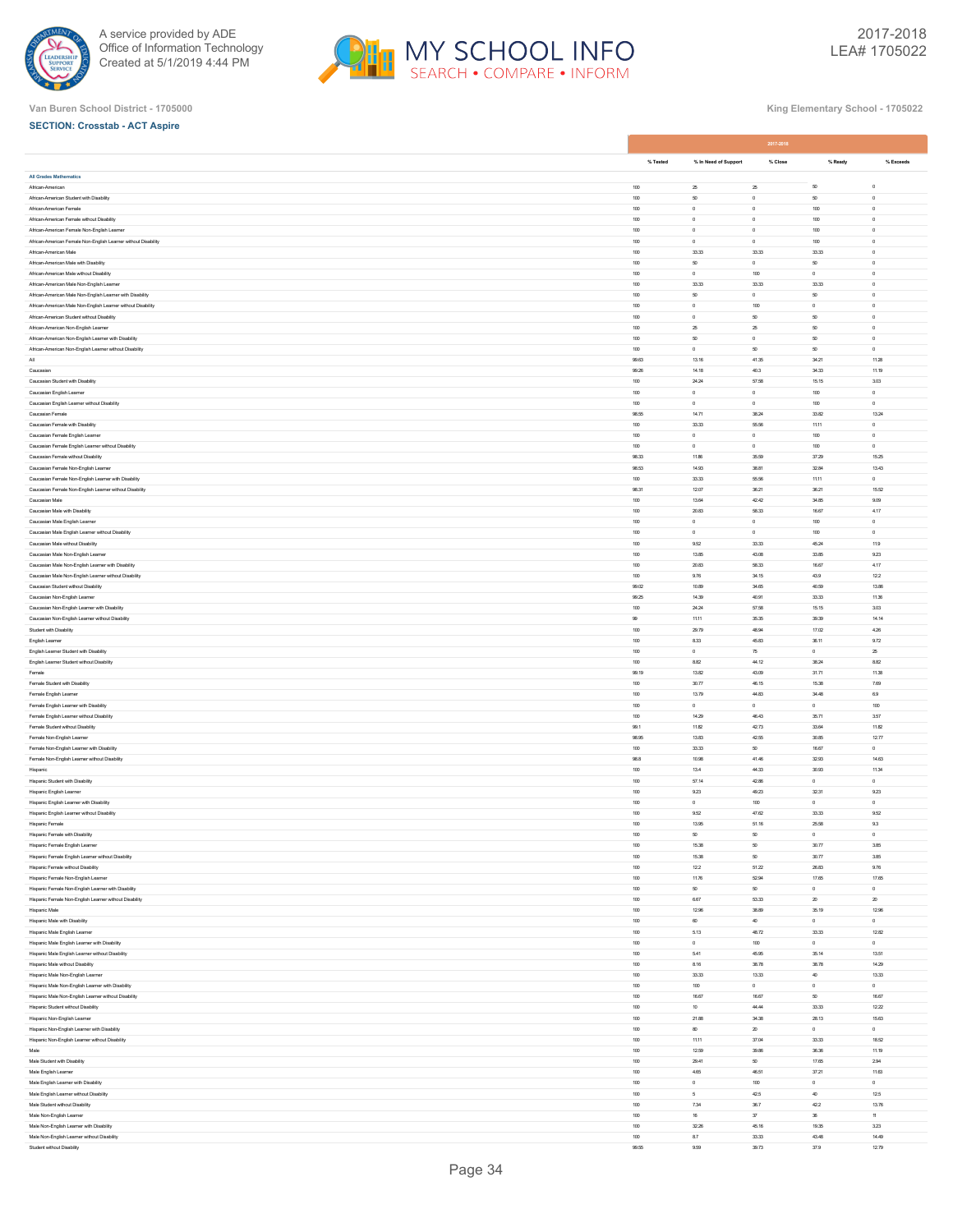



|                                                | 2017-2018 |       |       |       |       |  |
|------------------------------------------------|-----------|-------|-------|-------|-------|--|
| Non-English Learner                            | 99.49     | 14.95 | 39.69 | 33.51 | 11.86 |  |
| Non-English Learner Student with Disability    | 100       | 32.56 | 46.51 | 18.6  | 2.33  |  |
| Non-English Learner Student without Disability | 99.34     | 9.93  | 37.75 | 37.75 | 14.57 |  |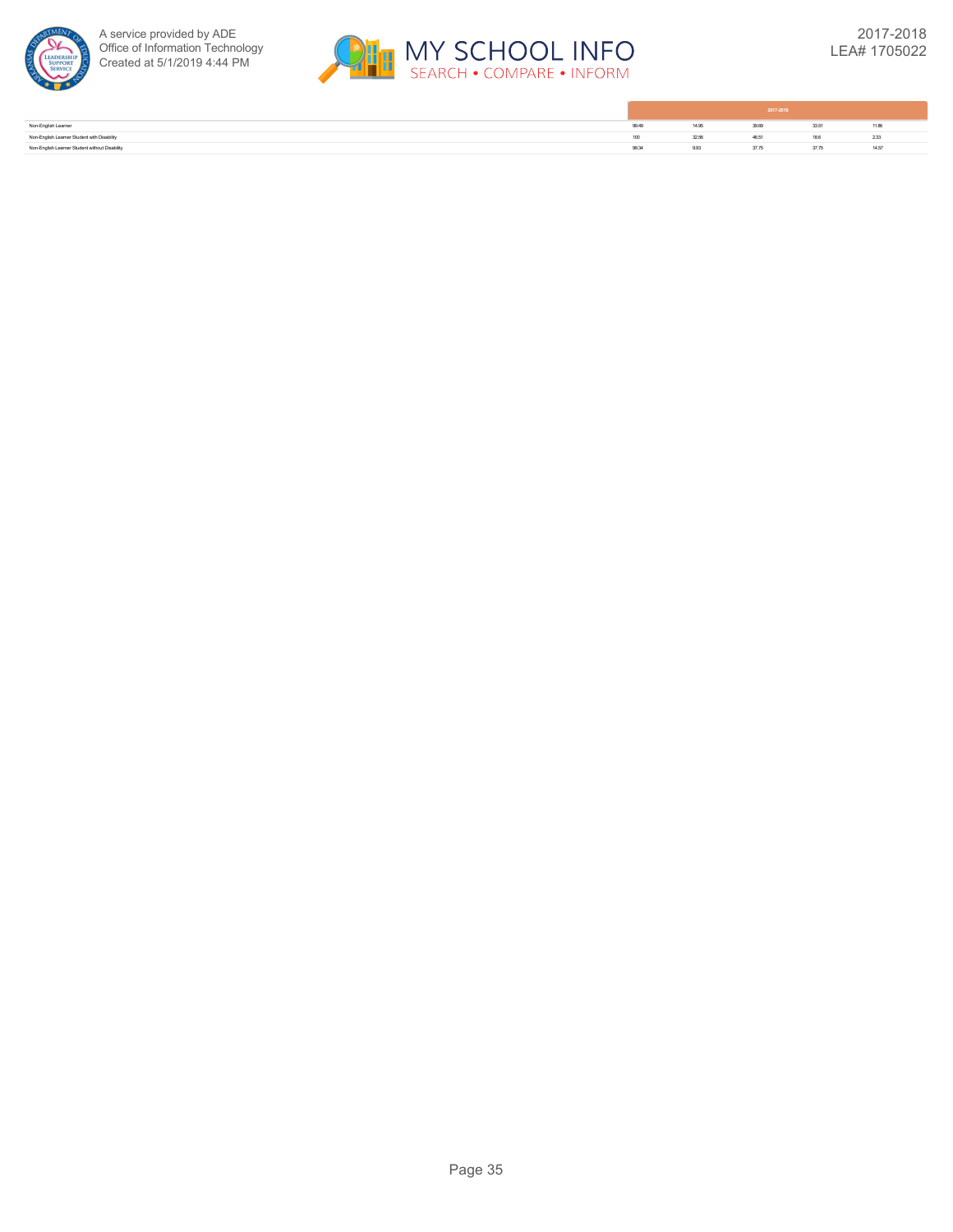



|                                                                                                               |            |                        | 2017-2018                  |                      |                       |
|---------------------------------------------------------------------------------------------------------------|------------|------------------------|----------------------------|----------------------|-----------------------|
|                                                                                                               | $%$ Tested | % In Need of Support   | $\%$ Close                 | % Ready              | % Exceeds             |
| <b>Grade 3 Literacy</b>                                                                                       |            |                        |                            |                      |                       |
| African-American                                                                                              | 100        | $\,$ 0                 | $\,$ 0                     | 100                  | $\circ$               |
| African-American Student with Disability                                                                      | $\cdots$   | $\cdots$               | $\cdots$                   | $\ddotsc$            | $\cdots$              |
| African-American Female                                                                                       | 100        | $\,$ 0                 | $\,$ 0                     | $100\,$              | $\,$ 0 $\,$           |
| African-American Female without Disability                                                                    | 100        | $\circ$                | $\,$ 0 $\,$                | 100                  | $\circ$               |
| African-American Female Non-English Learner                                                                   | 100        | $\,$ 0 $\,$            | $\,$ 0 $\,$                | 100                  | $\circ$               |
| African-American Female Non-English Learner without Disability                                                | 100        | $\,$ 0 $\,$            | $\,$ 0                     | $100\,$              | $\,$ 0 $\,$           |
| African-American Male                                                                                         | $\cdots$   | $\cdots$               | $\cdots$                   | $\ddotsc$            | $\cdots$              |
| African-American Male with Disability                                                                         | $\cdots$   | $\cdots$               | $\cdots$                   | $\cdots$             | $\cdots$              |
| African-American Male without Disability                                                                      | $\cdots$   | $\cdots$               | $\ddotsc$                  | $\ddotsc$            | $\cdots$              |
| African-American Male Non-English Learner                                                                     | $\cdots$   | $\cdots$               | $\ddotsc$                  | $\ddotsc$            | $\cdots$              |
| African-American Male Non-English Learner with Disability                                                     | $\cdots$   | $\ddot{\phantom{0}}$   | $\ddotsc$                  | $\cdots$             | $\cdots$              |
| African-American Male Non-English Learner without Disability                                                  | $\cdots$   | $\sim$                 | $\ddotsc$                  | $\ddotsc$            | $\ddotsc$             |
| African-American Student without Disability                                                                   | 100        | $\,$ 0 $\,$            | $\,$ 0 $\,$                | 100                  | $\,$ 0 $\,$           |
| African-American Non-English Learner                                                                          | 100        | $\,0\,$                | $\,$ 0                     | $100\,$              | $\,$ 0 $\,$           |
| African-American Non-English Learner with Disability                                                          | $\cdots$   | $\cdots$               | $\cdots$                   | $\cdots$             | $\cdots$              |
| African-American Non-English Learner without Disability                                                       | 100        | $\,$ 0 $\,$            | $\,$ 0 $\,$                | 100                  | $\,$ 0 $\,$           |
| All                                                                                                           | 100        | 43.82                  | 20.22                      | 23.6                 | 12.36                 |
| Caucasian                                                                                                     | 100        | 45.65                  | 10.87                      | 28.26                | 15.22                 |
| Caucasian Student with Disability                                                                             | 100        | $_{50}$                | $12.5\,$                   | 37.5                 | $\,$ 0 $\,$           |
| Caucasian English Learner                                                                                     | 100<br>100 | $\circ$<br>$\,$ 0 $\,$ | $\,$ 0 $\,$<br>$\,$ 0 $\,$ | 100<br>100           | $\circ$<br>$\circ$    |
| Caucasian English Learner without Disability<br>Caucasian Female                                              | 100        | 44.44                  | 11.11                      | 37.04                | 7.41                  |
| Caucasian Female with Disability                                                                              | 100        | 66.67                  | $\circ$                    | 33.33                | $\circ$               |
| Caucasian Female English Learner                                                                              | 100        | $\circ$                | $\,$ 0 $\,$                | 100                  | $\circ$               |
| Caucasian Female English Learner without Disability                                                           | 100        | $\circ$                | $\,$ 0 $\,$                | 100                  | $\,$ 0 $\,$           |
| Caucasian Female without Disability                                                                           | 100        | 41.67                  | 12.5                       | 37.5                 | 8.33                  |
| Caucasian Female Non-English Learner                                                                          | 100        | 46.15                  | 11.54                      | 34.62                | 7.69                  |
| Caucasian Female Non-English Learner with Disability                                                          | 100        | 66.67                  | $\,$ 0                     | 33.33                | $\,$ 0 $\,$           |
| Caucasian Female Non-English Learner without Disability                                                       | 100        | 43.48                  | 13.04                      | 34.78                | 8.7                   |
| Caucasian Male                                                                                                | 100        | 47.37                  | 10.53                      | 15.79                | 26.32                 |
| Caucasian Male with Disability                                                                                | 100        | 40                     | 20                         | 40                   | $\circ$               |
| Caucasian Male English Learner                                                                                | $\ldots$   | $\cdots$               | $\cdots$                   | $\cdots$             | $\cdots$              |
| Caucasian Male English Learner without Disability                                                             | $\sim$     | $\sim$                 | $\ddotsc$                  | $\ddot{\phantom{a}}$ | $\sim$                |
| Caucasian Male without Disability                                                                             | 100        | 50                     | 7.14                       | 7.14                 | 35.71                 |
| Caucasian Male Non-English Learner                                                                            | 100        | 47.37                  | 10.53                      | 15.79                | 26.32                 |
| Caucasian Male Non-English Learner with Disability                                                            | 100        | 40                     | $20\,$                     | $40\,$               | $\circ$               |
| Caucasian Male Non-English Learner without Disability                                                         | 100        | $_{50}$                | 7.14                       | 7.14                 | 35.71                 |
| Caucasian Student without Disability                                                                          | 100        | 44.74                  | 10.53                      | 26.32                | 18.42                 |
| Caucasian Non-English Learner                                                                                 | 100        | 46.67                  | 11.11                      | 26.67                | 15.56                 |
| Caucasian Non-English Learner with Disability                                                                 | 100        | 60                     | 12.5                       | 37.5                 | $\circ$               |
| Caucasian Non-English Learner without Disability                                                              | 100        | 45.95                  | 10.81                      | 24.32                | 18.92                 |
| Student with Disability                                                                                       | 100        | 53.85                  | 15.38                      | 23.08                | 7.69                  |
| English Learner                                                                                               | 100        | $_{\rm S2}$            | $24\,$                     | 16                   | 8                     |
|                                                                                                               |            |                        |                            |                      |                       |
| English Learner Student with Disability                                                                       | 100        | $\circ$                | $\,$ 0 $\,$                | $\,0\,$              | 100                   |
| English Learner Student without Disability                                                                    | 100        | 54.17                  | $\rm{z}\rm{s}$             | 16.67                | 4.17                  |
| Female                                                                                                        | 100        | 34.78                  | 19.57<br>$\circ$           | 34.78                | 10.87                 |
| Female Student with Disability                                                                                | 100        | 50                     |                            | 25                   | $\rm{25}$             |
| Female English Learner                                                                                        | 100        | 30<br>$\circ$          | 30<br>$\,$ 0 $\,$          | $30\,$<br>$\,$ 0     | $10$                  |
| Female English Learner with Disability<br>Female English Learner without Disability                           | 100<br>100 | 33.33                  | 33.33                      | 33.33                | 100<br>$\circ$        |
| Female Student without Disability                                                                             | 100        | 33.33                  | 21.43                      | 35.71                | 9.52                  |
| Female Non-English Learner                                                                                    | 100        | 36.11                  | 16.67                      | 36.11                | 11.11                 |
| Female Non-English Learner with Disability                                                                    | 100        | 66.67                  | $\,$ 0 $\,$                | 33.33                | $\,$ 0 $\,$           |
| Female Non-English Learner without Disability                                                                 | 100        | 33.33                  | 18.18                      | 36.36                | 12.12                 |
| Hispanic                                                                                                      | 100        | 42.42                  | 33.33                      | 15.15                | 9.09                  |
| Hispanic Student with Disability                                                                              | 100        | 66.67                  | 33.33                      | $\circ$              | $\circ$               |
| Hispanic English Learner                                                                                      | 100        | 54.55                  | 27.27                      | 13.64                | 4.55                  |
| Hispanic English Learner with Disability                                                                      | $\cdots$   | $\sim$                 | $\cdots$                   | $\ddotsc$            | $\cdots$              |
| Hispanic English Learner without Disability                                                                   | 100        | 54.55                  | 27.27                      | 13.64                | 4.55                  |
| Hispanic Female                                                                                               | 100        | 23.08                  | 30.77                      | 30.77                | 15.38                 |
| Hispanic Female with Disability                                                                               | $\cdots$   | $\ddotsc$              | $\ddotsc$                  | $\cdots$             | $\ddotsc$             |
| Hispanic Female English Learner<br>Hispanic Female English Learner without Disability                         | 100<br>100 | $37.5\,$<br>37.5       | $37.5\,$<br>37.5           | 25<br>25             | $\,0\,$<br>$^{\circ}$ |
| Hispanic Female without Disability                                                                            | 100        | 23.08                  | 30.77                      | 30.77                | 15.38                 |
| Hispanic Female Non-English Learner                                                                           | 100        | $\circ$                | $20\,$                     | 40                   | 40                    |
|                                                                                                               | $\cdots$   | $\sim$                 | $\cdots$                   | $\cdots$             | $\cdots$              |
| Hispanic Female Non-English Learner with Disability<br>Hispanic Female Non-English Learner without Disability | 100        | $\,$ 0                 | $\rm{20}$                  | 40                   | $40\,$                |
| Hispanic Male                                                                                                 | 100        | 55                     | 36                         | $\overline{5}$       | $\overline{5}$        |
| Hispanic Male with Disability                                                                                 | 100        | 66.67                  | 33.33                      | $\circ$              | $\circ$               |
| Hispanic Male English Learner                                                                                 | 100        | 64.29                  | 21.43                      | 7.14                 | 7.14                  |
| Hispanic Male English Learner with Disability                                                                 | $\cdots$   | $\sim$                 | $\ddotsc$                  | $\ddotsc$            | $\cdots$              |
| Hispanic Male English Learner without Disability                                                              | 100        | 64.29                  | 21.43                      | 7.14                 | 7.14                  |
| Hispanic Male without Disability                                                                              | 100        | 52.94                  | 35.29                      | 5.88                 | 5.88                  |
| Hispanic Male Non-English Learner                                                                             | 100        | 33.33                  | 66.67                      | $\circ$              | $\circ$               |
| Hispanic Male Non-English Learner with Disability                                                             | 100        | 66.67                  | 33.33                      | $\,0\,$              | $\,0\,$               |
| Hispanic Male Non-English Learner without Disability                                                          | 100        | $\circ$                | 100                        | $\,0\,$              | $\,$ 0 $\,$           |
| Hispanic Student without Disability                                                                           | 100        | 40                     | 33.33                      | 16.67                | $10\,$                |
| Hispanic Non-English Learner                                                                                  | 100        | 18.18                  | 45.45                      | 18.18                | 18.18                 |
| Hispanic Non-English Learner with Disability                                                                  | 100        | 66.67                  | 33.33                      | $^{\circ}$           | $\circ$               |
| Hispanic Non-English Learner without Disability<br>Male                                                       | 100        | $\,$ 0 $\,$<br>53.49   | 60                         | $\rm{25}$<br>11.63   | $\rm{25}$<br>13.95    |
| Male Student with Disability                                                                                  | 100<br>100 | 55.56                  | 20.93<br>22.22             | 22.22                | $\circ$               |
| Male English Learner                                                                                          | 100        | 66.67                  | $\rm{20}$                  | 6.67                 | 6.67                  |
| Male English Learner with Disability                                                                          |            |                        | $\ddotsc$                  | $\ddot{\phantom{a}}$ |                       |
| Male English Learner without Disability                                                                       | 100        | 66.67                  | $20\,$                     | 6.67                 | 6.67                  |
| Male Student without Disability                                                                               | 100        | 52.94                  | 20.59                      | 8.82                 | 17.65                 |
| Male Non-English Learner                                                                                      | 100        | 46.43                  | 21.43                      | 14.29                | 17.86                 |
| Male Non-English Learner with Disability                                                                      | 100        | 55.56                  | 22.22                      | 22.22                | $\circ$               |
| Male Non-English Learner without Disability<br>Student without Disability                                     | 100<br>100 | 42.11<br>42.11         | 21.05<br>21.05             | 10.53<br>23.68       | 26.32<br>13.16        |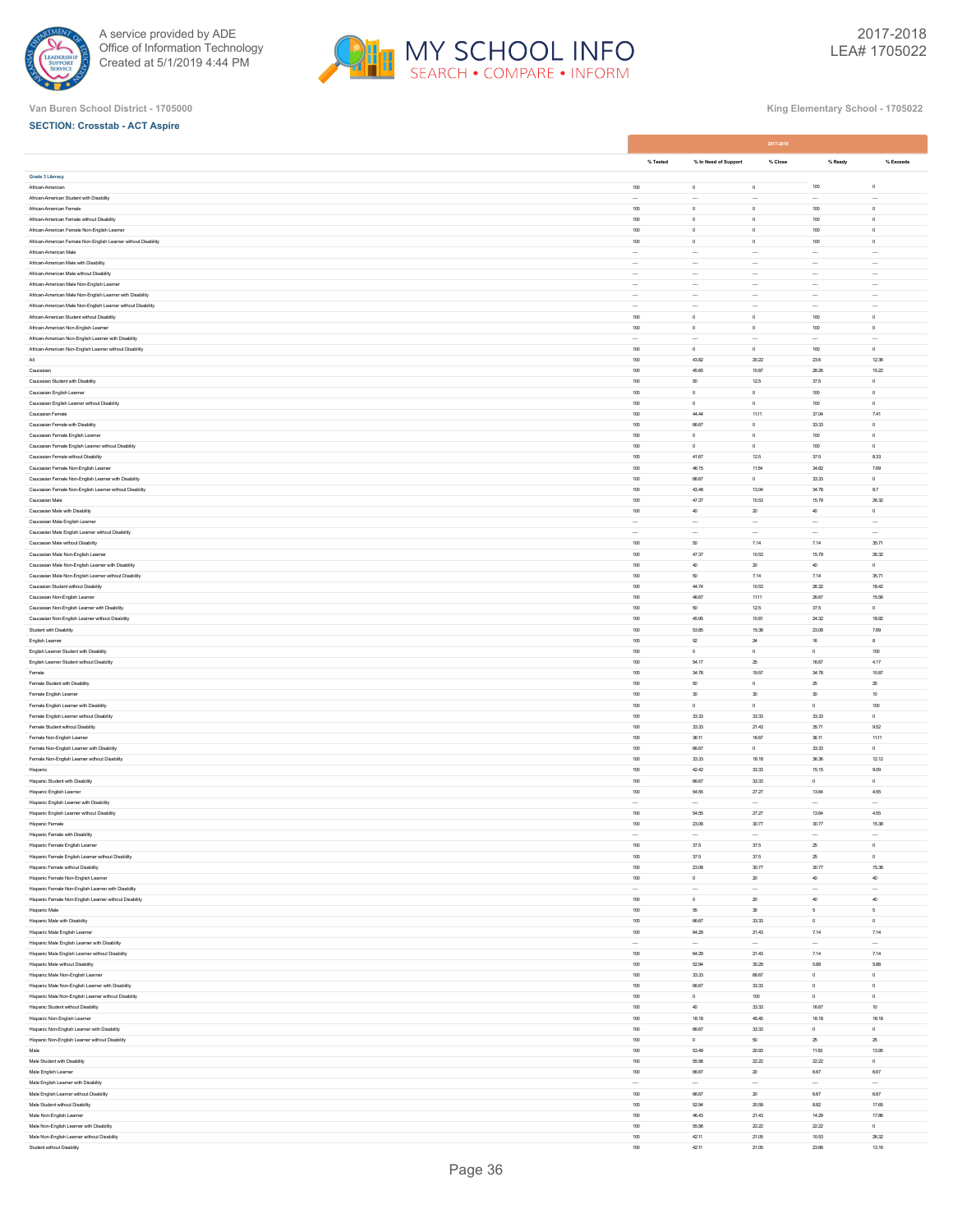



|                                                | 2017-2018 |       |       |       |       |
|------------------------------------------------|-----------|-------|-------|-------|-------|
| Non-English Learner                            | 100       | 40.63 | 18.75 | 26.56 | 14.06 |
| Non-English Learner Student with Disability    | 100       | 58.33 | 16.67 | 25    |       |
| Non-English Learner Student without Disability | 100       | 36.54 | 19.23 | 26.92 | 17.31 |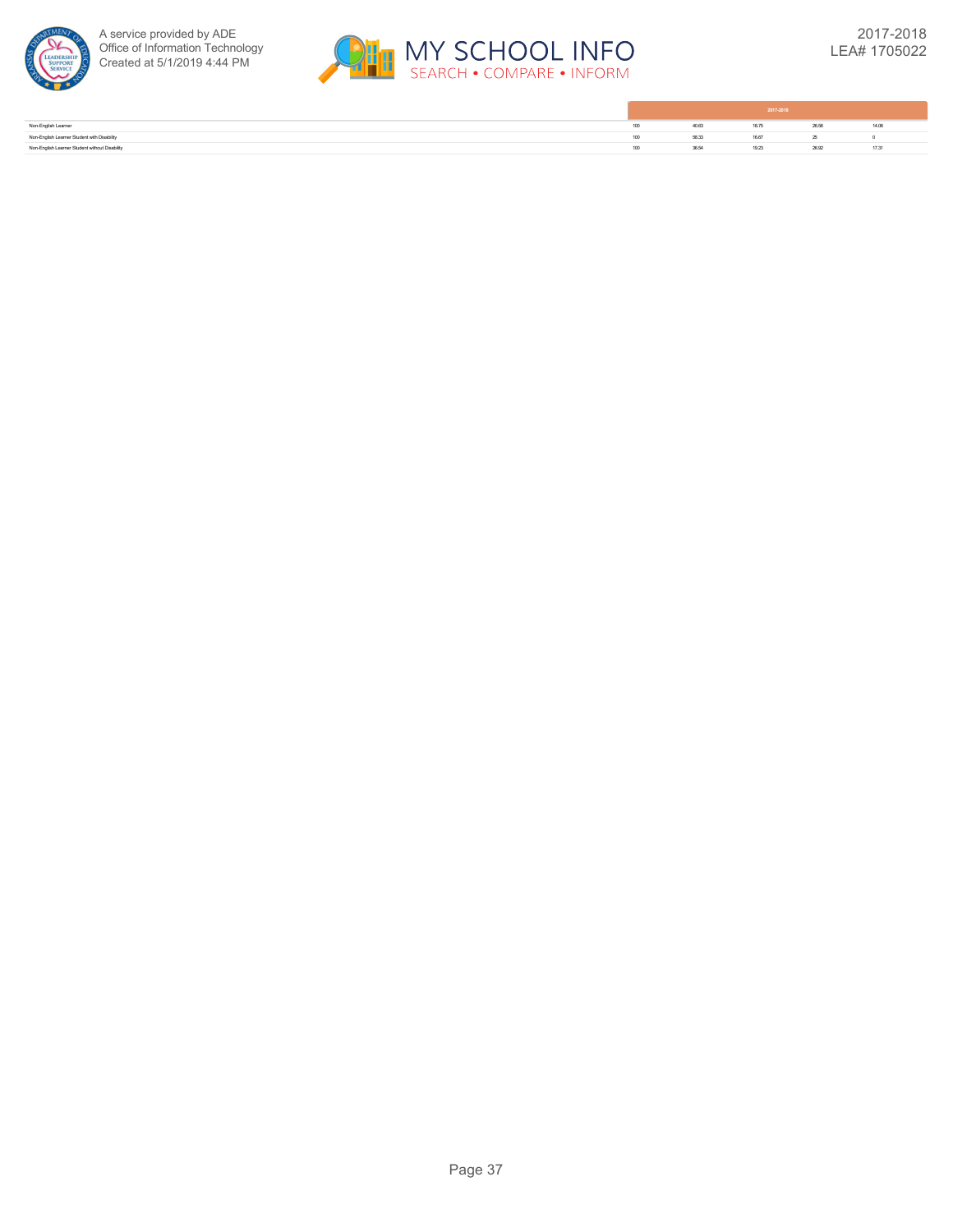



|                                                                                     |                    |                      | 2017-2018             |                       |                       |
|-------------------------------------------------------------------------------------|--------------------|----------------------|-----------------------|-----------------------|-----------------------|
|                                                                                     | % Tested           | % In Need of Support | % Close               | % Ready               | % Exceeds             |
|                                                                                     |                    |                      |                       |                       |                       |
| Grade 4 Literacy<br>African-American                                                | 100                | 60                   | $\,$ 0 $\,$           | $\,$ 0                | $_{\rm 50}$           |
| African-American Student with Disability                                            | $100\,$            | $_{50}$              | $\,$ 0 $\,$           | $\,$ 0 $\,$           | $_{\rm 50}$           |
| African-American Female                                                             | $\cdots$           | $\cdots$             | $\ddotsc$             | $\cdots$              | $\cdots$              |
| African-American Female without Disability                                          | $\cdots$           | $\cdots$             | $\cdots$              | $\cdots$              | $\cdots$              |
| African-American Female Non-English Learner                                         | $\ddotsc$          | $\ddotsc$            | $\ddot{\phantom{0}}$  | $\cdots$              | $\cdots$              |
| African-American Female Non-English Learner without Disability                      | $\cdots$           | $\cdots$             | $\ddotsc$             | $\cdots$              | $\cdots$              |
| African-American Male                                                               | $100\,$            | $_{50}$              | $\,$ 0 $\,$           | $\,$ 0                | $_{\rm 50}$           |
| African-American Male with Disability                                               | 100                | $_{50}$              | $\,$ 0 $\,$           | $\,$ 0 $\,$           | $_{\rm 50}$           |
| African-American Male without Disability                                            | $\cdots$           | $\ddotsc$            | $\cdots$              | $\cdots$              | $\ldots$              |
| African-American Male Non-English Learner                                           | $100\,$            | $_{50}$              | $\,$ 0 $\,$           | $\,$ 0                | $_{\rm 50}$           |
| African-American Male Non-English Learner with Disability                           | 100                | 50                   | $\circ$               | $\circ$               | 50                    |
| African-American Male Non-English Learner without Disability                        | $\cdots$<br>$\sim$ | $\cdots$<br>$\sim$   | $\cdots$<br>$\ddotsc$ | $\cdots$<br>$\ddotsc$ | $\cdots$<br>$\ddotsc$ |
| African-American Student without Disability<br>African-American Non-English Learner | 100                | $_{50}$              | $\mathbf 0$           | $\mathbb O$           | $_{\rm 50}$           |
| African-American Non-English Learner with Disability                                | $100\,$            | $_{50}$              | $\,$ 0 $\,$           | $\mathbb O$           | $_{\rm 50}$           |
| African-American Non-English Learner without Disability                             | $\ddotsc$          | $\sim$               | $\ddotsc$             | $\ddotsc$             | $\ddotsc$             |
| All                                                                                 | 100                | 34.07                | 30.77                 | 16.48                 | 18.68                 |
| Caucasian                                                                           | $100\,$            | 26.32                | 31.58                 | 18.42                 | 23.68                 |
| Caucasian Student with Disability                                                   | 100                | 50                   | $\circ$               | $40\,$                | 10                    |
| Caucasian English Learner                                                           | $\cdots$           | $\cdots$             | $\cdots$              | $\cdots$              | $\cdots$              |
| Caucasian English Learner without Disability                                        | $\ddotsc$          | $\ddotsc$            | $\ddotsc$             | $\cdots$              | $\cdots$              |
| Caucasian Female                                                                    | 100                | 13.64                | 40.91                 | 22.73                 | 22.73                 |
| Caucasian Female with Disability                                                    | $100\,$            | $_{50}$              | $\,$ 0 $\,$           | $_{\rm 50}$           | $\,$ 0                |
| Caucasian Female English Learner                                                    | $\cdots$           | $\ddotsc$            | $\ddot{\phantom{0}}$  | $\cdots$              | $\cdots$              |
| Caucasian Female English Learner without Disability                                 | $\cdots$           | $\cdots$             | $\ddot{\phantom{0}}$  | $\cdots$              | $\cdots$              |
| Caucasian Female without Disability                                                 | $100\,$            | 5.56                 | $_{\rm S0}$           | 16.67                 | 27.78                 |
| Caucasian Female Non-English Learner                                                | 100                | 13.64                | 40.91                 | 22.73                 | 22.73                 |
| Caucasian Female Non-English Learner with Disability                                | 100                | 60                   | $\,$ 0 $\,$           | $_{50}$               | $\,$ 0 $\,$           |
| Caucasian Female Non-English Learner without Disability                             | 100                | 5.56                 | $_{50}$               | 16.67                 | 27.78                 |
| Caucasian Male                                                                      | 100                | 43.75                | 18.75                 | 12.5                  | 25                    |
| Caucasian Male with Disability                                                      | $100\,$            | $_{50}$              | $\,$ 0 $\,$           | 33.33                 | 16.67                 |
| Caucasian Male English Learner                                                      | $\cdots$           |                      | $\sim$                | $\ddotsc$             | $\ddotsc$             |
| Caucasian Male English Learner without Disability                                   | $\cdots$           | $\cdots$             | $\cdots$              | $\cdots$              | $\cdots$              |
| Caucasian Male without Disability<br>Caucasian Male Non-English Learner             | $100\,$<br>100     | $40$<br>43.75        | $_{30}$<br>18.75      | $\mathbb O$<br>12.5   | $_{\rm 30}$<br>25     |
| Caucasian Male Non-English Learner with Disability                                  | 100                | $_{50}$              | $\mathbf 0$           | 33.33                 | 16.67                 |
| Caucasian Male Non-English Learner without Disability                               | 100                | 40                   | $30\,$                | $\mathbb O$           | $30\,$                |
| Caucasian Student without Disability                                                | 100                | 17.86                | 42.86                 | 10.71                 | 28.57                 |
| Caucasian Non-English Learner                                                       | $100\,$            | 26.32                | 31.58                 | 18.42                 | 23.68                 |
| Caucasian Non-English Learner with Disability                                       | 100                | 60                   | $\,$ 0 $\,$           | $40\,$                | $10\,$                |
| Caucasian Non-English Learner without Disability                                    | 100                | 17.86                | 42.86                 | 10.71                 | 28.57                 |
| Student with Disability                                                             | $100\,$            | 52.94                | 11.76                 | 23.53                 | 11.76                 |
| English Learner                                                                     | 100                | 46.15                | 26.92                 | 15.38                 | 11.54                 |
| English Learner Student with Disability                                             | 100                | 100                  | $\,$ 0 $\,$           | $\,$ 0 $\,$           | $\,$ 0 $\,$           |
| English Learner Student without Disability                                          | 100                | 41.67                | 29.17                 | 16.67                 | 12.5                  |
| Female                                                                              | 100                | 30.95                | 35.71                 | 19.05                 | 14.29                 |
| Female Student with Disability                                                      | $100\,$            | $_{50}$              | 16.67                 | 33.33                 | $\mathbb O$           |
| Female English Learner                                                              | 100                | 60                   | $30\,$                | $10\,$                | $10\,$                |
| Female English Learner with Disability                                              | $\cdots$           | $\cdots$             | $\cdots$              | $\cdots$              | $\cdots$              |
| Female English Learner without Disability                                           | $100\,$            | $_{50}$              | $_{30}$               | $10\,$                | $10\,$                |
| Female Student without Disability                                                   | 100                | 27.78                | 38.89                 | 16.67                 | 16.67                 |
| Female Non-English Learner<br>Female Non-English Learner with Disability            | 100                | $\rm{z}$             | 37.5                  | 21.88                 | 15.63                 |
| Female Non-English Learner without Disability                                       | 100<br>100         | 60<br>19.23          | 16.67<br>42.31        | 33.33<br>19.23        | $\mathsf{O}$<br>19.23 |
| Hispanic                                                                            | $100\,$            | 47.37                | 23.68                 | 18.42                 | 10.53                 |
| Hispanic Student with Disability                                                    | 100                | 100                  | $\,$ 0 $\,$           | $\,$ 0 $\,$           | $\mathbb O$           |
| Hispanic English Learner                                                            | 100                | 45.83                | 29.17                 | 16.67                 | 8.33                  |
| Hispanic English Learner with Disability                                            | $100\,$            | $100\,$              | $\,$ 0 $\,$           | $\,$ 0                | $\,$ 0                |
| Hispanic English Learner without Disability                                         | 100                | 40.91                | 31.82                 | 18.18                 | 9.09                  |
| Hispanic Female                                                                     | 100                | 52.94                | 23.53                 | 17.65                 | 5.88                  |
| Hispanic Female with Disability                                                     | 100                | 100                  | $\circ$               | $\circ$               | $\circ$               |
| Hispanic Female English Learner                                                     | 100                | 44.44                | 33.33                 | 11.11                 | 11.11                 |
| Hispanic Female English Learner without Disability                                  | 100                | 44.44                | 33.33                 | 11.11                 | 11.11                 |
| Hispanic Female without Disability                                                  | 100                | 50                   | $\rm{2S}$             | 18.75                 | 6.25                  |
| Hispanic Female Non-English Learner                                                 | 100                | 62.5                 | 12.5                  | $\rm 25$              | $\mathsf{O}$          |
| Hispanic Female Non-English Learner with Disability                                 | $100\,$            | $100\,$              | $\,$ 0 $\,$           | $\mathbb O$           | $\mathbb O$           |
| Hispanic Female Non-English Learner without Disability                              | 100                | 57.14                | 14.29                 | 28.57                 | $^{\circ}$            |
| Hispanic Male                                                                       | 100                | 42.86                | 23.81                 | 19.05                 | 14.29                 |
| Hispanic Male with Disability                                                       | 100                | 100                  | $\,$ 0 $\,$           | $\,$ 0 $\,$           | $\circ$               |
| Hispanic Male English Learner                                                       | 100                | 46.67                | 26.67                 | $\rm{20}$             | 6.67                  |
| Hispanic Male English Learner with Disability                                       | $100\,$            | $100\,$              | $\,$ 0 $\,$           | $\,$ 0                | $\mathbb O$           |
| Hispanic Male English Learner without Disability                                    | 100<br>100         | 38.46<br>36.84       | 30.77<br>26.32        | 23.08<br>21.05        | 7.69<br>15.79         |
| Hispanic Male without Disability<br>Hispanic Male Non-English Learner               | $100\,$            | 33.33                | 16.67                 | 16.67                 | 33.33                 |
| Hispanic Male Non-English Learner with Disability                                   | $\cdots$           | $\cdots$             | $\ddotsc$             | $\cdots$              | $\cdots$              |
| Hispanic Male Non-English Learner without Disability                                | 100                | 33.33                | 16.67                 | 16.67                 | 33.33                 |
| Hispanic Student without Disability                                                 | 100                | 42.86                | 25.71                 | $\rm{20}$             | 11.43                 |
| Hispanic Non-English Learner                                                        | 100                | 50                   | 14.29                 | 21.43                 | 14.29                 |
| Hispanic Non-English Learner with Disability                                        | $100\,$            | $100\,$              | $\,$ 0 $\,$           | $\mathbb O$           | $\mathbf 0$           |
| Hispanic Non-English Learner without Disability                                     | 100                | 46.15                | 15.38                 | 23.08                 | 15.38                 |
| Male                                                                                | 100                | 36.73                | 26.53                 | 14.29                 | 22.45                 |
| Male Student with Disability                                                        | 100                | 54.55                | 9.09                  | 18.18                 | 18.18                 |
| Male English Learner                                                                | 100                | 43.75                | 25                    | 18.75                 | 12.5                  |
| Male English Learner with Disability                                                | 100                | 100                  | $\mathbf 0$           | $\circ$               | $\mathbb O$           |
| Male English Learner without Disability                                             | 100                | 35.71                | 28.57                 | 21.43                 | 14.29                 |
| Male Student without Disability                                                     | 100                | 31.58                | 31.58                 | 13.16                 | 23.68                 |
| Male Non-English Learner                                                            | $100\,$            | 33.33                | 27.27                 | 12.12                 | 27.27                 |
| Male Non-English Learner with Disability                                            | 100                | 44.44                | 11.11                 | 22.22                 | 22.22                 |
| Male Non-English Learner without Disability                                         | 100<br>$100\,$     | 29.17<br>29.73       | 33.33<br>35.14        | 8.33<br>14.86         | 29.17<br>20.27        |
| Student without Disability                                                          |                    |                      |                       |                       |                       |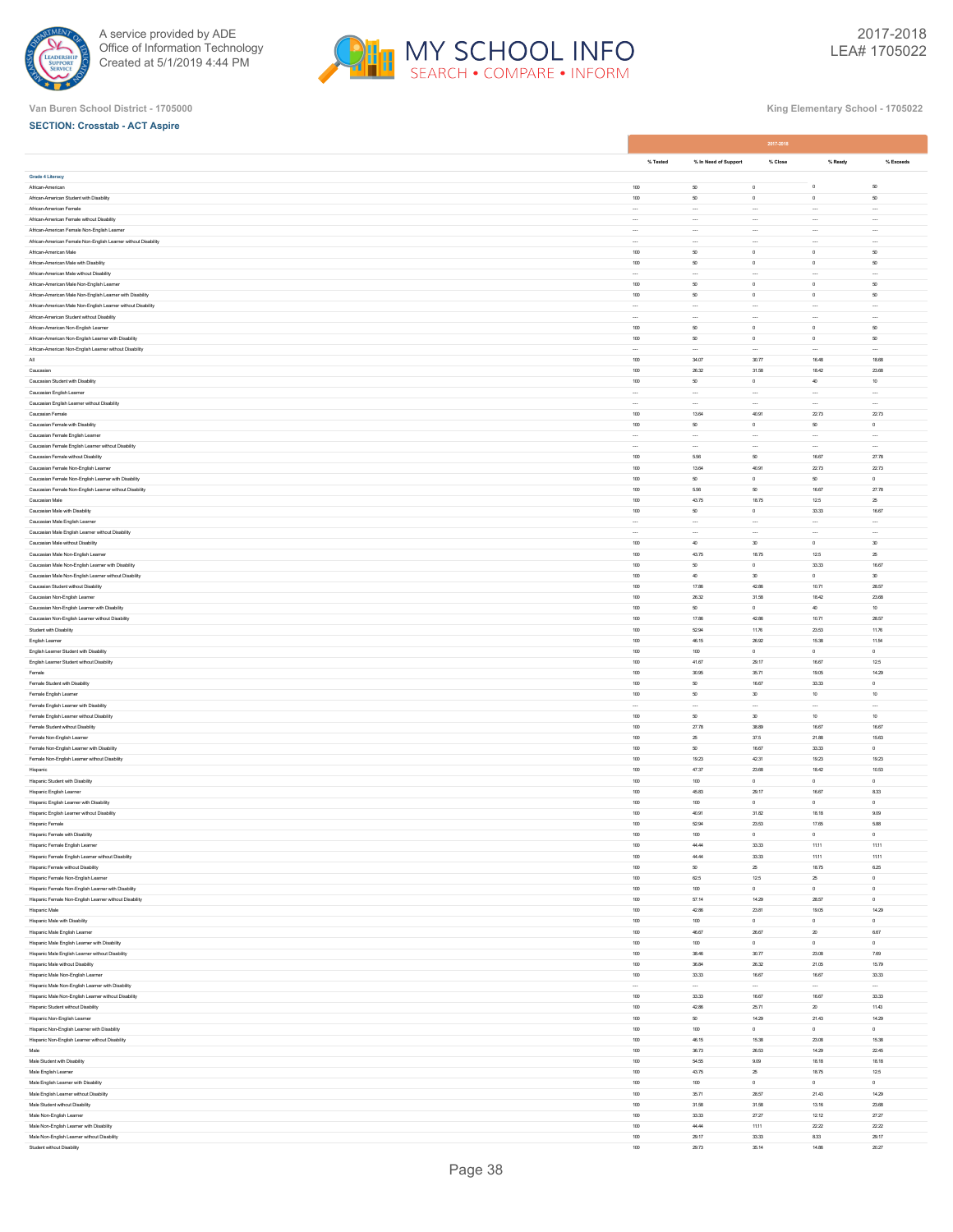



| 2017-2018                                                                              |  |  |  |  |  |
|----------------------------------------------------------------------------------------|--|--|--|--|--|
|                                                                                        |  |  |  |  |  |
| Non-English Learner<br>16.92<br>29.23<br>32.31<br>21.54<br>100                         |  |  |  |  |  |
| 46.67<br>26.67<br>Non-English Learner Student with Disability<br>13.33<br>13.33<br>100 |  |  |  |  |  |
| 100<br>Non-English Learner Student without Disability                                  |  |  |  |  |  |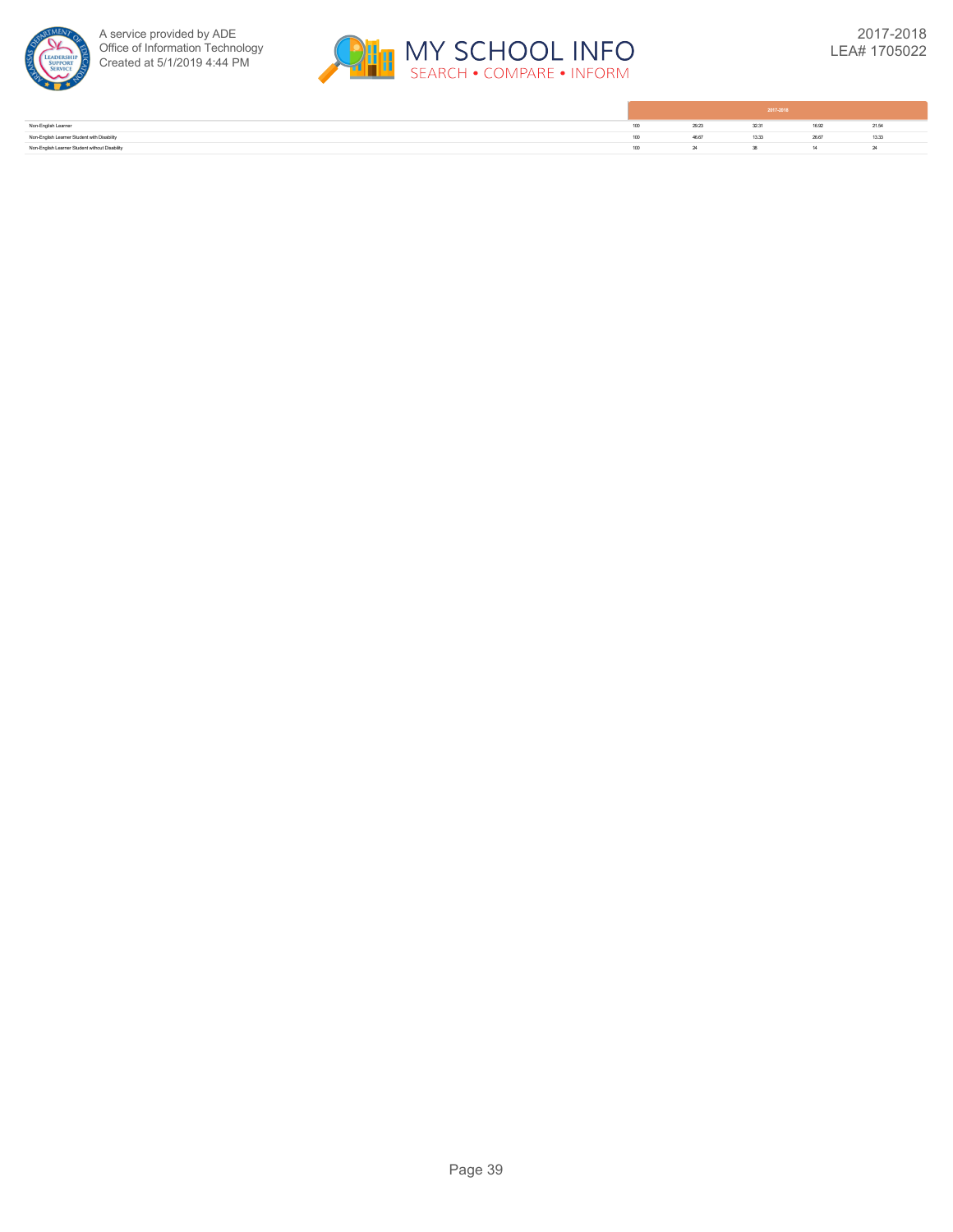



|                                                                                                             |                      |                                   | 2017-2018                           |                       |                        |
|-------------------------------------------------------------------------------------------------------------|----------------------|-----------------------------------|-------------------------------------|-----------------------|------------------------|
|                                                                                                             | % Tested             | % In Need of Support              | % Close                             | % Ready               | % Exceeds              |
| <b>Grade 5 Literacy</b>                                                                                     |                      |                                   |                                     |                       |                        |
| African-American                                                                                            | 100                  | 100                               | $\,$ 0 $\,$                         | $\mathbb O$           | $\circ$                |
| African-American Student with Disability                                                                    | $\cdots$             | $\cdots$                          | $\cdots$                            | $\cdots$              | $\cdots$               |
| African-American Female<br>African-American Female without Disability                                       | $\cdots$<br>$\cdots$ | $\ddot{\phantom{0}}$<br>$\ddotsc$ | $\cdots$<br>$\ddotsc$               | <br>$\cdots$          | <br>$\cdots$           |
| African-American Female Non-English Learner                                                                 | $\cdots$             | $\ddotsc$                         | $\ddotsc$                           | $\cdots$              | $\cdots$               |
| African-American Female Non-English Learner without Disability                                              | $\ddotsc$            | $\overline{\phantom{a}}$          | $\ddot{\phantom{a}}$                |                       |                        |
| African-American Male                                                                                       | 100                  | 100                               | $\,$ 0 $\,$                         | $\mathbb O$           | $\mathbb O$            |
| African-American Male with Disability                                                                       | $\cdots$             | $\ddotsc$                         | $\ddotsc$                           | $\cdots$              | $\cdots$               |
| African-American Male without Disability                                                                    | 100                  | 100                               | $\,0\,$                             | $\mathbb O$           | $\circ$                |
| African-American Male Non-English Learner<br>African-American Male Non-English Learner with Disability      | 100<br>$\ddotsc$     | 100<br>$\ddotsc$                  | $\mathbf 0$<br>$\ddot{\phantom{0}}$ | $\,$ 0<br>            | $\circ$<br>            |
| African-American Male Non-English Learner without Disability                                                | 100                  | 100                               | $\,$ 0 $\,$                         | $\mathbb O$           | $\mathbb O$            |
| African-American Student without Disability                                                                 | 100                  | 100                               | $\,$ 0 $\,$                         | $\mathbb O$           | $\mathbb O$            |
| African-American Non-English Learner                                                                        | $100\,$              | $100\,$                           | $\,$ 0 $\,$                         | $\mathbb O$           | $\mathbb O$            |
| African-American Non-English Learner with Disability                                                        | $\cdots$             | $\cdots$                          | $\cdots$                            | $\cdots$              | $\cdots$               |
| African-American Non-English Learner without Disability                                                     | 100                  | 100                               | $\,0\,$                             | $\mathbb O$           | $\mathbb O$            |
| All                                                                                                         | 100                  | 47.13                             | 20.69                               | 12.64                 | 19.54                  |
| Caucasian<br>Caucasian Student with Disability                                                              | 100<br>$100\,$       | 47.06<br>86.67                    | 17.65<br>6.67                       | 11.76<br>$\mathbb O$  | 23.53<br>6.67          |
| Caucasian English Learner                                                                                   | 100                  | $\,$ 0 $\,$                       | 100                                 | $\mathbb O$           | $\mathbb O$            |
| Caucasian English Learner without Disability                                                                | 100                  | $\,$ 0 $\,$                       | 100                                 | $\mathbf 0$           | $\mathsf{o}\,$         |
| Caucasian Female                                                                                            | $100\,$              | $_{35}$                           | $15\,$                              | $15\,$                | $35\,$                 |
| Caucasian Female with Disability                                                                            | 100                  | 100                               | $\circ$                             | $\circ$               | $\circ$                |
| Caucasian Female English Learner                                                                            | $\cdots$             | $\cdots$                          | $\ddot{\phantom{0}}$                | $\cdots$              | $\ldots$               |
| Caucasian Female English Learner without Disability                                                         | $\ddotsc$            | $\ddot{\phantom{a}}$              | $\ddot{\phantom{a}}$                | $\ddotsc$             | $\cdots$               |
| Caucasian Female without Disability<br>Caucasian Female Non-English Learner                                 | 100                  | 27.78                             | 16.67                               | 16.67                 | 38.89                  |
| Caucasian Female Non-English Learner with Disability                                                        | $100\,$<br>100       | $_{35}$<br>100                    | $15\,$<br>$\,0\,$                   | $15\,$<br>$\mathbb O$ | $35\,$<br>$\circ$      |
| Caucasian Female Non-English Learner without Disability                                                     | 100                  | 27.78                             | 16.67                               | 16.67                 | 38.89                  |
| Caucasian Male                                                                                              | $100\,$              | 54.84                             | 19.35                               | 9.68                  | 16.13                  |
| Caucasian Male with Disability                                                                              | 100                  | 84.62                             | 7.69                                | $\circ$               | 7.69                   |
| Caucasian Male English Learner                                                                              | 100                  | $\circ$                           | 100                                 | $\mathbb O$           | $\mathbb O$            |
| Caucasian Male English Learner without Disability                                                           | 100                  | $\,$ 0 $\,$                       | 100                                 | $\mathbb O$           | $\mathsf{o}$           |
| Caucasian Male without Disability                                                                           | 100                  | 33.33                             | 27.78                               | 16.67                 | 22.22                  |
| Caucasian Male Non-English Learner                                                                          | $100\,$              | 56.67                             | 16.67                               | $10\,$                | 16.67                  |
| Caucasian Male Non-English Learner with Disability<br>Caucasian Male Non-English Learner without Disability | 100<br>100           | 84.62<br>35.29                    | 7.69<br>23.53                       | $\mathsf{o}$<br>17.65 | 7.69<br>23.53          |
| Caucasian Student without Disability                                                                        | $100\,$              | 30.56                             | $\mathbf{222}$                      | 16.67                 | 30.56                  |
| Caucasian Non-English Learner                                                                               | 100                  | 48                                | $16\,$                              | $\mathfrak{12}$       | $24\,$                 |
| Caucasian Non-English Learner with Disability                                                               | 100                  | 86.67                             | 6.67                                | $\mathbb O$           | 6.67                   |
| Caucasian Non-English Learner without Disability                                                            | 100                  | 31.43                             | $\rm{20}$                           | 17.14                 | 31.43                  |
| Student with Disability                                                                                     | 100                  | 8235                              | 11.76                               | $\circ$               | 5.88                   |
| English Learner                                                                                             | $100\,$              | 47.62                             | 38.1                                | 9.52                  | 4.76                   |
| English Learner Student with Disability<br>English Learner Student without Disability                       | 100<br>100           | 100<br>$46\,$                     | $\,0\,$<br>$40\,$                   | $\mathbb O$<br>$10\,$ | $\mathbb O$<br>5       |
| Female                                                                                                      | $100\,$              | 41.67                             | 16.67                               | 19.44                 | 22.22                  |
| Female Student with Disability                                                                              | 100                  | 66.67                             | 33.33                               | $\circ$               | $\circ$                |
| Female English Learner                                                                                      | 100                  | 66.67                             | 22.22                               | 11.11                 | $\mathbb O$            |
| Female English Learner with Disability                                                                      | $\sim$               | $\sim$                            | $\sim$                              | $\cdots$              | $\cdots$               |
| Female English Learner without Disability                                                                   | 100                  | 66.67                             | 22.22                               | 11.11                 | $\circ$                |
| Female Student without Disability                                                                           | $100\,$              | 39.39                             | 15.15                               | 21.21                 | 24.24                  |
| Female Non-English Learner<br>Female Non-English Learner with Disability                                    | 100<br>100           | 33.33<br>66.67                    | 14.81<br>33.33                      | 22.22<br>$\mathsf{o}$ | 29.63<br>$\mathsf{o}$  |
| Female Non-English Learner without Disability                                                               | $100\,$              | 29.17                             | $12.5\,$                            | $2\!$                 | 33.33                  |
| Hispanic                                                                                                    | 100                  | 38.46                             | 34.62                               | 15.38                 | 11.54                  |
| Hispanic Student with Disability                                                                            | 100                  | $\circ$                           | 100                                 | $\mathbb O$           | $\mathbb O$            |
| Hispanic English Learner                                                                                    | 100                  | 47.37                             | 36.84                               | 10.53                 | 5.26                   |
| Hispanic English Learner with Disability                                                                    | $\cdots$             | $\cdots$                          | $\cdots$                            | $\cdots$              | $\cdots$               |
| Hispanic English Learner without Disability                                                                 | $100\,$              | 47.37                             | 36.84                               | 10.53                 | 5.26                   |
| Hispanic Female<br>Hispanic Female with Disability                                                          | 100<br>100           | 46.15<br>$\,0\,$                  | 23.08<br>100                        | 23.08<br>$\mathbf 0$  | 7.69<br>$\circ$        |
| Hispanic Female English Learner                                                                             | $100\,$              | 66.67                             | $\mathbf{222}$                      | 11.11                 | $\mathbb O$            |
| Hispanic Female English Learner without Disability                                                          | 100                  | 66.67                             | 22.22                               | 11.11                 | $\circ$                |
| Hispanic Female without Disability                                                                          | 100                  | $_{50}$                           | 16.67                               | $\rm{25}$             | 8.33                   |
| Hispanic Female Non-English Learner                                                                         | 100                  | $\,$ 0 $\,$                       | $\rm{2S}$                           | $_{50}$               | $\rm 25$               |
| Hispanic Female Non-English Learner with Disability                                                         | 100                  | $\circ$                           | 100                                 | $\,$ 0 $\,$           | $\circ$                |
| Hispanic Female Non-English Learner without Disability                                                      | $100\,$              | $\,$ 0 $\,$                       | $\,$ 0 $\,$                         | 66.67                 | 33.33                  |
| Hispanic Male<br>Hispanic Male with Disability                                                              | 100<br>$\cdots$      | 30.77<br>$\ddotsc$                | 46.15<br>$\cdots$                   | 7.69<br>$\cdots$      | 15.38<br>$\cdots$      |
| Hispanic Male English Learner                                                                               | $100\,$              | $_{30}$                           | $_{\rm 50}$                         | $10\,$                | $10\,$                 |
| Hispanic Male English Learner with Disability                                                               | $\cdots$             | $\cdots$                          | $\ddotsc$                           | $\cdots$              | $\cdots$               |
| Hispanic Male English Learner without Disability                                                            | 100                  | $_{30}$                           | $_{50}$                             | $10\,$                | $10\,$                 |
| Hispanic Male without Disability                                                                            | 100                  | 30.77                             | 46.15                               | 7.69                  | 15.38                  |
| Hispanic Male Non-English Learner                                                                           | 100                  | 33.33                             | 33.33                               | $\circ$               | 33.33                  |
| Hispanic Male Non-English Learner with Disability                                                           | <br>100              | $\ddotsc$                         |                                     | <br>$\mathbb O$       |                        |
| Hispanic Male Non-English Learner without Disability<br>Hispanic Student without Disability                 | 100                  | 33.33<br>40                       | 33.33<br>$\infty$                   | $16\,$                | 33.33<br>$\mathbf{12}$ |
| Hispanic Non-English Learner                                                                                | $100\,$              | 14.29                             | 28.57                               | 28.57                 | 28.57                  |
| Hispanic Non-English Learner with Disability                                                                | 100                  | $^{\circ}$                        | 100                                 | $\circ$               | $\circ$                |
| Hispanic Non-English Learner without Disability                                                             | 100                  | 16.67                             | 16.67                               | 33.33                 | 33.33                  |
| Male                                                                                                        | 100                  | 50.98                             | 23.53                               | 7.84                  | 17.65                  |
| Male Student with Disability                                                                                | 100                  | 85.71                             | 7.14                                | $\circ$               | 7.14                   |
| Male English Learner                                                                                        | $100\,$              | 33.33                             | $_{\rm 50}$                         | 8.33                  | 8.33                   |
| Male English Learner with Disability<br>Male English Learner without Disability                             | 100<br>100           | 100<br>27.27                      | $\,$ 0 $\,$<br>54.55                | $\mathsf{o}$<br>9.09  | $\mathsf{o}$<br>9.09   |
| Male Student without Disability                                                                             | $100\,$              | 37.84                             | 29.73                               | 10.81                 | 21.62                  |
| Male Non-English Learner                                                                                    | 100                  | 56.41                             | 15.38                               | 7.69                  | 20.51                  |
| Male Non-English Learner with Disability                                                                    | 100                  | 84.62                             | 7.69                                | $\mathsf{o}$          | 7.69                   |
| Male Non-English Learner without Disability                                                                 | 100                  | 42.31                             | 19.23                               | 11.54                 | 26.92                  |
| Student without Disability                                                                                  | 100                  | 38.57                             | 22.86                               | 15.71                 | 22.86                  |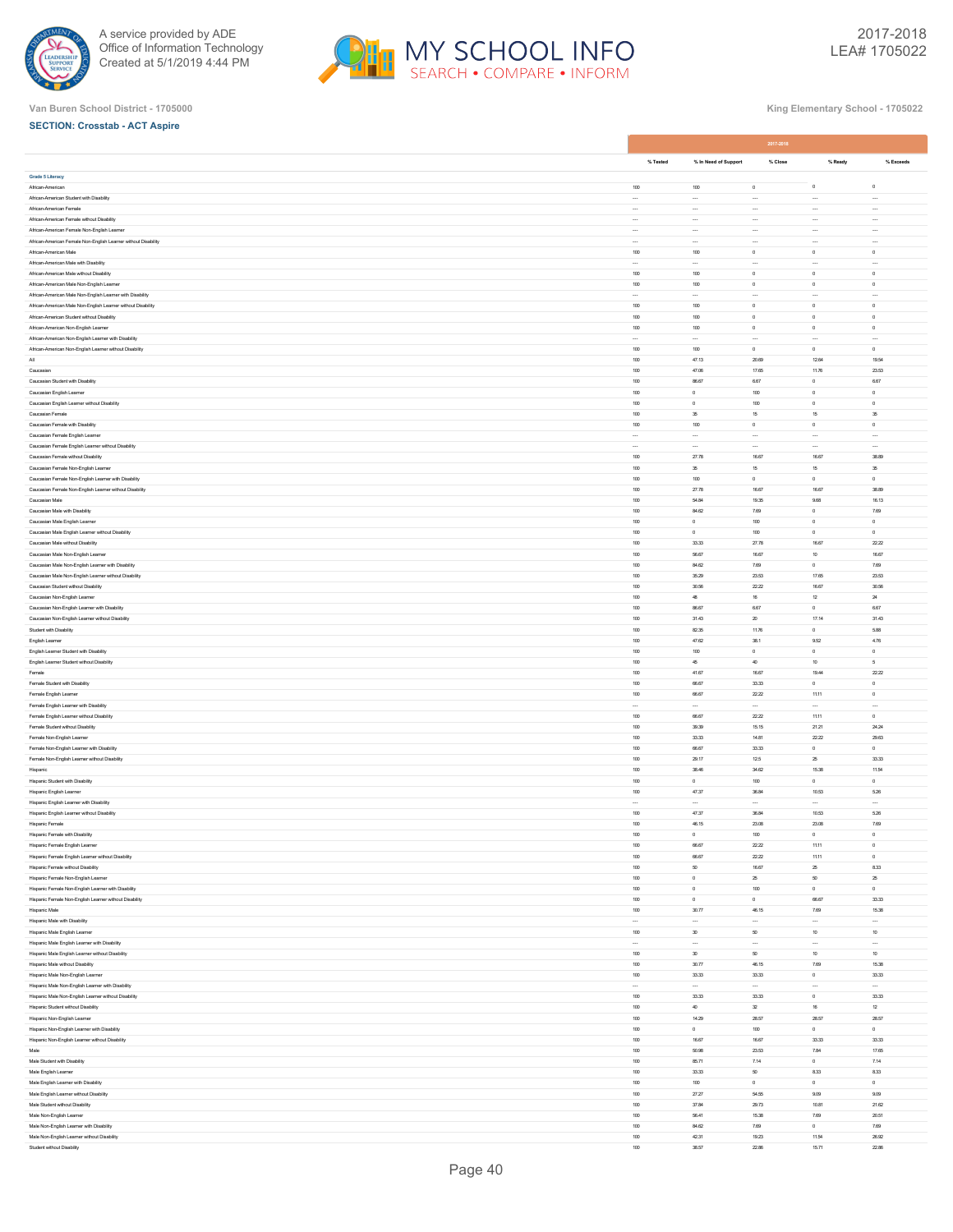



|                                                |     | 2017-2018 |       |       |       |  |
|------------------------------------------------|-----|-----------|-------|-------|-------|--|
| Non-English Learner                            | 100 | 46.97     | 15.15 | 13.64 | 24.24 |  |
| Non-English Learner Student with Disability    | 100 | 81.25     | 12.5  |       | 6.25  |  |
| Non-English Learner Student without Disability | 100 |           |       |       |       |  |
|                                                |     |           |       |       |       |  |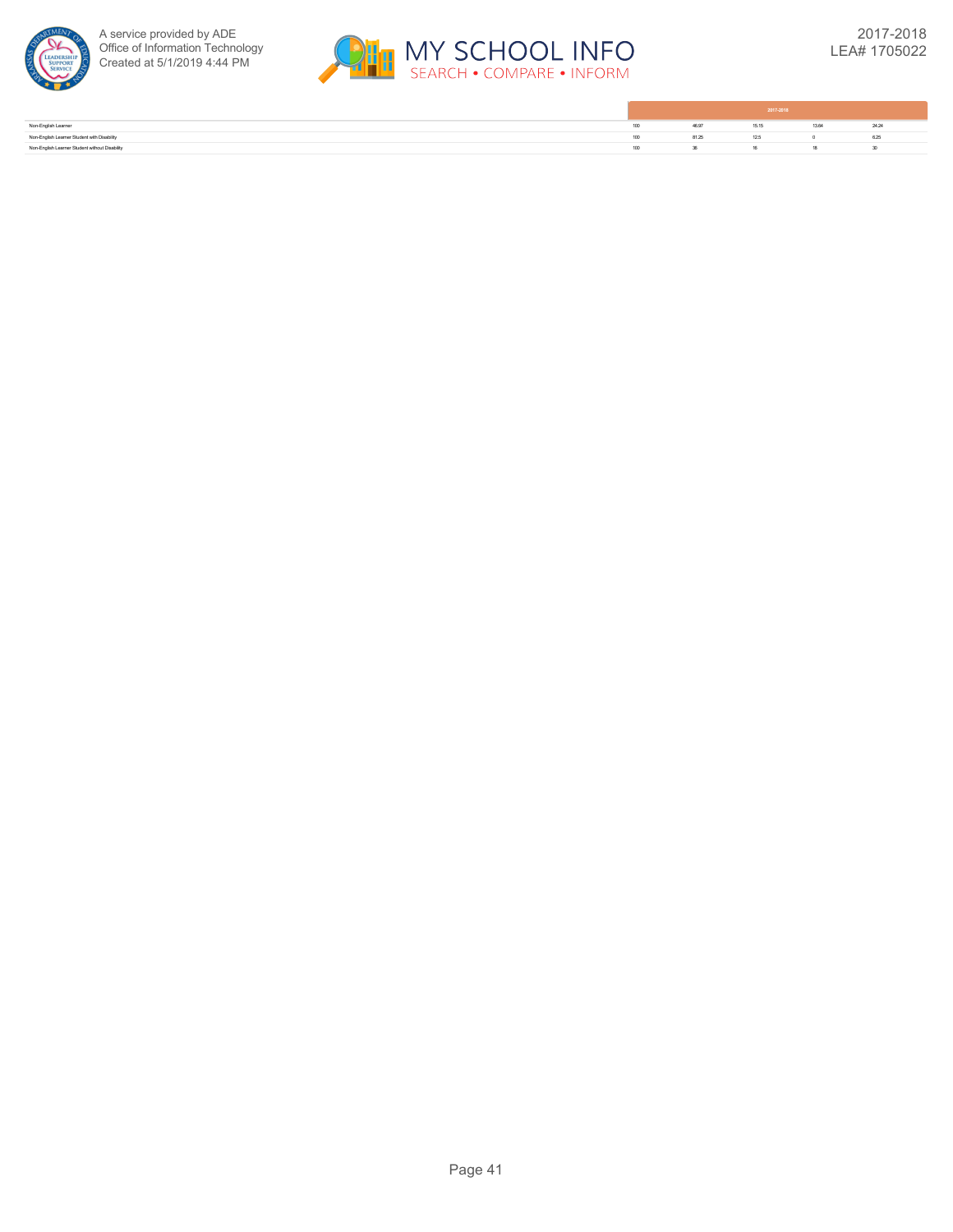



|                                                                                                                 | 2017-2018      |                      |                            |                        |                      |  |
|-----------------------------------------------------------------------------------------------------------------|----------------|----------------------|----------------------------|------------------------|----------------------|--|
|                                                                                                                 | % Tested       | % In Need of Support | % Close                    | % Ready                | % Exceeds            |  |
| All Grades Literacy                                                                                             |                |                      |                            |                        |                      |  |
| African-American                                                                                                | 100            | 50                   | $\,0\,$                    | $\rm{25}$              | $\rm{25}$            |  |
| African-American Student with Disability                                                                        | 100            | $_{\rm S0}$          | $\,$ 0 $\,$                | $\mathbb O$            | $_{50}$              |  |
| African-American Female                                                                                         | 100            | $\,0\,$              | $\,$ 0                     | 100                    | $\mathbf 0$          |  |
| African-American Female without Disability                                                                      | 100            | $\circ$              | $\circ$                    | 100                    | $\circ$              |  |
| African-American Female Non-English Learner                                                                     | $100\,$        | $\,$ 0 $\,$          | $\,$ 0 $\,$                | 100                    | $\mathbf 0$          |  |
| African-American Female Non-English Learner without Disability                                                  | 100            | $\,0\,$              | $\,$ 0 $\,$                | 100                    | $\circ$              |  |
| African-American Male<br>African-American Male with Disability                                                  | 100<br>$100\,$ | 66.67<br>$_{\rm S0}$ | $\,$ 0 $\,$<br>$\,$ 0 $\,$ | $\mathbb O$<br>$\circ$ | 33.33<br>$_{\rm 50}$ |  |
| African-American Male without Disability                                                                        | 100            | 100                  | $\circ$                    | $\circ$                | $\circ$              |  |
| African-American Male Non-English Learner                                                                       | 100            | 66.67                | $\,0\,$                    | $\mathbf 0$            | 33.33                |  |
| African-American Male Non-English Learner with Disability                                                       | 100            | $_{50}$              | $\,$ 0 $\,$                | $\mathbb O$            | $_{50}$              |  |
| African-American Male Non-English Learner without Disability                                                    | 100            | 100                  | $\mathbf{0}$               | $\circ$                | $\circ$              |  |
| African-American Student without Disability                                                                     | $100\,$        | $_{\rm S0}$          | $\,$ 0                     | $_{\rm 50}$            | $\mathbb O$          |  |
| African-American Non-English Learner                                                                            | 100            | $_{50}$              | $\,$ 0 $\,$                | $\rm 25$               | $\rm 25$             |  |
| African-American Non-English Learner with Disability                                                            | 100            | $_{\rm S0}$          | $\,$ 0 $\,$                | $\mathbf 0$            | $_{50}$              |  |
| African-American Non-English Learner without Disability                                                         | $100\,$        | $_{\rm S0}$          | $\,$ 0                     | $_{\rm 50}$            | $\circ$              |  |
| All                                                                                                             | 100            | 41.57                | 23.97                      | 17.6                   | 16.85                |  |
| Caucasian<br>Caucasian Student with Disability                                                                  | 100<br>100     | 40.74<br>66.67       | 19.26<br>6.06              | 19.26<br>21.21         | 20.74<br>6.06        |  |
| Caucasian English Learner                                                                                       | 100            | $\circ$              | $_{\rm 50}$                | $_{50}$                | $\circ$              |  |
| Caucasian English Learner without Disability                                                                    | $100\,$        | $\,$ 0 $\,$          | $_{\rm 50}$                | $_{\rm 50}$            | $\mathbb O$          |  |
| Caucasian Female                                                                                                | 100            | 31.88                | 21.74                      | 26.09                  | 20.29                |  |
| Caucasian Female with Disability                                                                                | 100            | 66.67                | $\,0\,$                    | 33.33                  | $\mathbb O$          |  |
| Caucasian Female English Learner                                                                                | $100\,$        | $\,$ 0 $\,$          | $\,$ 0 $\,$                | $100\,$                | $\mathbf 0$          |  |
| Caucasian Female English Learner without Disability                                                             | 100            | $^{\circ}$           | $\mathbf{0}$               | 100                    | $\circ$              |  |
| Caucasian Female without Disability                                                                             | 100            | 26.67                | $\rm{z}\rm{s}$             | $\rm{25}$              | 23.33                |  |
| Caucasian Female Non-English Learner                                                                            | 100<br>100     | 32.35<br>66.67       | 22.06<br>$\mathbf{0}$      | $\rm 25$<br>33.33      | 20.59<br>$\circ$     |  |
| Caucasian Female Non-English Learner with Disability<br>Caucasian Female Non-English Learner without Disability | $100\,$        | 27.12                | 25.42                      | 23.73                  | 23.73                |  |
| Caucasian Male                                                                                                  | 100            | $_{50}$              | 16.67                      | 12.12                  | 21.21                |  |
| Caucasian Male with Disability                                                                                  | 100            | 66.67                | 8.33                       | 16.67                  | 8.33                 |  |
| Caucasian Male English Learner                                                                                  | $100\,$        | $\,0\,$              | $100\,$                    | $\mathbb O$            | $\mathbb O$          |  |
| Caucasian Male English Learner without Disability                                                               | 100            | $\circ$              | 100                        | $^{\circ}$             | $\mathbb O$          |  |
| Caucasian Male without Disability                                                                               | 100            | 40.48                | 21.43                      | 9.62                   | 28.57                |  |
| Caucasian Male Non-English Learner                                                                              | 100            | 50.77                | 15.38                      | 12.31                  | 21.54                |  |
| Caucasian Male Non-English Learner with Disability                                                              | 100            | 66.67                | 8.33                       | 16.67                  | 8.33                 |  |
| Caucasian Male Non-English Learner without Disability                                                           | $100\,$        | 41.46                | 19.51                      | 9.76                   | 29.27                |  |
| Caucasian Student without Disability<br>Caucasian Non-English Learner                                           | 100<br>100     | 32.35<br>41.35       | 23.53<br>18.8              | 18.63<br>18.8          | 25.49<br>21.05       |  |
| Caucasian Non-English Learner with Disability                                                                   | $100\,$        | 66.67                | 6.06                       | 21.21                  | 6.06                 |  |
| Caucasian Non-English Learner without Disability                                                                | 100            | $_{33}$              | $\rm{z}$                   | $18$                   | 26                   |  |
| Student with Disability                                                                                         | 100            | 63.83                | 12.77                      | 14.89                  | 8.51                 |  |
| English Learner                                                                                                 | 100            | 48.61                | 29.17                      | 13.89                  | 8.33                 |  |
| English Learner Student with Disability                                                                         | 100            | 75                   | $\mathbf{0}$               | $\circ$                | 25                   |  |
| English Learner Student without Disability                                                                      | $100\,$        | 47.06                | 30.88                      | 14.71                  | $7.35\,$             |  |
| Female                                                                                                          | 100            | 35.48                | 24.19                      | $\rm 25$               | 15.32                |  |
| Female Student with Disability                                                                                  | 100            | 53.85                | 15.38                      | 23.08                  | 7.69                 |  |
| Female English Learner                                                                                          | $100\,$<br>100 | 48.28<br>$\circ$     | 27.59<br>$\circ$           | 17.24<br>$\circ$       | 6.9<br>100           |  |
| Female English Learner with Disability<br>Female English Learner without Disability                             | 100            | $_{50}$              | 28.57                      | 17.86                  | 3.57                 |  |
| Female Student without Disability                                                                               | 100            | 33.33                | 25.23                      | 25.23                  | 16.22                |  |
| Female Non-English Learner                                                                                      | 100            | 31.58                | 23.16                      | 27.37                  | 17.89                |  |
| Female Non-English Learner with Disability                                                                      | $100\,$        | 58.33                | 16.67                      | $2\!$                  | $\mathsf{o}$         |  |
| Female Non-English Learner without Disability                                                                   | 100            | 27.71                | 24.1                       | 27.71                  | 20.48                |  |
| Hispanic                                                                                                        | 100            | 43.3                 | 29.9                       | 16.49                  | 10.31                |  |
| Hispanic Student with Disability                                                                                | $100\,$        | 71.43                | 28.57                      | $\mathbb O$            | $\mathbf 0$          |  |
| Hispanic English Learner                                                                                        | 100            | 49.23                | 30.77                      | 13.85                  | 6.15                 |  |
| Hispanic English Learner with Disability                                                                        | 100            | 100                  | $\circ$                    | $\mathbb O$            | $\mathbb O$          |  |
| Hispanic English Learner without Disability<br>Hispanic Female                                                  | 100<br>100     | 47.62<br>41.86       | 31.75<br>25.58             | 14.29<br>23.26         | 6.35<br>9.3          |  |
| Hispanic Female with Disability                                                                                 | 100            | $_{\rm S0}$          | $_{\rm 50}$                | $\circ$                | $\circ$              |  |
| Hispanic Female English Learner                                                                                 | 100            | $_{50}$              | 30.77                      | 15.38                  | 3.85                 |  |
| Hispanic Female English Learner without Disability                                                              | 100            | $_{\rm S0}$          | 30.77                      | 15.38                  | 3.85                 |  |
| Hispanic Female without Disability                                                                              | $100\,$        | 41.46                | 24.39                      | 24.39                  | 9.76                 |  |
| Hispanic Female Non-English Learner                                                                             | 100            | 29.41                | 17.65                      | 35.29                  | 17.65                |  |
| Hispanic Female Non-English Learner with Disability                                                             | 100            | $_{50}$              | $_{50}$                    | $\mathsf{o}$           | $\mathbb O$          |  |
| Hispanic Female Non-English Learner without Disability                                                          | 100            | 26.67                | 13.33                      | 40                     | $20\,$               |  |
| Hispanic Male                                                                                                   | 100            | 44.44                | 33.33                      | 11.11                  | 11.11<br>$\mathbb O$ |  |
| Hispanic Male with Disability                                                                                   | $100\,$<br>100 | $_{80}$<br>48.72     | $\rm{20}$<br>30.77         | $\mathbb O$<br>12.82   | 7.69                 |  |
| Hispanic Male English Learner<br>Hispanic Male English Learner with Disability                                  | 100            | 100                  | $\,0\,$                    | $\circ$                | $\mathsf{o}$         |  |
| Hispanic Male English Learner without Disability                                                                | $100\,$        | 45.95                | 32.43                      | 13.51                  | 8.11                 |  |
| Hispanic Male without Disability                                                                                | 100            | 40.82                | 34.69                      | 12.24                  | 12.24                |  |
| Hispanic Male Non-English Learner                                                                               | 100            | 33.33                | 40                         | 6.67                   | $\rm{20}$            |  |
| Hispanic Male Non-English Learner with Disability                                                               | 100            | 66.67                | 33.33                      | $\mathbb O$            | $\mathbb O$          |  |
| Hispanic Male Non-English Learner without Disability                                                            | 100            | 25                   | 41.67                      | 8.33                   | $2\!$                |  |
| Hispanic Student without Disability                                                                             | $100\,$        | 41.11                | $30\,$                     | 17.78                  | 11.11                |  |
| Hispanic Non-English Learner                                                                                    | 100            | 31.25                | 28.13                      | 21.88                  | 18.75                |  |
| Hispanic Non-English Learner with Disability                                                                    | 100            | $_{60}$              | $40\,$                     | $\,$ 0 $\,$            | $\mathsf{o}$         |  |
| Hispanic Non-English Learner without Disability<br>Male                                                         | $100\,$<br>100 | 25.93<br>46.85       | 25.93<br>23.78             | 25.93<br>11.19         | 22.22<br>18.18       |  |
| Male Student with Disability                                                                                    | 100            | 67.65                | 11.76                      | 11.76                  | 8.82                 |  |
| Male English Learner                                                                                            | 100            | 48.84                | 30.23                      | 11.63                  | 9.3                  |  |
| Male English Learner with Disability                                                                            | 100            | 100                  | $\circ$                    | $\circ$                | $\circ$              |  |
| Male English Learner without Disability                                                                         | $100\,$        | $4\!$                | $32.5\,$                   | 12.5                   | $10\,$               |  |
| Male Student without Disability                                                                                 | 100            | 40.37                | 27.52                      | 11.01                  | 21.1                 |  |
| Male Non-English Learner                                                                                        | 100            | 46                   | $21\,$                     | 11                     | $\rm{z}$             |  |
| Male Non-English Learner with Disability                                                                        | $100\,$        | 64.52                | 12.9                       | 12.9                   | 9.68                 |  |
| Male Non-English Learner without Disability                                                                     | 100            | 37.68                | 24.64                      | 10.14                  | 27.54                |  |
| Student without Disability                                                                                      | 100            | 36.82                | 26.36                      | 18.18                  | 18.64                |  |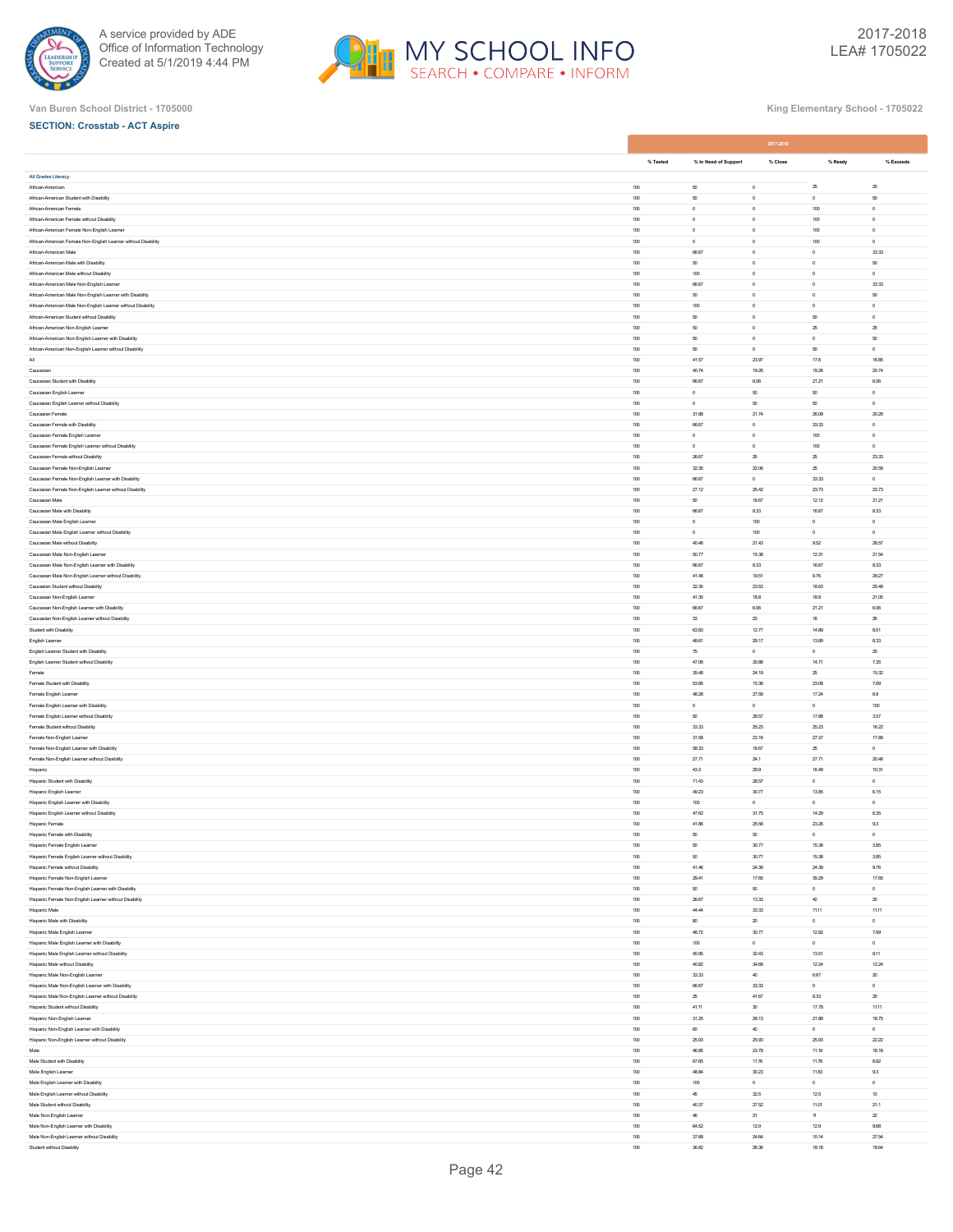



|                                                | 2017-2018 |       |       |       |       |  |
|------------------------------------------------|-----------|-------|-------|-------|-------|--|
| Non-English Learner                            | 100       | 38.97 | 22.05 | 18.97 | - 20  |  |
| Non-English Learner Student with Disability    | 100       | 62.79 | 13.95 | 16.28 | 6.98  |  |
| Non-English Learner Student without Disability | 100       | 32.24 | 24.34 | 19.74 | 23.68 |  |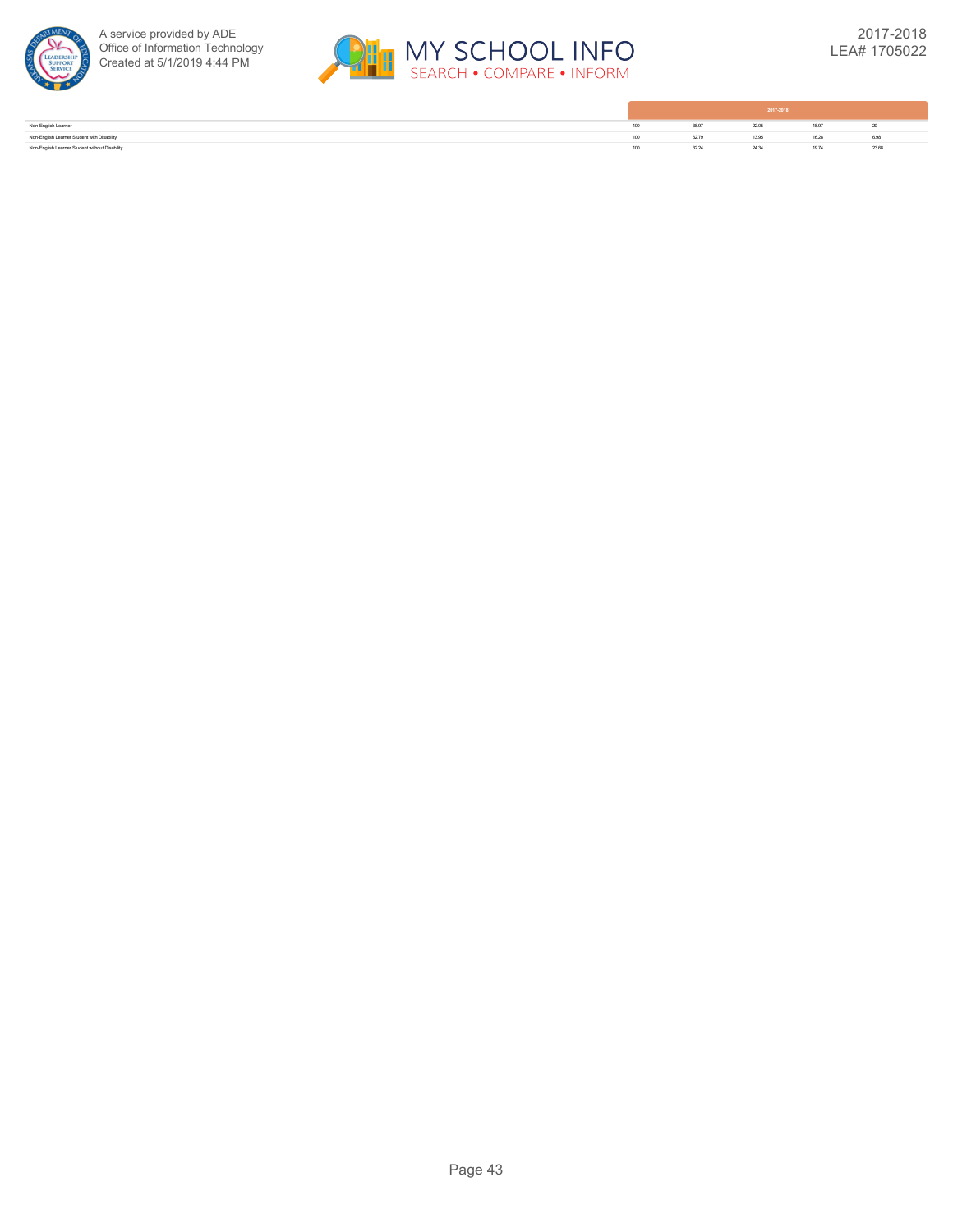



|                                                                                                             |                       |                      | 2017-2018                                    |                       |                          |
|-------------------------------------------------------------------------------------------------------------|-----------------------|----------------------|----------------------------------------------|-----------------------|--------------------------|
|                                                                                                             | % Tested              | % In Need of Support | $\%$ Close                                   | % Ready               | % Exceeds                |
| Grade 3 Science                                                                                             |                       |                      |                                              |                       |                          |
| African-American                                                                                            | 100                   | $\,$ 0 $\,$          | $\,$ 0 $\,$                                  | $\mathbb O$           | 100                      |
| African-American Student with Disability                                                                    | $\cdots$              | $\sim$               | $\overline{\phantom{a}}$                     | $\cdots$              | $\cdots$                 |
| African-American Female                                                                                     | $100\,$               | $\,$ 0 $\,$          | $\,$ 0 $\,$                                  | $\mathbb O$           | $100\,$                  |
| African-American Female without Disability                                                                  | 100                   | $\circ$              | $\circ$                                      | $\mathbb O$           | 100                      |
| African-American Female Non-English Learner                                                                 | 100                   | $\,$ 0 $\,$          | $\circ$                                      | $\,$ 0 $\,$           | 100                      |
| African-American Female Non-English Learner without Disability                                              | $100\,$               | $\,$ 0 $\,$          | $\,$ 0 $\,$                                  | $\mathbb O$           | $100\,$                  |
| African-American Male                                                                                       | $\ddotsc$             | $\sim$               | $\ddotsc$                                    | $\cdots$              | $\cdots$                 |
| African-American Male with Disability                                                                       | $\cdots$              | $\cdots$             | $\cdots$                                     | $\cdots$              | $\cdots$                 |
| African-American Male without Disability                                                                    | $\cdots$              | $\sim$               | $\cdots$                                     | $\cdots$              | $\cdots$                 |
| African-American Male Non-English Learner                                                                   | $\cdots$              | $\cdots$             | $\overline{\phantom{a}}$                     | $\cdots$              | $\cdots$                 |
| African-American Male Non-English Learner with Disability                                                   | $\ddotsc$<br>$\cdots$ | $\sim$<br>$\sim$     | $\ddot{\phantom{a}}$<br>$\ddot{\phantom{0}}$ | $\ddotsc$<br>$\cdots$ | $\cdots$<br>$\cdots$     |
| African-American Male Non-English Learner without Disability<br>African-American Student without Disability | 100                   | $\,$ 0 $\,$          | $\,$ 0 $\,$                                  | $\,$ 0 $\,$           | 100                      |
| African-American Non-English Learner                                                                        | $100\,$               | $\,$ 0               | $\,$ 0 $\,$                                  | $\mathbb O$           | $100\,$                  |
| African-American Non-English Learner with Disability                                                        | $\cdots$              | $\cdots$             | $\cdots$                                     | $\cdots$              | $\cdots$                 |
| African-American Non-English Learner without Disability                                                     | 100                   | $\,$ 0 $\,$          | $\,$ 0 $\,$                                  | $\mathbb O$           | 100                      |
| AII                                                                                                         | 100                   | 64.29                | 9.52                                         | 17.86                 | 8.33                     |
| Caucasian                                                                                                   | 100                   | 65.91                | 6.82                                         | 22.73                 | 4.55                     |
| Caucasian Student with Disability                                                                           | $100\,$               | $100\,$              | $\,$ 0                                       | $\,$ 0 $\,$           | $\,$ 0 $\,$              |
| Caucasian English Learner                                                                                   | 100                   | $\circ$              | $\,$ 0 $\,$                                  | 100                   | $\,$ 0 $\,$              |
| Caucasian English Learner without Disability                                                                | 100                   | $\,$ 0 $\,$          | $\,$ 0 $\,$                                  | 100                   | $\,$ 0 $\,$              |
| Caucasian Female                                                                                            | $100\,$               | 61.54                | 11.54                                        | 26.92                 | $\,$ 0 $\,$              |
| Caucasian Female with Disability                                                                            | 100                   | 100                  | $\circ$                                      | $\ddot{\phantom{0}}$  | $\ddot{\phantom{0}}$     |
| Caucasian Female English Learner                                                                            | 100                   | $\circ$              | $\circ$                                      | 100                   | $\mathbb O$              |
| Caucasian Female English Learner without Disability                                                         | 100                   | $\,$ 0 $\,$          | $\,$ 0 $\,$                                  | 100                   | $\,$ 0 $\,$              |
| Caucasian Female without Disability                                                                         | 100                   | 58.33                | 12.5                                         | 29.17                 | $^{\circ}$               |
| Caucasian Female Non-English Learner                                                                        | $100\,$               | $64\,$               | $12\,$                                       | $24\,$                | $\,$ 0 $\,$              |
| Caucasian Female Non-English Learner with Disability                                                        | 100                   | 100                  | $\,$ 0 $\,$                                  | $\mathbb O$           | $\mathbb O$              |
| Caucasian Female Non-English Learner without Disability                                                     | 100                   | 60.87                | 13.04                                        | 26.09                 | $\mathbb O$              |
| Caucasian Male                                                                                              | 100                   | 72.22                | $\,$ 0                                       | 16.67                 | 11.11                    |
| Caucasian Male with Disability<br>Caucasian Male English Learner                                            | 100                   | 100                  | $\circ$                                      | $\circ$               | $\circ$                  |
| Caucasian Male English Learner without Disability                                                           | $\cdots$<br>$\sim$    | $\cdots$<br>÷.       | $\cdots$<br>$\ddot{\phantom{a}}$             | $\cdots$              | $\cdots$                 |
| Caucasian Male without Disability                                                                           | 100                   | 64.29                | $\circ$                                      | 21.43                 | 14.29                    |
| Caucasian Male Non-English Learner                                                                          | $100\,$               | 72.22                | $\,$ 0 $\,$                                  | 16.67                 | $11.11\,$                |
| Caucasian Male Non-English Learner with Disability                                                          | 100                   | 100                  | $\,$ 0 $\,$                                  | $\circ$               | $\mathbb O$              |
| Caucasian Male Non-English Learner without Disability                                                       | 100                   | 64.29                | $\circ$                                      | 21.43                 | 14.29                    |
| Caucasian Student without Disability                                                                        | $100\,$               | 60.53                | 7.89                                         | 26.32                 | $_{\rm 5.26}$            |
| Caucasian Non-English Learner                                                                               | 100                   | 67.44                | 6.98                                         | 20.93                 | 4.65                     |
| Caucasian Non-English Learner with Disability                                                               | 100                   | 100                  | $\circ$                                      | $\mathbb O$           | $\,$ 0 $\,$              |
| Caucasian Non-English Learner without Disability                                                            | 100                   | 62.16                | 8.11                                         | 24.32                 | 5.41                     |
| Student with Disability                                                                                     | 100                   | 100                  | $\circ$                                      | $\circ$               | $\circ$                  |
| English Learner                                                                                             | 100                   | 66.67                | $12.5$                                       | 16.67                 | 4.17                     |
| English Learner Student with Disability                                                                     | $\sim$                | $\sim$               | $\sim$                                       | $\ddotsc$             | $\overline{\phantom{a}}$ |
| English Learner Student without Disability                                                                  | 100                   | 66.67                | 12.5                                         | 16.67                 | 4.17                     |
| Female                                                                                                      | $100\,$               | 61.36                | 11.36                                        | 20.45                 | 6.82                     |
| Female Student with Disability                                                                              | 100                   | 100                  | $\circ$                                      | $\circ$               | $\mathbb O$              |
| Female English Learner                                                                                      | 100<br>$\sim$         | 55.56<br>$\sim$      | 22.22<br>$\sim$                              | 22.22<br>$\ddotsc$    | $\mathbb O$<br>$\ddotsc$ |
| Female English Learner with Disability                                                                      | 100                   | 55.56                | 22.22                                        | 22.22                 | $\circ$                  |
| Female English Learner without Disability<br>Female Student without Disability                              | $100\,$               | 59.52                | 11.9                                         | 21.43                 | 7.14                     |
| Female Non-English Learner                                                                                  | 100                   | 62.86                | 8.57                                         | $\rm{20}$             | 8.57                     |
| Female Non-English Learner with Disability                                                                  | 100                   | 100                  | $\,$ 0 $\,$                                  | $\,$ 0 $\,$           | $\,$ 0 $\,$              |
| Female Non-English Learner without Disability                                                               | $100\,$               | 60.61                | 9.09                                         | 21.21                 | 9.09                     |
| Hispanic                                                                                                    | 100                   | 58.06                | 16.13                                        | 16.13                 | 9.68                     |
| Hispanic Student with Disability                                                                            | 100                   | 100                  | $\circ$                                      | $\circ$               | $\circ$                  |
| Hispanic English Learner                                                                                    | 100                   | 68.18                | 13.64                                        | 13.64                 | $4.55\,$                 |
| Hispanic English Learner with Disability                                                                    | $\cdots$              | $\sim$               | $\ddotsc$                                    | $\ddotsc$             | $\ddotsc$                |
| Hispanic English Learner without Disability                                                                 | $100\,$               | 68.18                | 13.64                                        | 13.64                 | 4.55                     |
| Hispanic Female                                                                                             | 100                   | 53.85                | 15.38                                        | 15.38                 | 15.38                    |
| Hispanic Female with Disability                                                                             | $\cdots$              | $\sim$               | $\ddot{\phantom{0}}$                         |                       |                          |
| Hispanic Female English Learner                                                                             | $100\,$               | 62.5                 | $\rm{2S}$                                    | 12.5                  | $\,$ 0 $\,$              |
| Hispanic Female English Learner without Disability<br>Hispanic Female without Disability                    | 100<br>100            | 62.5<br>53.85        | 25<br>15.38                                  | 12.5<br>15.38         | $\circ$<br>15.38         |
| Hispanic Female Non-English Learner                                                                         | 100                   | 40                   | $\circ$                                      | $\rm{20}$             | $40\,$                   |
| Hispanic Female Non-English Learner with Disability                                                         | $\cdots$              | $\sim$               | $\cdots$                                     | $\cdots$              | $\cdots$                 |
| Hispanic Female Non-English Learner without Disability                                                      | $100\,$               | $40\,$               | $\,$ 0 $\,$                                  | $\rm{20}$             | $40\,$                   |
| Hispanic Male                                                                                               | 100                   | 61.11                | 16.67                                        | 16.67                 | 5.56                     |
| Hispanic Male with Disability                                                                               | 100                   | 100                  | $\circ$                                      | $\mathbb O$           | $\mathbb O$              |
| Hispanic Male English Learner                                                                               | $100\,$               | 71.43                | 7.14                                         | 14.29                 | 7.14                     |
| Hispanic Male English Learner with Disability                                                               | $\cdots$              | $\sim$               | $\ddotsc$                                    | $\ddotsc$             | $\cdots$                 |
| Hispanic Male English Learner without Disability                                                            | 100                   | 71.43                | 7.14                                         | 14.29                 | 7.14                     |
| Hispanic Male without Disability                                                                            | 100                   | 58.82                | 17.65                                        | 17.65                 | 5.88                     |
| Hispanic Male Non-English Learner                                                                           | 100                   | $_{\rm 25}$          | 50                                           | 25                    | $\circ$                  |
| Hispanic Male Non-English Learner with Disability                                                           | 100                   | 100                  | $\,$ 0                                       | $\,$ 0 $\,$           | $\,$ 0 $\,$              |
| Hispanic Male Non-English Learner without Disability                                                        | 100                   | $\circ$              | 66.67                                        | 33.33                 | $\,$ 0 $\,$              |
| Hispanic Student without Disability                                                                         | 100                   | 56.67                | 16.67                                        | 16.67                 | $10\,$                   |
| Hispanic Non-English Learner                                                                                | $100\,$               | 33.33                | 22.22                                        | 22.22                 | 22.22                    |
| Hispanic Non-English Learner with Disability                                                                | 100                   | 100                  | $\circ$                                      | $\circ$               | $\circ$                  |
| Hispanic Non-English Learner without Disability<br>Male                                                     | 100<br>100            | $_{\rm 25}$<br>67.5  | $\rm{2S}$<br>$7.5\,$                         | $\rm 25$<br>$15\,$    | $\rm 25$<br>$10\,$       |
| Male Student with Disability                                                                                | 100                   | 100                  | $\circ$                                      | $\circ$               | $\circ$                  |
| Male English Learner                                                                                        | $100\,$               | 73.33                | 6.67                                         | 13.33                 | 6.67                     |
| Male English Learner with Disability                                                                        | $\ddotsc$             | $\sim$               | $\sim$                                       | $\ddotsc$             | $\ddotsc$                |
| Male English Learner without Disability                                                                     | 100                   | 73.33                | 6.67                                         | 13.33                 | 6.67                     |
| Male Student without Disability                                                                             | $100\,$               | 61.76                | 8.82                                         | 17.65                 | 11.76                    |
| Male Non-English Learner                                                                                    | 100                   | 64                   | 8                                            | 16                    | $^{\rm 12}$              |
| Male Non-English Learner with Disability                                                                    | 100                   | 100                  | $\circ$                                      | $\mathbb O$           | $\mathbb O$              |
| Male Non-English Learner without Disability                                                                 | 100                   | 52.63                | 10.53                                        | 21.05                 | 15.79                    |
| Student without Disability                                                                                  | $100\,$               | 60.53                | 10.53                                        | 19.74                 | 9.21                     |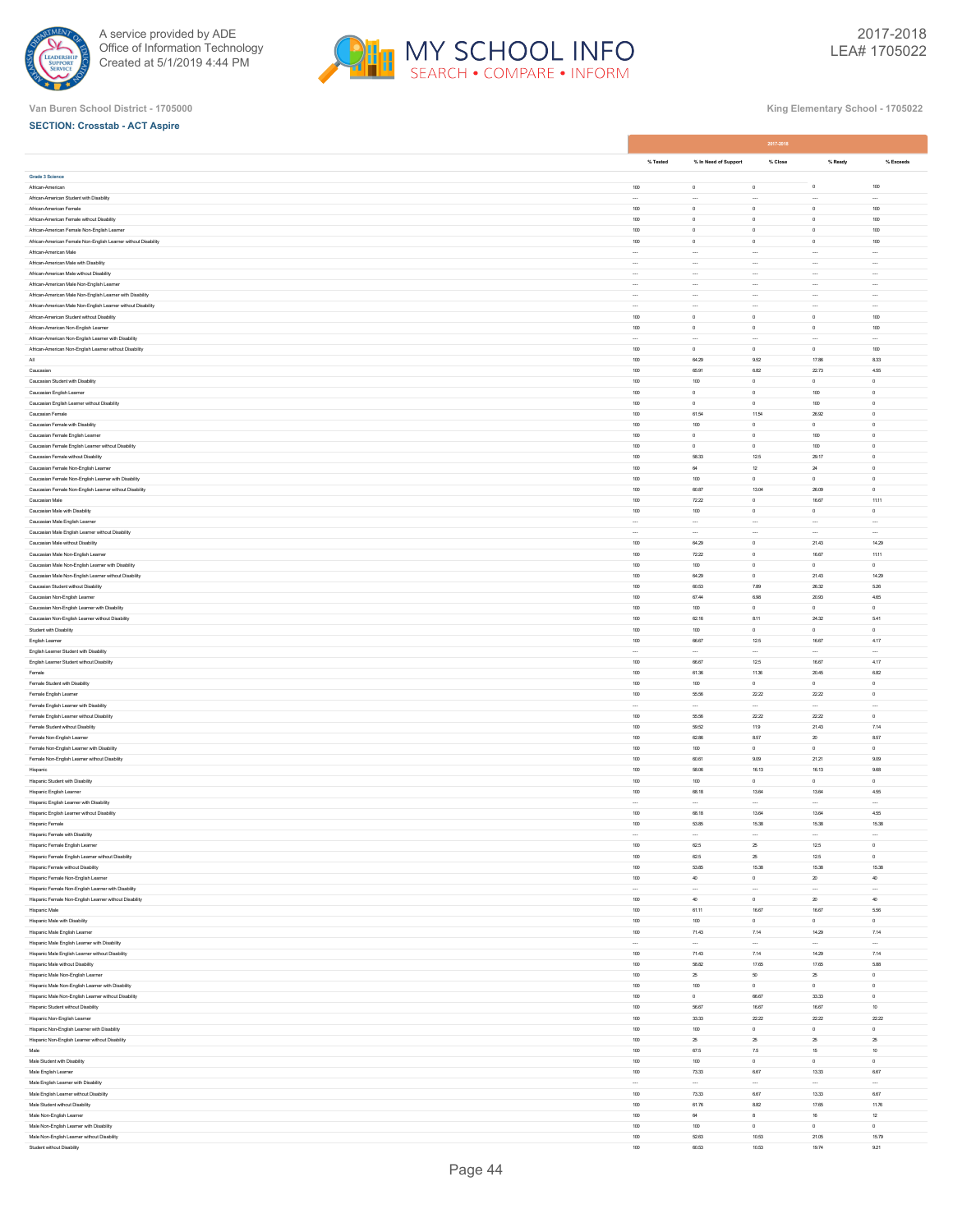



|                                                | 2017-2018 |       |      |       |       |
|------------------------------------------------|-----------|-------|------|-------|-------|
| Non-English Learner                            | 100       | 63.33 | 8.33 | 18.33 |       |
| Non-English Learner Student with Disability    | 100       | 100   |      |       |       |
| Non-English Learner Student without Disability | 100       | 57.69 | 9.62 | 21.15 | 11.54 |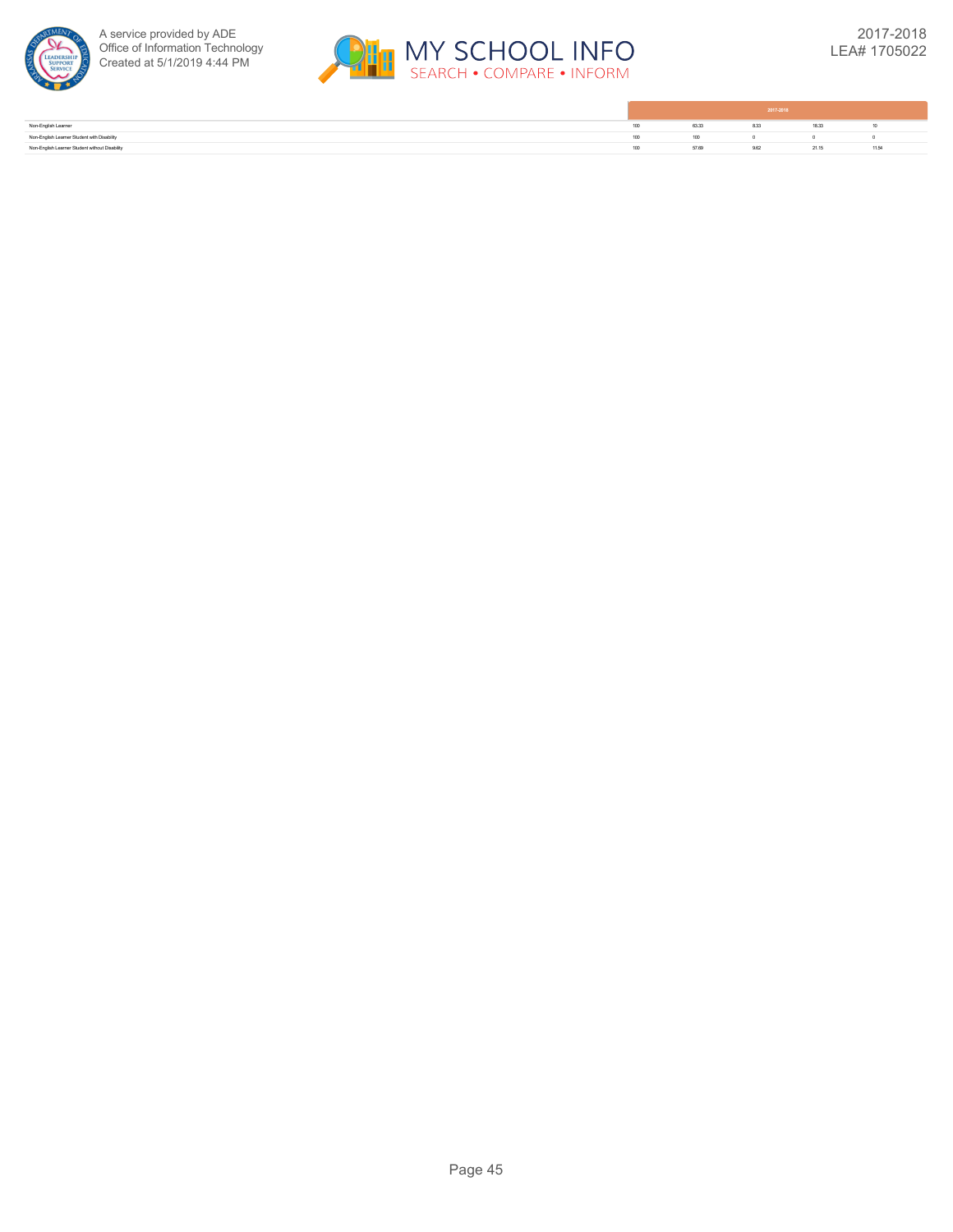



|                                                                                                                 |                      |                          | 2017-2018                                    |                        |                           |
|-----------------------------------------------------------------------------------------------------------------|----------------------|--------------------------|----------------------------------------------|------------------------|---------------------------|
|                                                                                                                 | $\%$ Tested          | % In Need of Support     | $\%$ Close                                   | % Ready                | % Exceeds                 |
| Grade 4 Science                                                                                                 |                      |                          |                                              |                        |                           |
| African-American                                                                                                | 100                  | 100                      | $\,$ 0 $\,$                                  | $\,$ 0 $\,$            | $\mathbb O$               |
| African-American Student with Disability                                                                        | 100                  | 100                      | $\circ$                                      | $\mathbf{0}$           | $^{\circ}$                |
| African-American Female<br>African-American Female without Disability                                           | $\cdots$<br>$\ldots$ | $\sim$<br>$\sim$         | $\ddot{\phantom{0}}$<br>$\ddot{\phantom{0}}$ | $\ddotsc$<br>          | $\cdots$<br>$\cdots$      |
| African-American Female Non-English Learner                                                                     | $\cdots$             | $\cdots$                 | $\cdots$                                     | $\cdots$               | $\cdots$                  |
| African-American Female Non-English Learner without Disability                                                  | $\cdots$             | $\overline{\phantom{a}}$ |                                              | $\ddotsc$              | $\ddotsc$                 |
| African-American Male                                                                                           | 100                  | 100                      | $\circ$                                      | $\circ$                | $\circ$                   |
| African-American Male with Disability                                                                           | 100                  | 100                      | $\,$ 0 $\,$                                  | $\mathbb O$            | $\mathbb O$               |
| African-American Male without Disability<br>African-American Male Non-English Learner                           | à.<br>100            | i.<br>100                | $\ddot{\phantom{a}}$<br>$\circ$              | $\ddotsc$<br>$\circ$   | $\ddotsc$<br>$\circ$      |
| African-American Male Non-English Learner with Disability                                                       | $100\,$              | 100                      | $\,$ 0 $\,$                                  | $\mathbb O$            | $\mathbb O$               |
| African-American Male Non-English Learner without Disability                                                    | $\ddot{\phantom{a}}$ | ä,                       | $\sim$                                       | $\ddotsc$              | $\cdots$                  |
| African-American Student without Disability                                                                     | $\cdots$             | $\cdots$                 | $\cdots$                                     | $\cdots$               | $\cdots$                  |
| African-American Non-English Learner                                                                            | $100\,$              | $100\,$                  | $\,$ 0 $\,$                                  | $\mathbb O$            | $\mathbb O$               |
| African-American Non-English Learner with Disability<br>African-American Non-English Learner without Disability | 100<br>$\cdots$      | 100<br>$\cdots$          | $\circ$<br>$\cdots$                          | $^{\circ}$<br>$\cdots$ | $^{\circ}$<br>$\cdots$    |
| All                                                                                                             | 100                  | 45.88                    | 29.41                                        | 15.29                  | 9.41                      |
| Caucasian                                                                                                       | 100                  | 38.24                    | 3235                                         | 17.65                  | 11.76                     |
| Caucasian Student with Disability                                                                               | $100\,$              | 83.33                    | $\,$ 0 $\,$                                  | $\mathbb O$            | 16.67                     |
| Caucasian English Learner                                                                                       | $\ldots$             | $\cdots$                 | $\cdots$                                     | $\cdots$               | $\cdots$                  |
| Caucasian English Learner without Disability<br>Caucasian Female                                                | $\cdots$<br>$100\,$  | $\cdots$<br>38.1         | $\cdots$<br>33.33                            | $\cdots$<br>14.29      | $\cdots$<br>14.29         |
| Caucasian Female with Disability                                                                                | 100                  | 66.67                    | $\circ$                                      | $\circ$                | 33.33                     |
| Caucasian Female English Learner                                                                                | $\cdots$             | $\cdots$                 | $\cdots$                                     | $\cdots$               |                           |
| Caucasian Female English Learner without Disability                                                             | $\ddotsc$            | $\sim$                   | $\ddotsc$                                    | $\ddotsc$              | $\ddotsc$                 |
| Caucasian Female without Disability                                                                             | 100                  | 33.33                    | 38.89                                        | 16.67                  | 11.11                     |
| Caucasian Female Non-English Learner<br>Caucasian Female Non-English Learner with Disability                    | $100\,$<br>100       | 38.1<br>66.67            | 33.33<br>$\circ$                             | 14.29<br>$\mathbb O$   | 14.29<br>33.33            |
| Caucasian Female Non-English Learner without Disability                                                         | 100                  | 33.33                    | 38.89                                        | 16.67                  | 11.11                     |
| Caucasian Male                                                                                                  | $100\,$              | 38.46                    | 30.77                                        | 23.08                  | 7.69                      |
| Caucasian Male with Disability                                                                                  | 100                  | 100                      | $\circ$                                      | $^{\circ}$             | $^{\circ}$                |
| Caucasian Male English Learner                                                                                  | $\cdots$             | $\cdots$                 | $\cdots$                                     | $\cdots$               | $\cdots$                  |
| Caucasian Male English Learner without Disability<br>Caucasian Male without Disability                          | $\cdots$<br>100      | $\sim$<br>20             | $\cdots$<br>40                               | $\cdots$<br>30         | $\cdots$<br>10            |
| Caucasian Male Non-English Learner                                                                              | $100\,$              | 38.46                    | 30.77                                        | 23.08                  | 7.69                      |
| Caucasian Male Non-English Learner with Disability                                                              | 100                  | 100                      | $\,$ 0 $\,$                                  | $\mathbb O$            | $\,$ 0 $\,$               |
| Caucasian Male Non-English Learner without Disability                                                           | 100                  | $20\,$                   | $40\,$                                       | $30\,$                 | $10\,$                    |
| Caucasian Student without Disability                                                                            | $100\,$              | 28.57                    | 39.29                                        | 21.43                  | 10.71                     |
| Caucasian Non-English Learner<br>Caucasian Non-English Learner with Disability                                  | 100<br>100           | 38.24<br>83.33           | 32.35<br>$\,$ 0 $\,$                         | 17.65<br>$\mathbb O$   | 11.76<br>16.67            |
| Caucasian Non-English Learner without Disability                                                                | 100                  | 28.57                    | 39.29                                        | 21.43                  | 10.71                     |
| Student with Disability                                                                                         | 100                  | 81.82                    | 9.09                                         | $\circ$                | 9.09                      |
| English Learner                                                                                                 | $100\,$              | 53.85                    | 30.77                                        | 7.69                   | 7.69                      |
| English Learner Student with Disability                                                                         | 100                  | 60                       | $_{50}$                                      | $\mathbb O$            | $\mathbb O$               |
| English Learner Student without Disability<br>Female                                                            | 100<br>$100\,$       | 54.17<br>51.22           | 29.17<br>29.27                               | 8.33<br>12.2           | 8.33<br>$7.32\,$          |
| Female Student with Disability                                                                                  | 100                  | 80                       | $\circ$                                      | $\mathbf{0}$           | $\rm{20}$                 |
| Female English Learner                                                                                          | 100                  | $_{60}$                  | $30\,$                                       | $10\,$                 | $\mathbb O$               |
| Female English Learner with Disability                                                                          | $\sim$               | $\sim$                   | $\sim$                                       | $\ddotsc$              | $\cdots$                  |
| Female English Learner without Disability                                                                       | 100                  | 60                       | 30                                           | 10                     | $\circ$                   |
| Female Student without Disability<br>Female Non-English Learner                                                 | $100\,$<br>100       | 47.22<br>48.39           | 33.33<br>29.03                               | 13.89<br>12.9          | $5.56\,$<br>9.68          |
| Female Non-English Learner with Disability                                                                      | 100                  | 80                       | $\,$ 0 $\,$                                  | $\mathbb O$            | $\rm{20}$                 |
| Female Non-English Learner without Disability                                                                   | $100\,$              | 42.31                    | 34.62                                        | 15.38                  | 7.69                      |
| Hispanic                                                                                                        | 100                  | 52.63                    | 31.58                                        | 10.53                  | 5.26                      |
| Hispanic Student with Disability                                                                                | 100                  | 66.67                    | 33.33                                        | $\,$ 0 $\,$            | $\,$ 0 $\,$               |
| Hispanic English Learner<br>Hispanic English Learner with Disability                                            | 100<br>100           | 54.17<br>50              | 33.33<br>60                                  | 8.33<br>$\circ$        | 4.17<br>$\mathbb O$       |
| Hispanic English Learner without Disability                                                                     | $100\,$              | 54.55                    | 31.82                                        | 9.09                   | 4.55                      |
| Hispanic Female                                                                                                 | 100                  | 58.82                    | 29.41                                        | 11.76                  | $\mathbb O$               |
| Hispanic Female with Disability                                                                                 | 100                  | 100                      | $\,$ 0                                       | $\mathbb O$            | $\circ$                   |
| Hispanic Female English Learner                                                                                 | $100\,$<br>100       | 55.56<br>55.56           | 33.33<br>33.33                               | 11.11<br>11.11         | $\mathbb O$<br>$^{\circ}$ |
| Hispanic Female English Learner without Disability<br>Hispanic Female without Disability                        | 100                  | 56.25                    | 31.25                                        | 12.5                   | $\mathbb O$               |
| Hispanic Female Non-English Learner                                                                             | 100                  | 62.5                     | $\mathbf{z}$                                 | 12.5                   | $\mathbb O$               |
| Hispanic Female Non-English Learner with Disability                                                             | 100                  | 100                      | $^{\circ}$                                   | $\circ$                | $\circ$                   |
| Hispanic Female Non-English Learner without Disability                                                          | $100\,$              | 57.14                    | 28.57                                        | 14.29                  | $\mathbb O$               |
| Hispanic Male<br>Hispanic Male with Disability                                                                  | 100<br>100           | 47.62<br>60              | 33.33<br>$_{50}$                             | 9.52<br>$\mathbb O$    | 9.52<br>$\,$ 0 $\,$       |
| Hispanic Male English Learner                                                                                   | $100\,$              | 53.33                    | 33.33                                        | 6.67                   | 6.67                      |
| Hispanic Male English Learner with Disability                                                                   | 100                  | 60                       | 60                                           | $\circ$                | $\circ$                   |
| Hispanic Male English Learner without Disability                                                                | 100                  | 53.85                    | 30.77                                        | 7.69                   | 7.69                      |
| Hispanic Male without Disability                                                                                | 100                  | 47.37                    | 31.58                                        | 10.53                  | 10.53                     |
| Hispanic Male Non-English Learner                                                                               | 100<br>$\ddotsc$     | 33.33<br>$\cdots$        | 33.33<br>$\ddot{\phantom{0}}$                | 16.67<br>              | 16.67<br>                 |
| Hispanic Male Non-English Learner with Disability<br>Hispanic Male Non-English Learner without Disability       | 100                  | 33.33                    | 33.33                                        | 16.67                  | 16.67                     |
| Hispanic Student without Disability                                                                             | 100                  | 51.43                    | 31.43                                        | 11.43                  | 5.71                      |
| Hispanic Non-English Learner                                                                                    | $100\,$              | $_{50}$                  | 28.57                                        | 14.29                  | 7.14                      |
| Hispanic Non-English Learner with Disability                                                                    | 100                  | 100                      | $\circ$                                      | $\circ$                | $\circ$                   |
| Hispanic Non-English Learner without Disability                                                                 | 100                  | 46.15                    | 30.77                                        | 15.38                  | 7.69                      |
| Male<br>Male Student with Disability                                                                            | 100<br>100           | 40.91<br>83.33           | 29.55<br>16.67                               | 18.18<br>$\circ$       | 11.36<br>$\circ$          |
| Male English Learner                                                                                            | $100\,$              | $_{\rm S0}$              | 31.25                                        | $6.25\,$               | 12.5                      |
| Male English Learner with Disability                                                                            | 100                  | 50                       | 50                                           | $\circ$                | $\mathbb O$               |
| Male English Learner without Disability                                                                         | 100                  | $_{50}$                  | 28.57                                        | 7.14                   | 14.29                     |
| Male Student without Disability                                                                                 |                      | 34.21                    | 31.58                                        | 21.06                  | 13.16                     |
|                                                                                                                 | 100                  |                          |                                              |                        |                           |
| Male Non-English Learner                                                                                        | 100<br>100           | 35.71<br>100             | 28.57<br>$\,$ 0 $\,$                         | 25<br>$\mathbb O$      | 10.71<br>$\mathbb O$      |
| Male Non-English Learner with Disability<br>Male Non-English Learner without Disability                         | 100                  | $\rm{25}$                | 33.33                                        | 29.17                  | 12.5                      |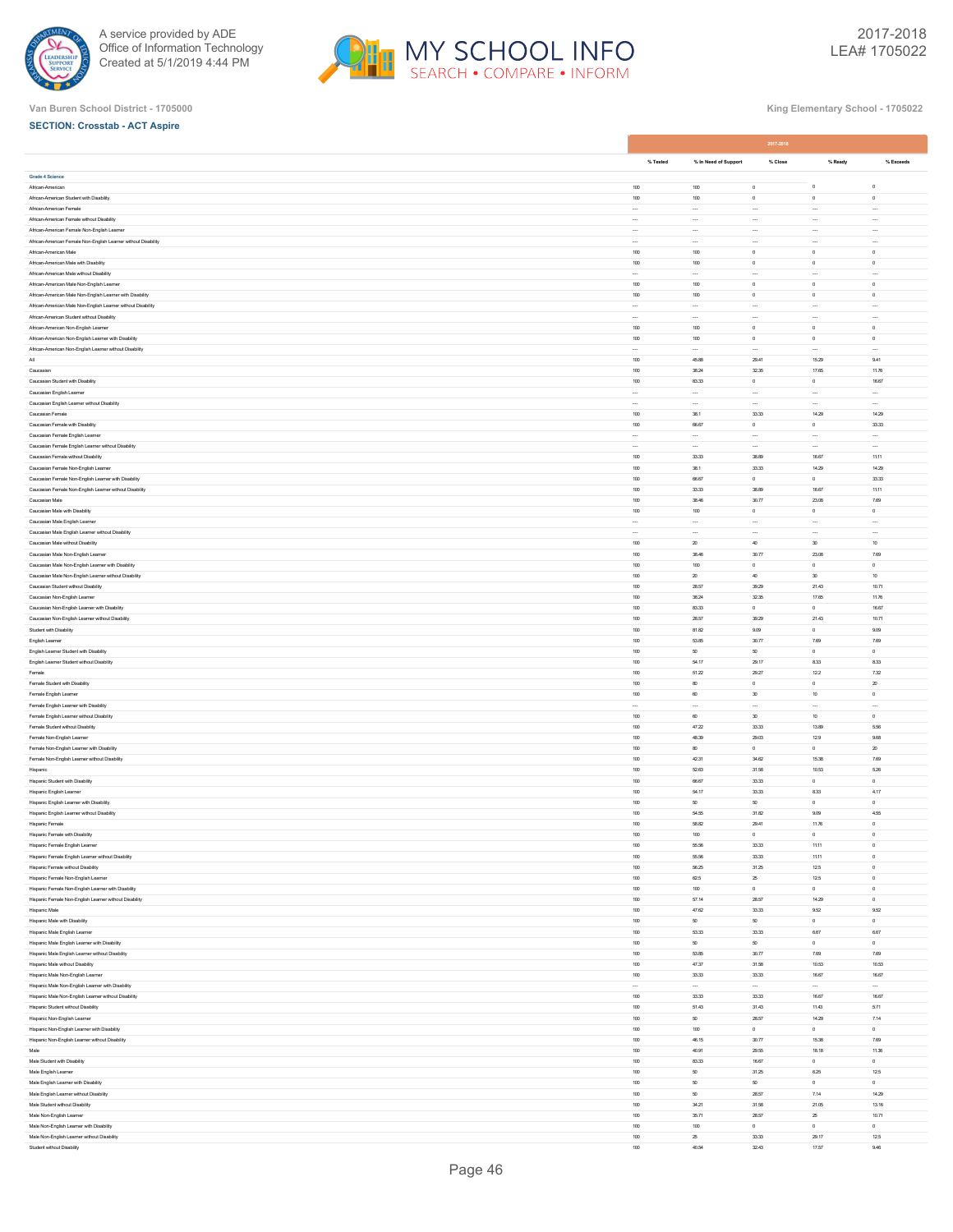



| 2017-2018<br>Non-English Learner<br>42.37<br>18.64<br>100<br>26.81<br>10.17<br>Non-English Learner Student with Disability<br>88.89<br>100<br>11.11 |                                                |     |  |  |  |  |  |
|-----------------------------------------------------------------------------------------------------------------------------------------------------|------------------------------------------------|-----|--|--|--|--|--|
|                                                                                                                                                     |                                                |     |  |  |  |  |  |
|                                                                                                                                                     |                                                |     |  |  |  |  |  |
|                                                                                                                                                     |                                                |     |  |  |  |  |  |
|                                                                                                                                                     | Non-English Learner Student without Disability | 100 |  |  |  |  |  |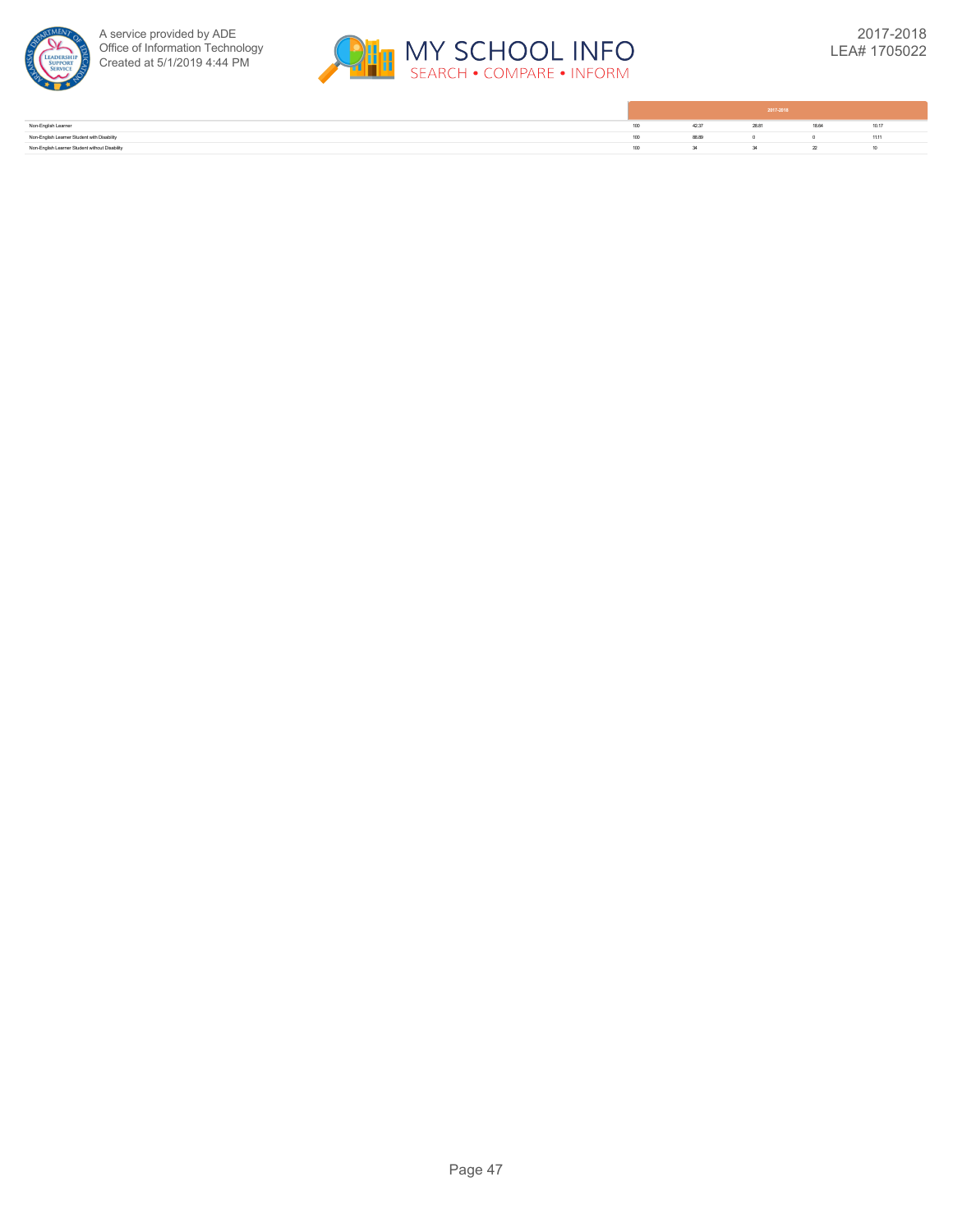



|                                                                                                           |                       |                               | 2017-2018                      |                            |                            |
|-----------------------------------------------------------------------------------------------------------|-----------------------|-------------------------------|--------------------------------|----------------------------|----------------------------|
|                                                                                                           | % Tested              | % In Need of Support          | % Close                        | % Ready                    | % Exceeds                  |
| Grade 5 Science                                                                                           |                       |                               |                                |                            |                            |
| African-American                                                                                          | 100                   | $\,$ 0 $\,$                   | 100                            | $\mathbb O$                | $\circ$                    |
| African-American Student with Disability<br>African-American Female                                       | $\ddotsc$<br>$\cdots$ | $\cdots$<br>$\cdots$          | $\sim$<br>$\ddot{\phantom{0}}$ | $\cdots$<br>               | $\cdots$<br>               |
| African-American Female without Disability                                                                | $\ddotsc$             | $\cdots$                      | $\ldots$                       | $\cdots$                   | $\cdots$                   |
| African-American Female Non-English Learner                                                               | $\cdots$              | $\ddot{\phantom{0}}$          | $\ldots$                       | $\cdots$                   | $\cdots$                   |
| African-American Female Non-English Learner without Disability                                            | $\sim$                |                               | $\ddot{\phantom{0}}$           |                            |                            |
| African-American Male                                                                                     | 100                   | $\,$ 0 $\,$                   | 100                            | $\mathbb O$                | $\circ$                    |
| African-American Male with Disability<br>African-American Male without Disability                         | $\cdots$<br>100       | $\cdots$<br>$\,0\,$           | $\cdots$<br>100                | $\cdots$<br>$\mathbb O$    | $\cdots$<br>$\circ$        |
| African-American Male Non-English Learner                                                                 | 100                   | $\circ$                       | 100                            | $\circ$                    | $\circ$                    |
| African-American Male Non-English Learner with Disability                                                 | $\cdots$              | $\sim$                        | $\ddot{\phantom{0}}$           |                            |                            |
| African-American Male Non-English Learner without Disability                                              | 100                   | $\,0\,$                       | 100                            | $\mathbb O$                | $\mathbb O$                |
| African-American Student without Disability                                                               | 100                   | $\,$ 0 $\,$                   | 100                            | $\mathbf 0$                | $\mathbb O$                |
| African-American Non-English Learner<br>African-American Non-English Learner with Disability              | $100\,$<br>$\ddotsc$  | $\,$ 0 $\,$<br>$\cdots$       | $100\,$<br>$\cdots$            | $\mathbb O$<br>$\cdots$    | $\mathbb O$<br>$\cdots$    |
| African-American Non-English Learner without Disability                                                   | 100                   | $\,0\,$                       | 100                            | $\mathbb O$                | $\mathbb O$                |
| All                                                                                                       | 100                   | 41.38                         | 32.18                          | 16.09                      | 10.34                      |
| Caucasian                                                                                                 | 100                   | 47.06                         | 23.53                          | 21.57                      | 7.84                       |
| Caucasian Student with Disability                                                                         | $100\,$               | $_{80}$                       | 6.67                           | 13.33                      | $\mathbb O$                |
| Caucasian English Learner<br>Caucasian English Learner without Disability                                 | 100<br>100            | 100<br>100                    | $\,$ 0 $\,$<br>$\,$ 0 $\,$     | $\mathbb O$<br>$\mathbf 0$ | $\mathbb O$<br>$\mathbb O$ |
| Caucasian Female                                                                                          | $100\,$               | $_{\rm 35}$                   | $30\,$                         | $15\,$                     | $20\,$                     |
| Caucasian Female with Disability                                                                          | 100                   | 100                           | $\circ$                        | $\circ$                    | $\circ$                    |
| Caucasian Female English Learner                                                                          | $\cdots$              | $\ddotsc$                     | $\ldots$                       | $\cdots$                   | $\cdots$                   |
| Caucasian Female English Learner without Disability                                                       | $\ddotsc$             | $\sim$                        | $\ddot{\phantom{a}}$           | $\cdots$                   | $\cdots$                   |
| Caucasian Female without Disability<br>Caucasian Female Non-English Learner                               | 100<br>$100\,$        | 27.78<br>$_{\rm 35}$          | 33.33<br>$30\,$                | 16.67<br>$15\,$            | 22.22<br>$20\,$            |
| Caucasian Female Non-English Learner with Disability                                                      | 100                   | 100                           | $\,0\,$                        | $\circ$                    | $\circ$                    |
| Caucasian Female Non-English Learner without Disability                                                   | 100                   | 27.78                         | 33.33                          | 16.67                      | 22.22                      |
| Caucasian Male                                                                                            | $100\,$               | 54.84                         | 19.35                          | 25.81                      | $\mathbf 0$                |
| Caucasian Male with Disability                                                                            | 100                   | 76.92                         | 7.69                           | 15.38                      | $\circ$                    |
| Caucasian Male English Learner<br>Caucasian Male English Learner without Disability                       | 100<br>100            | 100<br>100                    | $\,0\,$<br>$\,$ 0 $\,$         | $\mathbb O$<br>$\mathbb O$ | $\mathbb O$<br>$\mathbb O$ |
| Caucasian Male without Disability                                                                         | 100                   | 38.89                         | 27.78                          | 33.33                      | $\circ$                    |
| Caucasian Male Non-English Learner                                                                        | $100\,$               | 53.33                         | $\rm{20}$                      | 26.67                      | $\circ$                    |
| Caucasian Male Non-English Learner with Disability                                                        | 100                   | 76.92                         | 7.69                           | 15.38                      | $\mathbb O$                |
| Caucasian Male Non-English Learner without Disability                                                     | 100                   | 35.29                         | 29.41                          | 35.29                      | $\mathbb O$                |
| Caucasian Student without Disability<br>Caucasian Non-English Learner                                     | $100\,$<br>100        | 33.33<br>46                   | 30.56<br>$24\,$                | $2\!$<br>$\mathbf{z}$      | 11.11<br>8                 |
| Caucasian Non-English Learner with Disability                                                             | 100                   | $_{80}$                       | 6.67                           | 13.33                      | $\mathbb O$                |
| Caucasian Non-English Learner without Disability                                                          | 100                   | 31.43                         | 31.43                          | 25.71                      | 11.43                      |
| Student with Disability                                                                                   | 100                   | 76.47                         | 11.76                          | 11.76                      | $\circ$                    |
| English Learner                                                                                           | $100\,$               | 28.57                         | 52.38                          | 9.52                       | 9.52                       |
| English Learner Student with Disability<br>English Learner Student without Disability                     | 100<br>100            | 100<br>$\rm{2S}$              | $\,$ 0 $\,$<br>$_{55}$         | $\mathbb O$<br>$10\,$      | $\mathbb O$<br>$10\,$      |
| Female                                                                                                    | $100\,$               | 33.33                         | 41.67                          | 13.89                      | 11.11                      |
| Female Student with Disability                                                                            | 100                   | 66.67                         | 33.33                          | $\circ$                    | $\circ$                    |
| Female English Learner                                                                                    | 100                   | 22.22                         | 66.67                          | 11.11                      | $\mathbb O$                |
| Female English Learner with Disability                                                                    | $\sim$                | $\sim$                        | $\ldots$                       | $\cdots$                   | $\cdots$                   |
| Female English Learner without Disability                                                                 | 100<br>$100\,$        | 22.22<br>$30.3\,$             | 66.67<br>42.42                 | 11.11<br>15.15             | $\circ$<br>12.12           |
| Female Student without Disability<br>Female Non-English Learner                                           | 100                   | 37.04                         | 33.33                          | 14.81                      | 14.81                      |
| Female Non-English Learner with Disability                                                                | 100                   | 66.67                         | 33.33                          | $\mathsf{o}$               | $\mathsf{o}$               |
| Female Non-English Learner without Disability                                                             | $100\,$               | 33.33                         | 33.33                          | 16.67                      | 16.67                      |
| Hispanic                                                                                                  | 100                   | 23.08                         | 53.85                          | 11.54                      | 11.54                      |
| Hispanic Student with Disability                                                                          | 100                   | $\,$ 0 $\,$                   | 100                            | $\mathbb O$                | $\mathbb O$                |
| Hispanic English Learner<br>Hispanic English Learner with Disability                                      | 100<br>$\ddotsc$      | 21.05<br>$\cdots$             | 57.89<br>$\cdots$              | 10.53<br>$\cdots$          | 10.53<br>$\cdots$          |
| Hispanic English Learner without Disability                                                               | $100\,$               | 21.06                         | 57.89                          | 10.53                      | 10.53                      |
| Hispanic Female                                                                                           | 100                   | 23.08                         | 61.54                          | 15.38                      | $\mathbb O$                |
| Hispanic Female with Disability                                                                           | 100                   | $\,0\,$                       | 100                            | $\mathbf 0$                | $\circ$                    |
| Hispanic Female English Learner                                                                           | $100\,$<br>100        | $22\,22$<br>22.22             | 66.67<br>66.67                 | 11.11<br>11.11             | $\mathbb O$<br>$\circ$     |
| Hispanic Female English Learner without Disability<br>Hispanic Female without Disability                  | 100                   | $\rm{z}\rm{s}$                | 58.33                          | 16.67                      | $\mathbb O$                |
| Hispanic Female Non-English Learner                                                                       | 100                   | $\rm{25}$                     | $_{50}$                        | $\rm 25$                   | $\mathbb O$                |
| Hispanic Female Non-English Learner with Disability                                                       | 100                   | $\circ$                       | 100                            | $\,$ 0 $\,$                | $\circ$                    |
| Hispanic Female Non-English Learner without Disability                                                    | $100\,$               | 33.33                         | 33.33                          | 33.33                      | $\mathbb O$                |
| Hispanic Male                                                                                             | 100                   | 23.08                         | 46.15                          | 7.69<br>$\cdots$           | 23.08<br>$\cdots$          |
| Hispanic Male with Disability<br>Hispanic Male English Learner                                            | $\cdots$<br>$100\,$   | $\cdots$<br>$\rm{20}$         | $\cdots$<br>$_{\rm 50}$        | $10\,$                     | $20\,$                     |
| Hispanic Male English Learner with Disability                                                             | $\cdots$              | $\cdots$                      | $\cdots$                       | $\cdots$                   | $\cdots$                   |
| Hispanic Male English Learner without Disability                                                          | 100                   | $\rm{20}$                     | $_{50}$                        | $10\,$                     | $\rm{20}$                  |
| Hispanic Male without Disability                                                                          | 100                   | 23.08                         | 46.15                          | 7.69                       | 23.08                      |
| Hispanic Male Non-English Learner                                                                         | 100<br>$\ddotsc$      | 33.33<br>$\ddot{\phantom{0}}$ | 33.33<br>$\cdots$              | $^{\circ}$<br>             | 33.33<br>                  |
| Hispanic Male Non-English Learner with Disability<br>Hispanic Male Non-English Learner without Disability | 100                   | 33.33                         | 33.33                          | $\mathbb O$                | 33.33                      |
| Hispanic Student without Disability                                                                       | 100                   | $24\,$                        | $\mathbbmss{2}$                | $\mathfrak{12}$            | $\mathfrak{12}$            |
| Hispanic Non-English Learner                                                                              | $100\,$               | 28.57                         | 42.86                          | 14.29                      | 14.29                      |
| Hispanic Non-English Learner with Disability                                                              | 100                   | $^{\circ}$                    | 100                            | $\circ$                    | $\circ$                    |
| Hispanic Non-English Learner without Disability                                                           | 100                   | 33.33                         | 33.33                          | 16.67                      | 16.67                      |
| Male<br>Male Student with Disability                                                                      | 100<br>100            | 47.06<br>78.57                | 25.49<br>7.14                  | 17.65<br>14.29             | $9.8\,$<br>$\circ$         |
| Male English Learner                                                                                      | $100\,$               | 33.33                         | 41.67                          | 8.33                       | 16.67                      |
| Male English Learner with Disability                                                                      | 100                   | 100                           | $\,$ 0 $\,$                    | $\mathbb O$                | $\mathbb O$                |
| Male English Learner without Disability                                                                   | 100                   | 27.27                         | 45.45                          | 9.09                       | 18.18                      |
| Male Student without Disability                                                                           | $100\,$<br>100        | 35.14                         | 32.43                          | 18.92<br>20.51             | 13.51<br>7.69              |
| Male Non-English Learner<br>Male Non-English Learner with Disability                                      | 100                   | 51.28<br>76.92                | 20.51<br>7.69                  | 15.38                      | $\mathbb O$                |
| Male Non-English Learner without Disability                                                               | 100                   | 38.46                         | 26.92                          | 23.08                      | 11.54                      |
| Student without Disability                                                                                | 100                   | 32.86                         | 37.14                          | 17.14                      | 12.86                      |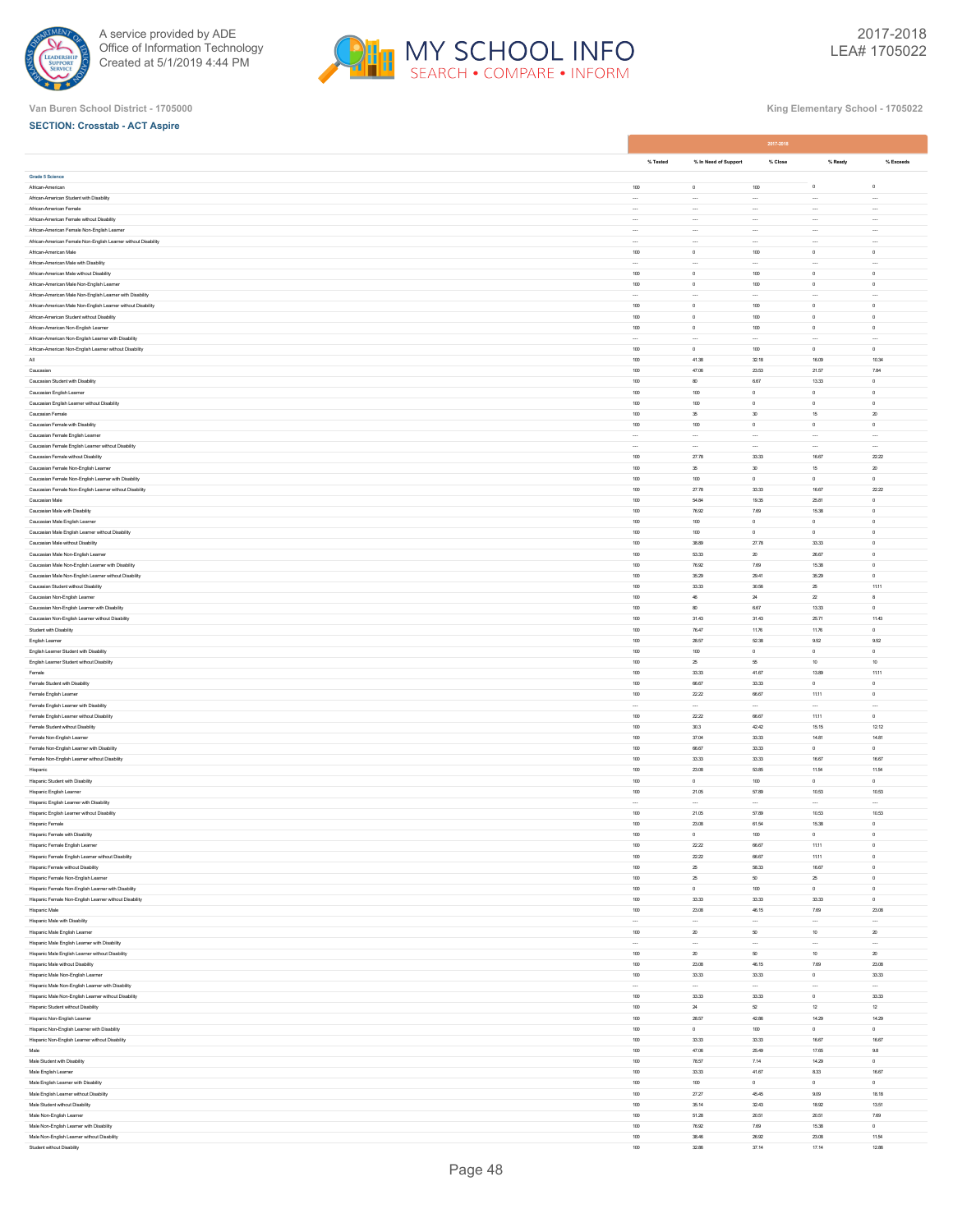



|                                                |     | 2017-2018 |       |       |       |  |
|------------------------------------------------|-----|-----------|-------|-------|-------|--|
| Non-English Learner                            | 100 | 45.45     | 25.76 | 18.18 | 10.61 |  |
| Non-English Learner Student with Disability    | 100 | 75        | 12.5  | 12.5  |       |  |
| Non-English Learner Student without Disability | 100 |           |       |       |       |  |
|                                                |     |           |       |       |       |  |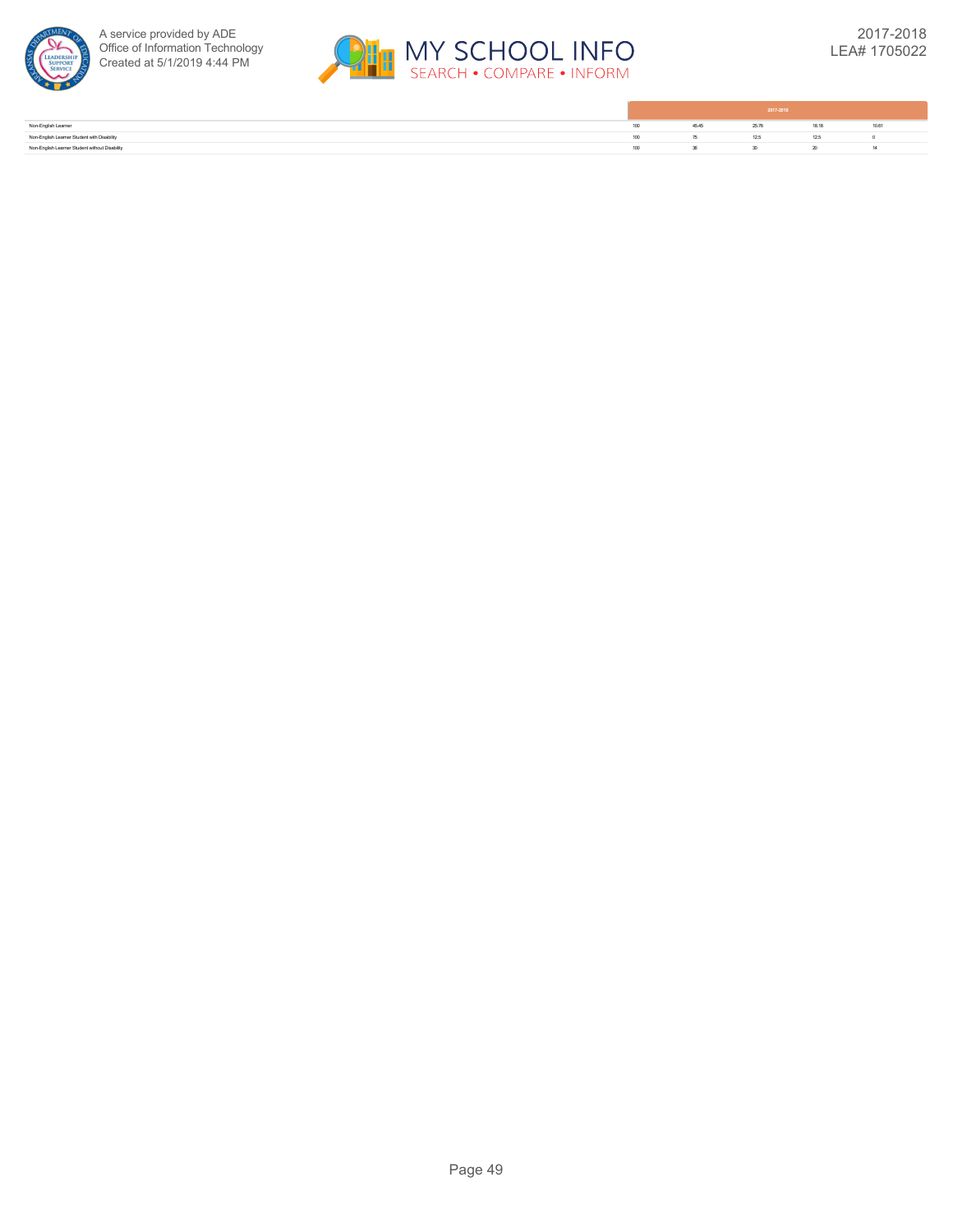



|                                                                                            | 2017-2018      |                       |                                    |                           |                           |  |  |
|--------------------------------------------------------------------------------------------|----------------|-----------------------|------------------------------------|---------------------------|---------------------------|--|--|
|                                                                                            | % Tested       | % In Need of Support  | % Close                            | % Ready                   | % Exceeds                 |  |  |
| All Grades Science                                                                         |                |                       |                                    |                           |                           |  |  |
| African-American                                                                           | 100            | 33.33                 | 33.33                              | $\,$ 0 $\,$               | 33.33                     |  |  |
| African-American Student with Disability                                                   | 100            | 100                   | $\,$ 0 $\,$                        | $\,$ 0 $\,$               | $\,$ 0 $\,$               |  |  |
| African-American Female                                                                    | 100            | $\circ$               | $\,$ 0 $\,$                        | $\,$ 0 $\,$               | 100                       |  |  |
| African-American Female without Disability                                                 | 100            | $\circ$               | $\circ$                            | $\circ$                   | 100                       |  |  |
| African-American Female Non-English Learner                                                | $100\,$        | $\,$ 0 $\,$           | $\,$ 0 $\,$                        | $\,$ 0 $\,$               | $100\,$                   |  |  |
| African-American Female Non-English Learner without Disability                             | 100            | $\circ$               | $\,$ 0 $\,$                        | $\,$ 0 $\,$               | 100                       |  |  |
| African-American Male                                                                      | 100            | 60                    | $_{50}$                            | $\,$ 0 $\,$               | $\,$ 0 $\,$               |  |  |
| African-American Male with Disability                                                      | $100\,$        | $100\,$               | $\,$ 0 $\,$                        | $\,$ 0 $\,$               | $\,$ 0 $\,$               |  |  |
| African-American Male without Disability<br>African-American Male Non-English Learner      | 100<br>100     | $^{\circ}$<br>$_{50}$ | 100<br>$_{50}$                     | $^{\circ}$<br>$\mathbb O$ | $^{\circ}$<br>$\mathbb O$ |  |  |
| African-American Male Non-English Learner with Disability                                  | 100            | 100                   | $\,$ 0 $\,$                        | $\,$ 0 $\,$               | $\,$ 0 $\,$               |  |  |
| African-American Male Non-English Learner without Disability                               | 100            | $^{\circ}$            | 100                                | $\mathbf{0}$              | $\mathbf{0}$              |  |  |
| African-American Student without Disability                                                | $100\,$        | $\,$ 0                | $_{\rm S0}$                        | $\mathbb O$               | $_{\rm 50}$               |  |  |
| African-American Non-English Learner                                                       | 100            | 33.33                 | 33.33                              | $\,$ 0 $\,$               | 33.33                     |  |  |
| African-American Non-English Learner with Disability                                       | 100            | 100                   | $\,$ 0 $\,$                        | $\,$ 0 $\,$               | $\,$ 0 $\,$               |  |  |
| African-American Non-English Learner without Disability                                    | $100\,$        | $\circ$               | $_{50}$                            | $\mathbb O$               | $_{\rm 50}$               |  |  |
| All                                                                                        | 100            | 50.39                 | 23.83                              | 16.41                     | 9.38                      |  |  |
| Caucasian                                                                                  | 100            | 51.16                 | 20.16                              | 20.93                     | 7.75                      |  |  |
| Caucasian Student with Disability                                                          | 100            | 85.19                 | 3.7                                | 7.41                      | $3.7\,$                   |  |  |
| Caucasian English Learner                                                                  | 100            | 50                    | $\mathbf 0$                        | $_{50}$                   | $\circ$                   |  |  |
| Caucasian English Learner without Disability                                               | $100\,$        | $_{50}$               | $\,$ 0 $\,$                        | $_{\rm 50}$               | $\,$ 0 $\,$               |  |  |
| Caucasian Female                                                                           | 100            | 46.27                 | 23.88                              | 19.4                      | 10.45                     |  |  |
| Caucasian Female with Disability                                                           | 100            | 85.71                 | $\mathbf 0$                        | $\mathbb O$               | 14.29                     |  |  |
| Caucasian Female English Learner                                                           | 100            | $\,$ 0 $\,$           | $\,$ 0 $\,$                        | 100                       | $\,$ 0 $\,$               |  |  |
| Caucasian Female English Learner without Disability<br>Caucasian Female without Disability | 100<br>100     | $^{\circ}$<br>41.67   | $\circ$<br>26.67                   | 100<br>21.67              | $^{\circ}$<br>$10\,$      |  |  |
| Caucasian Female Non-English Learner                                                       | 100            | 46.97                 | 24.24                              | 18.18                     | 10.61                     |  |  |
| Caucasian Female Non-English Learner with Disability                                       | 100            | 85.71                 | $\circ$                            | $\circ$                   | 14.29                     |  |  |
| Caucasian Female Non-English Learner without Disability                                    | $100\,$        | 42.37                 | 27.12                              | 20.34                     | 10.17                     |  |  |
| Caucasian Male                                                                             | 100            | 56.45                 | 16.13                              | 22.58                     | 4.84                      |  |  |
| Caucasian Male with Disability                                                             | 100            | 85                    | $\mathsf{s}$                       | $10\,$                    | $\,$ 0 $\,$               |  |  |
| Caucasian Male English Learner                                                             | $100\,$        | $100\,$               | $\,$ 0 $\,$                        | $\,$ 0 $\,$               | $\,$ 0 $\,$               |  |  |
| Caucasian Male English Learner without Disability                                          | 100            | 100                   | $\circ$                            | $\circ$                   | $\circ$                   |  |  |
| Caucasian Male without Disability                                                          | 100            | 42.86                 | 21.43                              | 28.57                     | 7.14                      |  |  |
| Caucasian Male Non-English Learner                                                         | 100            | 55.74                 | 16.39                              | 22.95                     | $4.92\,$                  |  |  |
| Caucasian Male Non-English Learner with Disability                                         | 100            | 85                    | 5                                  | 10                        | $^{\circ}$                |  |  |
| Caucasian Male Non-English Learner without Disability                                      | $100\,$        | 41.46                 | 21.95                              | 29.27                     | $7.32\,$                  |  |  |
| Caucasian Student without Disability                                                       | 100            | 42.16                 | 24.51                              | 24.51                     | 8.82                      |  |  |
| Caucasian Non-English Learner                                                              | 100            | 51.18                 | 20.47                              | 20.47                     | 7.87                      |  |  |
| Caucasian Non-English Learner with Disability                                              | $100\,$        | 85.19<br>42           | $3.7\,$<br>$\overline{\mathbf{z}}$ | 7.41<br>24                | $3.7\,$                   |  |  |
| Caucasian Non-English Learner without Disability<br>Student with Disability                | 100<br>100     | 83.33                 | 8.33                               | 5.56                      | $\theta$<br>2.78          |  |  |
| English Learner                                                                            | 100            | 50.7                  | 30.99                              | 11.27                     | 7.04                      |  |  |
| English Learner Student with Disability                                                    | 100            | 66.67                 | 33.33                              | $^{\circ}$                | $^{\circ}$                |  |  |
| English Learner Student without Disability                                                 | $100\,$        | $_{50}$               | 30.88                              | 11.76                     | $7.35\,$                  |  |  |
| Female                                                                                     | 100            | 49.59                 | 26.45                              | 15.7                      | 8.26                      |  |  |
| Female Student with Disability                                                             | 100            | $_{80}$               | $10$                               | $\mathbb O$               | $10\,$                    |  |  |
| Female English Learner                                                                     | $100\,$        | 46.43                 | 39.29                              | 14.29                     | $\,$ 0                    |  |  |
| Female English Learner with Disability                                                     | $\cdots$       | $\cdots$              | $\ddotsc$                          | $\cdots$                  | $\cdots$                  |  |  |
| Female English Learner without Disability                                                  | 100            | 46.43                 | 39.29                              | 14.29                     | $\,$ 0 $\,$               |  |  |
| Female Student without Disability                                                          | 100            | 46.85                 | 27.93                              | 17.12                     | 8.11                      |  |  |
| Female Non-English Learner                                                                 | 100            | 50.54                 | 22.58                              | 16.13                     | 10.75                     |  |  |
| Female Non-English Learner with Disability                                                 | $100\,$        | $_{80}$               | $10$                               | $\,$ 0 $\,$               | $10\,$                    |  |  |
| Female Non-English Learner without Disability                                              | 100            | 46.99                 | 24.1                               | 18.07                     | 10.84                     |  |  |
| Hispanic<br>Hispanic Student with Disability                                               | 100<br>$100\,$ | 46.32<br>$_{60}$      | 32.63<br>$40\,$                    | 12.63<br>$\,$ 0 $\,$      | 8.42<br>$\,$ 0 $\,$       |  |  |
| Hispanic English Learner                                                                   | 100            | 49.23                 | 33.85                              | 10.77                     | 6.15                      |  |  |
| Hispanic English Learner with Disability                                                   | 100            | $_{50}$               | $_{50}$                            | $\circ$                   | $\mathbb O$               |  |  |
| Hispanic English Learner without Disability                                                | 100            | 49.21                 | 33.33                              | 11.11                     | 6.35                      |  |  |
| Hispanic Female                                                                            | 100            | 46.51                 | 34.88                              | 13.95                     | 4.65                      |  |  |
| Hispanic Female with Disability                                                            | 100            | $_{50}$               | $_{50}$                            | $\mathbb O$               | $\circ$                   |  |  |
| Hispanic Female English Learner                                                            | 100            | 46.15                 | 42.31                              | 11.54                     | $\,$ 0 $\,$               |  |  |
| Hispanic Female English Learner without Disability                                         | 100            | 46.15                 | 42.31                              | 11.54                     | $\,$ 0 $\,$               |  |  |
| Hispanic Female without Disability                                                         | $100\,$        | 46.34                 | 34.15                              | 14.63                     | 4.88                      |  |  |
| Hispanic Female Non-English Learner                                                        | 100            | 47.06                 | 23.53                              | 17.65                     | 11.76                     |  |  |
| Hispanic Female Non-English Learner with Disability                                        | 100            | 60<br>46.67           | $_{\rm 50}$                        | $\mathbb O$               | $\mathsf{O}$              |  |  |
| Hispanic Female Non-English Learner without Disability                                     | 100<br>100     | 46.15                 | 20<br>30.77                        | $\rm{20}$<br>11.54        | 13.33<br>11.54            |  |  |
| Hispanic Male<br>Hispanic Male with Disability                                             | $100\,$        | 66.67                 | 33.33                              | $\,$ 0 $\,$               | $\,$ 0 $\,$               |  |  |
| Hispanic Male English Learner                                                              | 100            | 51.28                 | 28.21                              | 10.26                     | 10.26                     |  |  |
| Hispanic Male English Learner with Disability                                              | 100            | $_{50}$               | $_{\rm 50}$                        | $\mathbb O$               | $\mathbb O$               |  |  |
| Hispanic Male English Learner without Disability                                           | $100\,$        | 51.35                 | 27.03                              | 10.81                     | 10.81                     |  |  |
| Hispanic Male without Disability                                                           | 100            | 44.9                  | 30.61                              | 12.24                     | 12.24                     |  |  |
| Hispanic Male Non-English Learner                                                          | 100            | 30.77                 | 38.46                              | 15.38                     | 15.38                     |  |  |
| Hispanic Male Non-English Learner with Disability                                          | 100            | 100                   | $\,$ 0 $\,$                        | $\mathbb O$               | $\mathsf{O}$              |  |  |
| Hispanic Male Non-English Learner without Disability                                       | 100            | 25                    | 41.67                              | 16.67                     | 16.67                     |  |  |
| Hispanic Student without Disability                                                        | $100\,$        | 45.56                 | 32.22                              | 13.33                     | 8.89                      |  |  |
| Hispanic Non-English Learner                                                               | 100            | 40                    | $30\,$                             | 16.67                     | 13.33                     |  |  |
| Hispanic Non-English Learner with Disability                                               | 100            | 66.67                 | 33.33                              | $\mathbb O$               | $\mathsf{O}$              |  |  |
| Hispanic Non-English Learner without Disability<br>Male                                    | $100\,$<br>100 | 37.04<br>51.11        | 29.63<br>21.48                     | 18.52<br>17.04            | 14.81<br>10.37            |  |  |
| Male Student with Disability                                                               | 100            | 84.62                 | 7.69                               | 7.69                      | $\,$ 0 $\,$               |  |  |
| Male English Learner                                                                       | 100            | 53.49                 | 25.58                              | 9.3                       | 11.63                     |  |  |
| Male English Learner with Disability                                                       | 100            | 66.67                 | 33.33                              | $\circ$                   | $\circ$                   |  |  |
| Male English Learner without Disability                                                    | $100\,$        | $62.5\,$              | $\rm{2S}$                          | $10\,$                    | 12.5                      |  |  |
| Male Student without Disability                                                            | 100            | 43.12                 | 24.77                              | 19.27                     | 12.84                     |  |  |
| Male Non-English Learner                                                                   | 100            | 60                    | 19.57                              | 20.65                     | 9.78                      |  |  |
| Male Non-English Learner with Disability                                                   | $100\,$        | 86.96                 | $4.35\,$                           | $8.7\,$                   | $\,$ 0 $\,$               |  |  |
| Male Non-English Learner without Disability                                                | 100            | 37.68                 | 24.64                              | 24.64                     | 13.04                     |  |  |
| Student without Disability                                                                 | 100            | $45\,$                | 26.36                              | 18.18                     | 10.45                     |  |  |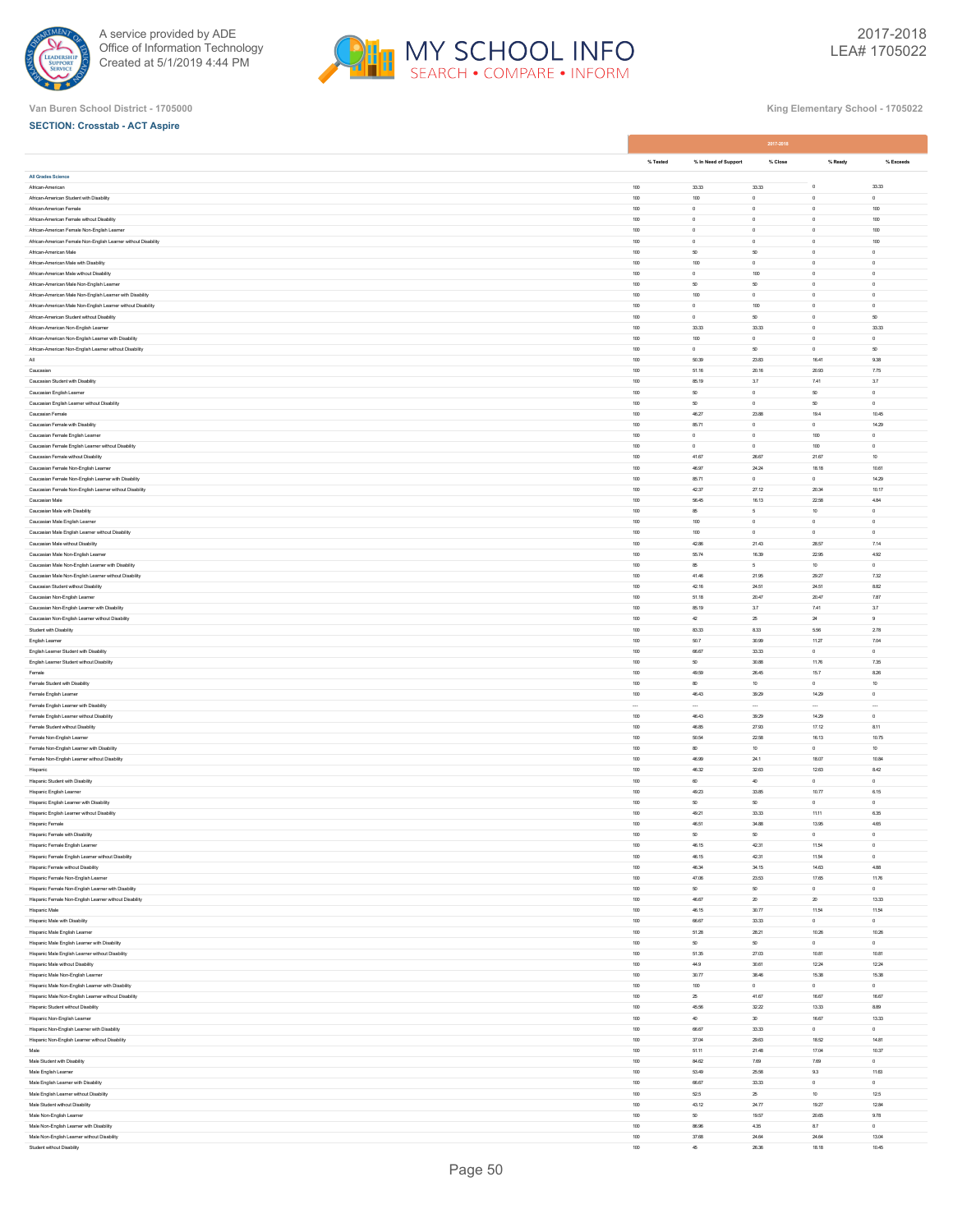



|                                                | 2017-2018 |       |       |       |       |  |  |
|------------------------------------------------|-----------|-------|-------|-------|-------|--|--|
| Non-English Learner                            | 100       | 50.27 | 21.08 | 18.38 | 10.27 |  |  |
| Non-English Learner Student with Disability    | 100       | 84.85 | 6.06  | 6.06  | 3.03  |  |  |
| Non-English Learner Student without Disability | 100       | 42.76 | 24.34 | 21.05 | 11.84 |  |  |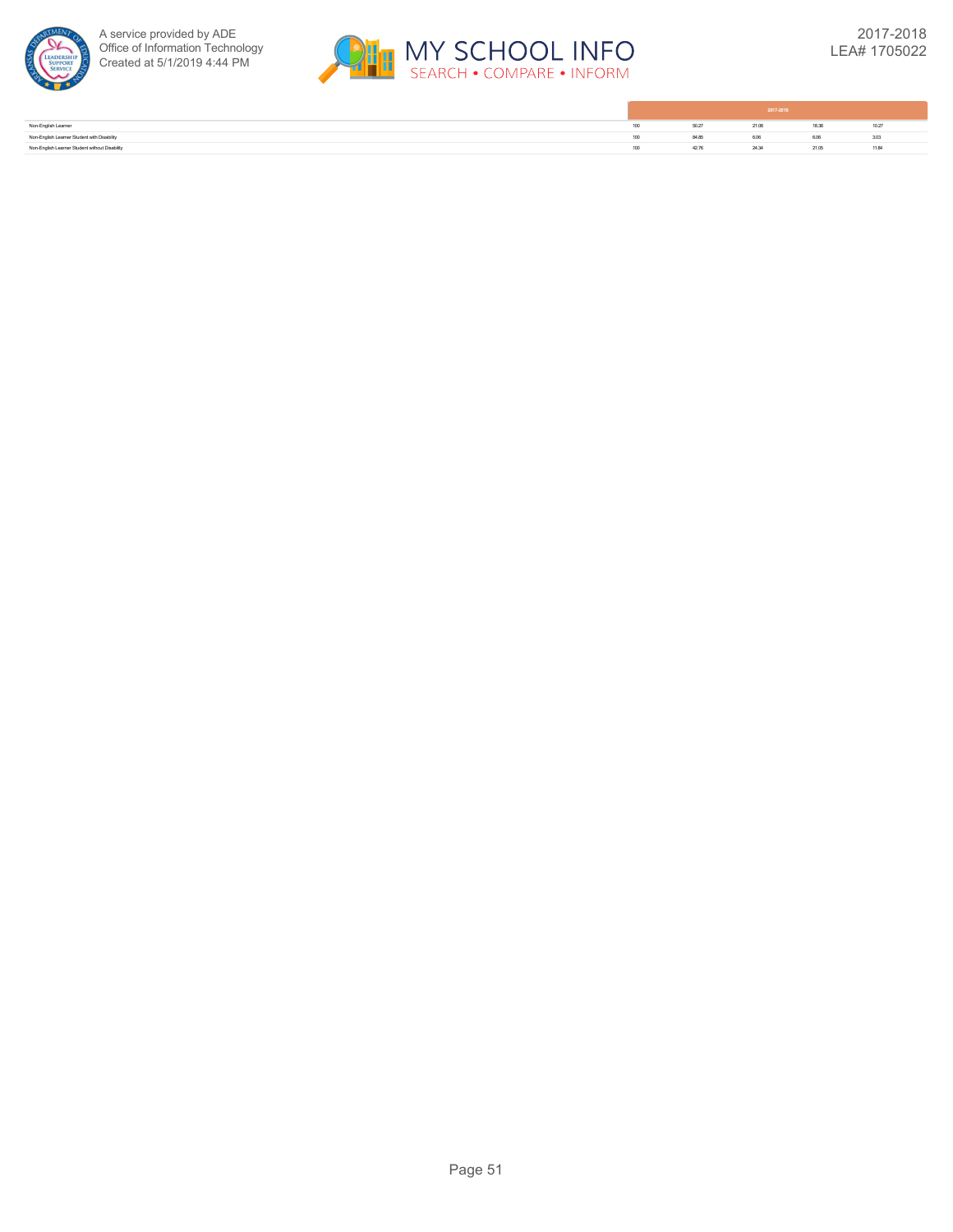

A service provided by ADE Office of Information Technology Created at 5/1/2019 4:44 PM

**SECTION: Crosstab - Graduation Rates**



**Van Buren School District - 1705000 King Elementary School - 1705022**



Four Year Graduation Rates are not available.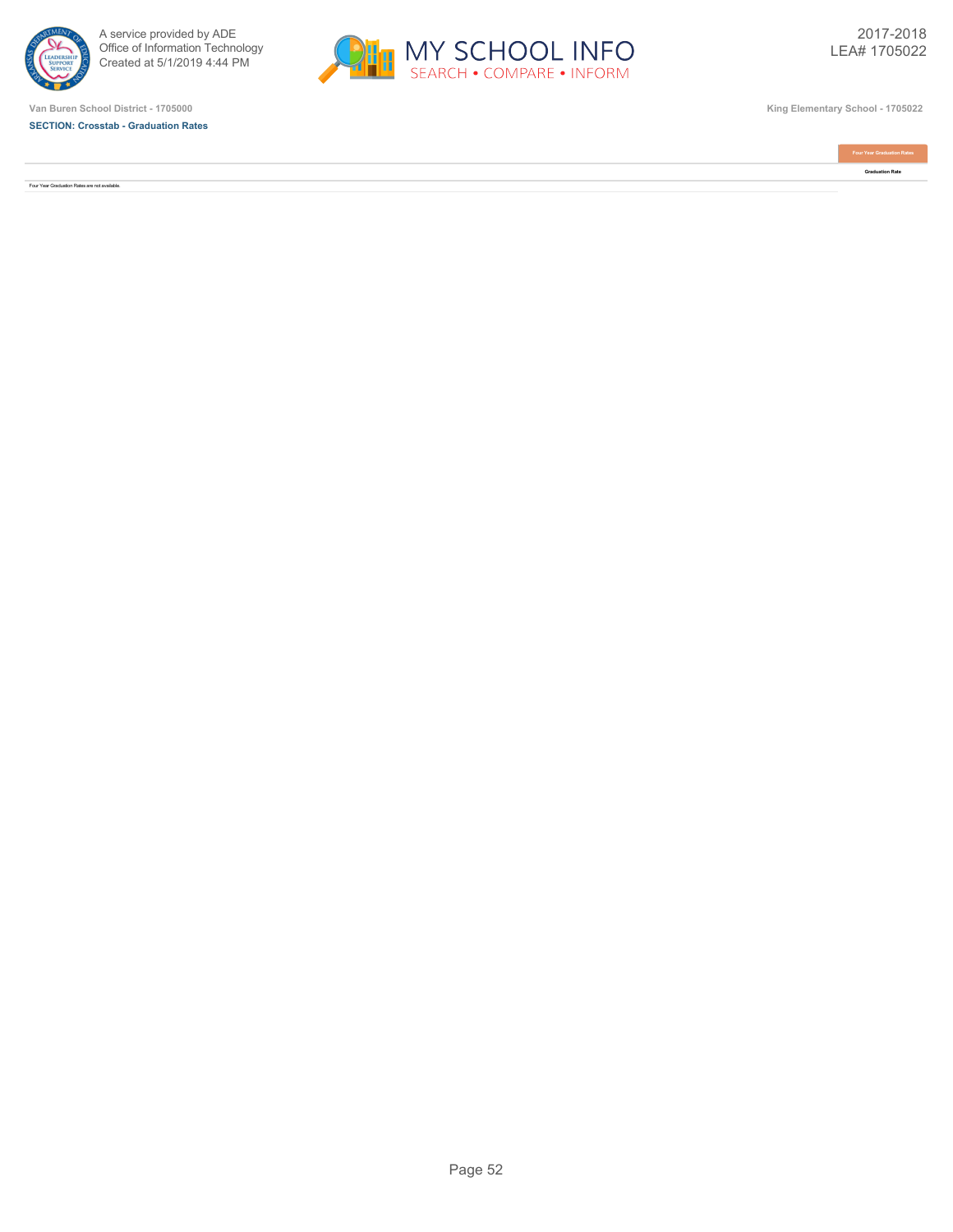

A service provided by ADE Office of Information Technology Created at 5/1/2019 4:44 PM

**SECTION: Crosstab - Graduation Rates**



**Van Buren School District - 1705000 King Elementary School - 1705022**



Five Year Graduation Rates are not available.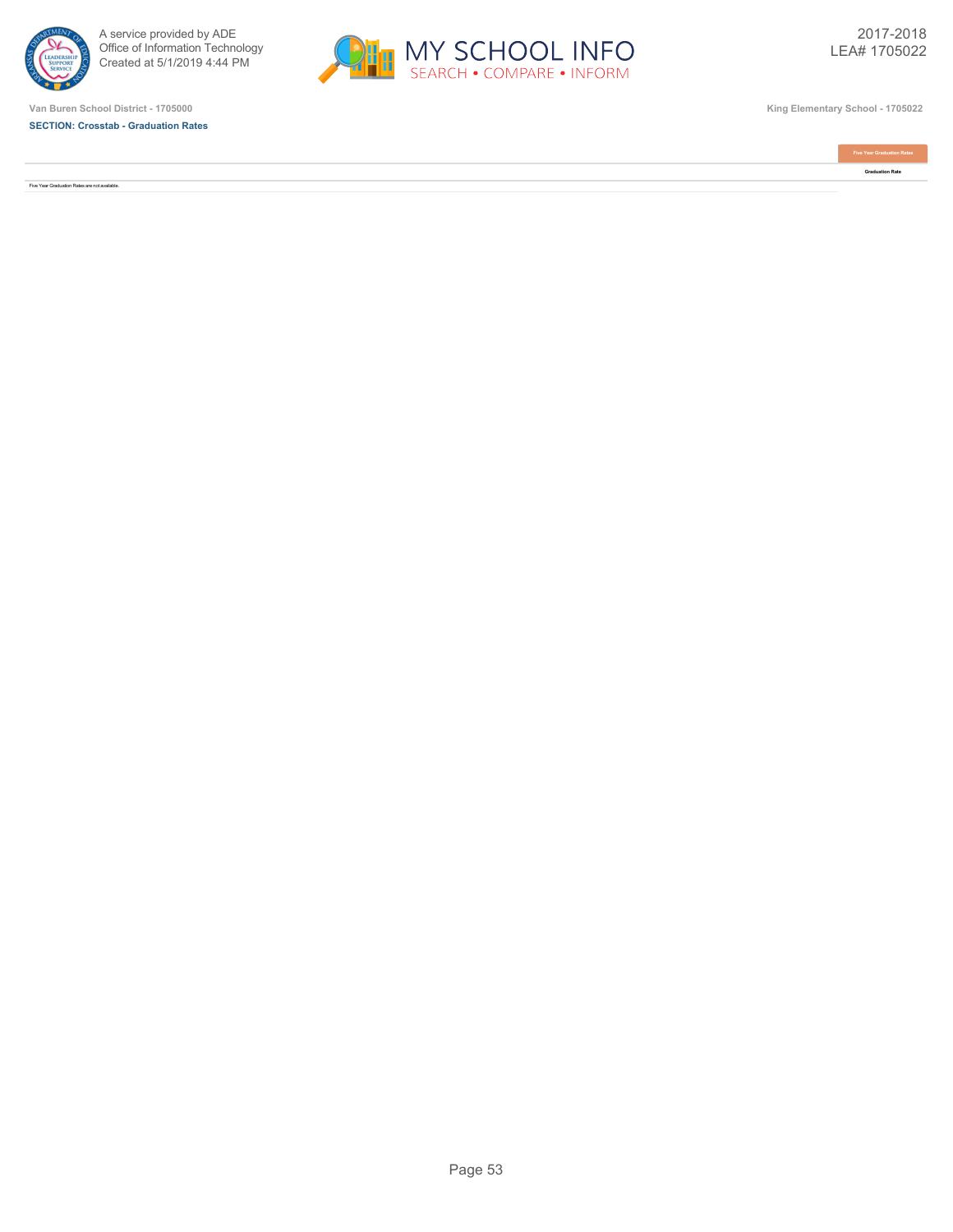



## **SECTION: Crosstab - Growth**

|                                                                                                             | Mean Math VAS  | Mean ELA VAS             | Mean Content VAS | Mean Science VAS         | Mean ELP VAS                               | Mean Content w/ELP VAS                               |
|-------------------------------------------------------------------------------------------------------------|----------------|--------------------------|------------------|--------------------------|--------------------------------------------|------------------------------------------------------|
| All Grades                                                                                                  |                |                          |                  |                          |                                            |                                                      |
| African-American                                                                                            | 75.8           | 77.51                    | 76.65            | 86.84                    | $\overline{a}$                             | $\overline{a}$                                       |
| African-American Student with Disability                                                                    | 79.94          | 65.71                    | 72.82            | 78.7                     | $\overline{a}$                             | $\overline{a}$                                       |
| African-American Female                                                                                     | 75.75          | 85.24                    | 80.49            | $\overline{a}$           | $\overline{\phantom{a}}$                   | $\overline{\phantom{a}}$                             |
| African-American Female without Disability                                                                  | 75.75          | 85.24                    | 80.49            | $\overline{\phantom{a}}$ | $\qquad \qquad$                            | $\hspace{1.0cm} \rule{1.5cm}{0.15cm}$                |
| African-American Female Non-English Learner                                                                 | 75.75          | 85.24                    | 80.49            | $\sim$                   | $\overline{\phantom{a}}$                   | $\overline{\phantom{a}}$                             |
| African-American Female Non-English Learner without Disability                                              | 75.75          | 85.24                    | 80.49            | $\overline{a}$           | $\overline{a}$                             | $\overline{a}$                                       |
| African-American Male                                                                                       | 75.82          | 73.64                    | 74.73            | 86.84                    | $\overline{a}$                             | $\overline{a}$                                       |
| African-American Male with Disability                                                                       | 79.94          | 65.71                    | 72.82            | 78.7                     | $\overline{\phantom{a}}$                   | $\overline{\phantom{a}}$                             |
| African-American Male without Disability                                                                    | 71.71          | 81.57                    | 76.64            | 94.99                    |                                            | Ĭ.                                                   |
| African-American Male Non-English Learner                                                                   | 75.82          | 73.64                    | 74.73            | 86.84                    | $\overline{\phantom{a}}$                   | $\overline{\phantom{a}}$                             |
| African-American Male Non-English Learner with Disability                                                   | 79.94          | 65.71                    | 72.82            | 78.7                     | $\overline{a}$                             | $\overline{a}$                                       |
| African-American Male Non-English Learner without Disability<br>African-American Student without Disability | 71.71          | 81.57                    | 76.64            | 94.99                    | J,                                         | i.                                                   |
|                                                                                                             | 73.73<br>75.8  | 83.4<br>77.51            | 78.57<br>76.65   | 94.99<br>86.84           | $\overline{a}$<br>$\overline{\phantom{a}}$ | $\overline{a}$<br>÷                                  |
| African-American Non-English Learner<br>African-American Non-English Learner with Disability                |                | 65.71                    |                  |                          |                                            |                                                      |
| African-American Non-English Learner without Disability                                                     | 79.94<br>73.73 | 83.4                     | 72.82<br>78.57   | 78.7<br>94.99            | $\qquad \qquad$<br>$\sim$                  | $\overline{\phantom{a}}$<br>$\overline{\phantom{a}}$ |
| $\mathsf{All}$                                                                                              | 85.69          | 82.17                    | 84.05            | 79.88                    | 78.54                                      | 82.27                                                |
| Caucasian                                                                                                   | 84.26          | 81.38                    | 82.87            | 77.88                    | 79.89                                      | 82.8                                                 |
| Caucasian Student with Disability                                                                           | 85.72          | 75.25                    | 80.48            | 80.62                    |                                            |                                                      |
| Caucasian English Learner                                                                                   | 88.3           | 88.76                    | 88.53            | 73.16                    | 79.89                                      | 83.35                                                |
| Caucasian English Learner without Disability                                                                | 88.3           | 88.76                    | 88.53            | 73.16                    | 79.89                                      | 83.35                                                |
| Caucasian Female                                                                                            | 82.64          | 80.61                    | 81.73            | 77.39                    | 78.92                                      | 81.65                                                |
| Caucasian Female with Disability                                                                            | 80.24          | 72.55                    | 76.4             | 76.05                    | $\overline{\phantom{a}}$                   | i.                                                   |
| Caucasian Female English Learner                                                                            | 81.24          | 81.47                    | 81.36            | $\overline{\phantom{a}}$ | 78.92                                      | 79.73                                                |
| Caucasian Female English Learner without Disability                                                         | 81.24          | 81.47                    | 81.36            |                          | 78.92                                      | 79.73                                                |
| Caucasian Female without Disability                                                                         | 82.94          | 81.6                     | 82.39            | 77.55                    | 78.92                                      | 82.27                                                |
| Caucasian Female Non-English Learner                                                                        | 82.67          | 80.6                     | 81.74            | 77.39                    | $\overline{a}$                             | $\sim$                                               |
| Caucasian Female Non-English Learner with Disability                                                        | 80.24          | 72.55                    | 76.4             | 76.05                    | $\overline{a}$                             | $\overline{a}$                                       |
| Caucasian Female Non-English Learner without Disability                                                     | 82.97          | 81.6                     | 82.4             | 77.55                    | $\overline{\phantom{a}}$                   | $\overline{\phantom{a}}$                             |
| Caucasian Male                                                                                              | 86.08          | 82.26                    | 84.17            | 78.4                     | 81.85                                      | 84.13                                                |
| Caucasian Male with Disability                                                                              | 88.11          | 76.43                    | 82.27            | 82.29                    |                                            |                                                      |
| Caucasian Male English Learner                                                                              | 95.37          | 96.04                    | 95.7             | 73.16                    | 81.85                                      | 88.77                                                |
| Caucasian Male English Learner without Disability                                                           | 95.37          | 96.04                    | 95.7             | 73.16                    | 81.85                                      | 88.77                                                |
| Caucasian Male without Disability                                                                           | 85.26          | 84.6                     | 84.93            | 76.75                    | 81.85                                      | 84.85                                                |
| Caucasian Male Non-English Learner                                                                          | 85.91          | 82.01                    | 83.96            | 78.54                    | $\overline{a}$                             |                                                      |
| Caucasian Male Non-English Learner with Disability                                                          | 88.11          | 76.43                    | 82.27            | 82.29                    |                                            |                                                      |
| Caucasian Male Non-English Learner without Disability                                                       | 85.01          | 84.3                     | 84.65            | 76.89                    |                                            |                                                      |
| Caucasian Student without Disability                                                                        | 83.91          | 82.83                    | 83.43            | 77.21                    | 79.89                                      | 83.33                                                |
| Caucasian Non-English Learner                                                                               | 84.19          | 81.26                    | 82.77            | 77.94                    | $\overline{a}$                             | $\overline{a}$                                       |
| Caucasian Non-English Learner with Disability                                                               | 85.72          | 75.25                    | 80.48            | 80.62                    | $\overline{\phantom{a}}$                   | $\overline{a}$                                       |
| Caucasian Non-English Learner without Disability                                                            | 83.82          | 82.71                    | 83.33            | 77.28                    | ×.                                         | $\overline{\phantom{a}}$                             |
| Student with Disability                                                                                     | 84.16          | 76.74                    | 80.45            | 82.83                    | 73.04                                      | 78.97                                                |
| English Learner                                                                                             | 90.77          | 85.49                    | 88.41            | 86.06                    | 78.54                                      | 82.19                                                |
| English Learner Student with Disability                                                                     | 86.95          | 86.45                    | 86.7             | 95.51                    | 73.04                                      | 76.77                                                |
| English Learner Student without Disability                                                                  | 90.94          | 85.44                    | 88.49            | 85.38                    | 78.95                                      | 82.53                                                |
| Female                                                                                                      | 83.94          | 81.82                    | 83.11            | 79.09                    | 79.02                                      | 81.95                                                |
| Female Student with Disability                                                                              | 80.45          | 76.34                    | 78.4             | 78.84                    | 74.73                                      | 77.17                                                |
| Female English Learner                                                                                      | 90.21          | 86.28                    | 88.94            | 85.69                    | 79.02                                      | 82.69                                                |
| Female English Learner with Disability                                                                      | $\overline{a}$ | $\overline{\phantom{a}}$ | ÷                | $\sim$                   | 74.73                                      | $\overline{a}$                                       |
| Female English Learner without Disability                                                                   | 90.21          | 86.28                    | 88.94            | 85.69                    | 79.54                                      | 83.27                                                |
| Female Student without Disability                                                                           | 84.27          | 82.34                    | 83.55            | 79.12                    | 79.54                                      | 82.43                                                |
| Female Non-English Learner                                                                                  | 82.01          | 80.51                    | 81.34            | 76.93                    |                                            |                                                      |
| Female Non-English Learner with Disability                                                                  | 80.45          | 76.34                    | 78.4             | 78.84                    | $\qquad \qquad$                            | $\qquad \qquad \blacksquare$                         |
| Female Non-English Learner without Disability                                                               | 82.21          | 81.04                    | 81.71            | 76.65                    | $\sim$                                     | $\overline{\phantom{a}}$                             |
| Hispanic                                                                                                    | 88.04          | 83.89                    | 86.19            | 82.37                    | 78.37                                      | 82                                                   |
| <b>Hispanic Student with Disability</b>                                                                     | 81.28          | 79.68                    | 80.48            | 86.5                     | 72.78                                      | 76.28                                                |
| Hispanic English Learner                                                                                    | 90.39          | 85.09                    | 88.05            | 85.41                    | 78.37                                      | 81.94                                                |
| Hispanic English Learner with Disability                                                                    | 88.69          | 84.38                    | 86.54            | 90.63                    | 72.78                                      | 76.22                                                |
| Hispanic English Learner without Disability                                                                 | 90.44          | 85.11                    | 88.1             | 85.15                    | 78.7                                       | 82.23                                                |
| <b>Hispanic Female</b>                                                                                      | 86.59          | 84.43                    | 85.97            | 81.7                     | 78.94                                      | 82.55                                                |
| <b>Hispanic Female with Disability</b>                                                                      | 79.88          | 83.81                    | 81.85            | 82.38                    | 74.54                                      | 76.98                                                |
| Hispanic Female English Learner                                                                             | 89.72          | 86.35                    | 88.78            | 85.19                    | 78.94                                      | 82.73                                                |
| Hispanic Female English Learner with Disability                                                             |                |                          |                  |                          | 74.54                                      |                                                      |
| Hispanic Female English Learner without Disability                                                          | 89.72          | 86.35                    | 88.78            | 85.19                    | 79.43                                      | 83.26                                                |
| Hispanic Female without Disability                                                                          | 86.92          | 84.46                    | 86.18            | 81.65                    | 79.43                                      | 82.99                                                |
| Hispanic Female Non-English Learner<br>Hispanic Female Non-English Learner with Disability                  | 81.98<br>79.88 | 81.72<br>83.81           | 81.85<br>81.85   | 76.76<br>82.38           | $\overline{a}$                             | $\overline{a}$                                       |
| Hispanic Female Non-English Learner without Disability                                                      | 82.26          | 81.44                    | 81.85            | 75.63                    | $\overline{\phantom{a}}$                   | $\overline{\phantom{a}}$                             |
| Hispanic Male                                                                                               | 89.26          | 83.45                    | 86.37            | 82.95                    | 78.02                                      | 81.62                                                |
| Hispanic Male with Disability                                                                               | 82.22          | 76.92                    | 79.57            | 90.63                    | 69.26                                      | 75.45                                                |
| Hispanic Male English Learner                                                                               | 90.83          | 84.25                    | 87.56            | 85.57                    | 78.02                                      | 81.45                                                |
| Hispanic Male English Learner with Disability                                                               | 88.69          | 84.38                    | 86.54            | 90.63                    | 69.26                                      | 77.9                                                 |
| Hispanic Male English Learner without Disability                                                            | 90.96          | 84.24                    | 87.62            | 85.11                    | 78.29                                      | 81.59                                                |
| Hispanic Male without Disability                                                                            | 89.7           | 83.87                    | 86.81            | 82.46                    | 78.29                                      | 81.9                                                 |
| Hispanic Male Non-English Learner                                                                           | 84.76          | 81.22                    | 82.99            | 75.97                    | $\qquad \qquad$                            | $\qquad \qquad \blacksquare$                         |
| Hispanic Male Non-English Learner with Disability                                                           | 69.29          | 61.99                    | 65.64            | $\overline{\phantom{a}}$ | $\overline{a}$                             | $\overline{a}$                                       |
| Hispanic Male Non-English Learner without Disability                                                        | 86.05          | 82.82                    | 84.44            | 75.97                    | $\overline{a}$                             | $\overline{a}$                                       |
| Hispanic Student without Disability                                                                         | 88.43          | 84.14                    | 86.52            | 82.08                    | 78.7                                       | 82.34                                                |
| Hispanic Non-English Learner                                                                                | 83.19          | 81.5                     | 82.34            | 76.42                    | $\overline{a}$                             | $\overline{\phantom{a}}$                             |
| Hispanic Non-English Learner with Disability                                                                | 76.35          | 76.54                    | 76.44            | 82.38                    | $\overline{\phantom{a}}$                   | $\overline{\phantom{a}}$                             |
| Hispanic Non-English Learner without Disability                                                             | 83.95          | 82.05                    | 83               | 75.79                    | $\overline{\phantom{a}}$                   | $\overline{\phantom{a}}$                             |
| Male                                                                                                        | 87.29          | 82.5                     | 84.91            | 80.54                    | 78.23                                      | 82.53                                                |
| Male Student with Disability                                                                                | 85.84          | 76.92                    | 81.38            | 84.69                    | 70.23                                      | 80.04                                                |
| Male English Learner                                                                                        | 91.14          | 84.97                    | 88.06            | 86.3                     | 78.23                                      | 81.86                                                |
| Male English Learner with Disability                                                                        | 86.95          | 86.45                    | 86.7             | 95.51                    | 70.23                                      | 78.47                                                |
| Male English Learner without Disability                                                                     | 91.47          | 84.85                    | 88.17            | 85.15                    | 78.59                                      | 82.06                                                |
| Male Student without Disability                                                                             | 87.59          | 83.68                    | 85.64            | 79.68                    | 78.59                                      | 82.9                                                 |
| Male Non-English Learner                                                                                    | 85.45          | 81.35                    | 83.4             | 77.95                    | $\overline{a}$                             | $\overline{a}$                                       |
| Male Non-English Learner with Disability                                                                    | 85.67          | 75.42                    | 80.54            | 81.99                    | $\overline{\phantom{a}}$                   | $\overline{a}$                                       |
| Male Non-English Learner without Disability                                                                 | 85.39          | 83.04                    | 84.21            | 76.94                    | $\overline{a}$                             | $\overline{\phantom{a}}$                             |
| Student without Disability                                                                                  | 85.93          | 83.01                    | 84.59            | 79.41                    | 78.95                                      | 82.68                                                |
| Non-English Learner                                                                                         | 83.71          | 80.93                    | 82.35            | 77.46                    | $\overline{\phantom{a}}$                   | $\overline{\phantom{a}}$                             |
| Non-English Learner Student with Disability                                                                 | 83.87          | 75.74                    | 79.8             | 80.83                    | $\overline{a}$                             | $\overline{a}$                                       |
| Non-English Learner Student without Disability                                                              | 83.68          | 81.96                    | 82.86            | 76.8                     | $\overline{a}$                             | $\overline{\phantom{a}}$                             |
|                                                                                                             |                |                          |                  |                          |                                            |                                                      |